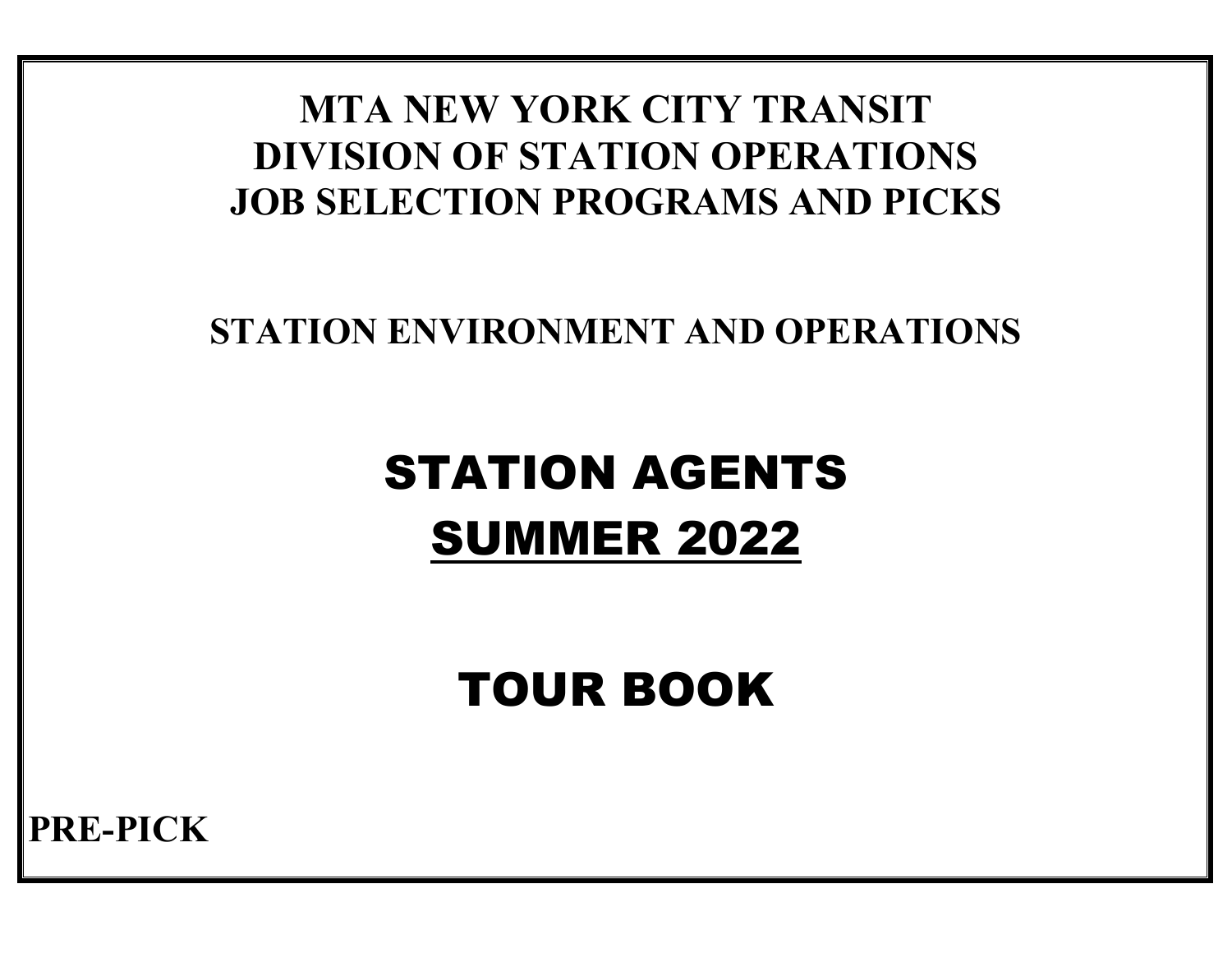### **JOB SELECTION PROGRAMS AND PICKS - STATION AGENTS - PRE PICK TOUR BOOK**

### **2022 STAA SUMMER PICK Pick Effective Date:** 7/10/2022

|      | <b>Job Number Reporting Location</b> | Line         | <b>Booth</b>      | <b>Tour</b>            | <b>Hours</b>  | <b>RDOs</b> | <b>Notes</b>        | RC   |
|------|--------------------------------------|--------------|-------------------|------------------------|---------------|-------------|---------------------|------|
| 0001 | Inwood 207 St                        | $\mathbf{A}$ | N002A             | AM                     | $0500 - 1300$ | Various     | 15, 16              | 2751 |
| 0002 | Inwood 207 St                        | $\mathbf{A}$ | N002A             | PM                     | 1300 - 2100   | Various     | 15, 16              | 2751 |
| 0003 | Inwood 207 St                        | A            | N002A             | Night                  | $2100 - 0500$ | Various     | 15, 16, GS          | 2751 |
| 0004 | Dyckman St                           | A            | N003              | AM                     | $0500 - 1300$ | Various     |                     | 2751 |
| 0005 | Dyckman St                           | $\mathbf{A}$ | N003              | PM                     | $1300 - 2100$ | Various     |                     | 2751 |
| 0006 | Dyckman St                           | A            | N <sub>0</sub> 03 | Night                  | $2100 - 0500$ | Various     | GS                  | 2751 |
| 0007 | $190$ St                             | $\mathbf{A}$ | N006A             | $\mathbf{A}\mathbf{M}$ | $0600 - 1400$ | Various     |                     | 2751 |
| 0008 | $190$ St                             | A            | N006A             | PM                     | 1400 - 2200   | Various     |                     | 2751 |
| 0009 | $190$ St                             | A            | <b>N006A</b>      | Night                  | $2200 - 0600$ | Various     | <b>GS</b>           | 2751 |
| 0010 | 181 St                               | $\mathbf{A}$ | N007A             | AM                     | $0600 - 1400$ | Various     | $2,$ TB             | 2751 |
| 0011 | 181 St                               | A            | <b>N007A</b>      | PM                     | $1400 - 2200$ | Various     |                     | 2751 |
| 0012 | 181 St                               | $\mathbf{A}$ | N007A             | Night                  | $2200 - 0600$ | Various     | $\operatorname{GS}$ | 2751 |
| 0016 | 175 St                               | A            | N010              | AM                     | $0700 - 1500$ | Various     |                     | 2751 |
| 0017 | $175$ St                             | A            | N010              | PM                     | 1500 - 2300   | Various     |                     | 2751 |
| 0018 | $175$ St                             | A            | N010              | Night                  | $2300 - 0700$ | Various     | <b>GS</b>           | 2751 |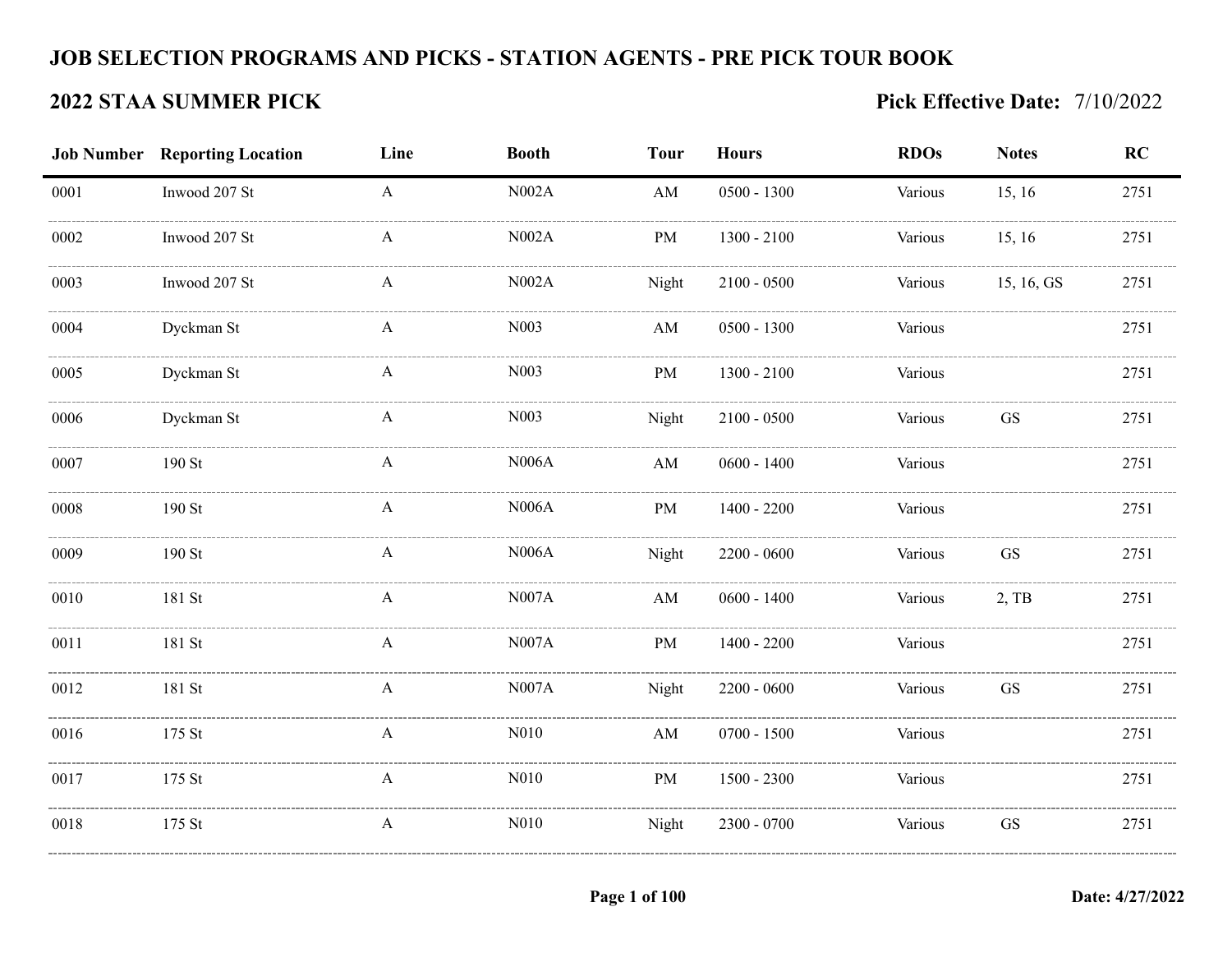|      | <b>Job Number Reporting Location</b>                                         | Line          | <b>Booth</b>      | <b>Tour</b>            | <b>Hours</b>  | <b>RDOs</b> | <b>Notes</b> | RC   |
|------|------------------------------------------------------------------------------|---------------|-------------------|------------------------|---------------|-------------|--------------|------|
| 0019 | 168 St                                                                       | $\mathbf A$ C | N013              | $\mathbf{A}\mathbf{M}$ | $0700 - 1500$ | Various     |              | 2751 |
|      | Implementation of OMNY equipment and new Customer Service Centers Initiative |               |                   |                        |               |             |              |      |
| 0020 | 168 St                                                                       | A C           | N <sub>0</sub> 13 | PM                     | $1500 - 2300$ | Various     |              | 2751 |
|      | Implementation of OMNY equipment and new Customer Service Centers Initiative |               |                   |                        |               |             |              |      |
| 0021 | 168 St                                                                       | A C           | N013              | Night                  | $2300 - 0700$ | Various     |              | 2751 |
|      | Implementation of OMNY equipment and new Customer Service Centers Initiative |               |                   |                        |               |             |              |      |
| 0022 | 163 St-Amsterdam Av                                                          | C             | N016A             | $\mathbf{A}\mathbf{M}$ | $0800 - 1600$ | Various     |              | 2754 |
| 0023 | 163 St-Amsterdam Av                                                          | C             | N016A             | PM                     | $1600 - 0000$ | Various     |              | 2754 |
| 0024 | 163 St-Amsterdam Av                                                          | $\mathbf C$   | N016A             | Night                  | $0000 - 0800$ | Various     |              | 2754 |
| 0025 | 155 St                                                                       | $\mathcal{C}$ | N017              | AM                     | $0800 - 1600$ | Various     |              | 2754 |
| 0026 | $155$ St                                                                     | $\mathbf C$   | N017              | PM                     | $1600 - 0000$ | Various     |              | 2754 |
| 0027 | $155$ St                                                                     | $\mathcal{C}$ | N017              | Night                  | $0000 - 0800$ | Various     |              | 2754 |
| 0031 | 145 St                                                                       | ABCD          | N <sub>0</sub> 20 | AM                     | $0600 - 1400$ | Various     |              | 2754 |
| 0032 | 145 St                                                                       | ABCD          | N <sub>0</sub> 20 | PM                     | $1400 - 2200$ | Various     |              | 2754 |
| 0033 | 145 St                                                                       | ABCD          | N <sub>0</sub> 20 | Night                  | $2200 - 0600$ | Various     |              | 2754 |
| 0037 | 135 St                                                                       | B C           | N <sub>0</sub> 24 | AM                     | $0700 - 1500$ | Various     |              | 2754 |
| 0038 | 135 St                                                                       | ВC            | N <sub>0</sub> 24 | PM                     | $1500 - 2300$ | Various     |              | 2754 |
| 0039 | 135 St                                                                       | B C           | N <sub>0</sub> 24 | Night                  | $2300 - 0700$ | Various     |              | 2754 |
| 0042 | $125$ St                                                                     | A B C D       | N <sub>0</sub> 26 | AM                     | $0630 - 1430$ | Various     | 15, 16       | 2754 |
|      |                                                                              |               |                   |                        |               |             |              |      |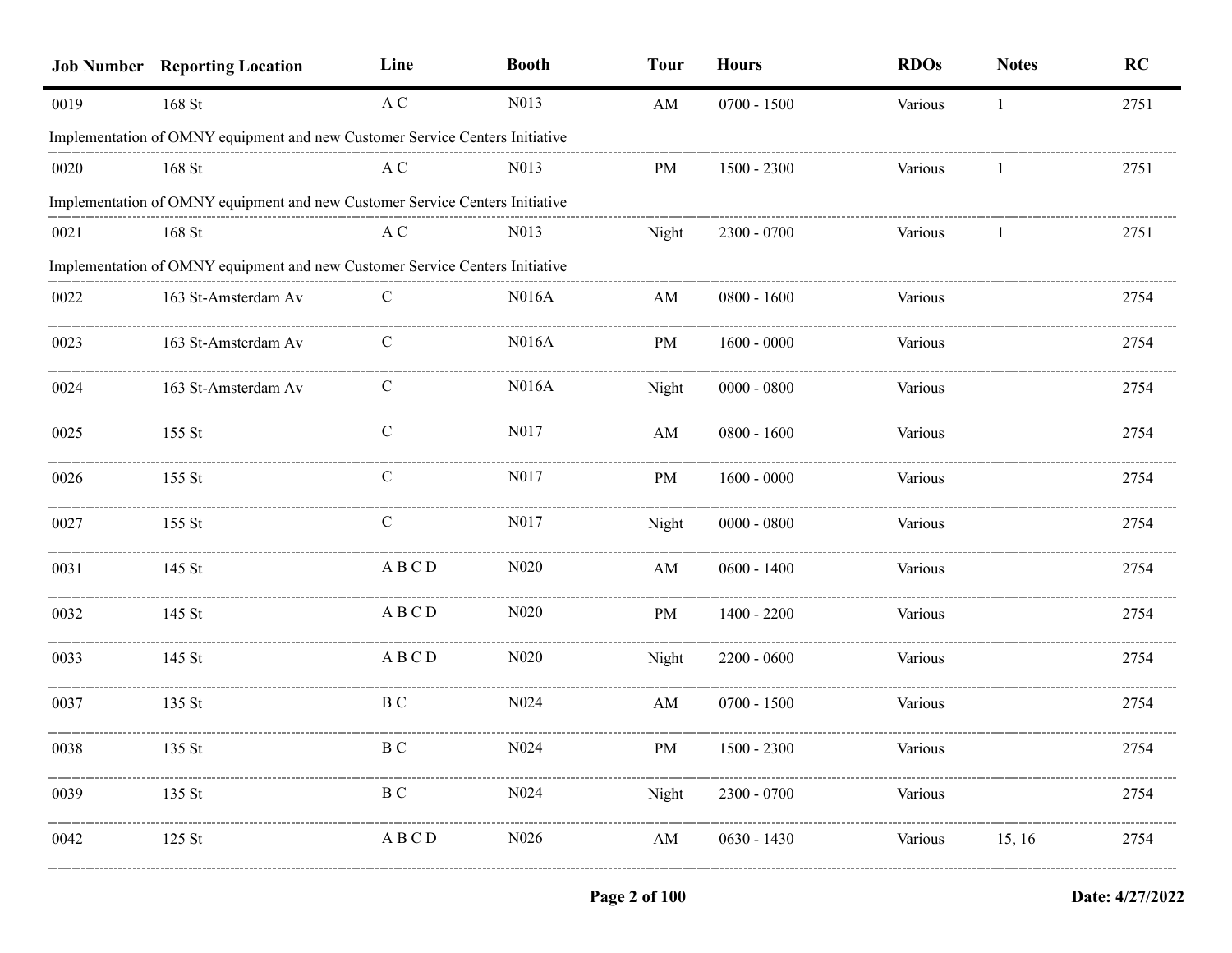|      | <b>Job Number Reporting Location</b>                                         | Line           | <b>Booth</b>                  | <b>Tour</b>            | <b>Hours</b>  | <b>RDOs</b> | <b>Notes</b> | RC   |
|------|------------------------------------------------------------------------------|----------------|-------------------------------|------------------------|---------------|-------------|--------------|------|
| 0043 | $125$ St                                                                     | ABCD           | N026                          | PM                     | 1430 - 2230   | Various     | 15, 16       | 2754 |
| 0044 | 125 St                                                                       | ABCD           | N <sub>0</sub> 26             | Night                  | $2230 - 0630$ | Various     | 15, 16       | 2754 |
| 0045 | 155 St                                                                       | B <sub>D</sub> | N202                          | $\mathbf{A}\mathbf{M}$ | $0600 - 1400$ | Various     | $2,$ TB      | 2754 |
| 0046 | $155$ St                                                                     | BD             | N202                          | PM                     | $1400 - 2200$ | Various     |              | 2754 |
| 0047 | $155$ St                                                                     | BD.            | N <sub>2</sub> 0 <sub>2</sub> | Night                  | $2200 - 0600$ | Various     |              | 2754 |
| 0048 | 161 St Yankee Stadium                                                        | BD             | N203                          | AM                     | $0530 - 1330$ | Various     | 1, 15, 16    | 2754 |
|      | Implementation of OMNY equipment and Customer Service Centers Initiative     |                |                               |                        |               |             |              |      |
| 0049 | 161 St Yankee Stadium                                                        | BD.            | N <sub>2</sub> 03             | PM                     | 1330 - 2130   | Various     | 1, 15, 16    | 2754 |
|      | Implementation of OMNY equipment and new Customer Service Centers Initiative |                |                               |                        |               |             |              |      |
| 0050 | 161 St Yankee Stadium                                                        | B D            | N <sub>2</sub> 03             | Night                  | $2130 - 0530$ | Various     | 1, 15, 16    | 2754 |
|      | Implementation of OMNY equipment and new Customer Service Centers Initiative |                |                               |                        |               |             |              |      |
| 0054 | $167$ St                                                                     | BD.            | N <sub>2</sub> 07             | AM                     | $0500 - 1300$ | Various     |              | 2754 |
| 0055 | $167$ St                                                                     | BD             | N207                          | PM                     | $1300 - 2100$ | Various     |              | 2754 |
| 0056 | 167 St                                                                       | B D            | N207                          | Night                  | $2100 - 0500$ | Various     |              | 2754 |
| 0059 | $170$ St                                                                     | BD             | N209                          | AM                     | $0800 - 1600$ | Various     |              | 2754 |
| 0060 | $170$ St                                                                     | BD             | N <sub>209</sub>              | PM                     | $1600 - 0000$ | Various     |              | 2754 |
| 0061 | 170 St                                                                       | BD             | N209                          | Night                  | $0000 - 0800$ | various     |              | 2754 |
| 0062 | 174-175 Sts                                                                  | B D            | N210                          | AM                     | $0730 - 1530$ | Various     | $2,$ TB      | 2754 |
| 0063 | 174-175 Sts                                                                  | B D            | N <sub>2</sub> 10             | PM                     | 1530 - 2330   | Various     |              | 2754 |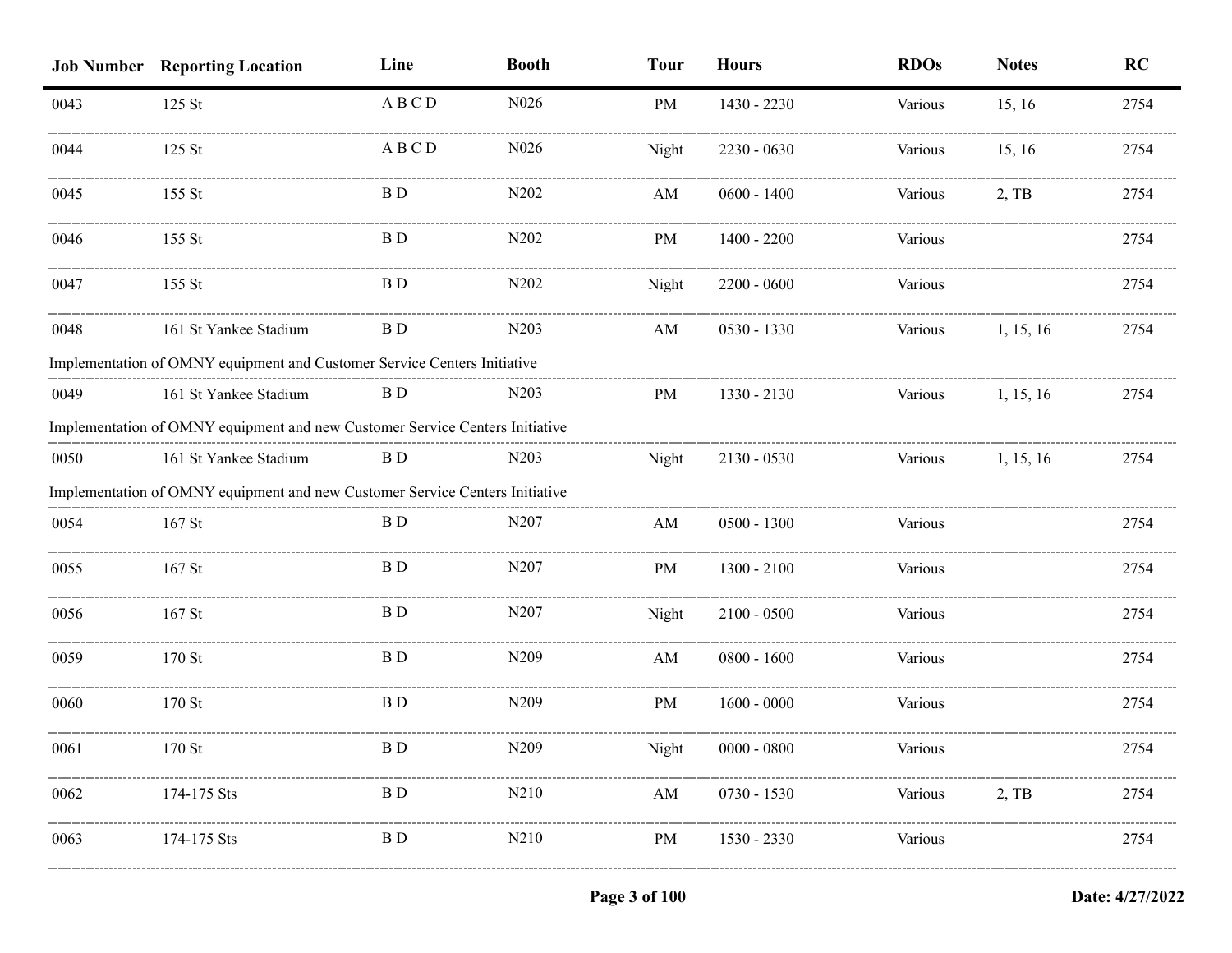|      | <b>Job Number Reporting Location</b> | Line                    | <b>Booth</b> | <b>Tour</b> | <b>Hours</b>  | <b>RDOs</b> | <b>Notes</b> | RC   |
|------|--------------------------------------|-------------------------|--------------|-------------|---------------|-------------|--------------|------|
| 0064 | 174-175 Sts                          | $\, {\bf B} \, {\bf D}$ | N210         | Night       | 2330 - 0730   | Various     |              | 2754 |
| 0067 | Tremont Av                           | <b>BD</b>               | N213         | AM          | 0730 - 1530   | Various     | 14, 16       | 2754 |
| 0068 | Tremont Av                           | <b>BD</b>               | N213         | PM          | 1530 - 2330   | Various     | 14, 16       | 2754 |
| 0069 | Tremont Av                           | <b>BD</b>               | N213         | Night       | 2330 - 0730   | Various     | 14, 16       | 2754 |
| 0070 | 182-183 Sts                          | <b>BD</b>               | N215         | AM          | $0700 - 1500$ | Various     |              | 2754 |
| 0071 | 182-183 Sts                          | <b>BD</b>               | N215         | PM          | $1500 - 2300$ | Various     |              | 2754 |
| 0072 | 182-183 Sts                          | $\, {\bf B} \,$ D       | N215         | Night       | 2300 - 0700   | Various     |              | 2754 |
| 0073 | Fordham Rd                           | $\, {\bf B} \,$ D       | N217         | AM          | $0600 - 1400$ | Various     |              | 2754 |
| 0074 | Fordham Rd                           | B <sub>D</sub>          | N217         | PM          | $1400 - 2200$ | Various     |              | 2754 |
| 0075 | Fordham Rd                           | <b>BD</b>               | N217         | Night       | $2200 - 0600$ | Various     |              | 2754 |
| 0078 | Kingsbridge Rd                       | <b>BD</b>               | N220         | AM          | $0600 - 1400$ | Various     | 2, TB        | 2754 |
| 0079 | Kingsbridge Rd                       | <b>BD</b>               | N220         | PM          | $1400 - 2200$ | Various     |              | 2754 |
| 0080 | Kingsbridge Rd                       | <b>BD</b>               | N220         | Night       | $2200 - 0600$ | Various     |              | 2754 |
| 0081 | Bedford Pk Blvd                      | <b>BD</b>               | N222         | AM          | 0530 - 1330   | Various     | $2,$ TB      | 2754 |
| 0082 | Bedford Pk Blvd                      | B <sub>D</sub>          | N222         | PM          | 1330 - 2130   | Various     |              | 2754 |
| 0083 | Bedford Pk Blvd                      | <b>BD</b>               | N222         | Night       | $2130 - 0530$ | Various     |              | 2754 |
| 0084 | Norwood 205 St                       | ${\bf D}$               | N224         | AM          | 0530 - 1330   | Various     |              | 2754 |
|      |                                      |                         |              |             |               |             |              |      |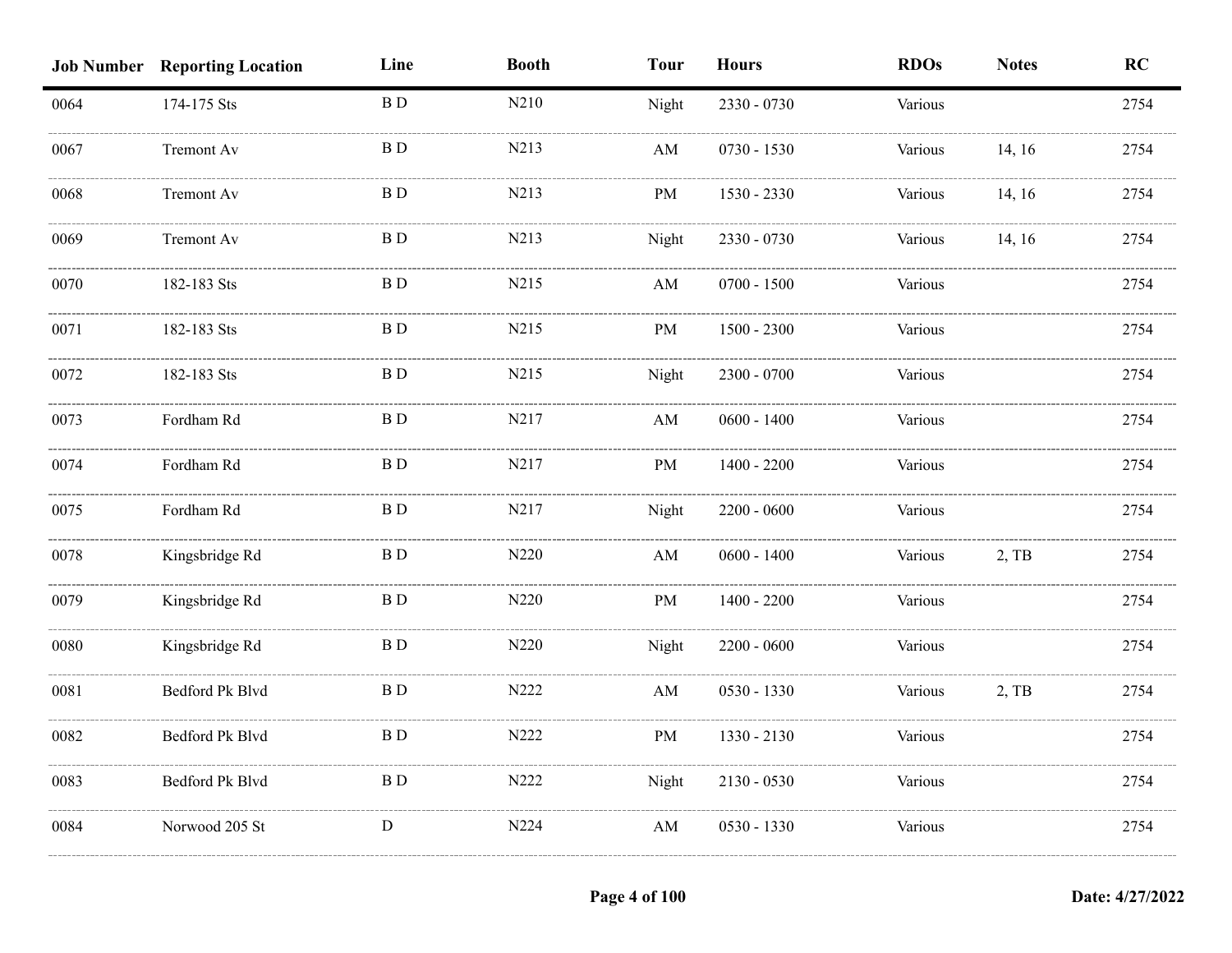|      | <b>Job Number Reporting Location</b> | Line         | <b>Booth</b> | <b>Tour</b>            | <b>Hours</b>  | <b>RDOs</b> | <b>Notes</b> | RC   |
|------|--------------------------------------|--------------|--------------|------------------------|---------------|-------------|--------------|------|
| 0085 | Norwood 205 St                       | ${\rm D}$    | N224         | PM                     | 1330 - 2130   | Various     |              | 2754 |
| 0086 | Norwood 205 St                       | ${\bf D}$    | N224         | Night                  | $2130 - 0530$ | Various     |              | 2754 |
| 0089 | 96 St                                | 123          | R169         | AM                     | $0800 - 1600$ | Various     |              | 2751 |
| 0090 | 96 St                                | 123          | R169         | $\rm PM$               | $1600 - 0000$ | Various     |              | 2751 |
| 0091 | 96 St                                | 123          | R169         | Night                  | $0000 - 0800$ | Various     |              | 2751 |
| 0092 | 96 St                                | 123          | <b>R168A</b> | AM                     | $0600 - 1400$ | Various     | 12, BC       | 2751 |
| 0097 | $103$ St                             | $\mathbf{1}$ | R170         | $\mathbf{A}\mathbf{M}$ | $0500 - 1300$ | Various     |              | 2751 |
| 0098 | $103$ St                             | $\mathbf{1}$ | R170         | PM                     | $1300 - 2100$ | Various     |              | 2751 |
| 0099 | 103 St                               | 1            | R170         | Night                  | $2100 - 0500$ | Various     |              | 2751 |
| 0103 | Cathedral Pkwy 110 St                | 1            | R172         | $\mathbf{A}\mathbf{M}$ | $0500 - 1300$ | Various     |              | 2751 |
| 0104 | Cathedral Pkwy 110 St                |              | R172         | <b>PM</b>              | $1300 - 2100$ | Various     |              | 2751 |
| 0105 | Cathedral Pkwy 110 St                |              | R172         | Night                  | $2100 - 0500$ | Various     |              | 2751 |
| 0106 | 116 St Columbia University           |              | R173         | AM                     | $0600 - 1400$ | Various     |              | 2751 |
| 0107 | 116 St Columbia University           |              | R173         | PM                     | $1400 - 2200$ | Various     |              | 2751 |
| 0108 | 116 St Columbia University           | 1            | R173         | Night                  | $2200 - 0600$ | Various     |              | 2751 |
| 0109 | 125 St                               | $\mathbf{1}$ | R174         | $\mathbf{A}\mathbf{M}$ | $0600 - 1400$ | Various     | $2,$ TB      | 2751 |
| 0110 | 125 St                               | -1           | R174         | PM                     | $1400 - 2200$ | Various     |              | 2751 |
|      |                                      |              |              |                        |               |             |              |      |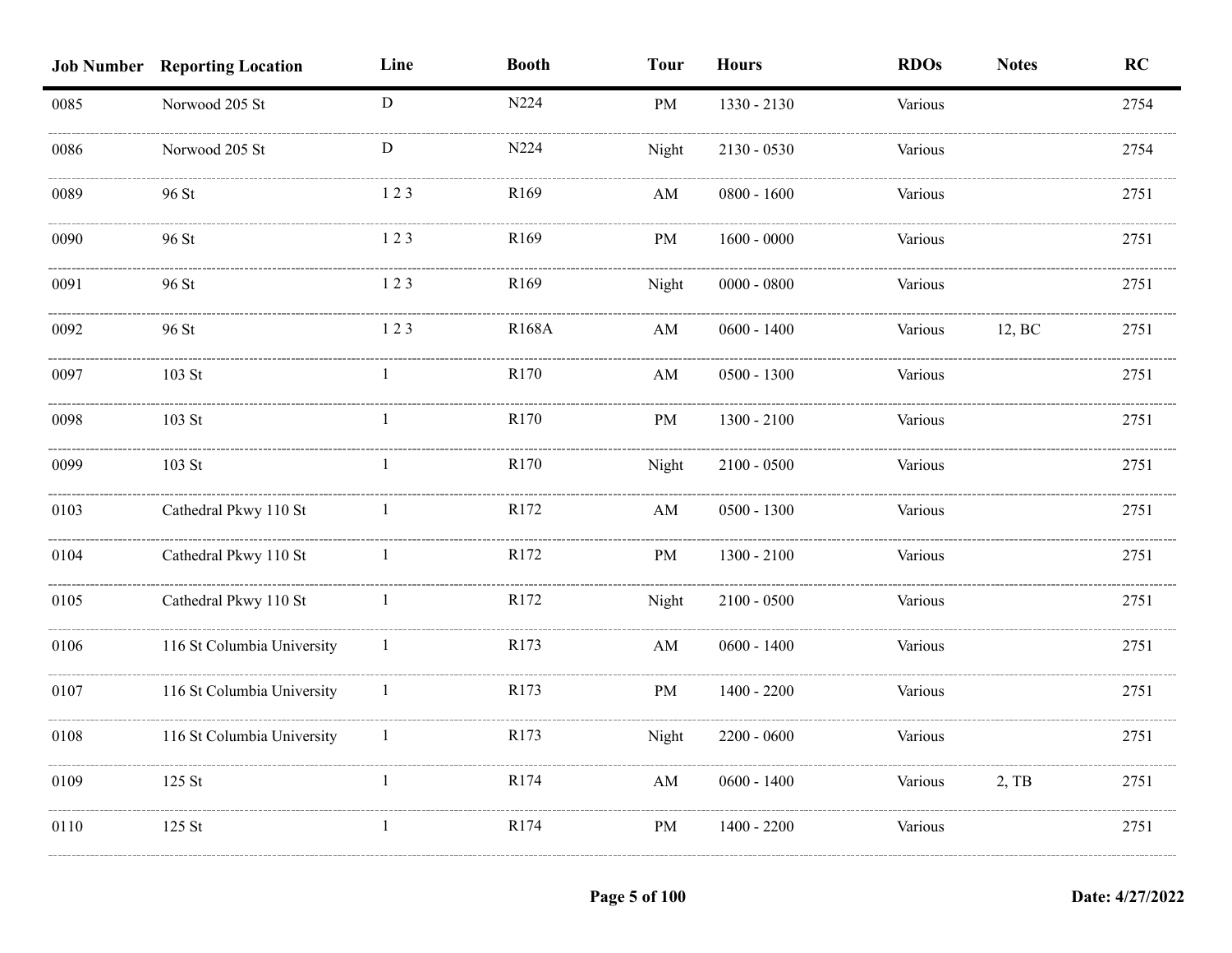|      | <b>Job Number Reporting Location</b> | Line         | <b>Booth</b> | <b>Tour</b>            | <b>Hours</b>  | <b>RDOs</b> | <b>Notes</b> | RC   |
|------|--------------------------------------|--------------|--------------|------------------------|---------------|-------------|--------------|------|
| 0111 | 125 St                               | $\mathbf{1}$ | R174         | Night                  | $2200 - 0600$ | Various     |              | 2751 |
| 0115 | 137 St City College                  |              | R176         | $\mathbf{A}\mathbf{M}$ | $0700 - 1500$ | Various     |              | 2751 |
| 0116 | 137 St City College                  |              | R176         | $\rm PM$               | $1500 - 2300$ | Various     |              | 2751 |
| 0117 | 137 St City College                  |              | R176         | Night                  | 2300 - 0700   | Various     |              | 2751 |
| 0121 | 145 St                               |              | R178         | AM                     | $0700 - 1500$ | Various     |              | 2751 |
| 0122 | 145 St                               | $\mathbf{1}$ | R178         | PM                     | $1500 - 2300$ | Various     |              | 2751 |
| 0123 | 145 St                               | $\mathbf{1}$ | R178         | Night                  | $2300 - 0700$ | Various     | RD           | 2751 |
| 0127 | 157 St                               | $\mathbf{1}$ | R180         | $\mathbf{A}\mathbf{M}$ | $0800 - 1600$ | Various     |              | 2751 |
| 0128 | 157 St                               | $\mathbf{1}$ | R180         | PM                     | $1600 - 0000$ | Various     |              | 2751 |
| 0129 | 157 St                               | $\mathbf{1}$ | R180         | Night                  | $0000 - 0800$ | Various     |              | 2751 |
| 0132 | 181 St                               |              | R183         | $\mathbf{A}\mathbf{M}$ | $0730 - 1530$ | Various     |              | 2751 |
| 0133 | 181 St                               |              | R183         | PM                     | 1530 - 2330   | Various     |              | 2751 |
| 0134 | 181 St                               |              | R183         | Night                  | 2330 - 0730   | Various     |              | 2751 |
| 0135 | 191 St                               |              | R185         | $\mathbf{A}\mathbf{M}$ | $0800 - 1600$ | Various     |              | 2751 |
| 0136 | 191 St                               | 1            | R185         | PM                     | $1600 - 0000$ | Various     |              | 2751 |
| 0137 | 191 St                               | -1           | R185         | Night                  | $0000 - 0800$ | Various     |              | 2751 |
| 0138 | Dyckman St                           | $\mathbf{1}$ | R186         | AM                     | $0800 - 1600$ | Various     |              | 2751 |
|      |                                      |              |              |                        |               |             |              |      |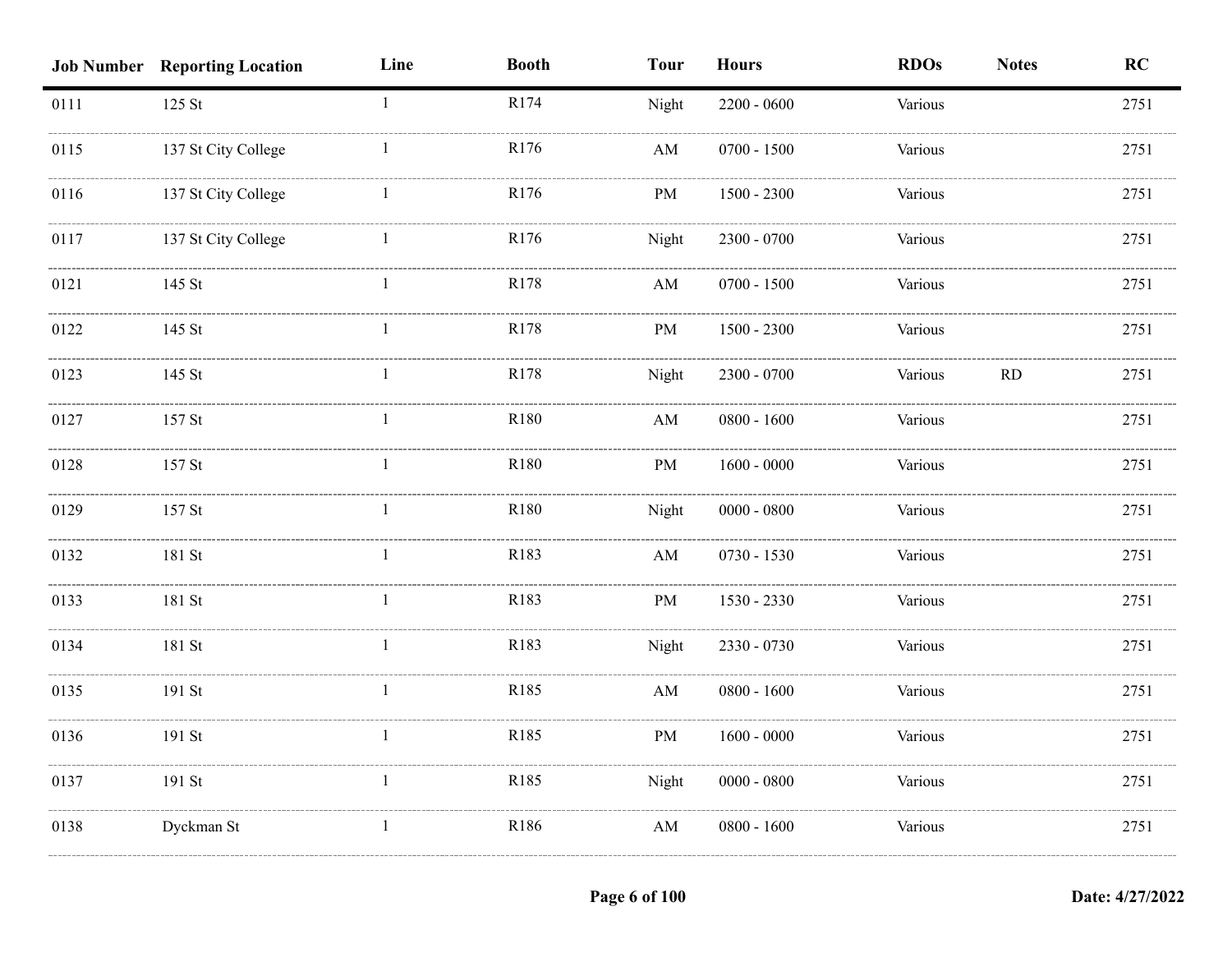|      | <b>Job Number Reporting Location</b> | Line         | <b>Booth</b> | <b>Tour</b>            | <b>Hours</b>  | <b>RDOs</b> | <b>Notes</b> | RC   |
|------|--------------------------------------|--------------|--------------|------------------------|---------------|-------------|--------------|------|
| 0139 | Dyckman St                           | $\mathbf{1}$ | R186         | PM                     | $1600 - 0000$ | Various     |              | 2751 |
| 0140 | Dyckman St                           |              | R186         | Night                  | $0000 - 0800$ | Various     |              | 2751 |
| 0141 | $207$ St                             |              | R188         | AM                     | $0700 - 1500$ | Various     |              | 2751 |
| 0142 | 207 St                               |              | R188         | PM                     | $1500 - 2300$ | Various     |              | 2751 |
| 0143 | $207\;\mathrm{St}$                   | 1            | R188         | Night                  | $2300 - 0700$ | Various     |              | 2751 |
| 0144 | 215 St                               | 1            | R190         | $\mathbf{A}\mathbf{M}$ | $0700 - 1500$ | Various     |              | 2751 |
| 0145 | 215 St                               | $\mathbf{1}$ | R190         | $\rm PM$               | $1500 - 2300$ | Various     |              | 2751 |
| 0146 | 215 St                               | $\mathbf{1}$ | R190         | Night                  | 2300 - 0700   | Various     |              | 2751 |
| 0147 | Marble Hill 225 St                   | $\mathbf{1}$ | R192         | $\mathbf{A}\mathbf{M}$ | $0600 - 1400$ | Various     | $2,$ TB      | 2751 |
| 0148 | Marble Hill 225 St                   | 1            | R192         | PM                     | $1400 - 2200$ | Various     |              | 2751 |
| 0149 | Marble Hill 225 St                   |              | R192         | Night                  | $2200 - 0600$ | Various     |              | 2751 |
| 0150 | 231 St                               |              | R194         | $\mathbf{A}\mathbf{M}$ | $0600 - 1400$ | Various     |              | 2751 |
| 0151 | 231 St                               |              | R194         | PM                     | $1400 - 2200$ | Various     |              | 2751 |
| 0152 | 231 St                               |              | R194         | Night                  | $2200 - 0600$ | Various     |              | 2751 |
| 0153 | 238 St                               | $\mathbf{1}$ | R196         | $\mathbf{A}\mathbf{M}$ | $0500 - 1300$ | Various     |              | 2751 |
| 0154 | 238 St                               | $\mathbf{1}$ | R196         | PM                     | $1300 - 2100$ | Various     |              | 2751 |
| 0155 | 238 St                               | $\mathbf{1}$ | R196         | Night                  | $2100 - 0500$ | Various     |              | 2751 |
|      |                                      |              |              |                        |               |             |              |      |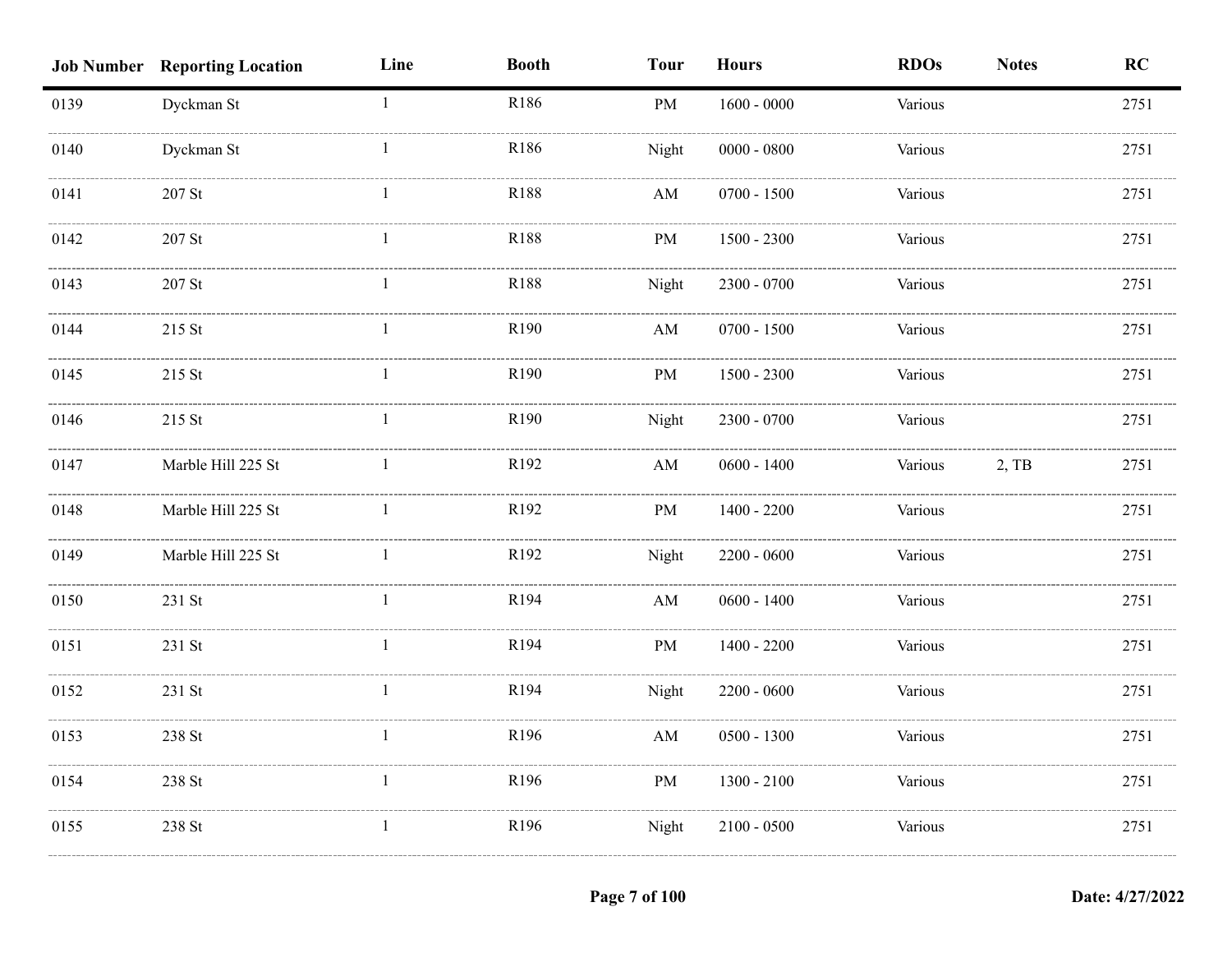|      | <b>Job Number Reporting Location</b>                                          | Line | <b>Booth</b>     | <b>Tour</b> | <b>Hours</b>  | <b>RDOs</b>    | <b>Notes</b> | <b>RC</b> |
|------|-------------------------------------------------------------------------------|------|------------------|-------------|---------------|----------------|--------------|-----------|
| 0156 | 242 St                                                                        |      | R197             | AM          | $0500 - 1300$ | Various        |              | 2751      |
| 0157 | 242 St                                                                        |      | R197             | PM          | $1300 - 2100$ | Various        |              | 2751      |
| 0158 | 242 St                                                                        |      | R <sub>197</sub> | Night       | $2100 - 0500$ | Various        |              | 2751      |
| 0159 | $125$ St                                                                      | 456  | R <sub>258</sub> | AM          | $0600 - 1400$ | Various        |              | 2756      |
|      | Implementation of OMNY equipment and new Customer Service Centers Initiative  |      |                  |             |               |                |              |           |
| 0160 | $125$ St                                                                      | 456  | R <sub>258</sub> | PM          | $1400 - 2200$ | Various        |              | 2756      |
|      | Implementation of OMNY equipment and new Customer Service Centers Initiative  |      |                  |             |               |                |              |           |
| 0161 | $125$ St                                                                      | 456  | R <sub>258</sub> | Night       | $2200 - 0600$ | Various        | -1           | 2756      |
|      | Implementation of OMNY equipment and new Customer Service Centers Initiative. |      |                  |             |               |                |              |           |
| 0162 | 138 St-Grand Concourse                                                        | 45   | R <sub>259</sub> | AM          | $0500 - 1300$ | Various        | $2,$ TB      | 2756      |
| 0163 | 138 St-Grand Concourse                                                        | 45   | R <sub>259</sub> | PM          | $1300 - 2100$ | Various        |              | 2756      |
| 0164 | 138 St-Grand Concourse                                                        | 45   | R <sub>259</sub> | Night       | $2100 - 0500$ | Various        | <b>RD</b>    | 2756      |
| 0166 | 149 St-Grand Concourse                                                        | 4    | R <sub>261</sub> | AM          | $0500 - 1300$ | Various        | 14, 16       | 2756      |
| 0167 | 149 St-Grand Concourse                                                        | 4    | R <sub>261</sub> | PM          | $1300 - 2100$ | Various        | 14, 16       | 2756      |
| 0168 | 149 St-Grand Concourse                                                        |      | R <sub>261</sub> | Night       | $2100 - 0500$ | Various        | 14, 16       | 2756      |
| 0171 | $167$ St                                                                      | 4    | R <sub>283</sub> | AM          | $0500 - 1300$ | Various        |              | 2754      |
| 0172 | 167 St                                                                        |      | R283             | PM          | $1300 - 2100$ | Various        |              | 2754      |
| 0173 | $167$ St                                                                      |      | R <sub>283</sub> | Night       | $2100 - 0500$ | <b>Various</b> |              | 2754      |
| 0174 | $170$ St                                                                      |      | R <sub>284</sub> | AM          | $0800 - 1600$ | Various        |              | 2754      |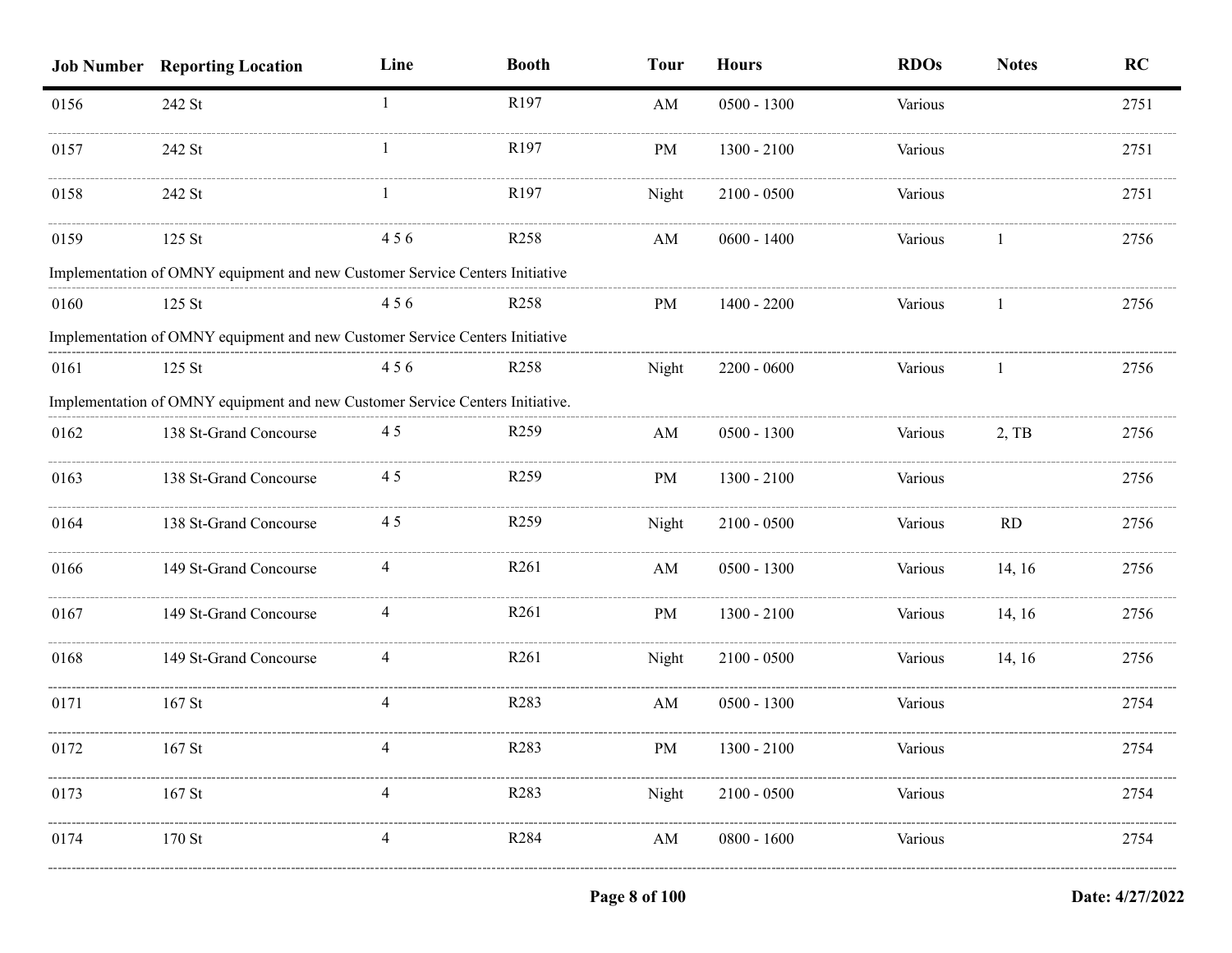|      | <b>Job Number Reporting Location</b>                                         | Line           | <b>Booth</b>     | <b>Tour</b>            | <b>Hours</b>  | <b>RDOs</b> | <b>Notes</b> | RC   |
|------|------------------------------------------------------------------------------|----------------|------------------|------------------------|---------------|-------------|--------------|------|
| 0175 | 170 St                                                                       | $\overline{4}$ | R284             | PM                     | $1600 - 0000$ | Various     |              | 2754 |
| 0176 | 170 St                                                                       |                | R284             | Night                  | $0000 - 0800$ | Various     |              | 2754 |
| 0177 | Mt Eden Av                                                                   |                | R285             | AM                     | 0900 - 1700   | Various     |              | 2754 |
| 0178 | Mt Eden Av                                                                   | 4              | R <sub>285</sub> | PM                     | $1700 - 0100$ | Various     |              | 2754 |
| 0179 | Mt Eden Av                                                                   | 4              | R285             | Night                  | $0100 - 0900$ | Various     |              | 2754 |
| 0180 | 176 St                                                                       | $\overline{4}$ | R286             | AM                     | $0800 - 1600$ | Various     |              | 2754 |
| 0181 | 176 St                                                                       | 4              | R286             | PM                     | $1600 - 0000$ | Various     |              | 2754 |
| 0182 | $176$ St                                                                     | 4              | R286             | Night                  | $0000 - 0800$ | Various     |              | 2754 |
| 0183 | Burnside Av                                                                  | 4              | R287             | AM                     | $0700 - 1500$ | Various     |              | 2754 |
| 0184 | Burnside Av                                                                  | 4              | R287             | PM                     | $1500 - 2300$ | Various     |              | 2754 |
| 0185 | <b>Burnside Av</b>                                                           | 4              | R287             | Night                  | $2300 - 0700$ | Various     |              | 2754 |
| 0186 | 183 St                                                                       | 4              | R288             | $\mathbf{A}\mathbf{M}$ | $0700 - 1500$ | Various     |              | 2754 |
| 0187 | 183 St                                                                       | 4              | R288             | PM                     | $1500 - 2300$ | Various     |              | 2754 |
| 0188 | 183 St                                                                       | 4              | R288             | Night                  | $2300 - 0700$ | Various     |              | 2754 |
| 0189 | Fordham Rd                                                                   | 4              | R289             | AM                     | $0700 - 1500$ | Various     |              | 2754 |
|      | Implementation of OMNY equipment and new Customer Service Centers Initiative |                |                  |                        |               |             |              |      |
| 0190 | Fordham Rd                                                                   |                | R289             | PM                     | $1500 - 2300$ | Various     | -1           | 2754 |
|      | Implementation of OMNY equipment and new Customer Service Centers Initiative |                |                  |                        |               |             |              |      |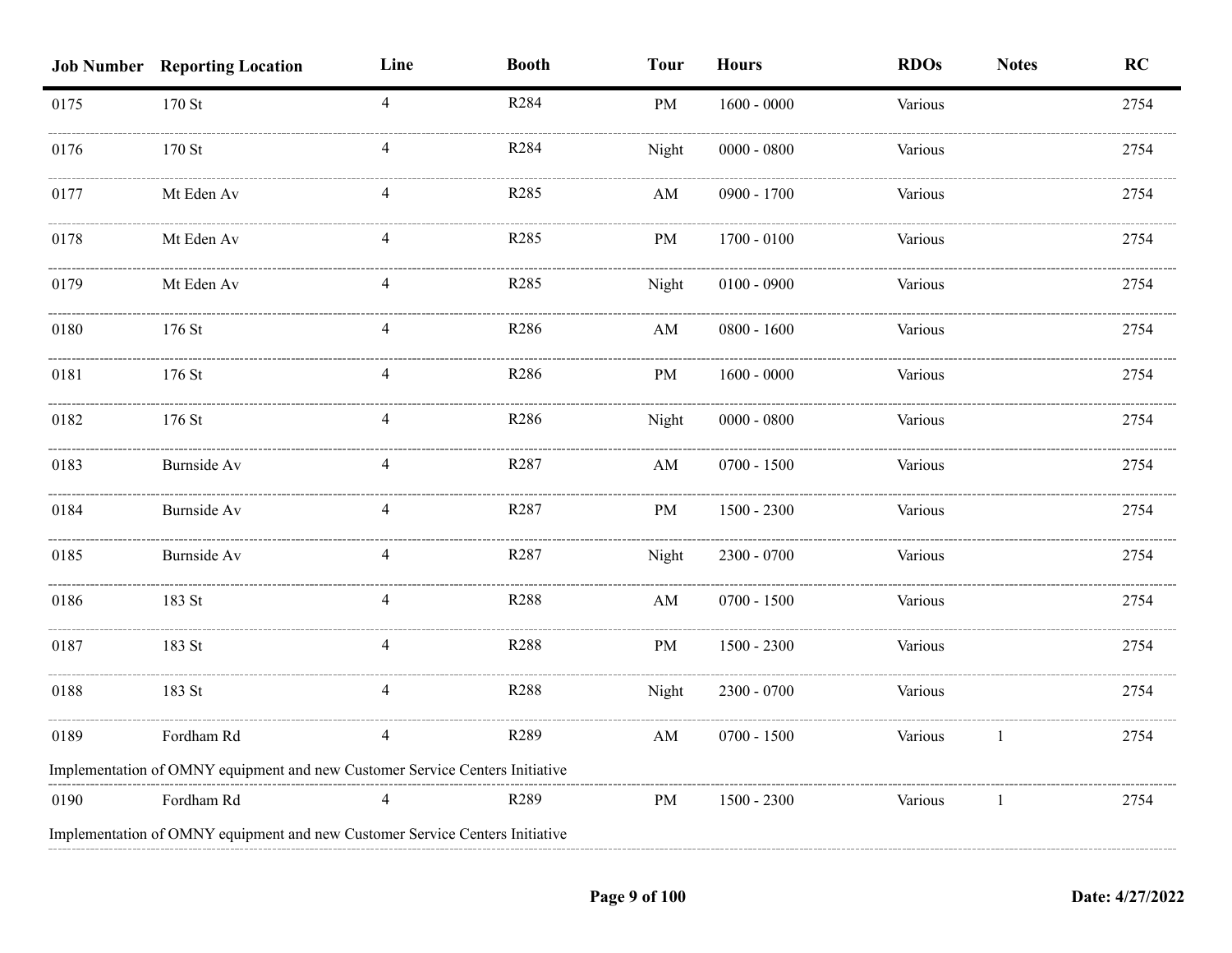|      | <b>Job Number Reporting Location</b>                                         | Line | <b>Booth</b>     | <b>Tour</b>            | <b>Hours</b>  | <b>RDOs</b> | <b>Notes</b> | RC   |
|------|------------------------------------------------------------------------------|------|------------------|------------------------|---------------|-------------|--------------|------|
| 0191 | Fordham Rd                                                                   | 4    | R289             | Night                  | $2300 - 0700$ | Various     | -1           | 2754 |
|      | Implementation of OMNY equipment and new Customer Service Centers Initiative |      |                  |                        |               |             |              |      |
| 0192 | Kingsbridge Rd                                                               | 4    | R <sub>290</sub> | AM                     | $0600 - 1400$ | Various     |              | 2754 |
| 0193 | Kingsbridge Rd                                                               |      | R290             | PM                     | $1400 - 2200$ | Various     |              | 2754 |
| 0194 | Kingsbridge Rd                                                               | 4    | R <sub>290</sub> | Night                  | $2200 - 0600$ | Various     |              | 2754 |
| 0195 | Bedford Pk Blvd Lehman<br>College                                            |      | R <sub>291</sub> | AM                     | $0600 - 1400$ | Various     | 2, TB        | 2754 |
| 0196 | Bedford Pk Blvd Lehman<br>College                                            |      | R <sub>291</sub> | PM                     | $1400 - 2200$ | Various     |              | 2754 |
| 0197 | Bedford Pk Blvd Lehman<br>College                                            | 4    | R <sub>291</sub> | Night                  | $2200 - 0600$ | Various     |              | 2754 |
| 0198 | Mosholu Pkwy                                                                 |      | R <sub>293</sub> | AM                     | $0500 - 1300$ | Various     | 14, 16       | 2754 |
| 0199 | Mosholu Pkwy                                                                 | 4    | R293             | PM                     | $1300 - 2100$ | Various     | 14, 16       | 2754 |
| 0200 | Mosholu Pkwy                                                                 |      | R <sub>293</sub> | Night                  | $2100 - 0500$ | Various     | 14, 16       | 2754 |
| 0201 | Woodlawn                                                                     | 4    | R294             | AM                     | $0500 - 1300$ | Various     |              | 2754 |
| 0202 | Woodlawn                                                                     | 4    | R294             | PM                     | $1300 - 2100$ | Various     |              | 2754 |
| 0203 | Woodlawn                                                                     |      | R <sub>294</sub> | Night                  | $2100 - 0500$ | Various     |              | 2754 |
| 0204 | Central Park North 110 St                                                    | 23   | R301             | $\mathbf{A}\mathbf{M}$ | $0600 - 1400$ | Various     |              | 2755 |
| 0205 | Central Park North 110 St                                                    | 23   | R301             | PM                     | $1400 - 2200$ | Various     |              | 2755 |
| 0206 | Central Park North 110 St                                                    | 23   | R301             | Night                  | $2200 - 0600$ | Various     | <b>GS</b>    | 2755 |
|      |                                                                              |      |                  |                        |               |             |              |      |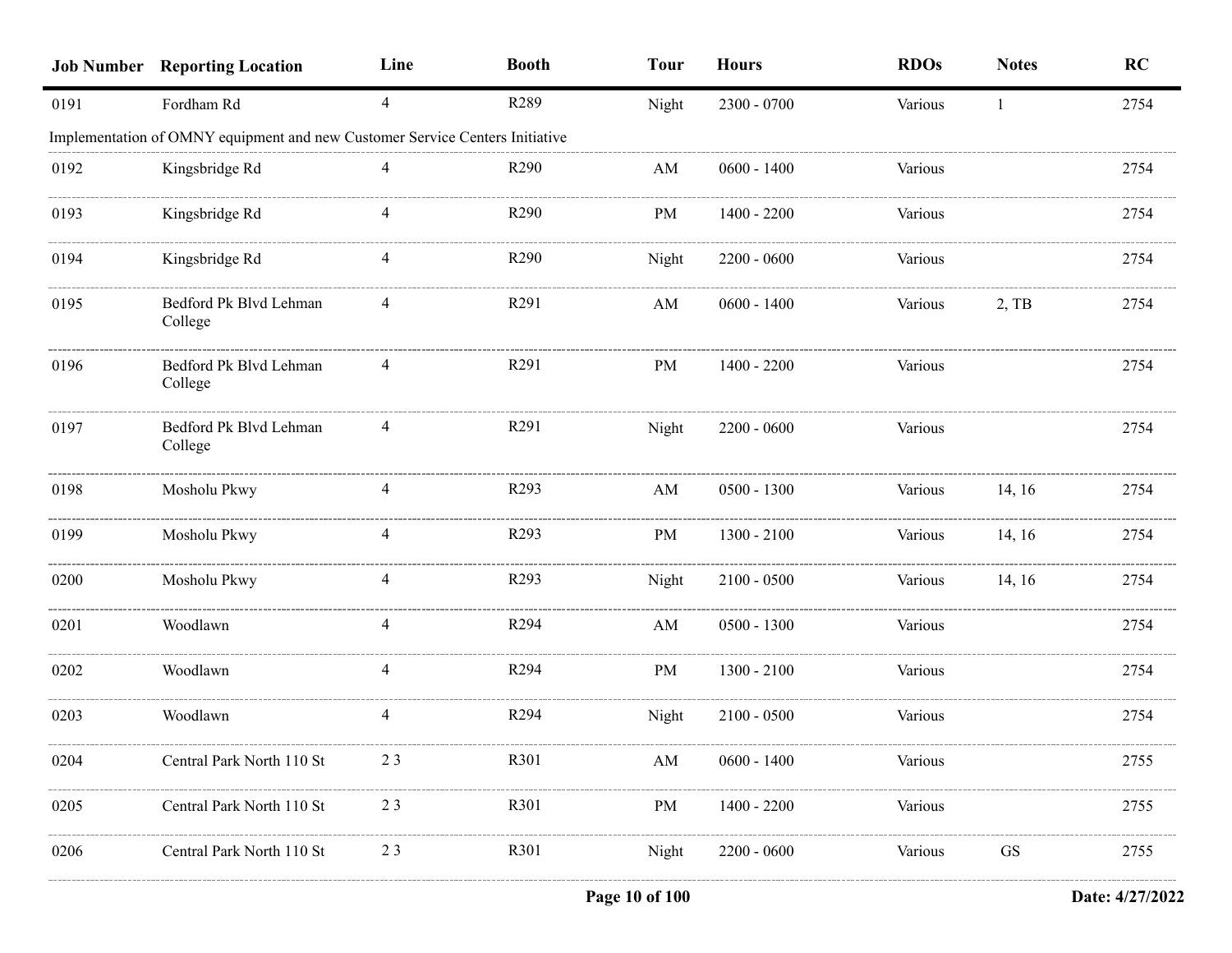|       | <b>Job Number Reporting Location</b> | Line           | <b>Booth</b> | <b>Tour</b>            | <b>Hours</b>  | <b>RDOs</b> | <b>Notes</b>        | RC   |
|-------|--------------------------------------|----------------|--------------|------------------------|---------------|-------------|---------------------|------|
| 0207  | 116 St                               | 23             | R302         | $\mathbf{A}\mathbf{M}$ | $0600 - 1400$ | Various     |                     | 2755 |
| 0208  | 116 St                               | 23             | R302         | PM                     | $1400 - 2200$ | Various     |                     | 2755 |
| 0209  | 116 St                               | 23             | R302         | Night                  | $2200 - 0600$ | Various     | GS                  | 2755 |
| 0213  | 125 St                               | 23             | R304         | $\mathbf{A}\mathbf{M}$ | $0700 - 1500$ | Various     |                     | 2755 |
| 0214  | 125 St                               | 23             | R304         | PM                     | $1500 - 2300$ | Various     |                     | 2755 |
| 0215  | 125 St                               | 23             | R304         | Night                  | 2300 - 0700   | Various     | <b>GS</b>           | 2755 |
| 0219  | 135 St                               | 23             | R306         | $\mathbf{A}\mathbf{M}$ | $0700 - 1500$ | Various     |                     | 2755 |
| 0220  | 135 St                               | 23             | R306         | $\rm PM$               | $1500 - 2300$ | Various     |                     | 2755 |
| 0221  | 135 St                               | 23             | R306         | Night                  | 2300 - 0700   | Various     | $\operatorname{GS}$ | 2755 |
| 0225  | 145 St                               | 3              | R308         | AM                     | $0800 - 1600$ | Various     |                     | 2755 |
| 0226  | 145 St                               | $\mathfrak{Z}$ | R308         | PM                     | $1600 - 0000$ | Various     |                     | 2755 |
| 0226A | 145 St                               | $\overline{3}$ | R308         | Night                  | $0000 - 0800$ | Various     | GS                  | 2755 |
| 0227  | 148 St                               | 3              | R309         | AM                     | $0800 - 1600$ | Various     | 2, TB               | 2755 |
| 0228  | 148 St                               | 3              | R309         | PM                     | $1600 - 0000$ | Various     |                     | 2755 |
| 0228A | 148 St                               | $\mathfrak{Z}$ | R309         | Night                  | $0000 - 0800$ | Various     | $\operatorname{GS}$ | 2755 |
| 0229  | 3 Av-149 St                          | 25             | R310         | $\mathbf{A}\mathbf{M}$ | $0500 - 1300$ | Various     | 15, 16              | 2755 |
| 0230  | 3 Av-149 St                          | 25             | R310         | PM                     | $1300 - 2100$ | Various     | 15, 16              | 2755 |
|       |                                      |                |              |                        |               |             |                     |      |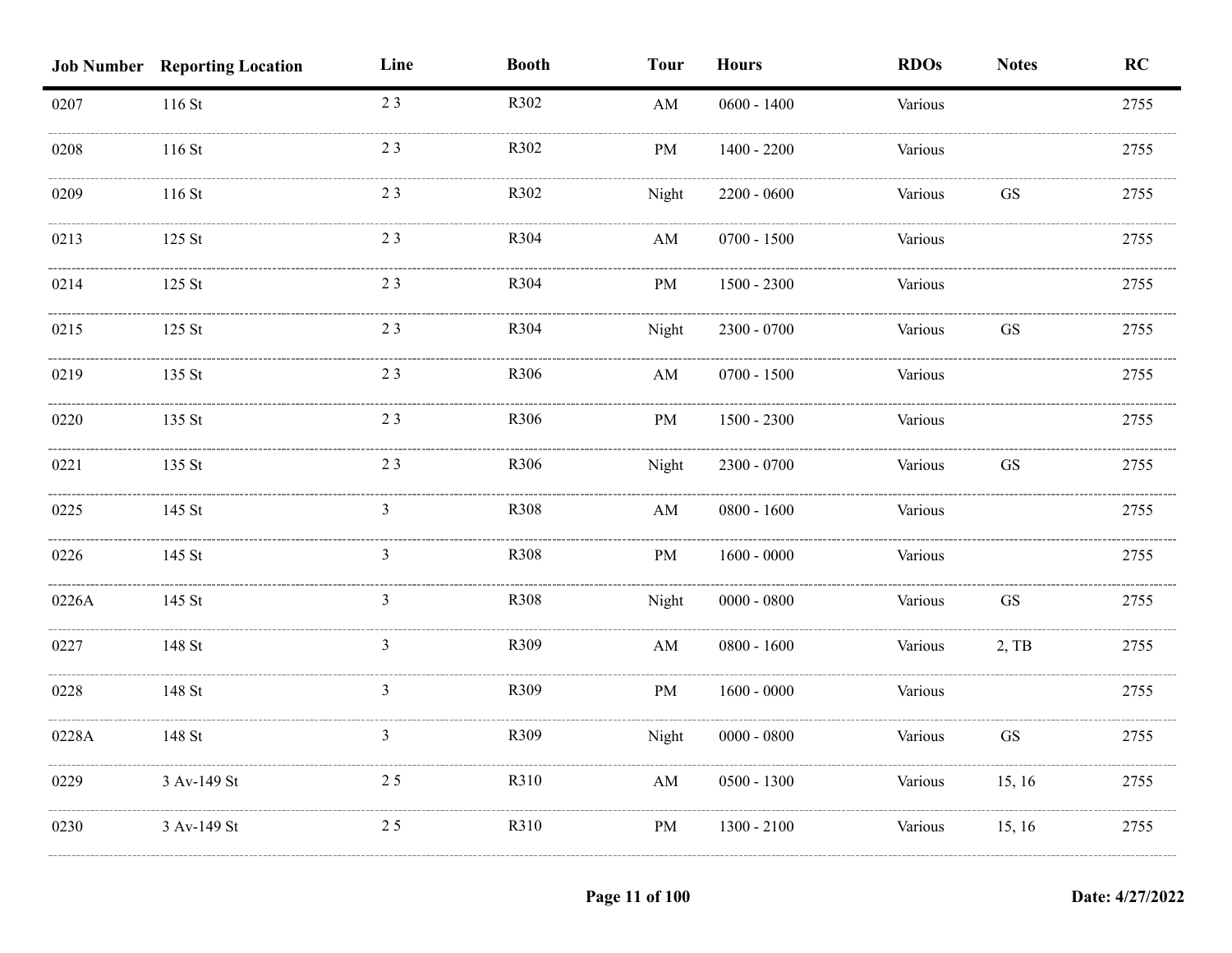|      | <b>Job Number Reporting Location</b> | Line | <b>Booth</b> | <b>Tour</b>            | <b>Hours</b>  | <b>RDOs</b> | <b>Notes</b> | RC   |
|------|--------------------------------------|------|--------------|------------------------|---------------|-------------|--------------|------|
| 0231 | 3 Av-149 St                          | 25   | R310         | Night                  | $2100 - 0500$ | Various     | 15, 16       | 2755 |
| 0239 | Jackson Av                           | 25   | R312         | AM                     | $0600 - 1400$ | Various     |              | 2755 |
| 0240 | Jackson Av                           | 25   | R312         | PM                     | $1400 - 2200$ | Various     |              | 2755 |
| 0241 | Jackson Av                           | 25   | R312         | Night                  | $2200 - 0600$ | Various     |              | 2755 |
| 0242 | Prospect Av                          | 25   | R314         | AM                     | $0600 - 1400$ | Various     |              | 2755 |
| 0243 | Prospect Av                          | 25   | R314         | PM                     | $1400 - 2200$ | Various     |              | 2755 |
| 0244 | Prospect Av                          | 25   | R314         | Night                  | $2200 - 0600$ | Various     |              | 2755 |
| 0248 | Intervale Av                         | 25   | R316         | $\mathbf{A}\mathbf{M}$ | $0700 - 1500$ | Various     | 2, TB        | 2755 |
| 0249 | Intervale Av                         | 25   | R316         | PM                     | $1500 - 2300$ | Various     |              | 2755 |
| 0250 | Intervale Av                         | 25   | R316         | Night                  | $2300 - 0700$ | Various     | RD           | 2755 |
| 0254 | Simpson St                           | 25   | R318         | AM                     | $0700 - 1500$ | Various     |              | 2755 |
| 0255 | Simpson St                           | 25   | R318         | $\rm PM$               | $1500 - 2300$ | Various     |              | 2755 |
| 0256 | Simpson St                           | 25   | R318         | Night                  | $2300 - 0700$ | Various     |              | 2755 |
| 0260 | Freeman St                           | 25   | R320         | AM                     | $0700 - 1500$ | Various     |              | 2755 |
| 0261 | Freeman St                           | 25   | R320         | PM                     | $1500 - 2300$ | Various     |              | 2755 |
| 0262 | Freeman St                           | 25   | R320         | Night                  | $2300 - 0700$ | Various     |              | 2755 |
| 0266 | 174 St                               | 25   | R322         | AM                     | $0800 - 1600$ | Various     |              | 2755 |
|      |                                      |      |              |                        |               |             |              |      |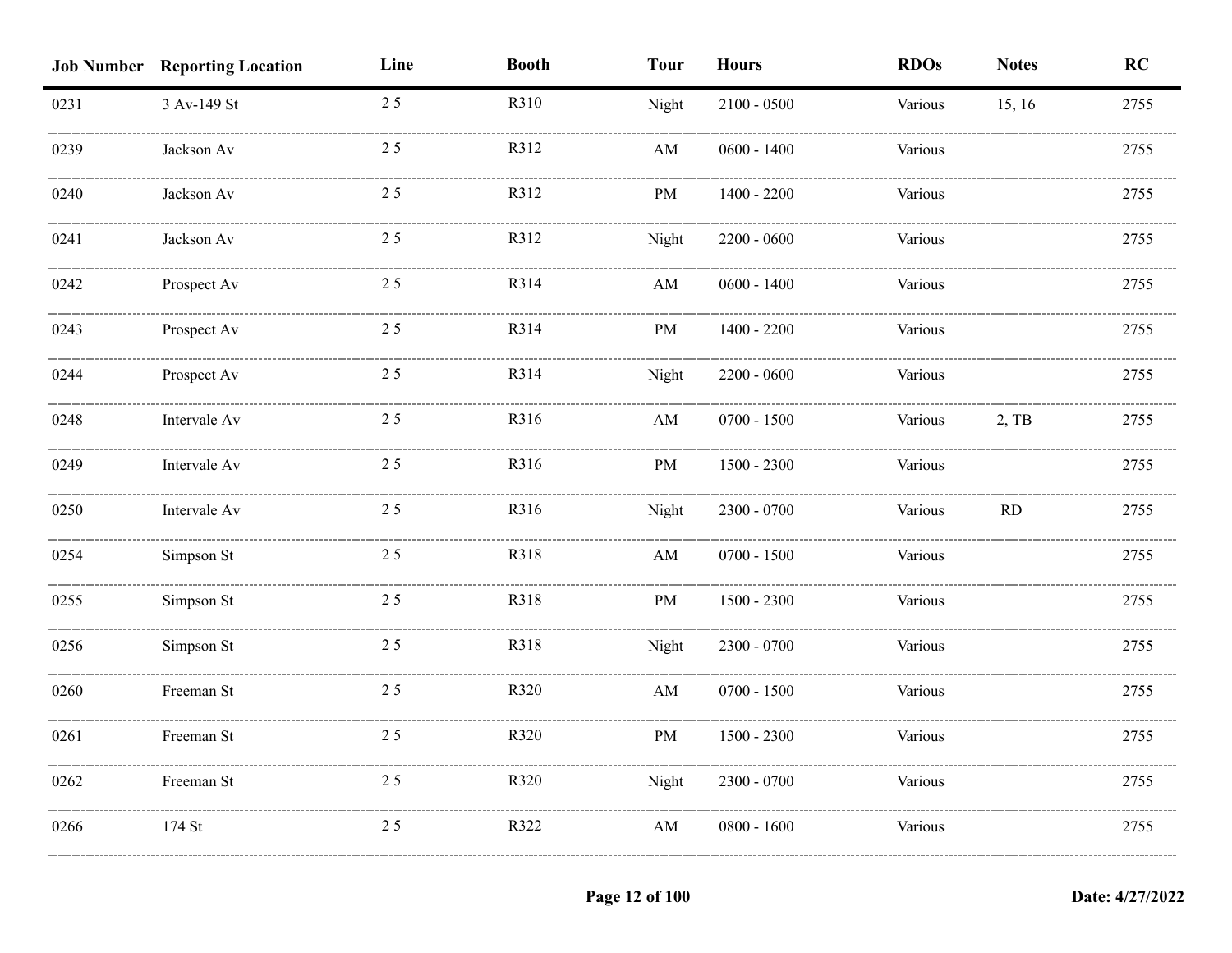|      | <b>Job Number Reporting Location</b> | Line | <b>Booth</b> | <b>Tour</b>            | <b>Hours</b>  | <b>RDOs</b> | <b>Notes</b> | RC   |
|------|--------------------------------------|------|--------------|------------------------|---------------|-------------|--------------|------|
| 0267 | 174 St                               | 25   | R322         | PM                     | $1600 - 0000$ | Various     |              | 2755 |
| 0268 | 174 St                               | 25   | R322         | Night                  | $0000 - 0800$ | Various     |              | 2755 |
| 0269 | West Farms Sq E Tremont Av           | 25   | R323         | AM                     | $0800 - 1600$ | Various     |              | 2755 |
| 0270 | West Farms Sq E Tremont Av           | 25   | R323         | PM                     | $1600 - 0000$ | Various     |              | 2755 |
| 0271 | West Farms Sq E Tremont Av           | 25   | R323         | Night                  | $0000 - 0800$ | Various     |              | 2755 |
| 0273 | $\to$ 180 St                         | 25   | R325         | $\mathbf{A}\mathbf{M}$ | $0500 - 1300$ | Various     |              | 2755 |
| 0274 | $\to$ 180 St                         | 25   | R325         | PM                     | $1300 - 2100$ | Various     |              | 2755 |
| 0275 | $\to$ 180 St                         | 25   | R325         | Night                  | $2100 - 0500$ | Various     |              | 2755 |
| 0276 | <b>Bronx Park East</b>               | 25   | R326         | AM                     | $0500 - 1300$ | Various     |              | 2755 |
| 0277 | <b>Bronx Park East</b>               | 25   | R326         | PM                     | $1300 - 2100$ | Various     |              | 2755 |
| 0278 | <b>Bronx Park East</b>               | 25   | R326         | Night                  | $2100 - 0500$ | Various     |              | 2755 |
| 0279 | Pelham Pkwy                          | 25   | R328         | AM                     | $0600 - 1400$ | Various     | 13, 16       | 2755 |
| 0280 | Pelham Pkwy                          | 25   | R328         | PM                     | $1400 - 2200$ | Various     | 13, 16       | 2755 |
| 0281 | Pelham Pkwy                          | 25   | R328         | Night                  | $2200 - 0600$ | Various     | 13, 16       | 2755 |
| 0282 | Allerton Av                          | 25   | R329         | $\mathbf{A}\mathbf{M}$ | $0600 - 1400$ | Various     |              | 2755 |
| 0283 | Allerton Av                          | 25   | R329         | PM                     | $1400 - 2200$ | Various     |              | 2755 |
| 0284 | Allerton Av                          | 25   | R329         | Night                  | $2200 - 0600$ | Various     |              | 2755 |
|      |                                      |      |              |                        |               |             |              |      |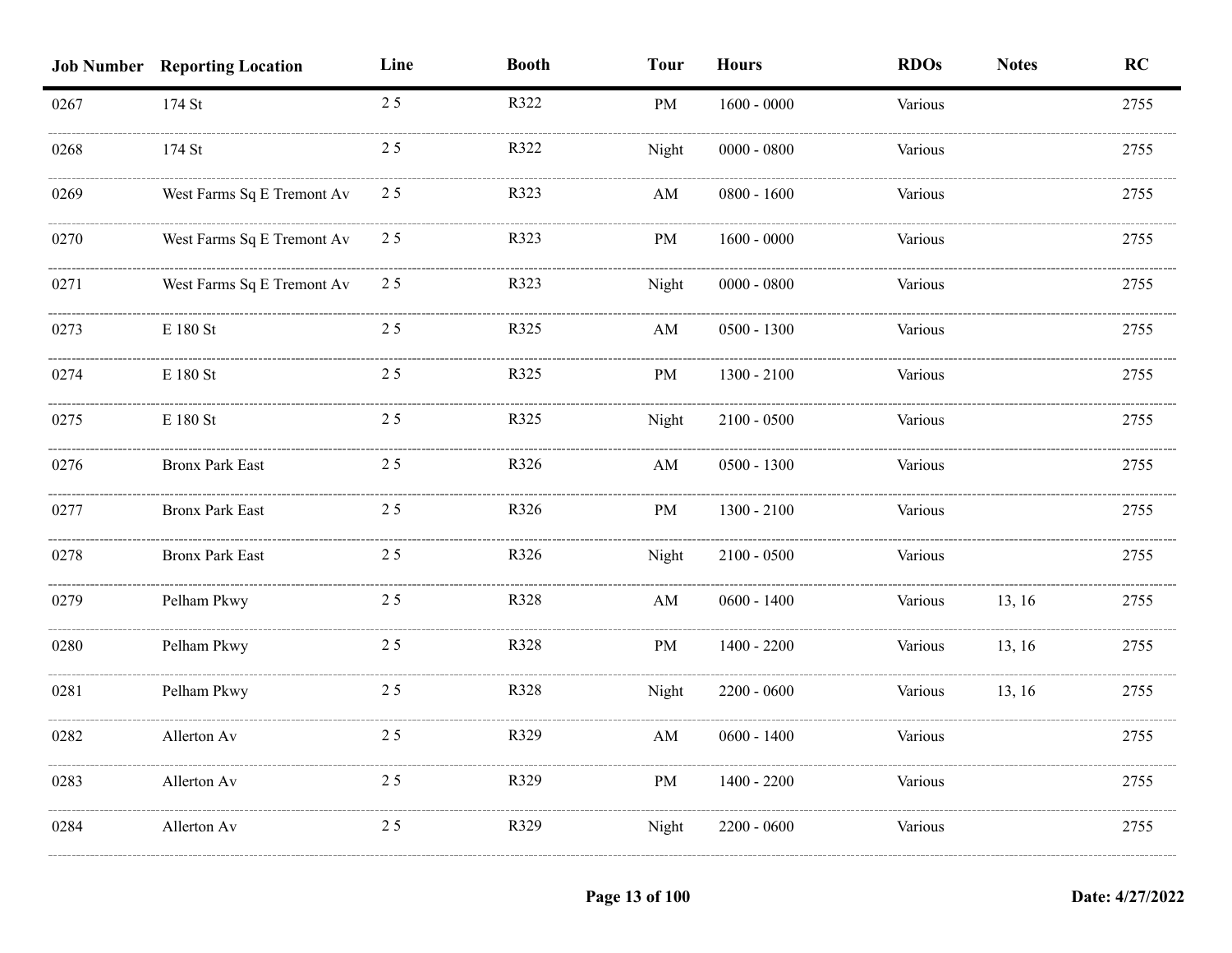|      | <b>Job Number Reporting Location</b> | Line | <b>Booth</b> | <b>Tour</b>            | <b>Hours</b>  | <b>RDOs</b> | <b>Notes</b>        | RC   |
|------|--------------------------------------|------|--------------|------------------------|---------------|-------------|---------------------|------|
| 0285 | Burke Av                             | 25   | R330         | $\mathbf{A}\mathbf{M}$ | $0700 - 1500$ | Various     |                     | 2755 |
| 0286 | <b>Burke Av</b>                      | 25   | R330         | PM                     | $1500 - 2300$ | Various     |                     | 2755 |
| 0287 | <b>Burke Av</b>                      | 25   | R330         | Night                  | 2300 - 0700   | Various     |                     | 2755 |
| 0288 | Gun Hill Rd                          | 25   | R331         | AM                     | $0700 - 1500$ | Various     |                     | 2755 |
| 0289 | Gun Hill Rd                          | 25   | R331         | PM                     | $1500 - 2300$ | Various     |                     | 2755 |
| 0290 | Gun Hill Rd                          | 25   | R331         | Night                  | $2300 - 0700$ | Various     | $\operatorname{GS}$ | 2755 |
| 0291 | 219 St                               | 25   | R332         | AM                     | $0700 - 1500$ | Various     |                     | 2755 |
| 0292 | 219 St                               | 25   | R332         | PM                     | $1500 - 2300$ | Various     |                     | 2755 |
| 0293 | 219 St                               | 25   | R332         | Night                  | $2300 - 0700$ | Various     | $\operatorname{GS}$ | 2755 |
| 0294 | 225 St                               | 25   | R333         | AM                     | $0600 - 1400$ | Various     |                     | 2755 |
| 0295 | 225 St                               | 25   | R333         | PM                     | $1400 - 2200$ | Various     |                     | 2755 |
| 0296 | 225 St                               | 25   | R333         | Night                  | $2200 - 0600$ | Various     | <b>GS</b>           | 2755 |
| 0297 | 233 St                               | 25   | R334         | AM                     | $0600 - 1400$ | Various     |                     | 2755 |
| 0298 | 233 St                               | 25   | R334         | PM                     | $1400 - 2200$ | Various     |                     | 2755 |
| 0299 | 233 St                               | 25   | R334         | Night                  | $2200 - 0600$ | Various     | ${\rm GS}$          | 2755 |
| 0300 | Nereid Av                            | 25   | R335         | AM                     | $0500 - 1300$ | Various     |                     | 2755 |
| 0301 | Nereid Av                            | 25   | R335         | PM                     | $1300 - 2100$ | Various     |                     | 2755 |
|      |                                      |      |              |                        |               |             |                     |      |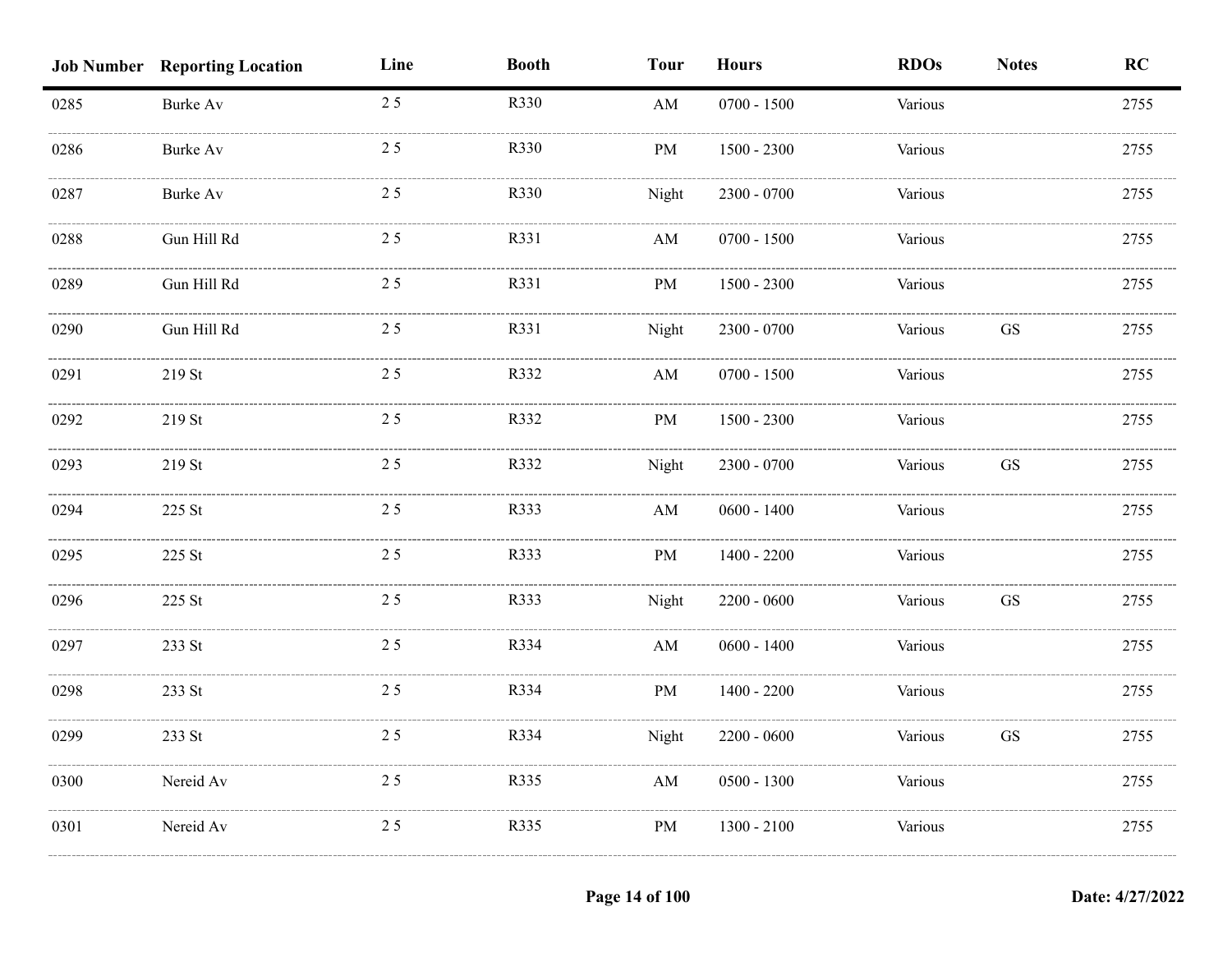|      | <b>Job Number Reporting Location</b> | Line           | <b>Booth</b> | <b>Tour</b>            | <b>Hours</b>  | <b>RDOs</b> | <b>Notes</b>        | RC   |
|------|--------------------------------------|----------------|--------------|------------------------|---------------|-------------|---------------------|------|
| 0302 | Nereid Av                            | 25             | R335         | Night                  | $2100 - 0500$ | Various     | $\operatorname{GS}$ | 2755 |
| 0303 | Wakefield 241 St                     | $\overline{2}$ | R336         | $\mathbf{A}\mathbf{M}$ | $0500 - 1300$ | Various     |                     | 2755 |
| 0304 | Wakefield 241 St                     | $\overline{2}$ | R336         | <b>PM</b>              | $1300 - 2100$ | Various     |                     | 2755 |
| 0305 | Wakefield 241 St                     | 2              | R336         | Night                  | $2100 - 0500$ | Various     |                     | 2755 |
| 0306 | 3 Av 138 St                          | 6              | R401         | $\mathbf{A}\mathbf{M}$ | $0800 - 1600$ | Various     |                     | 2756 |
| 0307 | 3 Av 138 St                          | 6              | R401         | PM                     | $1600 - 0000$ | Various     |                     | 2756 |
| 0308 | 3 Av 138 St                          | 6              | R401         | Night                  | $0000 - 0800$ | Various     |                     | 2756 |
| 0309 | <b>Brook Av</b>                      | 6              | R402         | $\mathbf{A}\mathbf{M}$ | $0800 - 1600$ | Various     |                     | 2756 |
| 0310 | <b>Brook Av</b>                      | 6              | R402         | PM                     | $1600 - 0000$ | Various     |                     | 2756 |
| 0311 | <b>Brook Av</b>                      | 6              | R402         | Night                  | $0000 - 0800$ | Various     |                     | 2756 |
| 0315 | Cypress Av                           | 6              | R404         | $\mathbf{A}\mathbf{M}$ | $0700 - 1500$ | Various     |                     | 2756 |
| 0316 | Cypress Av                           | 6              | R404         | $\rm PM$               | $1500 - 2300$ | Various     |                     | 2756 |
| 0317 | Cypress Av                           | 6              | R404         | Night                  | $2300 - 0700$ | Various     |                     | 2756 |
| 0321 | E 143 St St Mary's St                | 6              | R406         | $\mathbf{A}\mathbf{M}$ | $0700 - 1500$ | Various     |                     | 2756 |
| 0322 | E 143 St St Mary's St                | 6              | R406         | PM                     | $1500 - 2300$ | Various     |                     | 2756 |
| 0323 | E 143 St St Mary's St                | 6              | R406         | Night                  | 2300 - 0700   | Various     | RD                  | 2756 |
| 0327 | E 149 St                             | 6              | R408         | AM                     | $0600 - 1400$ | Various     | 14, 16, RD          | 2756 |
|      |                                      |                |              |                        |               |             |                     |      |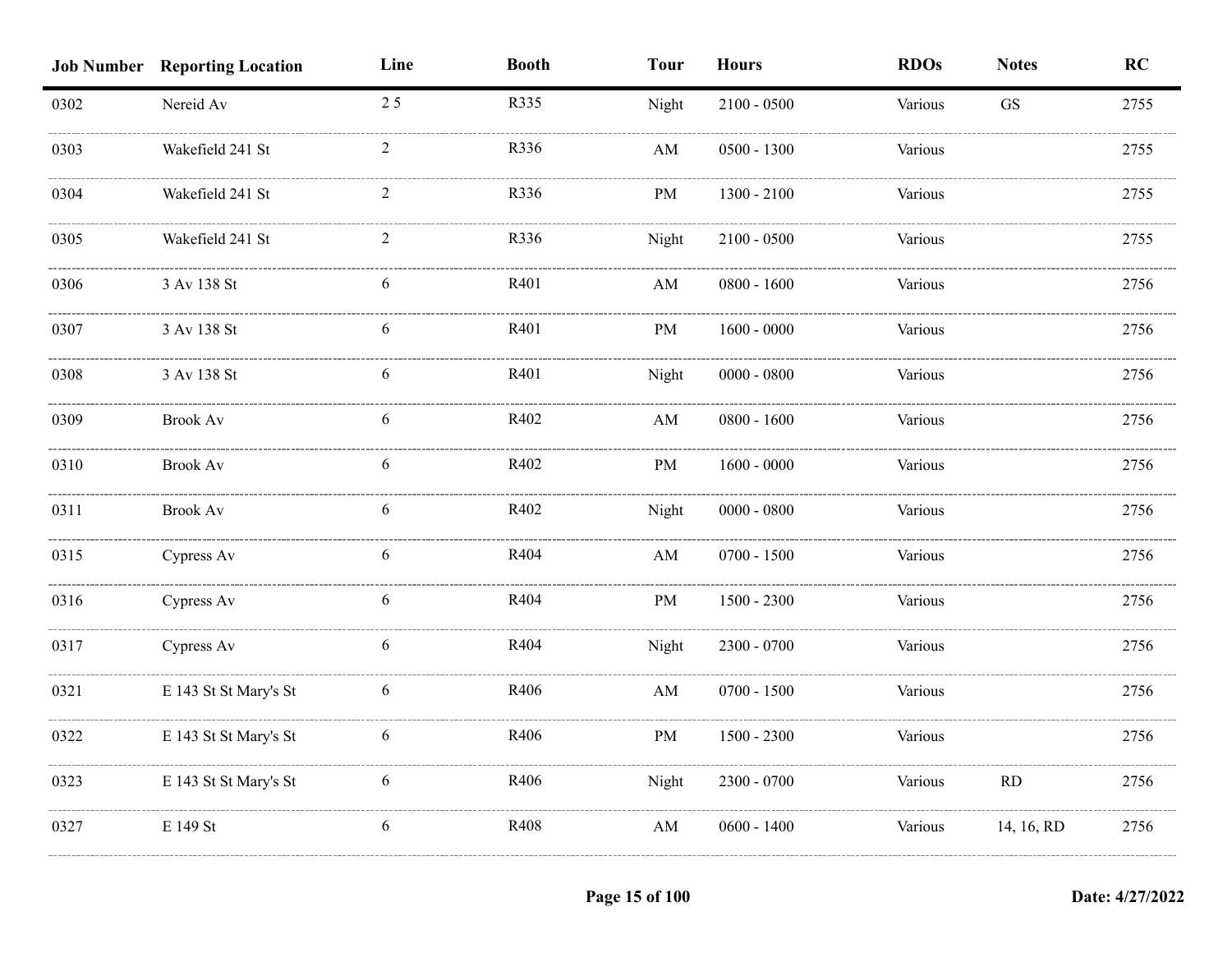|      | <b>Job Number Reporting Location</b> | Line | <b>Booth</b> | <b>Tour</b>            | <b>Hours</b>  | <b>RDOs</b> | <b>Notes</b> | RC   |
|------|--------------------------------------|------|--------------|------------------------|---------------|-------------|--------------|------|
| 0328 | E 149 St                             | 6    | R408         | PM                     | $1400 - 2200$ | Various     | 14, 16       | 2756 |
| 0329 | E 149 St                             | 6    | R408         | Night                  | $2200 - 0600$ | Various     | 14, 16       | 2756 |
| 0333 | Longwood Av                          | 6    | R410         | AM                     | $0600 - 1400$ | Various     |              | 2756 |
| 0334 | Longwood Av                          | 6    | R410         | PM                     | $1400 - 2200$ | Various     |              | 2756 |
| 0335 | Longwood Av                          | 6    | R410         | Night                  | $2200 - 0600$ | Various     |              | 2756 |
| 0339 | Hunts Point Av                       | 6    | R412         | $\mathbf{A}\mathbf{M}$ | $0500 - 1300$ | Various     |              | 2756 |
| 0340 | Hunts Point Av                       | 6    | R412         | PM                     | $1300 - 2100$ | Various     |              | 2756 |
| 0341 | Hunts Point Av                       | 6    | R412         | Night                  | $2100 - 0500$ | Various     |              | 2756 |
| 0342 | Whitlock Av                          | 6    | R413         | AM                     | $0900 - 1700$ | Various     |              | 2756 |
| 0343 | Whitlock Av                          | 6    | R413         | PM                     | $1700 - 0100$ | Various     |              | 2756 |
| 0344 | Whitlock Av                          | 6    | R413         | Night                  | $0100 - 0900$ | Various     | RD           | 2756 |
| 0345 | Elder Av                             | 6    | R414         | AM                     | $0500 - 1300$ | Various     |              | 2756 |
| 0346 | Elder Av                             | 6    | R414         | PM                     | $1300 - 2100$ | Various     |              | 2756 |
| 0347 | Elder Av                             | 6    | R414         | Night                  | $2100 - 0500$ | Various     |              | 2756 |
| 0348 | Morrison Av Soundview                | 6    | R415         | $\mathbf{A}\mathbf{M}$ | $0800 - 1600$ | Various     |              | 2756 |
| 0349 | Morrison Av Soundview                | 6    | R415         | PM                     | $1600 - 0000$ | Various     |              | 2756 |
| 0350 | Morrison Av Soundview                | 6    | R415         | Night                  | $0000 - 0800$ | Various     |              | 2756 |
|      |                                      |      |              |                        |               |             |              |      |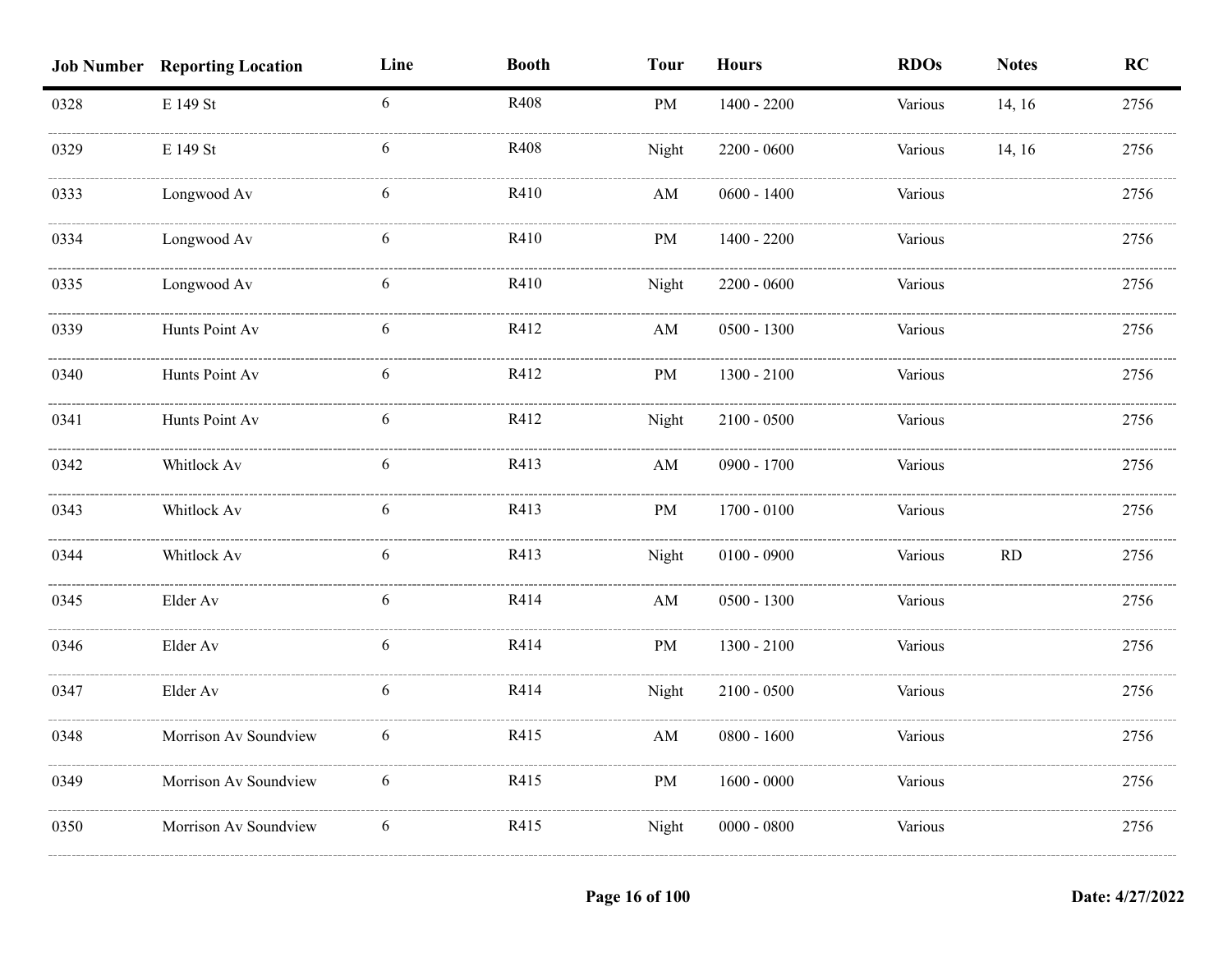|      | <b>Job Number Reporting Location</b>                                         | Line | <b>Booth</b> | <b>Tour</b> | <b>Hours</b>  | <b>RDOs</b> | <b>Notes</b> | <b>RC</b> |
|------|------------------------------------------------------------------------------|------|--------------|-------------|---------------|-------------|--------------|-----------|
| 0351 | St Lawrence Av                                                               | 6    | R416         | AM          | $0800 - 1600$ | Various     |              | 2756      |
| 0352 | St Lawrence Av                                                               | 6    | R416         | PM          | $1600 - 0000$ | Various     |              | 2756      |
| 0353 | St Lawrence Av                                                               |      | R416         | Night       | $0000 - 0800$ | Various     |              | 2756      |
| 0354 | Parkchester                                                                  | 6    | R417         | AM          | $0700 - 1500$ | Various     |              | 2756      |
|      | Implementation of OMNY equipment and new Customer Service Centers Initiative |      |              |             |               |             |              |           |
| 0355 | Parkchester                                                                  |      | R417         | PM          | $1500 - 2300$ | Various     |              | 2756      |
|      | Implementation of OMNY equipment and new Customer Service Centers Initiative |      |              |             |               |             |              |           |
| 0356 | Parkchester                                                                  | 6    | R417         | Night       | $2300 - 0700$ | Various     |              | 2756      |
|      | Implementation of OMNY equipment and new Customer Service Centers Initiative |      |              |             |               |             |              |           |
| 0357 | Castle Hill Av                                                               |      | R418         | AM          | $0700 - 1500$ | Various     |              | 2756      |
| 0358 | Castle Hill Av                                                               | 6    | R418         | PM          | $1500 - 2300$ | Various     | RD           | 2756      |
| 0359 | Castle Hill Av                                                               | 6    | R418         | Night       | $2300 - 0700$ | Various     |              | 2756      |
| 0360 | Zerega Av                                                                    | 6    | R419         | AM          | $0700 - 1500$ | Various     |              | 2756      |
| 0361 | Zerega Av                                                                    | 6    | R419         | PM          | $1500 - 2300$ | Various     |              | 2756      |
| 0362 | Zerega Av                                                                    | 6    | R419         | Night       | $2300 - 0700$ | Various     |              | 2756      |
| 0363 | Westchester Sq East Tremont<br>Av                                            | 6    | R420         | AM          | $0600 - 1400$ | Various     | 14, 16       | 2756      |
| 0364 | Westchester Sq East Tremont<br>Av                                            | 6    | R420         | PM          | $1400 - 2200$ | Various     | 14, 16       | 2756      |
| 0365 | Westchester Sq East Tremont<br>Av                                            | 6    | R420         | Night       | $2200 - 0600$ | Various     | 14, 16       | 2756      |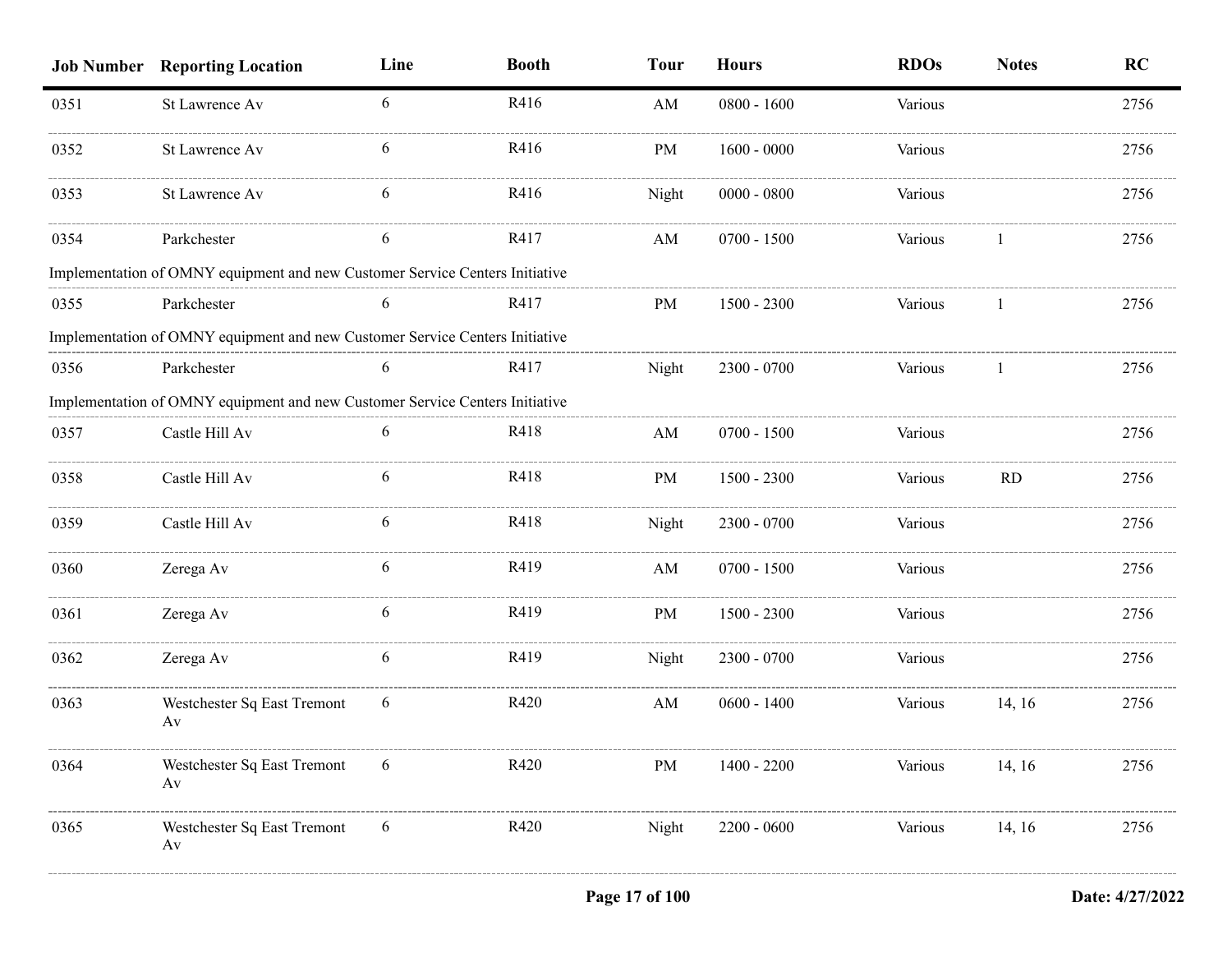|      | <b>Job Number Reporting Location</b>    | Line | <b>Booth</b> | <b>Tour</b> | <b>Hours</b>                                                             | <b>RDOs</b> | <b>Notes</b> | RC   |
|------|-----------------------------------------|------|--------------|-------------|--------------------------------------------------------------------------|-------------|--------------|------|
| 0366 | Middletown Rd                           | 6    | R421         | AM          | $0600 - 1400$                                                            | Various     |              | 2756 |
| 0367 | Middletown Rd                           |      | R421         | PM.         | $1400 - 2200$                                                            | Various     |              | 2756 |
| 0368 | Middletown Rd                           | 6    | R421         | Night       | $2200 - 0600$                                                            | Various     | <b>RD</b>    | 2756 |
| 0369 | Buhre Av                                | 6    | R422         | AM          | $0500 - 1300$                                                            | Various     |              | 2756 |
| 0370 | Buhre Av                                | 6    | R422         | PM          | $1300 - 2100$                                                            | Various     |              | 2756 |
| 0371 | <b>Buhre Av</b>                         | 6    | R422         | Night       | $2100 - 0500$                                                            | Various     |              | 2756 |
| 0372 | Pelham Bay Park                         | 6    | R423         | AM          | $0500 - 1300$                                                            | Various     |              | 2756 |
| 0373 | Pelham Bay Park                         | 6    | R423         | PM          | $1300 - 2100$                                                            | Various     |              | 2756 |
| 0374 | Pelham Bay Park                         | 6    | R423         | Night       | $2100 - 0500$                                                            | Various     |              | 2756 |
| 0375 | Morris Park                             | 5    | R726         | AM          | Mon - Fri:0415 - 1315<br>Sat - Sat: 0540 - 1430<br>Sun - Sun:0700 - 1600 | Various     |              | 2755 |
|      | Report to R325 for R726 bank / property |      |              |             |                                                                          |             |              |      |
| 0376 | Morris Park                             | 5    | R726         | PM          | Mon - Fri:1240 - 2110<br>Sat - Sat: 1400 - 2230<br>Sun - Sun:1530 - 2330 | Various     |              | 2755 |
| 0377 | Pelham Pkwy                             | 5    | R727         | AM          | Mon - Fri:0415 - 1315<br>Sat - Sat: 0540 - 1430<br>Sun - Sun:0700 - 1600 | Various     |              | 2755 |
|      | Report to R325 for R727 bank / property |      |              |             |                                                                          |             |              |      |
| 0378 | Pelham Pkwy                             | 5    | R727         | PM          | Mon - Fri:1240 - 2110<br>Sat - Sat: 1400 - 2230<br>Sun - Sun:1530 - 2330 | Various     |              | 2755 |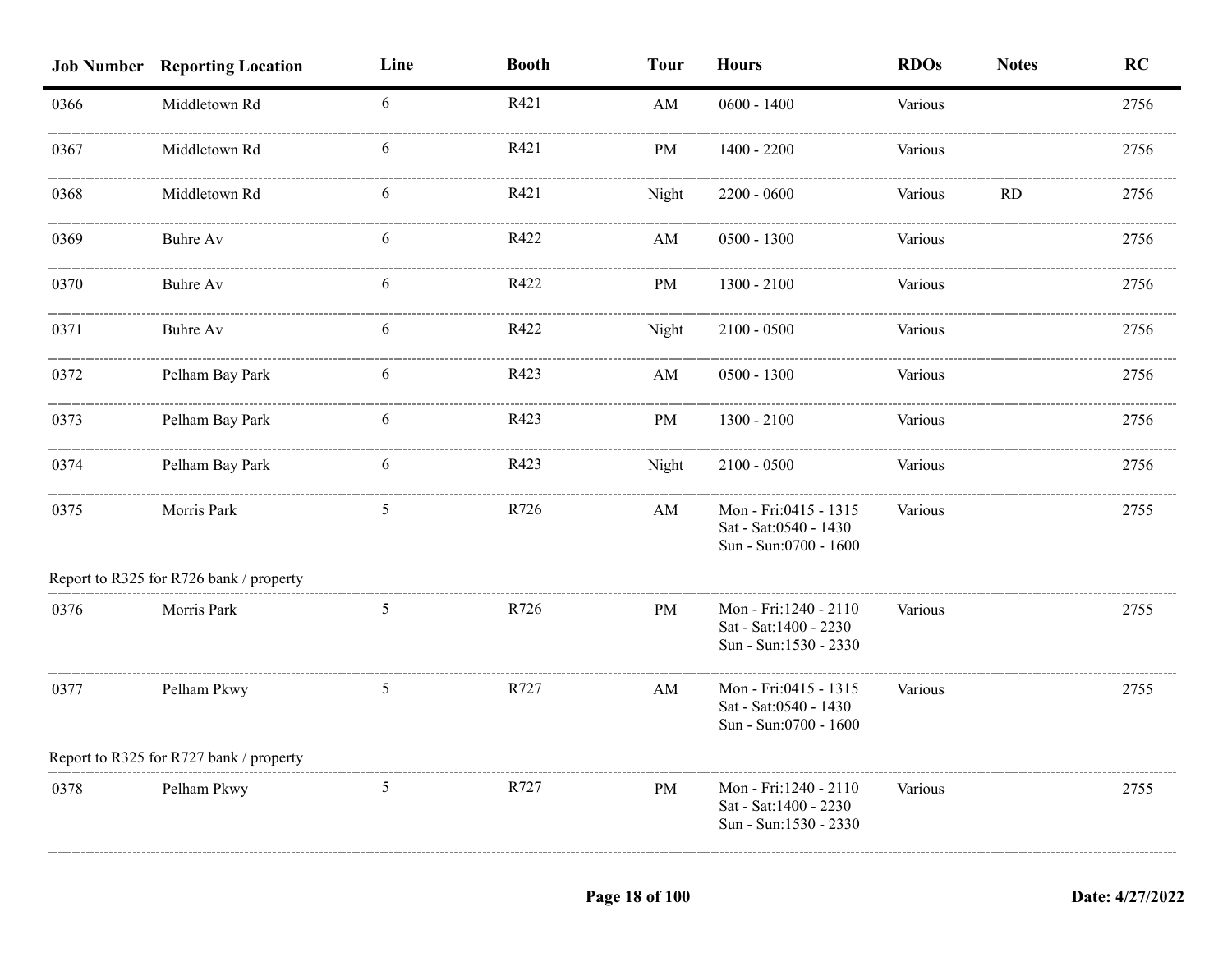|      | <b>Job Number Reporting Location</b>    | Line            | <b>Booth</b> | <b>Tour</b> | <b>Hours</b>                                                             | <b>RDOs</b> | <b>Notes</b> | <b>RC</b> |
|------|-----------------------------------------|-----------------|--------------|-------------|--------------------------------------------------------------------------|-------------|--------------|-----------|
| 0379 | Gun Hill Rd                             | $5\overline{)}$ | R728         | AM          | Mon - Fri:0415 - 1315<br>Sat - Sat:0540 - 1430<br>Sun - Sun:0700 - 1600  | Various     |              | 2755      |
|      | Report to R325 for R728 bank / property |                 |              |             |                                                                          |             |              |           |
| 0380 | Gun Hill Rd                             | 5               | R728         | PM          | Mon - Fri:1240 - 2110<br>Sat - Sat: 1400 - 2230<br>Sun - Sun:1530 - 2330 | Various     |              | 2755      |
| 0381 | Baychester Av                           | 5               | R729         | AM          | Mon - Fri:0415 - 1315<br>Sat - Sat:0540 - 1430<br>Sun - Sun:0700 - 1600  | Various     |              | 2755      |
|      | Report to R325 for R729 bank / property |                 |              |             |                                                                          |             |              |           |
| 0382 | Baychester Av                           | 5               | R729         | PM          | Mon - Fri:1240 - 2110<br>Sat - Sat: 1400 - 2230<br>Sun - Sun:1530 - 2330 | Various     |              | 2755      |
| 0383 | Eastchester Dyre Av                     | 5               | R730         | AM          | Mon - Fri:0415 - 1315<br>Sat - Sat: 0540 - 1430<br>Sun - Sun:0700 - 1600 | Various     |              | 2755      |
|      | Report to R325 for R730 bank / property |                 |              |             |                                                                          |             |              |           |
| 0384 | Eastchester Dyre Av                     | 5               | R730         | PM          | Mon - Fri:1240 - 2110<br>Sat - Sat: 1400 - 2230<br>Sun - Sun:1530 - 2330 | Various     |              | 2755      |
| 0491 | 96 St                                   | Q               | N702         | AM          | $0600 - 1400$                                                            | Various     |              | 2763      |
| 0492 | 96 St                                   | Q               | N702         | PM          | $1400 - 2200$                                                            | Various     |              | 2763      |
| 0493 | 96 St                                   | Q               | N702         | Night       | $2200 - 0600$                                                            | Various     | <b>RD</b>    | 2763      |
| 0494 | 86 St                                   | Q               | N701         | AM          | $0600 - 1400$                                                            | Various     |              | 2763      |
| 0495 | 86 St                                   | Q               | N701         | PM          | $1400 - 2200$                                                            | Various     |              | 2763      |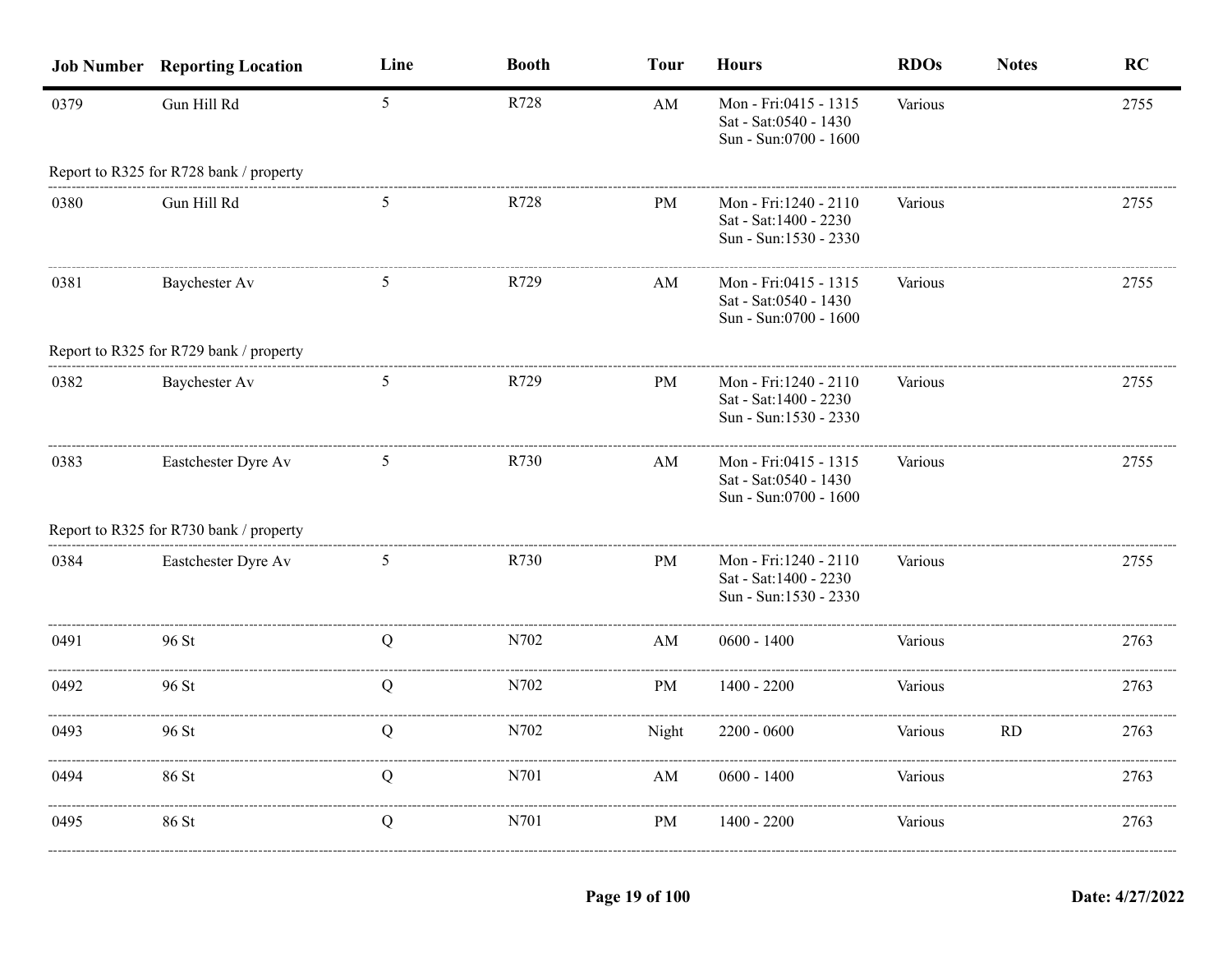|                       | Line                                 | <b>Booth</b> | <b>Tour</b>            | <b>Hours</b>  | <b>RDOs</b> | <b>Notes</b> | RC   |
|-----------------------|--------------------------------------|--------------|------------------------|---------------|-------------|--------------|------|
| 86 St                 | Q                                    | N701         | Night                  | $2200 - 0600$ | Various     |              | 2763 |
| 72 St                 | Q                                    | N700         | $\mathbf{A}\mathbf{M}$ | $0600 - 1400$ | Various     |              | 2763 |
| 72 St                 | Q                                    | N700         | PM                     | $1400 - 2200$ | Various     |              | 2763 |
| 72 St                 | Q                                    | N700         | Night                  | $2200 - 0600$ | Various     |              | 2763 |
| 57 St-7 Av            | <b>NRQW</b>                          | A010         | $\mathbf{A}\mathbf{M}$ | $0730 - 1530$ | Various     |              | 2763 |
| 57 St-7 Av            | <b>NRQW</b>                          | A010         | PM                     | 1530 - 2330   | Various     |              | 2763 |
| 57 St-7 Av            | <b>NRQW</b>                          | A010         | Night                  | $2330 - 0730$ | Various     |              | 2763 |
| 49 St                 | NRW                                  | A015         | $\mathbf{A}\mathbf{M}$ | $0800 - 1600$ | Various     |              | 2763 |
| 49 St                 | NRW                                  | A015         | PM                     | $1600 - 0000$ | Various     |              | 2763 |
| 49 St                 | NRW                                  | A015         | Night                  | $0000 - 0800$ | Various     |              | 2763 |
| $8 \,\mathrm{Av}$     | L                                    | H001         | AM                     | $0700 - 1500$ | Various     |              | 2761 |
| $8$ Av                | L                                    | H001         | PM                     | 1500 - 2300   | Various     |              | 2761 |
| <b>8 Av</b>           | L                                    | H001         | Night                  | 2300 - 0700   | Various     |              | 2761 |
| 116 St                | $\, {\bf B} \, {\bf C}$              | N030         | $\mathbf{A}\mathbf{M}$ | $0730 - 1530$ | Various     |              | 2754 |
| 116 St                | <b>BC</b>                            | N030         | PM                     | 1530 - 2330   | Various     |              | 2754 |
| 116 St                | <b>BC</b>                            | N030         | Night                  | 2330 - 0730   | Various     |              | 2754 |
| Cathedral Pkwy 110 St | $\, {\bf B} \, {\bf C}$              | N035         | AM                     | $0800 - 1600$ | Various     | 2, TB        | 2754 |
|                       | <b>Job Number Reporting Location</b> |              |                        |               |             |              |      |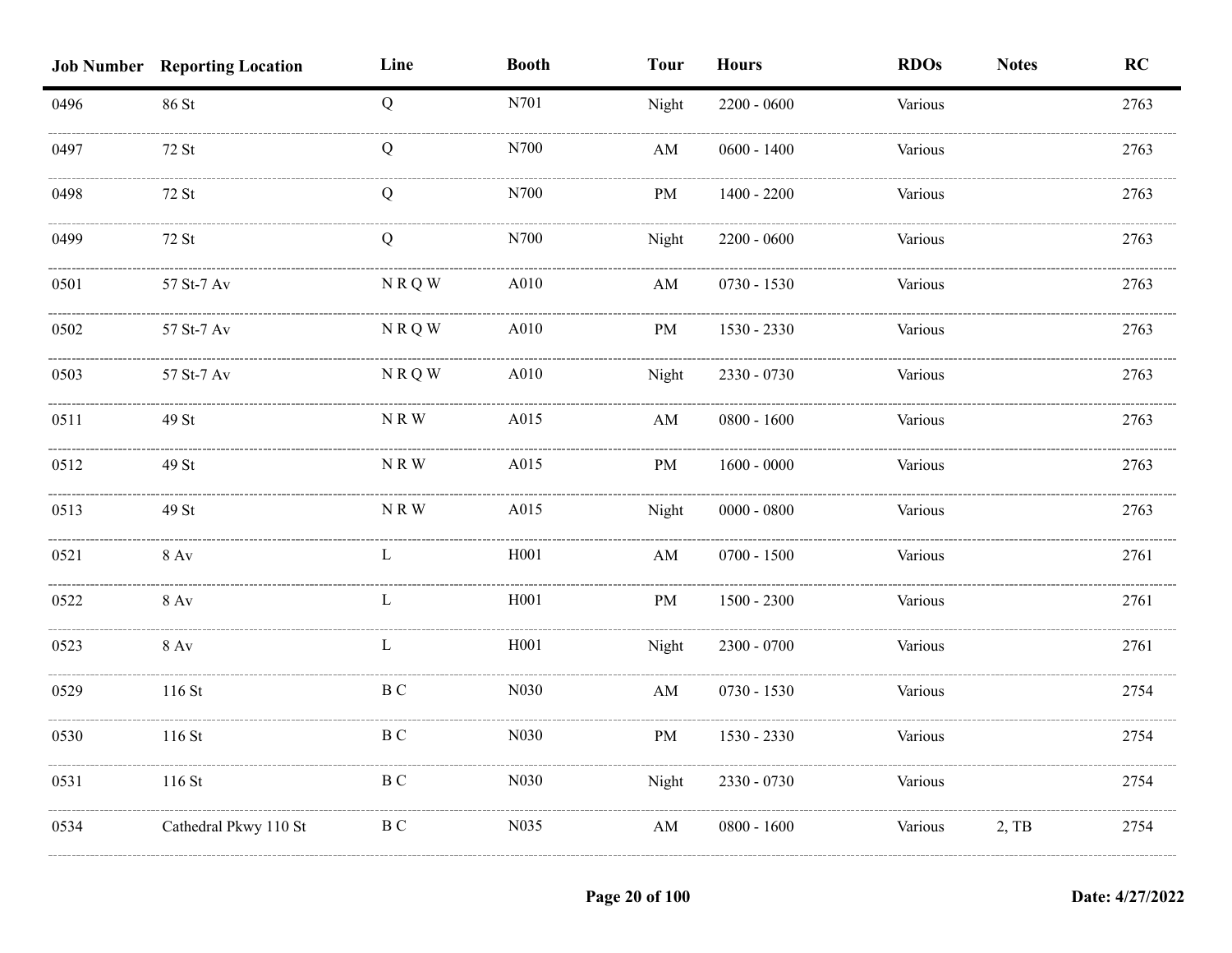|      | <b>Job Number Reporting Location</b> | Line                    | <b>Booth</b>      | <b>Tour</b>            | <b>Hours</b>  | <b>RDOs</b> | <b>Notes</b> | RC   |
|------|--------------------------------------|-------------------------|-------------------|------------------------|---------------|-------------|--------------|------|
| 0535 | Cathedral Pkwy 110 St                | B C                     | N035              | PM                     | $1600 - 0000$ | Various     |              | 2754 |
| 0536 | Cathedral Pkwy 110 St                | <b>BC</b>               | N035              | Night                  | $0000 - 0800$ | Various     |              | 2754 |
| 0537 | 103 St                               | B C                     | N037              | $\mathbf{A}\mathbf{M}$ | $0500 - 1300$ | Various     | 2, TB        | 2754 |
| 0538 | $103$ St                             | B C                     | N037              | PM                     | $1300 - 2100$ | Various     |              | 2754 |
| 0539 | $103$ St                             | B C                     | N037              | Night                  | $2100 - 0500$ | Various     |              | 2754 |
| 0542 | 96 St                                | $\, {\bf B} \, {\bf C}$ | N040              | AM                     | $0500 - 1300$ | Various     |              | 2761 |
| 0543 | 96 St                                | $\rm B$ C               | N <sub>040</sub>  | PM                     | $1300 - 2100$ | Various     |              | 2761 |
| 0544 | 96 St                                | B C                     | N <sub>040</sub>  | Night                  | $2100 - 0500$ | Various     |              | 2761 |
| 0545 | 86 St                                | B C                     | N043              | $\mathbf{A}\mathbf{M}$ | $0530 - 1330$ | Various     |              | 2761 |
| 0546 | 86 St                                | B C                     | N043              | PM                     | 1330 - 2130   | Various     |              | 2761 |
| 0547 | 86 St                                | B C                     | N <sub>04</sub> 3 | Night                  | $2130 - 0530$ | Various     |              | 2761 |
| 0548 | 81 St-Museum of Natural<br>History   | B C                     | N044              | AM                     | $0600 - 1400$ | Various     |              | 2761 |
| 0549 | 81 St-Museum of Natural<br>History   | $\, {\bf B} \, {\bf C}$ | N044              | PM                     | $1400 - 2200$ | Various     |              | 2761 |
| 0550 | 81 St-Museum of Natural<br>History   | B C                     | N044              | Night                  | $2200 - 0600$ | Various     |              | 2761 |
| 0552 | 72 St                                | $\, {\bf B} \, {\bf C}$ | N046              | AM                     | $0600 - 1400$ | Various     |              | 2761 |
| 0553 | 72 St                                | B C                     | N046              | PM                     | $1400 - 2200$ | Various     |              | 2761 |
|      |                                      |                         |                   |                        |               |             |              |      |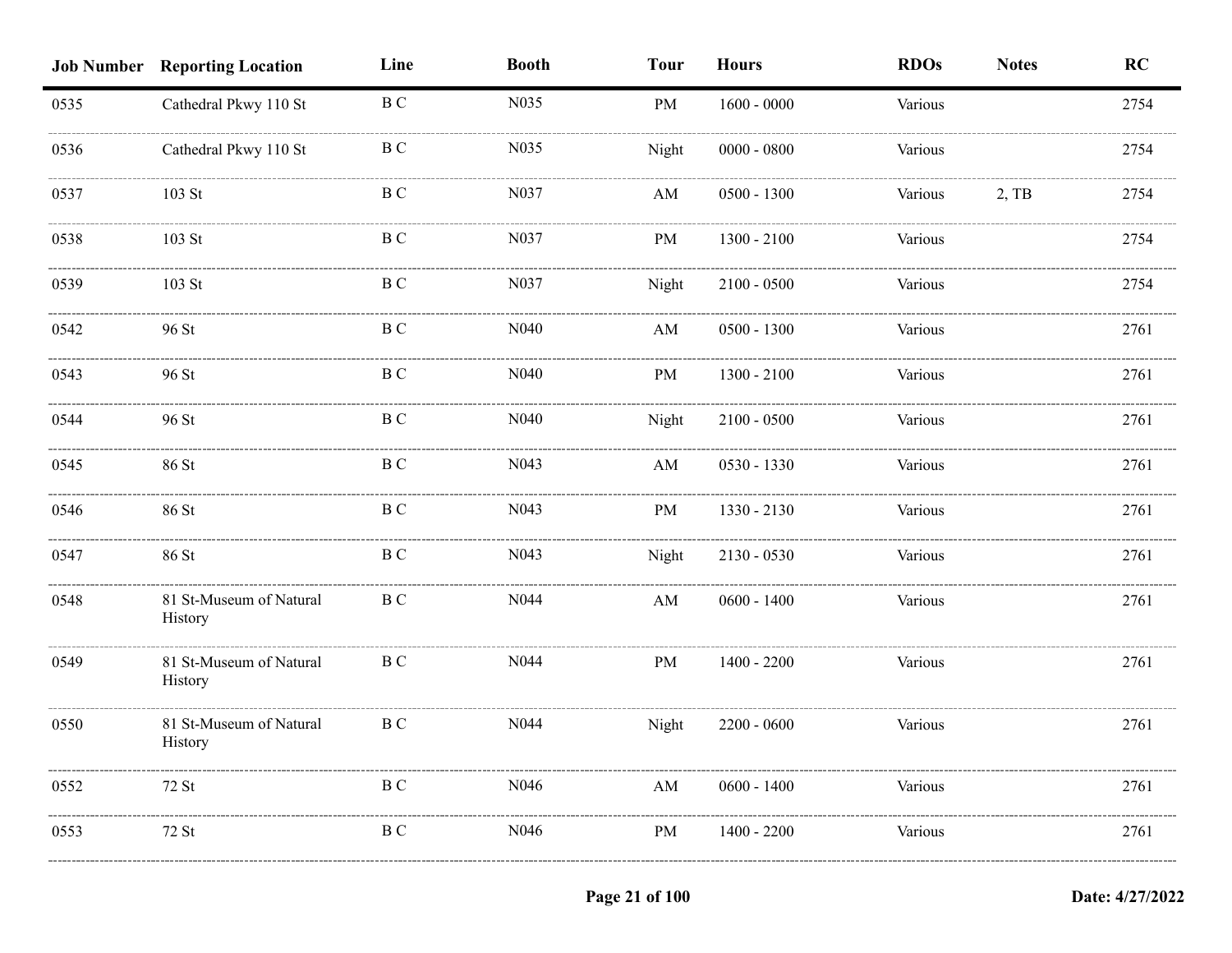|      | <b>Job Number Reporting Location</b>                  | Line          | <b>Booth</b>     | <b>Tour</b> | <b>Hours</b>  | <b>RDOs</b> | <b>Notes</b> | <b>RC</b> |
|------|-------------------------------------------------------|---------------|------------------|-------------|---------------|-------------|--------------|-----------|
| 0554 | 72 St                                                 | B C           | N <sub>046</sub> | Night       | $2200 - 0600$ | Various     |              | 2761      |
| 0555 | 59 St Columbus Circle                                 | ABCD          | N <sub>049</sub> | AM          | $0600 - 1400$ | Various     | 12, 16       | 2761      |
|      | Station Agent will work extra until tour is available |               |                  |             |               |             |              |           |
| 0556 | 59 St Columbus Circle                                 | ABCD          | N <sub>049</sub> | PM          | $1500 - 2300$ | Various     | 10, 12, 16   | 2761      |
| 0558 | 59 St Columbus Circle                                 | ABCD          | N051             | AM          | $0630 - 1430$ | Various     |              | 2761      |
| 0559 | 59 St Columbus Circle                                 | ABCD          | N <sub>051</sub> | PM          | $1430 - 2230$ | Various     |              | 2761      |
| 0560 | 59 St Columbus Circle                                 | ABCD          | N <sub>051</sub> | Night       | $2230 - 0630$ | Various     |              | 2761      |
| 0565 | $50$ St                                               | $\mathbf C$ E | N <sub>057</sub> | AM          | $0700 - 1500$ | Various     |              | 2761      |
| 0566 | 50 St                                                 | $\mathbf C$ E | N057             | PM          | $1500 - 2300$ | Various     |              | 2761      |
| 0567 | $50$ St                                               | C E           | N <sub>057</sub> | Night       | $2300 - 0700$ | Various     |              | 2761      |
| 0574 | 42 St/Port Authority Bus<br>Terminal                  | A C E         | N062A            | AM          | $0800 - 1600$ | Various     |              | 2761      |
| 0575 | 42 St/Port Authority Bus<br>Terminal                  | A C E         | N062A            | PM          | $1600 - 0000$ | Various     |              | 2761      |
| 0576 | 42 St/Port Authority Bus<br>Terminal                  | A C E         | N062A            | Night       | $0000 - 0800$ | Various     |              | 2761      |
| 0579 | 42 St/Port Authority Bus<br>Terminal                  | A C E         | N063A            | AM          | $0600 - 1400$ | Various     |              | 2761      |
| 0580 | 42 St/Port Authority Bus<br>Terminal                  | A C E         | N063A            | PM          | 1400 - 2200   | Various     |              | 2761      |
| 0581 | 42 St/Port Authority Bus<br>Terminal                  | A C E         | N063A            | Night       | $2200 - 0600$ | Various     |              | 2761      |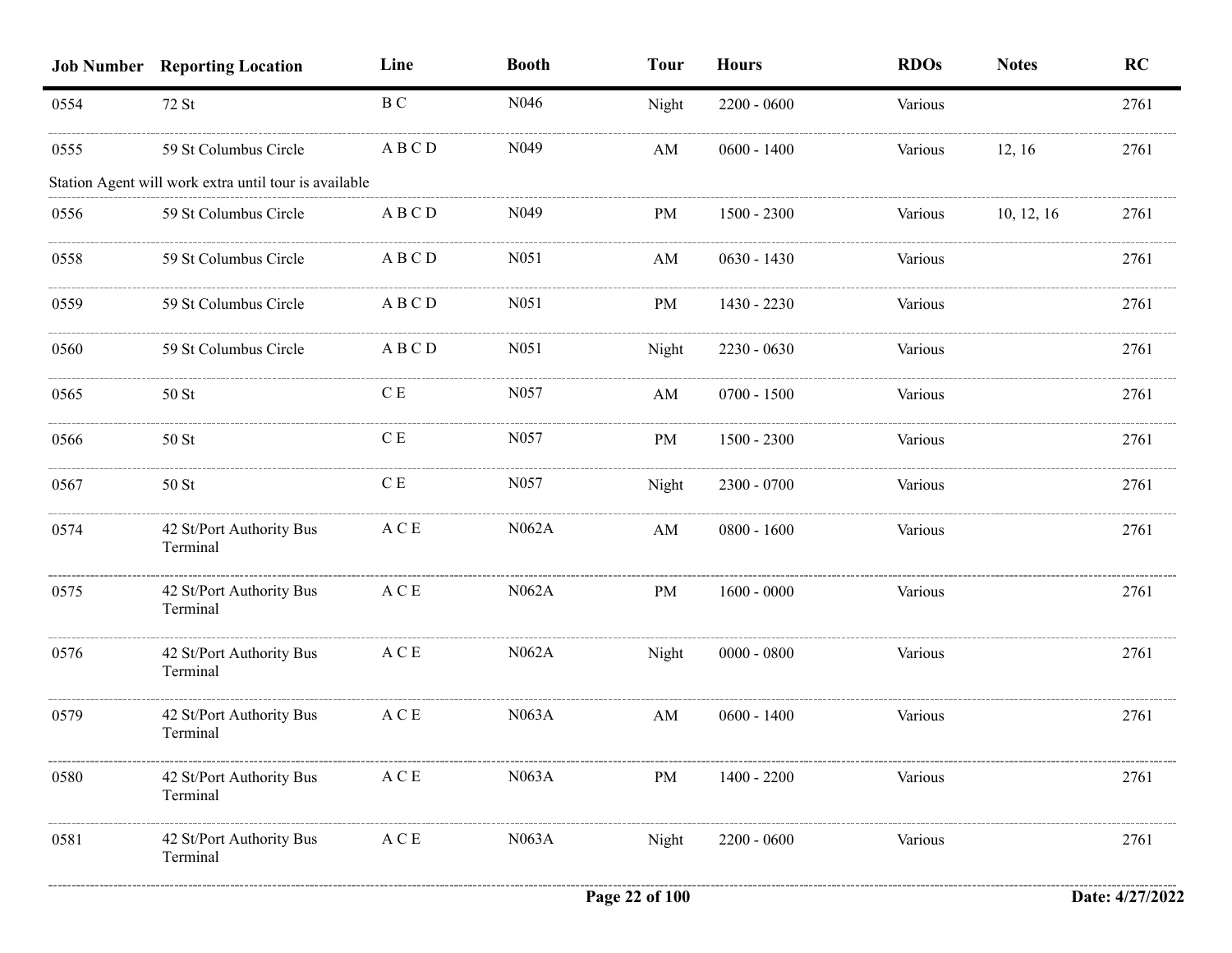|      | <b>Job Number Reporting Location</b> | Line                                      | <b>Booth</b>     | <b>Tour</b>            | <b>Hours</b>  | <b>RDOs</b> | <b>Notes</b> | <b>RC</b> |
|------|--------------------------------------|-------------------------------------------|------------------|------------------------|---------------|-------------|--------------|-----------|
| 0591 | 34 St Penn Station                   | $\mathbf A$ C E                           | N070             | ${\rm AM}$             | $0500 - 1300$ | Various     | 15, 16       | 2761      |
| 0592 | 34 St Penn Station                   | $\mathbf A \mathrel{\mathbf C} \mathbf E$ | N070             | <b>PM</b>              | $1300 - 2100$ | Various     | 15, 16       | 2761      |
| 0593 | 34 St Penn Station                   | $\mathbf A$ C E                           | N070             | Night                  | $2100 - 0500$ | Various     | 15, 16       | 2761      |
| 0597 | 34 St Penn Station                   | $\mathbf{A} \mathbf{C} \mathbf{E}$        | N072             | $\mathbf{A}\mathbf{M}$ | $0545 - 1345$ | Various     | 12, 15       | 2761      |
| 0598 | 34 St Penn Station                   | $\mathbf A \mathrel{\mathbf C} \mathbf E$ | N072             | PM                     | 1330 - 2130   | Various     | 12, 15       | 2761      |
| 0600 | 34 St Penn Station                   | $\mathbf A \mathrel{\mathbf C} \mathbf E$ | N073             | $\mathbf{A}\mathbf{M}$ | $0615 - 1415$ | Various     | 12, 15       | 2761      |
| 0601 | 34 St Penn Station                   | $\mathbf A \mathrel{\mathbf C} \mathbf E$ | N073             | PM                     | $1400 - 2200$ | Various     | 12, 15       | 2761      |
| 0602 | 23 St                                | $\mathbf C$ E                             | N076             | $\mathbf{A}\mathbf{M}$ | $0500 - 1300$ | Various     |              | 2761      |
| 0603 | 23 St                                | $\mathbf C$ E                             | N076             | PM                     | $1300 - 2100$ | Various     |              | 2761      |
| 0604 | 23 St                                | C E                                       | N076             | Night                  | $2100 - 0500$ | Various     |              | 2761      |
| 0607 | 14 St                                | $\mathbf{A} \mathbf{C} \mathbf{E}$        | N <sub>078</sub> | $\mathbf{A}\mathbf{M}$ | $0600 - 1400$ | Various     | 16, BC       | 2761      |
| 0608 | 14 St                                | $\mathbf{A} \mathbf{C} \mathbf{E}$        | N078             | PM                     | $1400 - 2200$ | Various     | 16, BC       | 2761      |
| 0609 | 14 St                                | $\mathbf A \mathrel{\mathbf C} \mathbf E$ | N078             | Night                  | $2200 - 0600$ | Various     | 16, BC       | 2761      |
| 0613 | W 4 St Wash Sq                       | ABCDEFM                                   | N083             | $\mathbf{A}\mathbf{M}$ | $0600 - 1400$ | Various     |              | 2761      |
| 0614 | W 4 St Wash Sq                       | ABCDEFM                                   | N083             | PM                     | $1400 - 2200$ | Various     |              | 2761      |
| 0615 | W 4 St Wash Sq                       | ABCDEFM                                   | N083             | Night                  | $2200 - 0600$ | Various     |              | 2761      |
| 0616 | Spring St                            | $\mathbf C$ E                             | N086             | $\mathbf{A}\mathbf{M}$ | $0700 - 1500$ | Various     | $2,$ TB      | 2761      |
|      |                                      |                                           |                  |                        |               |             |              |           |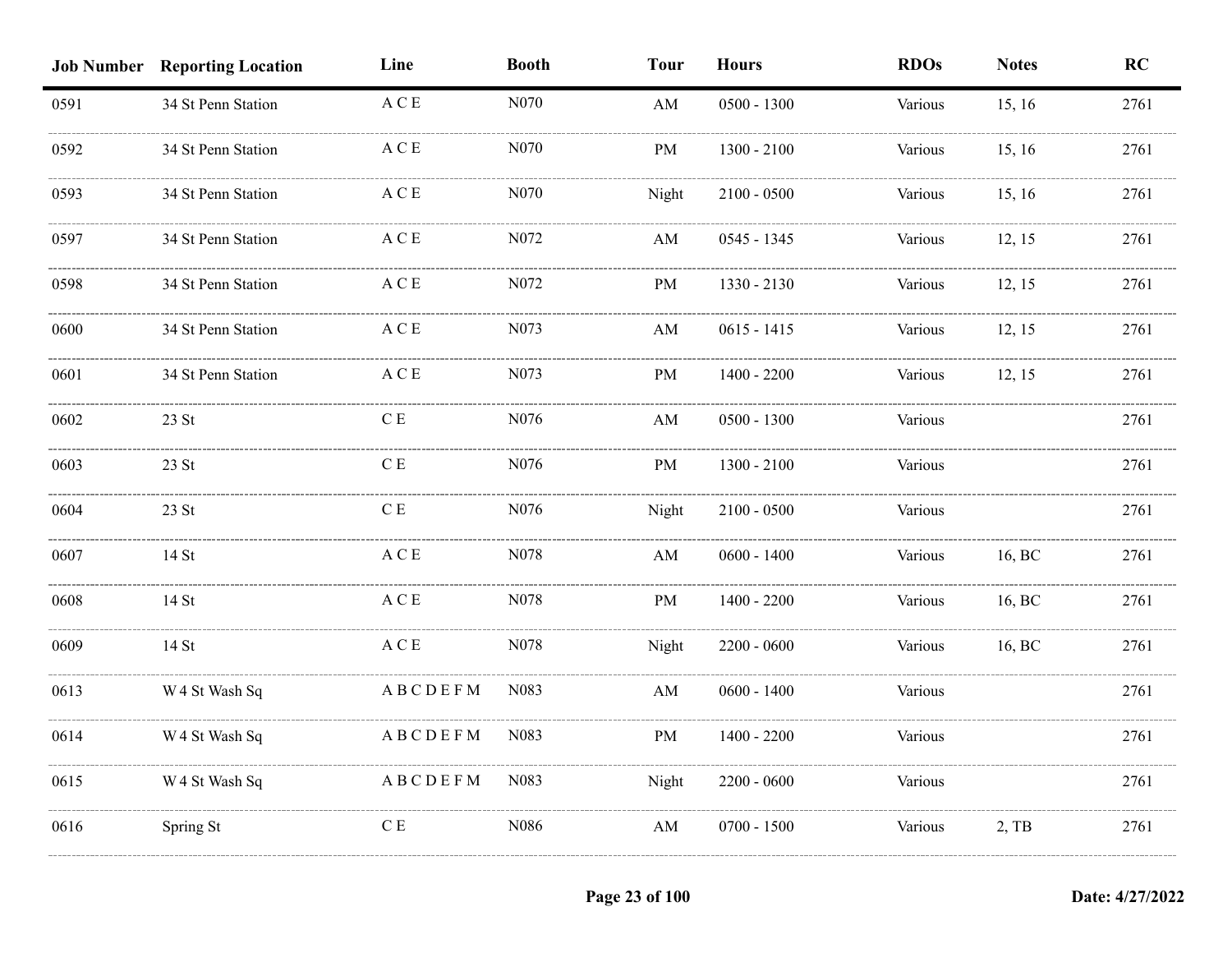|      | <b>Job Number Reporting Location</b> | Line                                      | <b>Booth</b>     | <b>Tour</b>            | <b>Hours</b>  | <b>RDOs</b> | <b>Notes</b> | RC   |
|------|--------------------------------------|-------------------------------------------|------------------|------------------------|---------------|-------------|--------------|------|
| 0617 | Spring St                            | $\mathbf C$ E                             | N086             | <b>PM</b>              | $1500 - 2300$ | Various     |              | 2761 |
| 0618 | Spring St                            | $\mathbf C$ E                             | N086             | Night                  | 2300 - 0700   | Various     |              | 2761 |
| 0619 | Canal St                             | $\mathbf A \mathbf C \mathbf E$           | N089             | AM                     | 0730 - 1530   | Various     |              | 2761 |
| 0620 | Canal St                             | $\mathbf A \mathrel{\mathbf C} \mathbf E$ | N089             | PM                     | 1530 - 2330   | Various     |              | 2761 |
| 0621 | Canal St                             | $\mathbf A \mathrel{\mathbf C} \mathbf E$ | N089             | Night                  | 2330 - 0730   | Various     |              | 2761 |
| 0624 | Chambers St                          | $\mathbf A$ C                             | N092             | $\mathbf{A}\mathbf{M}$ | $0800 - 1600$ | Various     | 3, 9         | 2765 |
| 0625 | Chambers St                          | $\mathbf A$ C                             | N092             | PM                     | $1600 - 0000$ | Various     | 3, 10        | 2765 |
| 0626 | Chambers St                          | $\mathbf A$ C                             | N092             | Night                  | $0000 - 0800$ | Various     | 3, 4         | 2765 |
| 0628 | World Trade Center                   | E                                         | N094             | AM                     | 0830 - 1630   | Various     |              | 2765 |
| 0629 | World Trade Center                   | E                                         | N <sub>094</sub> | <b>PM</b>              | $1630 - 0030$ | Various     |              | 2765 |
| 0630 | World Trade Center                   | E                                         | N094             | Night                  | $0030 - 0830$ | Various     |              | 2765 |
| 0634 | $7$ Av                               | $B$ $D$ $E$                               | N301             | AM                     | $0800 - 1600$ | Various     |              | 2761 |
| 0635 | $7 \,\mathrm{Av}$                    | <b>BDE</b>                                | N301             | PM                     | $1600 - 0000$ | Various     |              | 2761 |
| 0636 | $7 \,\mathrm{Av}$                    | $\rm B~D~E$                               | N301             | Night                  | $0000 - 0800$ | Various     |              | 2761 |
| 0637 | 47-50 Sts Rockefeller Ctr            | <b>BDFM</b>                               | N500             | AM                     | $0700 - 1500$ | Various     |              | 2763 |
| 0638 | 47-50 Sts Rockefeller Ctr            | <b>BDFM</b>                               | N500             | PM                     | $1500 - 2300$ | Various     |              | 2763 |
| 0639 | 47-50 Sts Rockefeller Ctr            | <b>BDFM</b>                               | N500             | Night                  | 2300 - 0700   | Various     |              | 2763 |
|      |                                      |                                           |                  |                        |               |             |              |      |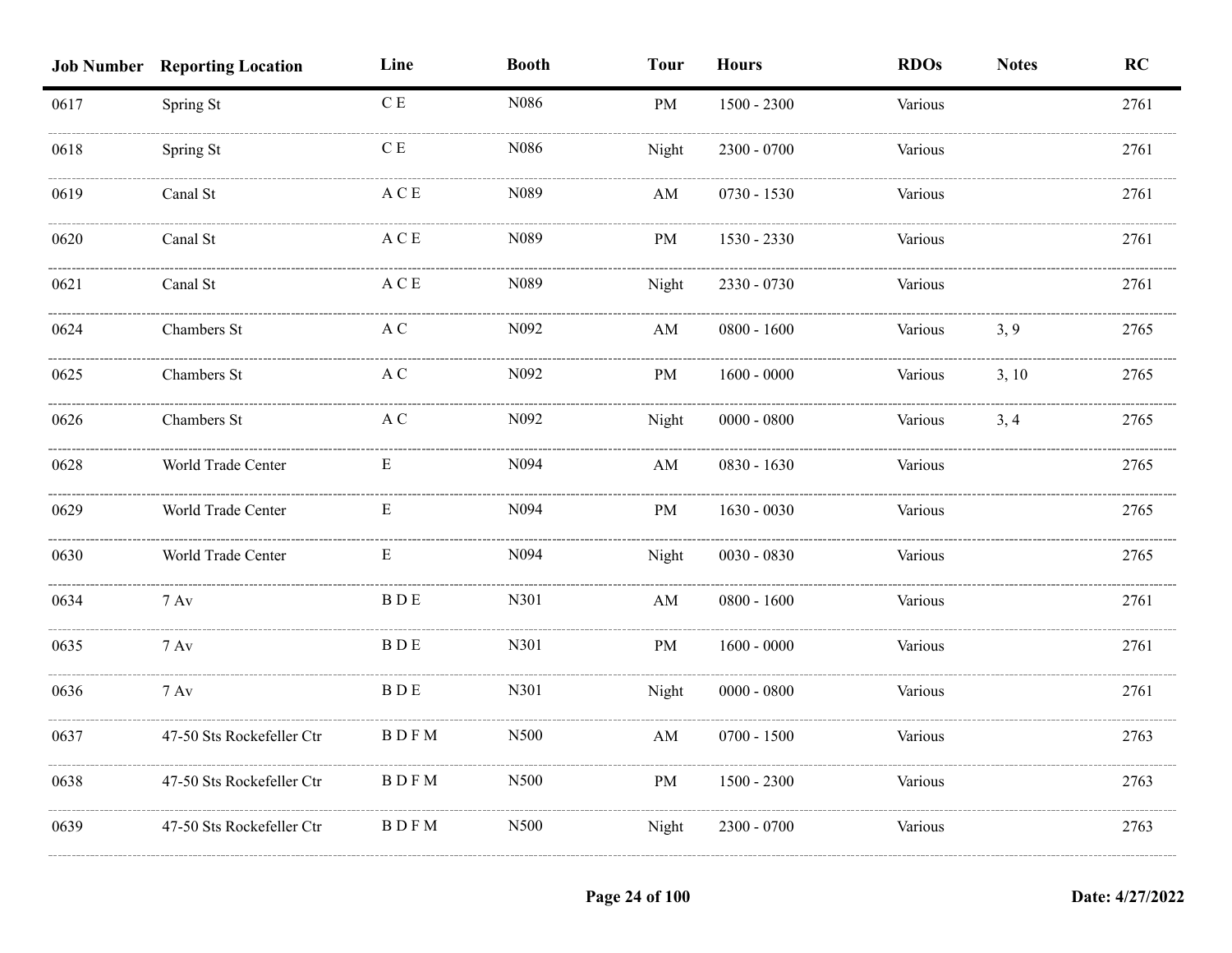|      | <b>Job Number Reporting Location</b> | Line                                      | <b>Booth</b>     | <b>Tour</b>            | <b>Hours</b>  | <b>RDOs</b> | <b>Notes</b> | RC   |
|------|--------------------------------------|-------------------------------------------|------------------|------------------------|---------------|-------------|--------------|------|
| 0647 | 42 St Bryant Park                    | <b>BDFM</b>                               | N503             | $\mathbf{A}\mathbf{M}$ | $0700 - 1500$ | Various     |              | 2762 |
| 0648 | 42 St Bryant Park                    | <b>BDFM</b>                               | N503             | PM                     | $1500 - 2300$ | Various     |              | 2762 |
| 0649 | 42 St Bryant Park                    | <b>BDFM</b>                               | N503             | Night                  | 2300 - 0700   | Various     |              | 2762 |
| 0655 | 34 St Herald Sq                      | <b>BDFM</b>                               | N506             | $\mathbf{A}\mathbf{M}$ | 0530 - 1330   | Various     | 15, 16       | 2764 |
| 0656 | 34 St Herald Sq                      | <b>BDFM</b>                               | N506             | PM                     | 1330 - 2130   | Various     | 15, 16       | 2764 |
| 0657 | 34 St Herald Sq                      | $\operatorname{B}$ D $\operatorname{F}$ M | N506             | Night                  | $2130 - 0530$ | Various     | 15, 16       | 2764 |
| 0660 | 34 St Herald Sq                      | $\operatorname{B}$ D $\operatorname{F}$ M | N507             | $\mathbf{A}\mathbf{M}$ | $0615 - 1415$ | Various     | $12\,$       | 2764 |
| 0661 | 34 St Herald Sq                      | <b>BDFM</b>                               | N507             | PM                     | $1400 - 2200$ | Various     | 12           | 2764 |
| 0667 | 23 St                                | F M                                       | N509             | $\mathbf{A}\mathbf{M}$ | $0700 - 1500$ | Various     |              | 2764 |
| 0668 | 23 St                                | F M                                       | N509             | PM                     | $1500 - 2300$ | Various     |              | 2764 |
| 0669 | 23 St                                | ${\rm F}\;{\rm M}$                        | N509             | Night                  | 2300 - 0700   | Various     |              | 2764 |
| 0672 | 14 St                                | ${\rm F}\;{\rm M}$                        | N512             | $\mathbf{A}\mathbf{M}$ | $0700 - 1500$ | Various     | 14, 16       | 2764 |
| 0673 | 14 St                                | F M                                       | N512             | PM                     | $1500 - 2300$ | Various     | 14, 16       | 2764 |
| 0674 | 14 St                                | ${\rm F}$ M                               | N512             | Night                  | $2300 - 0700$ | Various     | 14, 16       | 2764 |
| 0678 | Rector St                            |                                           | R <sub>103</sub> | $\mathbf{A}\mathbf{M}$ | $0500 - 1300$ | Various     |              | 2765 |
| 0679 | Rector St                            | 1                                         | R103             | PM                     | $1300 - 2100$ | Various     |              | 2765 |
| 0680 | Rector St                            | -1                                        | R103             | Night                  | $2100 - 0500$ | Various     |              | 2765 |
|      |                                      |                                           |                  |                        |               |             |              |      |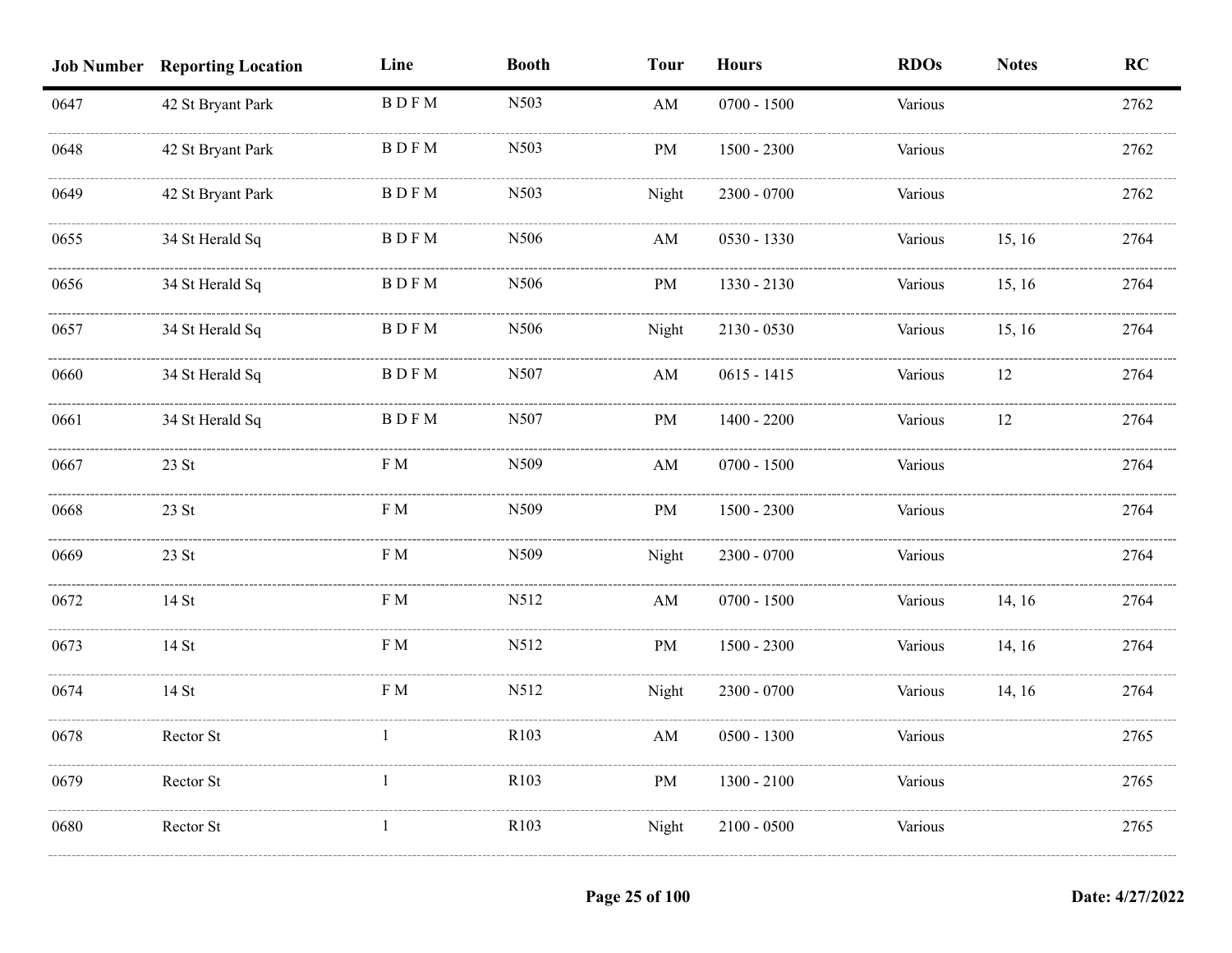|      | <b>Job Number Reporting Location</b> | Line         | <b>Booth</b>     | <b>Tour</b> | <b>Hours</b>  | <b>RDOs</b> | <b>Notes</b> | RC   |
|------|--------------------------------------|--------------|------------------|-------------|---------------|-------------|--------------|------|
| 0681 | WTC Cortlandt                        | $\mathbf{1}$ | R <sub>107</sub> | AM          | $0700 - 1500$ | Various     |              | 2765 |
| 0682 | WTC Cortlandt                        |              | R107             | PM          | $1500 - 2300$ | Various     |              | 2765 |
| 0683 | WTC Cortlandt                        |              | R107             | Night       | $2300 - 0700$ | Various     |              | 2765 |
| 0685 | Park Place                           | 23           | R115             | AM          | $0700 - 1500$ | Various     | 3, 9         | 2765 |
| 0686 | Park Place                           | 23           | R115             | PM          | 1500 - 2300   | Various     | 3, 10        | 2765 |
| 0687 | Park Place                           | 23           | R115             | Night       | 2300 - 0700   | Various     | 3, 4         | 2765 |
| 0688 | Chambers St                          | 123          | R116             | AM          | $0600 - 1400$ | Various     |              | 2757 |
| 0689 | Chambers St                          | 123          | R116             | PM          | $1400 - 2200$ | Various     |              | 2757 |
| 0690 | Chambers St                          | 123          | R116             | Night       | $2200 - 0600$ | Various     |              | 2757 |
| 0691 | Franklin St                          |              | R117             | AM          | $0600 - 1400$ | Various     | $2,$ TB      | 2757 |
| 0692 | Franklin St                          |              | R117             | PM          | $1400 - 2200$ | Various     |              | 2757 |
| 0693 | Franklin St                          |              | R117             | Night       | $2200 - 0600$ | Various     |              | 2757 |
| 0695 | Canal St                             |              | R119             | AM          | $0700 - 1500$ | Various     | $2,$ TB      | 2757 |
| 0696 | Canal St                             |              | R119             | PM          | 1500 - 2300   | Various     |              | 2757 |
| 0697 | Canal St                             |              | R119             | Night       | $2300 - 0700$ | Various     |              | 2757 |
| 0701 | Houston St                           | -1           | R123             | AM          | $0730 - 1530$ | Various     |              | 2757 |
| 0702 | Houston St                           | -1           | R123             | PM          | 1530 - 2330   | Various     |              | 2757 |
|      |                                      |              |                  |             |               |             |              |      |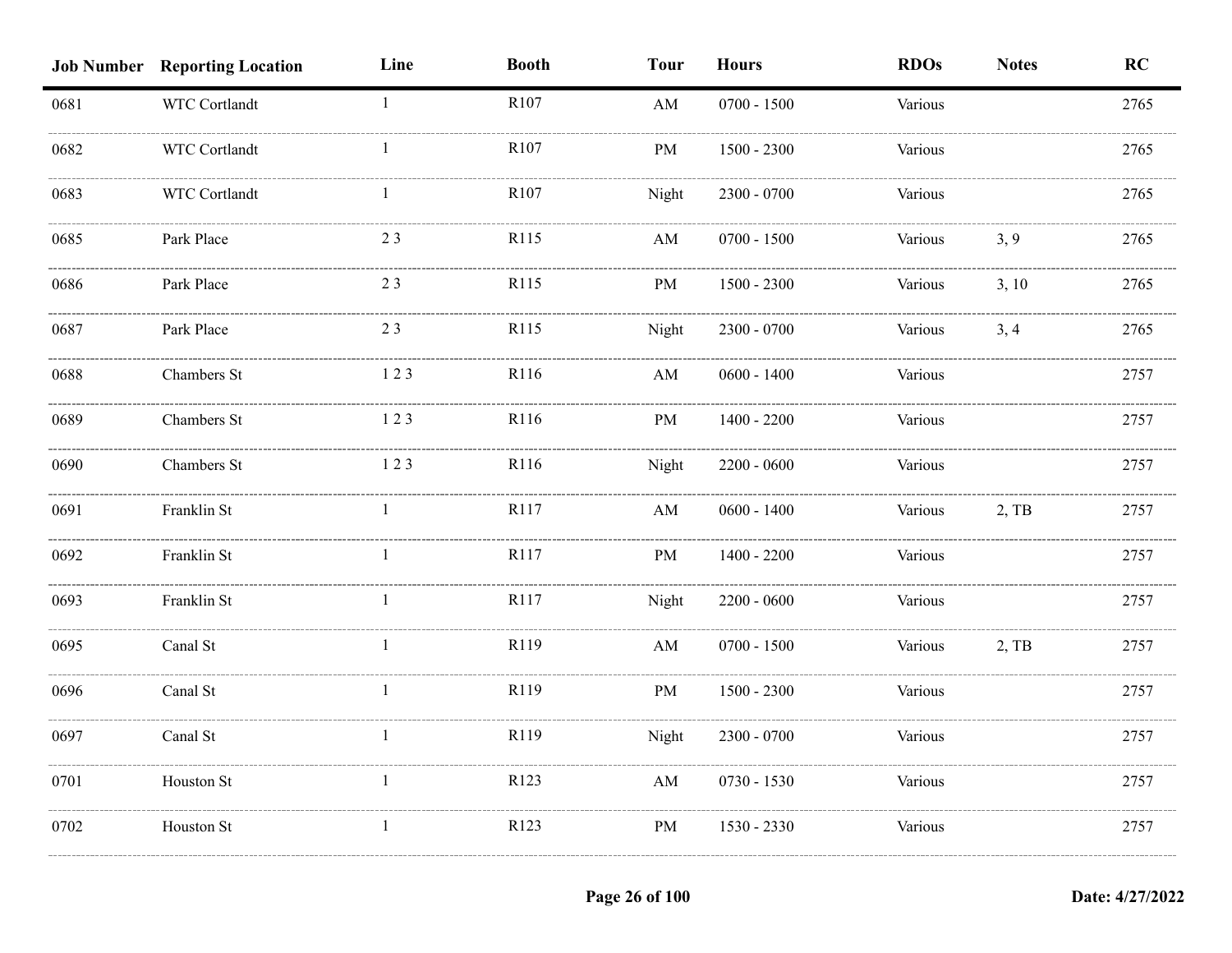|      | <b>Job Number Reporting Location</b> | Line         | <b>Booth</b> | <b>Tour</b>            | <b>Hours</b>  | <b>RDOs</b> | <b>Notes</b>  | RC   |
|------|--------------------------------------|--------------|--------------|------------------------|---------------|-------------|---------------|------|
| 0703 | Houston St                           | $\mathbf{1}$ | R123         | Night                  | 2330 - 0730   | Various     |               | 2757 |
| 0707 | Christopher St Sheridan Sq           |              | R125         | AM                     | $0800 - 1600$ | Various     |               | 2757 |
| 0708 | Christopher St Sheridan Sq           |              | R125         | PM                     | $1600 - 0000$ | Various     |               | 2757 |
| 0709 | Christopher St Sheridan Sq           |              | R125         | Night                  | $0000 - 0800$ | Various     |               | 2757 |
| 0713 | 14 St                                | 123          | R127         | $\mathbf{A}\mathbf{M}$ | $0800 - 1600$ | Various     | 2, 14, 16, TB | 2757 |
| 0714 | 14 St                                | 123          | R127         | PM                     | $1600 - 0000$ | Various     | 14, 16        | 2757 |
| 0715 | 14 St                                | 123          | R127         | Night                  | $0000 - 0800$ | Various     | 14, 16        | 2757 |
| 0718 | $18\;\mathrm{St}$                    | 1            | R129         | AM                     | $0500 - 1300$ | Various     | 2, TB         | 2757 |
| 0719 | 18St                                 | 1            | R129         | PM                     | $1300 - 2100$ | Various     |               | 2757 |
| 0720 | 18 St                                |              | R129         | Night                  | $2100 - 0500$ | Various     |               | 2757 |
| 0723 | 23 St                                |              | R131         | $\mathbf{A}\mathbf{M}$ | $0500 - 1300$ | Various     |               | 2757 |
| 0724 | 23 St                                |              | R131         | PM                     | $1300 - 2100$ | Various     |               | 2757 |
| 0725 | 23 St                                |              | R131         | Night                  | $2100 - 0500$ | Various     |               | 2757 |
| 0729 | $28\;\mathrm{St}$                    |              | R133         | AM                     | $0600 - 1400$ | Various     | 2, TB         | 2757 |
| 0730 | $28\;\mathrm{St}$                    |              | R133         | $\rm PM$               | $1400 - 2200$ | Various     |               | 2757 |
| 0731 | $28\;\mathrm{St}$                    |              | R133         | Night                  | $2200 - 0600$ | Various     |               | 2757 |
| 0734 | 34 St Penn Station                   |              | R135         | AM                     | $0530 - 1330$ | Various     | 12, BC        | 2757 |
|      |                                      |              |              |                        |               |             |               |      |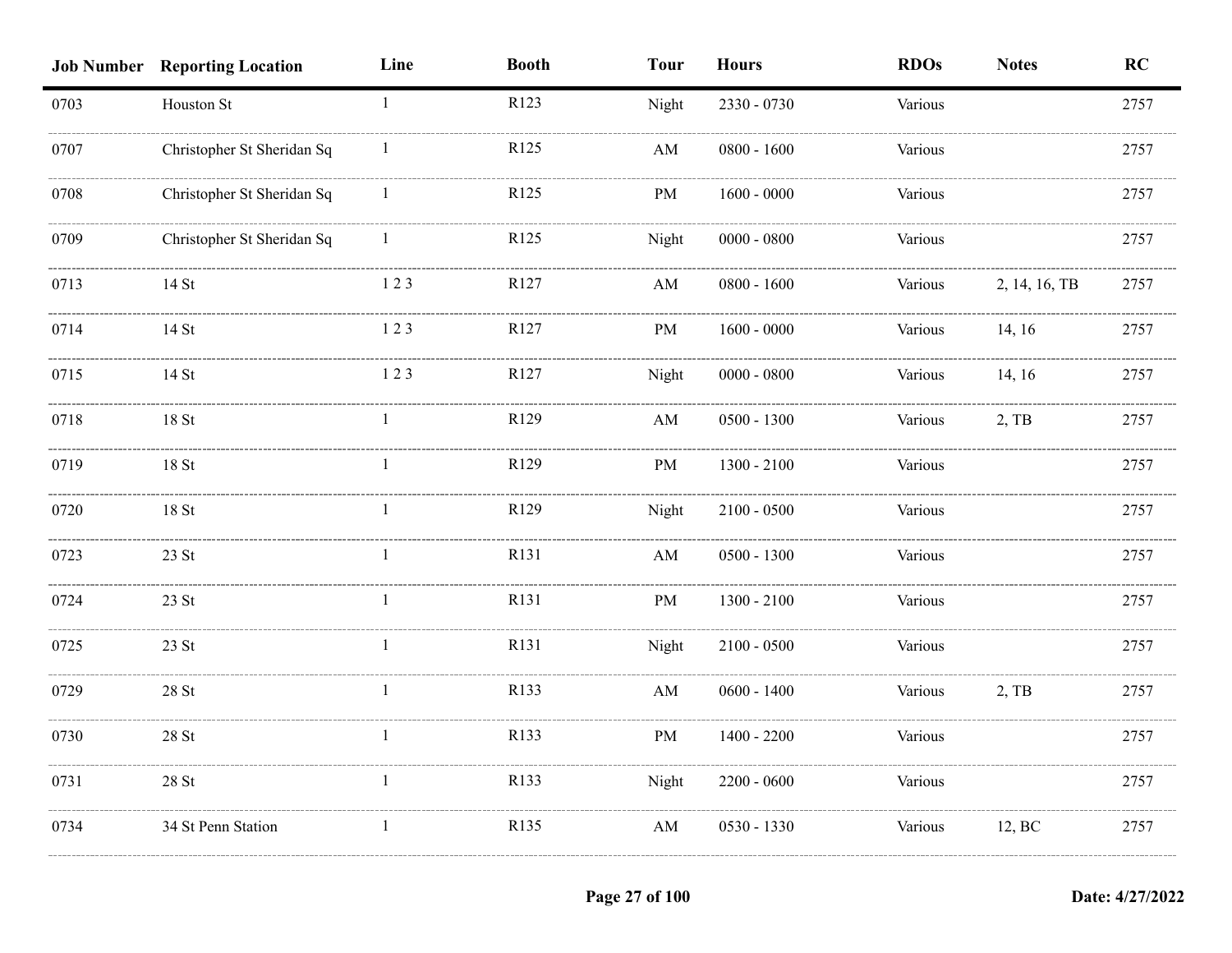|       | <b>Job Number Reporting Location</b>                                         | Line           | <b>Booth</b>     | <b>Tour</b>            | <b>Hours</b>  | <b>RDOs</b> | <b>Notes</b> | RC   |
|-------|------------------------------------------------------------------------------|----------------|------------------|------------------------|---------------|-------------|--------------|------|
| 0739  | 34 St Penn Station                                                           | 123            | R138             | $\mathbf{A}\mathbf{M}$ | $0600 - 1400$ | Various     | 1, 13, 16    | 2757 |
|       | Implementation of OMNY equipment and new Customer Service Centers Initiative |                |                  |                        |               |             |              |      |
| 0740  | 34 St Penn Station                                                           | 123            | R <sub>138</sub> | PM                     | $1400 - 2200$ | Various     | 1, 13, 16    | 2757 |
|       | Implementation of OMNY equipment and new Customer Service Centers Initiative |                |                  |                        |               |             |              |      |
| 0741  | 34 St Penn Station                                                           | 123            | R138             | Night                  | $2200 - 0600$ | Various     | 1, 13, 16    | 2757 |
|       | Implementation of OMNY equipment and new Customer Service Centers Initiative |                |                  |                        |               |             |              |      |
| 0748  | 34 St Penn Station                                                           |                | R <sub>141</sub> | PM                     | $1515 - 2315$ | Various     | 12           | 2757 |
| 0754  | Times Sq-42 St                                                               |                | R <sub>145</sub> | AM                     | $0715 - 1515$ | Various     | 12           | 2757 |
| 0755  | Times Sq-42 St                                                               | $\overline{7}$ | R <sub>145</sub> | PM                     | $1500 - 2330$ | Various     | 12           | 2757 |
| 0756A | Times Sq-42 St                                                               | S              | R <sub>147</sub> | AM                     | $0800 - 1600$ | Various     | 1, 6, WA     | 2757 |
|       | Implementation of OMNY equipment and new Customer Service Centers Initiative |                |                  |                        |               |             |              |      |
| 0756B | Times Sq-42 St                                                               | S              | R147             | PM                     | $1600 - 0000$ | Various     | 1, 6, WA     | 2757 |
|       | Implementation of OMNY equipment and new Customer Service Centers Initiative |                |                  |                        |               |             |              |      |
| 0756C | Times Sq-42 St                                                               | S              | R <sub>147</sub> | Night                  | $0000 - 0800$ | Various     | 1, 6, WA     | 2757 |
|       | Implementation of OMNY equipment and new Customer Service Centers Initiative |                |                  |                        |               |             |              |      |
| 0759  | Times Sq-42 St                                                               | 123            | R <sub>151</sub> | AM                     | $0815 - 1615$ | Various     |              | 2757 |
| 0760  | Times Sq-42 St                                                               | 123            | R <sub>151</sub> | PM                     | $1615 - 0015$ | Various     |              | 2757 |
| 0761  | Times Sq-42 St                                                               | 123            | R <sub>151</sub> | Night                  | $0015 - 0815$ | Various     |              | 2757 |
| 0762  | 34 St Hudson Yards                                                           |                | R550             | $\mathbf{A}\mathbf{M}$ | $0500 - 1300$ | Various     | 2, TB        | 2757 |
| 0763  | 34 St Hudson Yards                                                           |                | R <sub>550</sub> | PM                     | $1300 - 2100$ | Various     |              | 2757 |
| 0764  | 34 St Hudson Yards                                                           |                | R <sub>550</sub> | Night                  | $2100 - 0500$ | Various     |              | 2757 |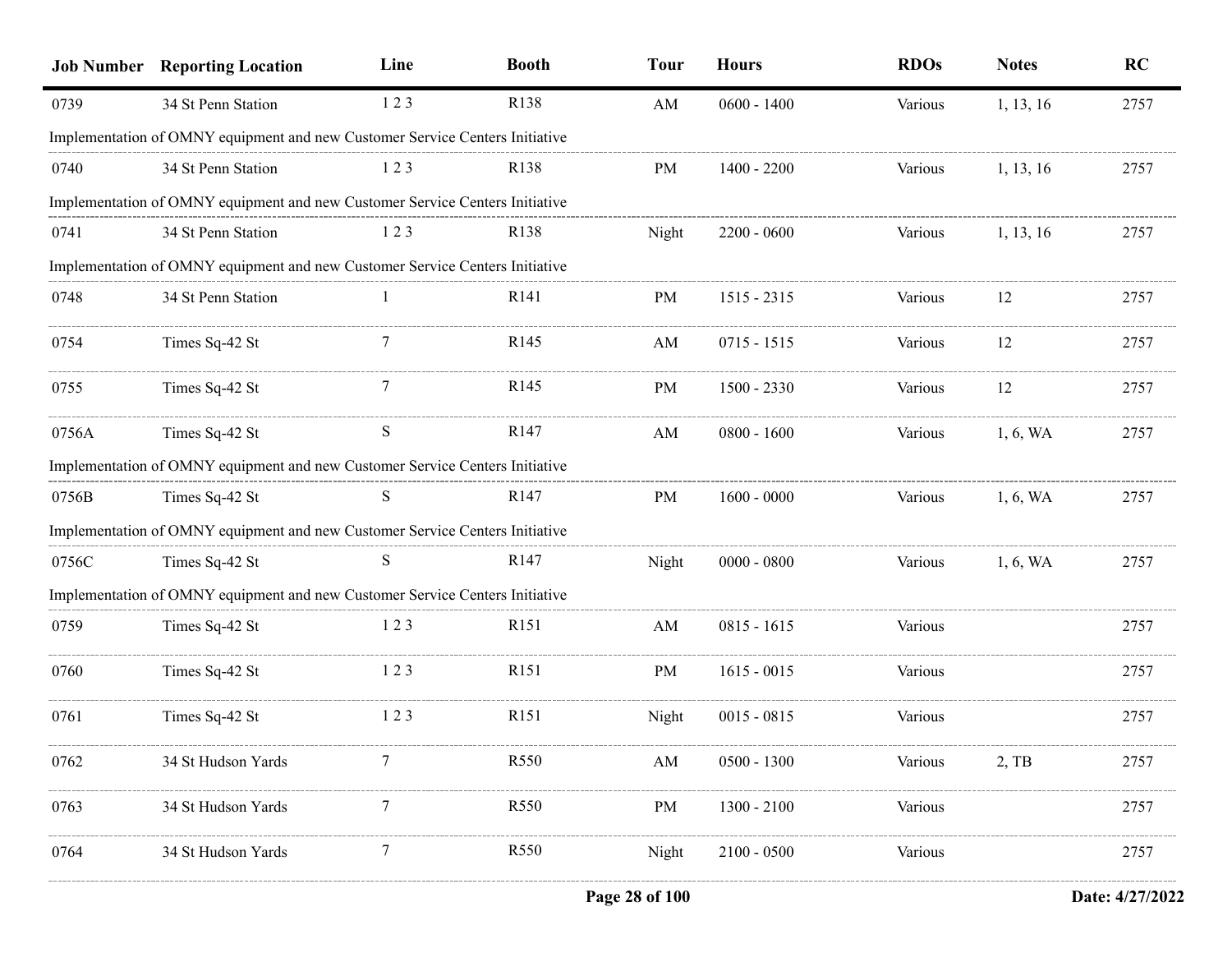|      | <b>Job Number Reporting Location</b> | Line         | <b>Booth</b>     | <b>Tour</b>            | <b>Hours</b>  | <b>RDOs</b> | <b>Notes</b> | RC   |
|------|--------------------------------------|--------------|------------------|------------------------|---------------|-------------|--------------|------|
| 0768 | 50 St                                | $\mathbf{1}$ | R <sub>155</sub> | $\mathbf{A}\mathbf{M}$ | $0430 - 1230$ | Various     |              | 2761 |
| 0769 | $50$ St                              |              | R155             | PM                     | 1230 - 2030   | Various     |              | 2761 |
| 0770 | 50 St                                |              | R155             | Night                  | $2030 - 0430$ | Various     |              | 2761 |
| 0771 | 59 St Columbus Circle                |              | R158             | AM                     | $0500 - 1300$ | Various     | 16, BC       | 2761 |
| 0772 | 59 St Columbus Circle                | -1           | R158             | PM                     | $1300 - 2100$ | Various     | 16, BC       | 2761 |
| 0773 | 59 St Columbus Circle                | 1            | R158             | Night                  | $2100 - 0500$ | Various     | 16, BC       | 2761 |
| 0776 | 66 St Lincoln Center                 | $\mathbf{1}$ | R160             | $\mathbf{A}\mathbf{M}$ | $0600 - 1400$ | Various     | 6, WA        | 2751 |
| 0777 | 66 St Lincoln Center                 | $\mathbf{1}$ | R <sub>160</sub> | PM                     | $1400 - 2200$ | Various     | 6, WA        | 2751 |
| 0778 | 66 St Lincoln Center                 | $\mathbf{1}$ | R <sub>160</sub> | Night                  | $2200 - 0600$ | Various     | 6, WA        | 2751 |
| 0780 | 72 St                                | 123          | R161B            | AM                     | $0600 - 1400$ | Various     |              | 2751 |
| 0781 | 72 St                                | 123          | R161B            | PM                     | $1400 - 2200$ | Various     |              | 2751 |
| 0782 | 72 St                                | 123          | R161B            | Night                  | $2200 - 0600$ | Various     |              | 2751 |
| 0785 | 79 St                                |              | R <sub>162</sub> | $\mathbf{A}\mathbf{M}$ | $0700 - 1500$ | Various     |              | 2751 |
| 0786 | 79 St                                | 1            | R162             | PM                     | $1500 - 2300$ | Various     |              | 2751 |
| 0787 | 79 St                                | 1            | R162             | Night                  | 2300 - 0700   | Various     |              | 2751 |
| 0791 | 86 St                                | $\mathbf{1}$ | R164             | AM                     | $0700 - 1500$ | Various     |              | 2751 |
| 0792 | 86 St                                | $\mathbf{1}$ | R164             | PM                     | $1500 - 2300$ | Various     |              | 2751 |
|      |                                      |              |                  |                        |               |             |              |      |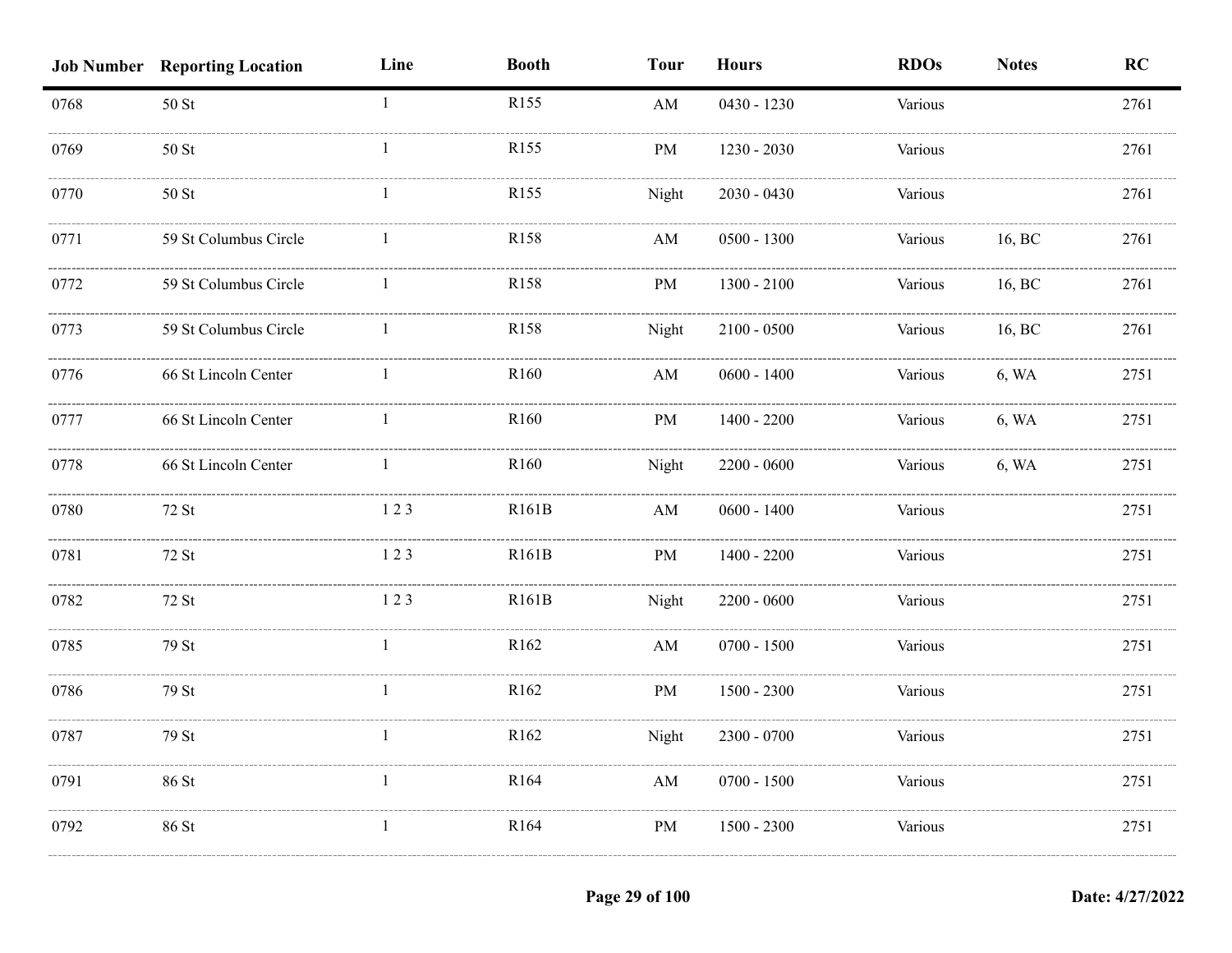|      | <b>Job Number Reporting Location</b> | Line          | <b>Booth</b> | <b>Tour</b>            | <b>Hours</b>  | <b>RDOs</b> | <b>Notes</b> | RC   |
|------|--------------------------------------|---------------|--------------|------------------------|---------------|-------------|--------------|------|
| 0793 | 86 St                                | $\mathbf{1}$  | R164         | Night                  | $2300 - 0700$ | Various     |              | 2751 |
| 0798 | $5 \mathrm{Av}$                      | 7             | R501         | AM                     | $0700 - 1500$ | Various     | 3, 9, RD     | 2762 |
| 0799 | $5 \mathrm{Av}$                      | 7             | R501         | PM                     | $1500 - 2300$ | Various     | 3, 10        | 2762 |
| 0800 | $5 \mathrm{~Av}$                     | 7             | R501         | Night                  | 2300 - 0700   | Various     | 3, 4         | 2762 |
| 1003 | 5 Av/59 St                           | NRW           | A006         | $\mathbf{A}\mathbf{M}$ | $0700 - 1500$ | Various     |              | 2763 |
| 1004 | 5 Av/59 St                           | NRW           | A006         | $\rm PM$               | $1500 - 2300$ | Various     |              | 2763 |
| 1005 | 5 Av/59 St                           | NRW           | A006         | Night                  | $2300 - 0700$ | Various     |              | 2763 |
| 1007 | $28$ St                              | R W           | A027         | $\mathbf{A}\mathbf{M}$ | $0500 - 1300$ | Various     | 2, TB        | 2757 |
| 1008 | 28 St                                | R W           | A027         | PM                     | $1300 - 2100$ | Various     |              | 2757 |
| 1009 | 28 St                                | R W           | A027         | Night                  | $2100 - 0500$ | Various     |              | 2757 |
| 1013 | 23 St                                | R W           | A030         | AM                     | $0500 - 1300$ | Various     |              | 2757 |
| 1014 | 23 St                                | R W           | A030         | PM                     | $1300 - 2100$ | Various     |              | 2757 |
| 1015 | 23 St                                | R W           | A030         | Night                  | $2100 - 0500$ | Various     |              | 2757 |
| 1021 | 14 St-Union Sq                       | N Q R W       | A034         | AM                     | $0800 - 1600$ | Various     | 3, 9         | 2762 |
| 1022 | 14 St-Union Sq                       | <b>NQRW</b>   | A034         | PM                     | $1600 - 0000$ | Various     | 3, 10        | 2762 |
| 1023 | 14 St-Union Sq                       | <b>NQRW</b>   | A034         | Night                  | $0000 - 0800$ | Various     | 3, 4         | 2762 |
| 1029 | 8 St-NYU                             | $\mathbb R$ W | A038         | $\mathbf{A}\mathbf{M}$ | 0530 - 1330   | Various     |              | 2757 |
|      |                                      |               |              |                        |               |             |              |      |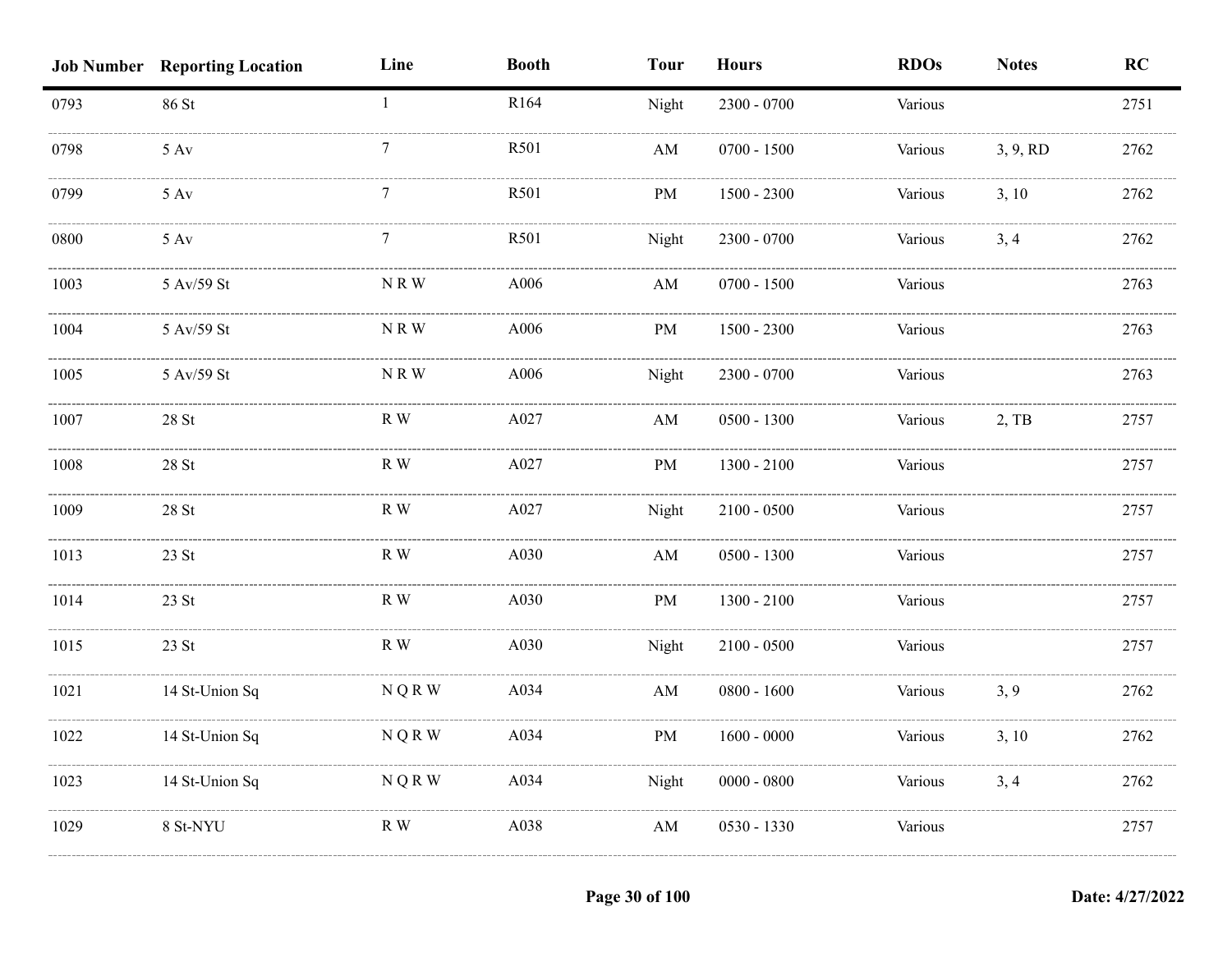|      | <b>Job Number Reporting Location</b> | Line          | <b>Booth</b> | <b>Tour</b>            | <b>Hours</b>  | <b>RDOs</b> | <b>Notes</b> | RC   |
|------|--------------------------------------|---------------|--------------|------------------------|---------------|-------------|--------------|------|
| 1030 | 8 St-NYU                             | R W           | A038         | <b>PM</b>              | 1330 - 2130   | Various     |              | 2757 |
| 1031 | 8 St-NYU                             | R W           | A038         | Night                  | $2130 - 0530$ | Various     |              | 2757 |
| 1035 | Prince St                            | R W           | A041         | AM                     | $0600 - 1400$ | Various     |              | 2757 |
| 1036 | Prince St                            | R W           | A041         | PM                     | $1400 - 2200$ | Various     |              | 2757 |
| 1037 | Prince St                            | R W           | A041         | Night                  | $2200 - 0600$ | Various     |              | 2757 |
| 1041 | Canal St                             | $R$ W         | A043         | $\mathbf{A}\mathbf{M}$ | $0530 - 1430$ | Various     | 12, BC       | 2765 |
| 1042 | Canal St                             | $\mathbb R$ W | A043         | PM                     | $1415 - 2215$ | Various     | 12, BC       | 2765 |
| 1044 | Canal St                             | 6             | A046         | AM                     | $0700 - 1500$ | Various     |              | 2765 |
| 1045 | Canal St                             | 6             | A046         | PM                     | $1500 - 2300$ | Various     |              | 2765 |
| 1046 | Canal St                             | 6             | A046         | Night                  | $2300 - 0700$ | Various     |              | 2765 |
| 1047 | City Hall                            | R W           | A047         | AM                     | $0700 - 1500$ | Various     |              | 2765 |
| 1048 | City Hall                            | R W           | A047         | PM                     | 1500 - 2300   | Various     |              | 2765 |
| 1049 | City Hall                            | R W           | A047         | Night                  | $2300 - 0700$ | Various     |              | 2765 |
| 1050 | Cortlandt St                         | $\mathbb R$ W | A050         | $\mathbf{A}\mathbf{M}$ | $0730 - 1530$ | Various     |              | 2765 |
| 1051 | Cortlandt St                         | R W           | A050         | PM                     | 1530 - 2330   | Various     |              | 2765 |
| 1052 | Cortlandt St                         | $\mathbb R$ W | A050         | Night                  | 2330 - 0730   | Various     |              | 2765 |
| 1058 | Rector St                            | $\mathbb R$ W | A054         | AM                     | $0800 - 1600$ | Various     |              | 2765 |
|      |                                      |               |              |                        |               |             |              |      |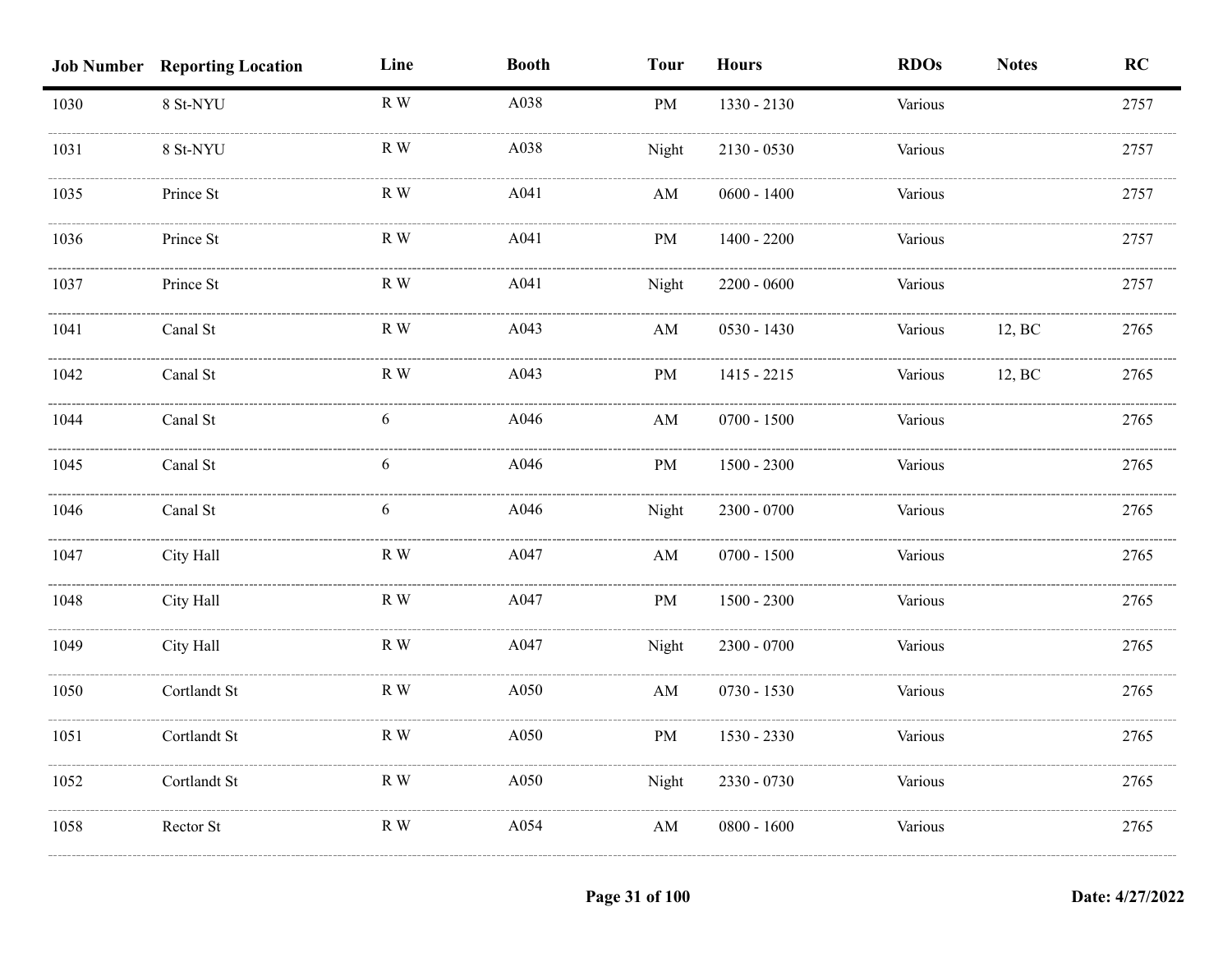|      | <b>Job Number Reporting Location</b> | Line          | <b>Booth</b> | <b>Tour</b>            | <b>Hours</b>  | <b>RDOs</b> | <b>Notes</b> | RC   |
|------|--------------------------------------|---------------|--------------|------------------------|---------------|-------------|--------------|------|
| 1059 | Rector St                            | R W           | A054         | PM                     | $1600 - 0000$ | Various     |              | 2765 |
| 1060 | Rector St                            | $R$ W         | A054         | Night                  | $0000 - 0800$ | Various     | RD           | 2765 |
| 1068 | Delancey St Essex St                 | $\rm J\,M\,Z$ | A061         | ${\rm AM}$             | $0700 - 1500$ | Various     | 16, BC       | 2764 |
| 1069 | Delancey St Essex St                 | <b>JMZ</b>    | A061         | PM                     | $1500 - 2300$ | Various     | 16, BC       | 2764 |
| 1070 | Delancey St Essex St                 | $\rm J\,M\,Z$ | A061         | Night                  | $2300 - 0700$ | Various     | 16, BC       | 2764 |
| 1071 | Bowery                               | $\rm J~Z$     | A064         | $\mathbf{A}\mathbf{M}$ | $0700 - 1500$ | Various     |              | 2764 |
| 1072 | Bowery                               | $\rm J~Z$     | A064         | $\rm PM$               | $1500 - 2300$ | Various     |              | 2764 |
| 1073 | Bowery                               | $\rm J~Z$     | A064         | Night                  | 2300 - 0700   | Various     |              | 2764 |
| 1085 | <b>Broad St</b>                      | JZ            | A083         | AM                     | $0800 - 1600$ | Various     |              | 2765 |
| 1086 | <b>Broad St</b>                      | $\rm J\,Z$    | A083         | PM                     | $1600 - 0000$ | Various     |              | 2765 |
| 1087 | <b>Broad St</b>                      | $\rm J~Z$     | A083         | Night                  | $0000 - 0800$ | Various     |              | 2765 |
| 1091 | 3 Av                                 | L             | H006         | $\mathbf{A}\mathbf{M}$ | $0600 - 1400$ | Various     |              | 2762 |
| 1092 | $3 \, \mathrm{Av}$                   | L             | H006         | $\rm PM$               | $1400 - 2200$ | Various     |              | 2762 |
| 1093 | $3 \, \mathrm{Av}$                   | L             | H006         | Night                  | $2200 - 0600$ | Various     |              | 2762 |
| 1094 | $1 \mathrm{Av}$                      | L             | H007         | $\mathbf{A}\mathbf{M}$ | $0600 - 1400$ | Various     |              | 2762 |
| 1095 | $1 \mathrm{Av}$                      | L             | H007         | PM                     | $1400 - 2200$ | Various     |              | 2762 |
| 1096 | $1 \mathrm{Av}$                      | $\mathbf{L}$  | H007         | Night                  | $2200 - 0600$ | Various     |              | 2762 |
|      |                                      |               |              |                        |               |             |              |      |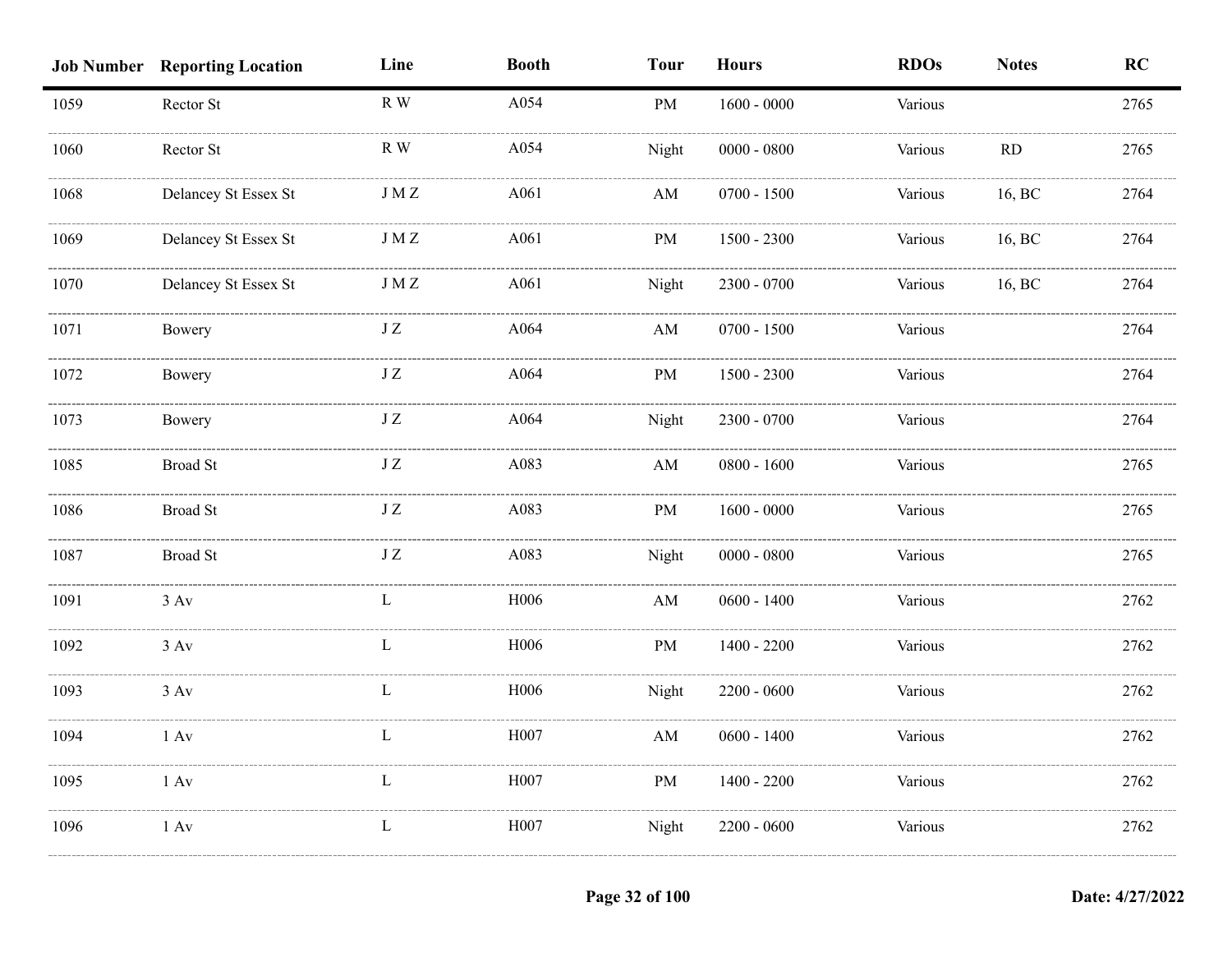|      | <b>Job Number Reporting Location</b>                                         | Line        | <b>Booth</b>     | <b>Tour</b>            | <b>Hours</b>  | <b>RDOs</b> | <b>Notes</b> | <b>RC</b> |
|------|------------------------------------------------------------------------------|-------------|------------------|------------------------|---------------|-------------|--------------|-----------|
| 1100 | Fulton St                                                                    | A C         | N095             | ${\rm AM}$             | $0600 - 1400$ | Various     | 1            | 2765      |
|      | Implementation of OMNY equipment and new Customer Service Centers Initiative |             |                  |                        |               |             |              |           |
| 1101 | Fulton St                                                                    | A C         | N <sub>095</sub> | <b>PM</b>              | $1400 - 2200$ | Various     |              | 2765      |
|      | Implementation of OMNY equipment and new Customer Service Centers Initiative |             |                  |                        |               |             |              |           |
| 1102 | Fulton St                                                                    | A C         | N095             | Night                  | $2200 - 0600$ | Various     |              | 2765      |
|      | Implementation of OMNY equipment and new Customer Service Centers Initiative |             |                  |                        |               |             |              |           |
| 1103 | Fulton St                                                                    | 23          | N098             | $\mathbf{A}\mathbf{M}$ | $0700 - 1500$ | Various     |              | 2765      |
| 1104 | Fulton St                                                                    | 23          | N098             | PM                     | $1500 - 2300$ | Various     |              | 2765      |
| 1105 | Fulton St                                                                    | 23          | N098             | Night                  | 2300 - 0700   | Various     |              | 2765      |
| 1106 | 5 Av/53 St                                                                   | $\rm{E}$ M  | N303             | $\mathbf{A}\mathbf{M}$ | $0500 - 1300$ | Various     |              | 2763      |
| 1107 | 5 Av/53 St                                                                   | $\rm{E}$ M  | N303             | PM                     | $1300 - 2100$ | Various     |              | 2763      |
| 1108 | 5 Av/53 St                                                                   | $\rm{E}$ M  | N303             | Night                  | $2100 - 0500$ | Various     |              | 2763      |
| 1109 | Lexington Av/53 St                                                           | E M         | N305             | $\mathbf{A}\mathbf{M}$ | $0800 - 1600$ | Various     |              | 2763      |
| 1110 | Lexington Av/53 St                                                           | $\rm{E}$ M  | N305             | PM                     | $1600 - 0000$ | Various     |              | 2763      |
| 1111 | Lexington Av/53 St                                                           | $\rm{E}$ M  | N305             | Night                  | $0000 - 0800$ | Various     |              | 2763      |
| 1117 | Lexington Av/53 St                                                           | E M         | N306             | PM                     | 1330 - 2130   | Various     | 12, BC       | 2763      |
|      | Report to N305 for booth property                                            |             |                  |                        |               |             |              |           |
| 1120 | Broadway-Lafayette St                                                        | <b>BDFM</b> | N519             | $\mathbf{A}\mathbf{M}$ | $0800 - 1600$ | Various     |              | 2764      |
| 1121 | Broadway-Lafayette St                                                        | <b>BDFM</b> | N519             | $\mathbf{PM}$          | $1600 - 0000$ | Various     |              | 2764      |
|      |                                                                              |             |                  |                        |               |             |              |           |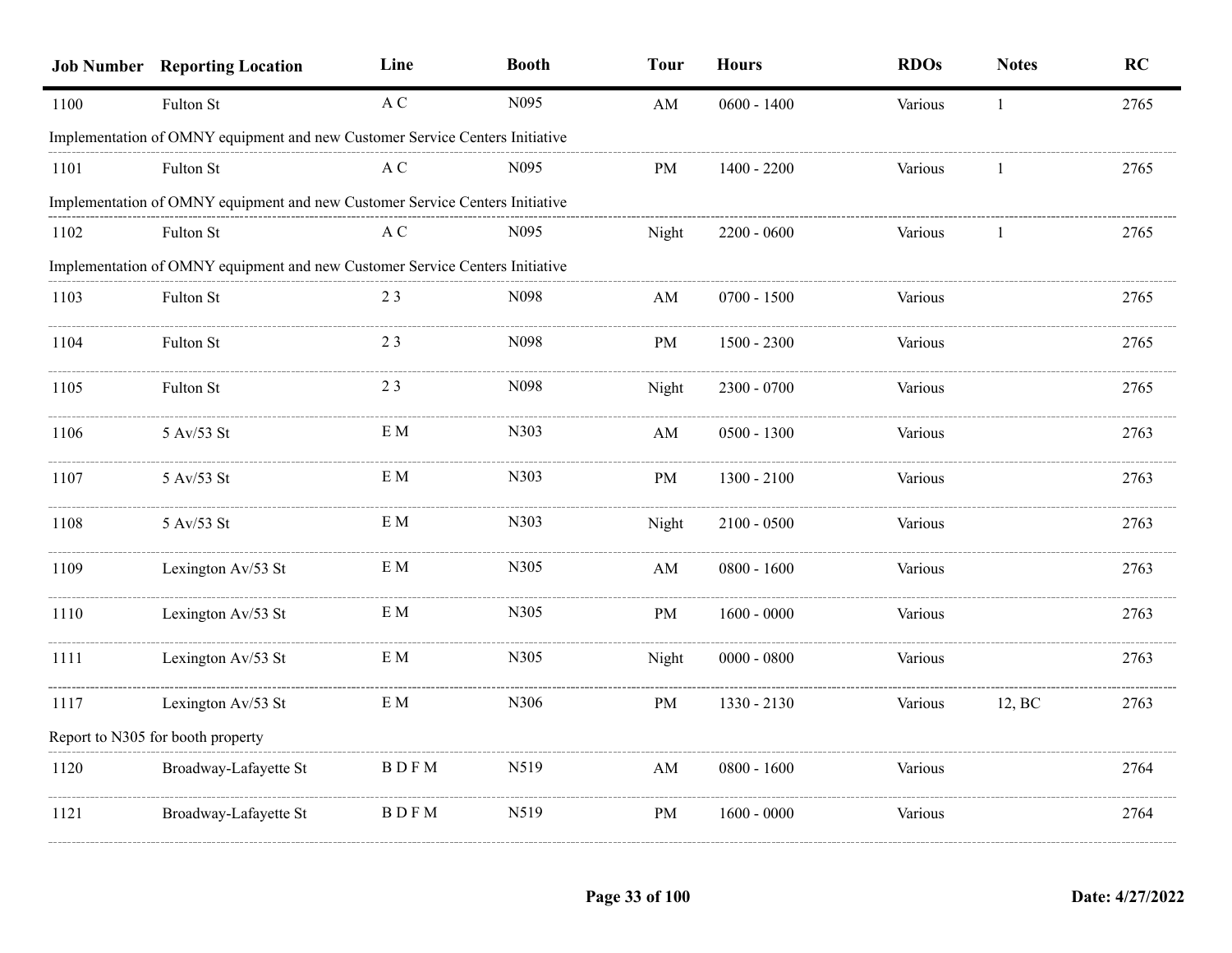|      | <b>Job Number Reporting Location</b> | Line        | <b>Booth</b> | <b>Tour</b>            | <b>Hours</b>  | <b>RDOs</b> | <b>Notes</b> | RC   |
|------|--------------------------------------|-------------|--------------|------------------------|---------------|-------------|--------------|------|
| 1122 | Broadway-Lafayette St                | <b>BDFM</b> | N519         | Night                  | $0000 - 0800$ | Various     |              | 2764 |
| 1123 | Grand St                             | <b>BD</b>   | N520         | AM                     | $0630 - 1430$ | Various     |              | 2764 |
| 1124 | Grand St                             | B D         | N520         | PM                     | 1430 - 2230   | Various     |              | 2764 |
| 1125 | Grand St                             | <b>BD</b>   | N520         | Night                  | 2230 - 0630   | Various     |              | 2764 |
| 1128 | 2 Av                                 | F           | N523         | AM                     | $0800 - 1600$ | Various     |              | 2764 |
| 1129 | $2\ \mathrm{Av}$                     | ${\bf F}$   | N523         | PM                     | $1600 - 0000$ | Various     |              | 2764 |
| 1130 | $2 \ \mathrm{Av}$                    | F           | N523         | Night                  | $0000 - 0800$ | Various     |              | 2764 |
| 1131 | Delancey St Essex St                 | ${\bf F}$   | N525         | $\mathbf{A}\mathbf{M}$ | $0700 - 1500$ | Various     |              | 2764 |
| 1132 | Delancey St Essex St                 | F           | N525         | PM                     | $1500 - 2300$ | Various     |              | 2764 |
| 1133 | Delancey St Essex St                 | F           | N525         | Night                  | $2300 - 0700$ | Various     |              | 2764 |
| 1138 | East Broadway                        | F           | N529         | AM                     | $0700 - 1500$ | Various     | 2, TB        | 2764 |
| 1139 | East Broadway                        | F           | N529         | $\rm PM$               | $1500 - 2300$ | Various     |              | 2764 |
| 1140 | East Broadway                        | F           | N529         | Night                  | $2300 - 0700$ | Various     |              | 2764 |
| 1141 | South Ferry                          |             | R101         | AM                     | $0500 - 1300$ | Various     |              | 2765 |
| 1142 | South Ferry                          |             | R101         | PM                     | $1300 - 2100$ | Various     |              | 2765 |
| 1143 | South Ferry                          | 1           | R101         | Night                  | $2100 - 0500$ | Various     |              | 2765 |
| 1145 | Wall St                              | 23          | R111         | AM                     | $0600 - 1400$ | Various     |              | 2765 |
|      |                                      |             |              |                        |               |             |              |      |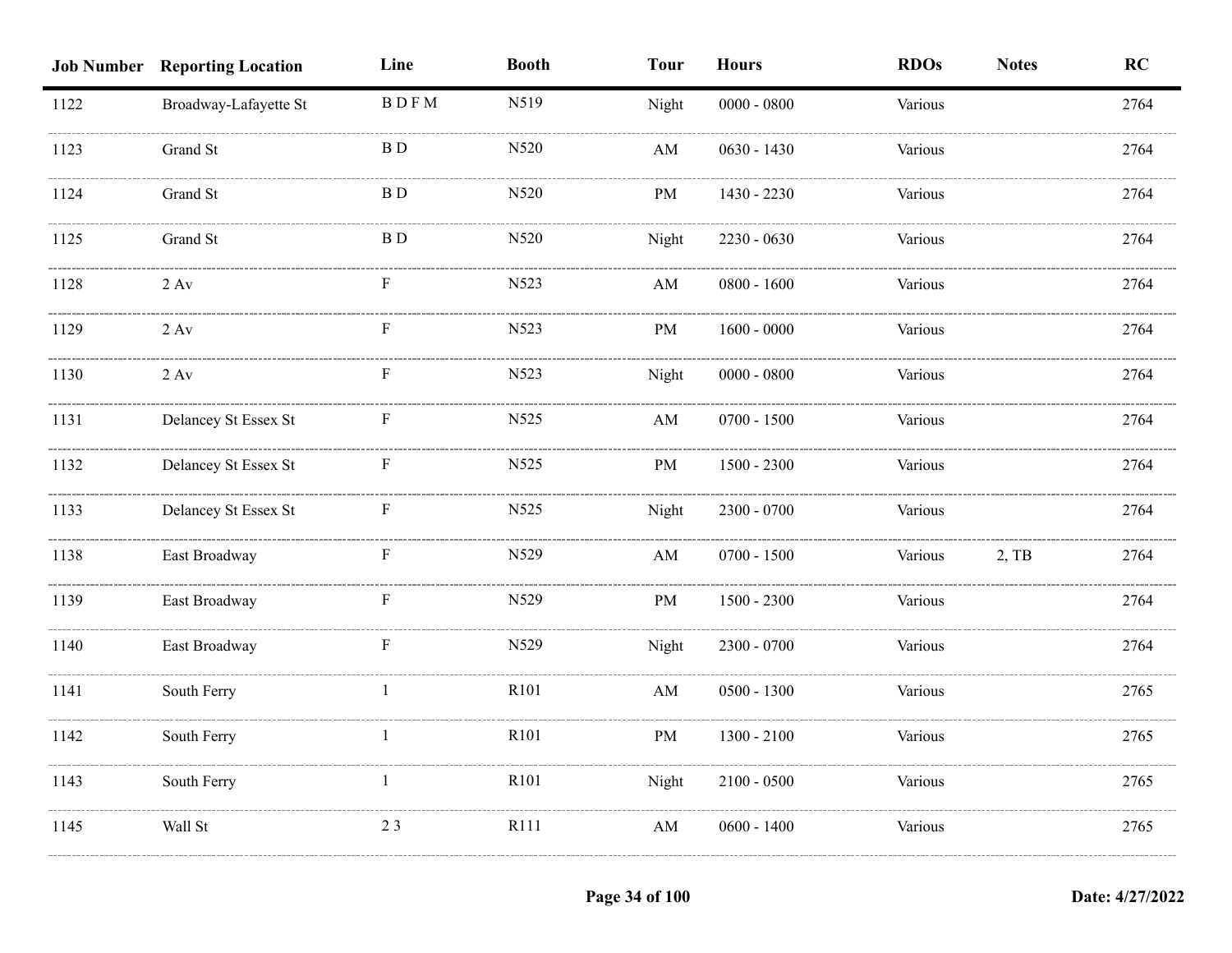|      | <b>Job Number Reporting Location</b> | Line | <b>Booth</b>      | <b>Tour</b>            | <b>Hours</b>  | <b>RDOs</b> | <b>Notes</b> | RC   |
|------|--------------------------------------|------|-------------------|------------------------|---------------|-------------|--------------|------|
| 1146 | Wall St                              | 23   | R111              | PM                     | $1400 - 2200$ | Various     |              | 2765 |
| 1147 | Wall St                              | 23   | R111              | Night                  | $2200 - 0600$ | Various     |              | 2765 |
| 1150 | Wall St                              | 23   | R112A             | AM                     | $0645 - 1445$ | Sat/Sun     | HOL          | 2765 |
|      | Report to R111 for booth property    |      |                   |                        |               |             |              |      |
| 1151 | Wall St                              | 23   | R112A             | PM                     | 1445 - 2245   | Sat/Sun     | HOL          | 2765 |
| 1152 | Wall St                              | 23   | R112A             | Night                  | $2245 - 0645$ | Sat/Sun     | HOL          | 2765 |
| 1158 | <b>Bowling Green</b>                 | 45   | <b>R200A</b>      | AM                     | $0500 - 1300$ | Various     |              | 2765 |
| 1159 | <b>Bowling Green</b>                 | 45   | <b>R200A</b>      | PM                     | $1300 - 2100$ | Various     |              | 2765 |
| 1160 | <b>Bowling Green</b>                 | 45   | <b>R200A</b>      | Night                  | $2100 - 0500$ | Various     |              | 2765 |
| 1163 | Wall St                              | 45   | R <sub>203</sub>  | AM                     | $0800 - 1600$ | Various     |              | 2765 |
| 1164 | Wall St                              | 45   | R <sub>203</sub>  | PM                     | $1600 - 0000$ | Various     |              | 2765 |
| 1165 | Wall St                              | 45   | R <sub>203</sub>  | Night                  | $0000 - 0800$ | Various     |              | 2765 |
| 1174 | Brooklyn Bridge City Hall            | 456  | R <sub>2</sub> 10 | AM                     | $0500 - 1300$ | Various     |              | 2762 |
| 1175 | Brooklyn Bridge City Hall            | 456  | R210              | PM                     | $1300 - 2100$ | Various     |              | 2762 |
| 1176 | Brooklyn Bridge City Hall            | 456  | R <sub>210</sub>  | Night                  | $2100 - 0500$ | Various     |              | 2762 |
| 1182 | Spring St                            | 6    | R <sub>2</sub> 15 | $\mathbf{A}\mathbf{M}$ | $0530 - 1330$ | Various     | 2, TB        | 2762 |
| 1183 | Spring St                            |      | R <sub>2</sub> 15 | <b>PM</b>              | 1330 - 2130   | Various     |              | 2762 |
| 1184 | Spring St                            | 6    | R <sub>2</sub> 15 | Night                  | $2130 - 0530$ | Various     |              | 2762 |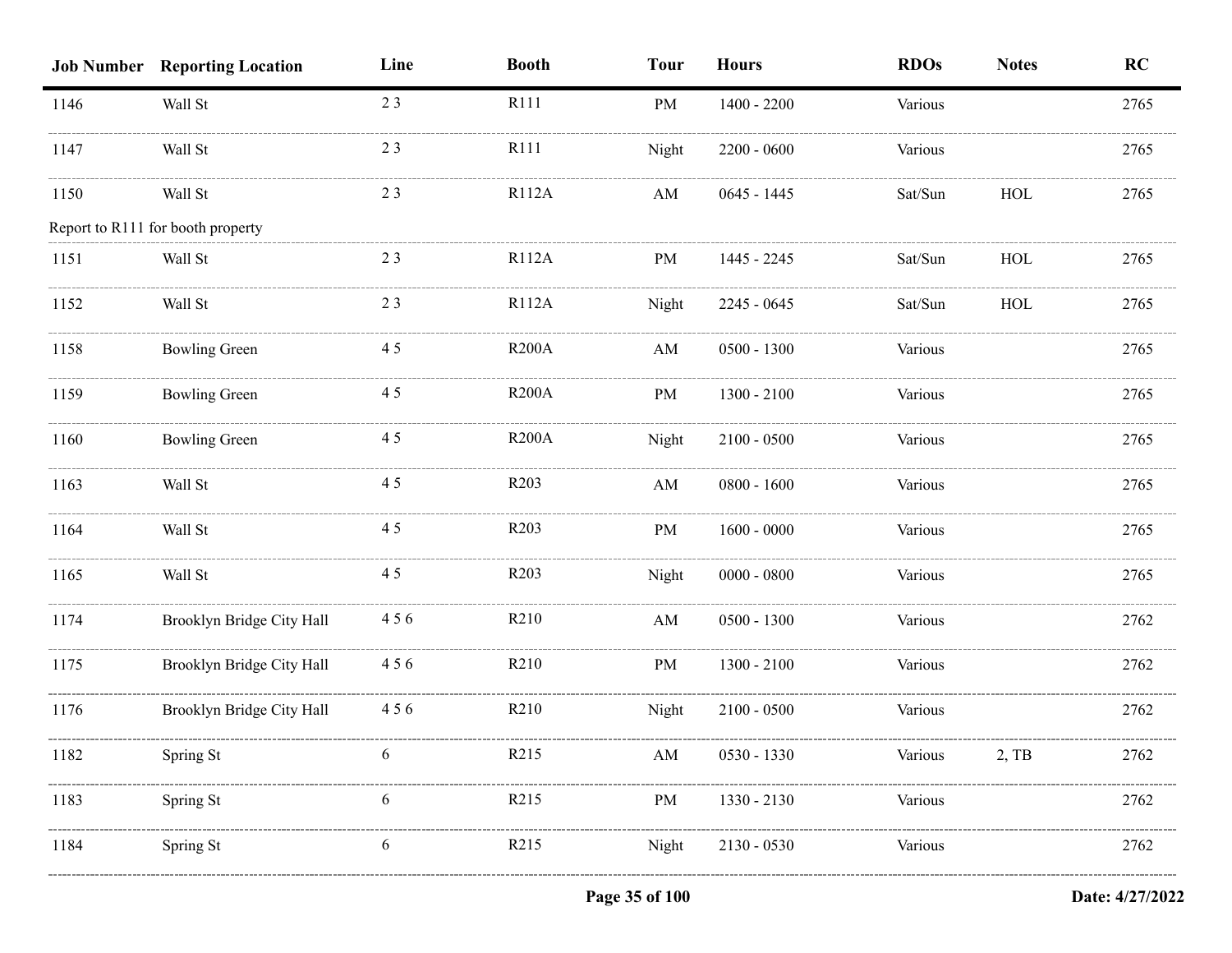|      | <b>Job Number Reporting Location</b> | Line | <b>Booth</b> | <b>Tour</b>            | <b>Hours</b>  | <b>RDOs</b> | <b>Notes</b> | RC   |
|------|--------------------------------------|------|--------------|------------------------|---------------|-------------|--------------|------|
| 1188 | <b>Bleecker St</b>                   | 6    | <b>R217A</b> | $\mathbf{A}\mathbf{M}$ | $0600 - 1400$ | Various     | 16, BC       | 2764 |
| 1189 | <b>Bleecker St</b>                   | 6    | R217A        | PM                     | $1400 - 2200$ | Various     | 16, BC       | 2764 |
| 1190 | <b>Bleecker St</b>                   | 6    | R217A        | Night                  | $2200 - 0600$ | Various     | 16, BC       | 2764 |
| 1191 | Astor Pl                             | 6    | R219         | AM                     | $0630 - 1430$ | Various     |              | 2762 |
| 1192 | Astor Pl                             | 6    | R219         | PM                     | 1430 - 2230   | Various     |              | 2762 |
| 1193 | Astor Pl                             | 6    | R219         | Night                  | $2230 - 0630$ | Various     |              | 2762 |
| 1198 | 14 St-Union Sq                       | 456  | R221         | $\mathbf{A}\mathbf{M}$ | $0700 - 1500$ | Various     |              | 2762 |
| 1199 | 14 St-Union Sq                       | 456  | R221         | PM                     | $1500 - 2300$ | Various     |              | 2762 |
| 1200 | 14 St-Union Sq                       | 456  | R221         | Night                  | $2300 - 0700$ | Various     |              | 2762 |
| 1205 | 23 St                                | 6    | R227         | AM                     | $0700 - 1500$ | Various     |              | 2762 |
| 1206 | 23 St                                | 6    | R227         | PM                     | 1500 - 2300   | Various     |              | 2762 |
| 1207 | 23 St                                | 6    | R227         | Night                  | 2300 - 0700   | Various     |              | 2762 |
| 1211 | 28 St                                | 6    | R229         | AM                     | $0830 - 1630$ | Various     |              | 2762 |
| 1212 | $28\;\mathrm{St}$                    | 6    | R229         | PM                     | $1630 - 0030$ | Various     |              | 2762 |
| 1213 | $28\;\mathrm{St}$                    | 6    | R229         | Night                  | $0030 - 0830$ | Various     |              | 2762 |
| 1215 | 33 St                                | 6    | R231         | AM                     | $0800 - 1600$ | Various     |              | 2762 |
| 1216 | 33 St                                | 6    | R231         | PM                     | $1600 - 0000$ | Various     |              | 2762 |
|      |                                      |      |              |                        |               |             |              |      |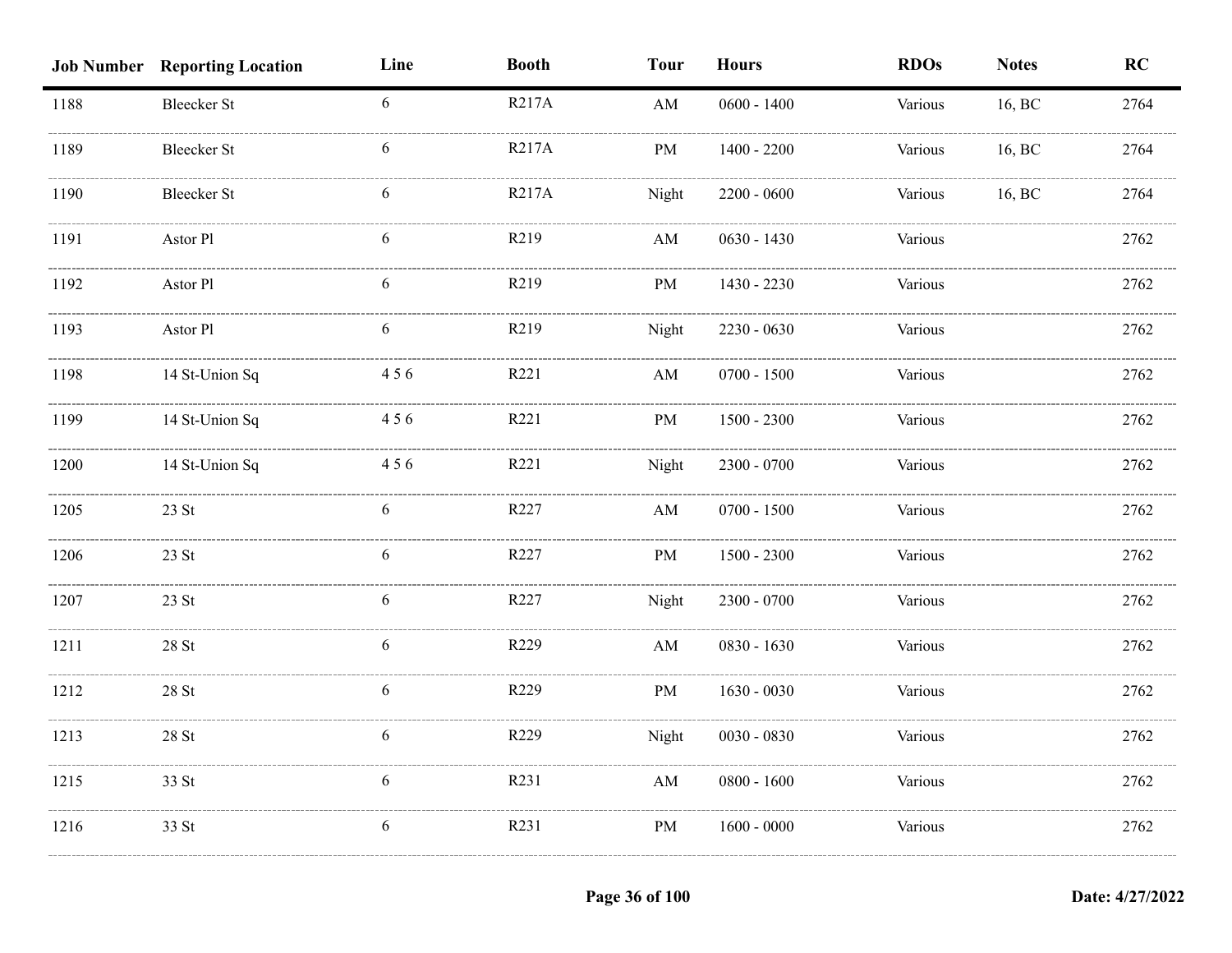|      | <b>Job Number Reporting Location</b>                           | Line | <b>Booth</b>     | <b>Tour</b> | <b>Hours</b>  | <b>RDOs</b> | <b>Notes</b> | RC   |
|------|----------------------------------------------------------------|------|------------------|-------------|---------------|-------------|--------------|------|
| 1217 | 33 St                                                          | 6    | R231             | Night       | $0000 - 0800$ | Various     |              | 2762 |
| 1227 | Grand Central 42 St                                            | 456  | R <sub>238</sub> | AM          | $0600 - 1400$ | Various     | 16           | 2762 |
|      | Booth may be impacted due to impending booth facades upgrades. |      |                  |             |               |             |              |      |
| 1228 | Grand Central 42 St                                            | 456  | R238             | PM          | $1400 - 2200$ | Various     | 16           | 2762 |
|      | Booth may be impacted due to impending booth facades upgrades. |      |                  |             |               |             |              |      |
| 1229 | Grand Central 42 St                                            | 456  | R238             | Night       | $2200 - 0600$ | Various     | 16           | 2762 |
|      | Booth may be impacted due to impending booth facades upgrades. |      |                  |             |               |             |              |      |
| 1232 | Grand Central 42 St                                            |      | R240             | AM          | 1045 - 1930   | Various     | 17, BC       | 2762 |
| 1240 | 51 St                                                          | 6    | R242             | AM          | $0500 - 1300$ | Various     |              | 2763 |
| 1241 | 51 St                                                          | 6    | R <sub>242</sub> | PM          | $1300 - 2100$ | Various     |              | 2763 |
| 1242 | 51 St                                                          | 6    | R242             | Night       | $2100 - 0500$ | Various     |              | 2763 |
| 1247 | 59 St                                                          | 456  | R <sub>244</sub> | AM          | $0500 - 1300$ | Various     |              | 2763 |
| 1248 | 59 St                                                          | 456  | R244             | PM          | $1300 - 2100$ | Various     |              | 2763 |
| 1249 | 59 St                                                          | 456  | R <sub>244</sub> | Night       | $2100 - 0500$ | Various     |              | 2763 |
| 1257 | 68 St Hunter College                                           | 6    | R246             | AM          | $0600 - 1400$ | Various     | 14, 16       | 2756 |
| 1258 | 68 St Hunter College                                           | 6    | R <sub>246</sub> | PM          | $1400 - 2200$ | Various     | 14, 16       | 2756 |
| 1259 | 68 St Hunter College                                           |      | R <sub>246</sub> | Night       | $2200 - 0600$ | Various     | 14, 16       | 2/30 |
| 1265 | 77 St                                                          | 6    | R <sub>248</sub> | AM          | $0600 - 1400$ | Various     |              | 2756 |
| 1266 | 77 St                                                          | 6    | R <sub>248</sub> | PM          | $1400 - 2200$ | Various     |              | 2756 |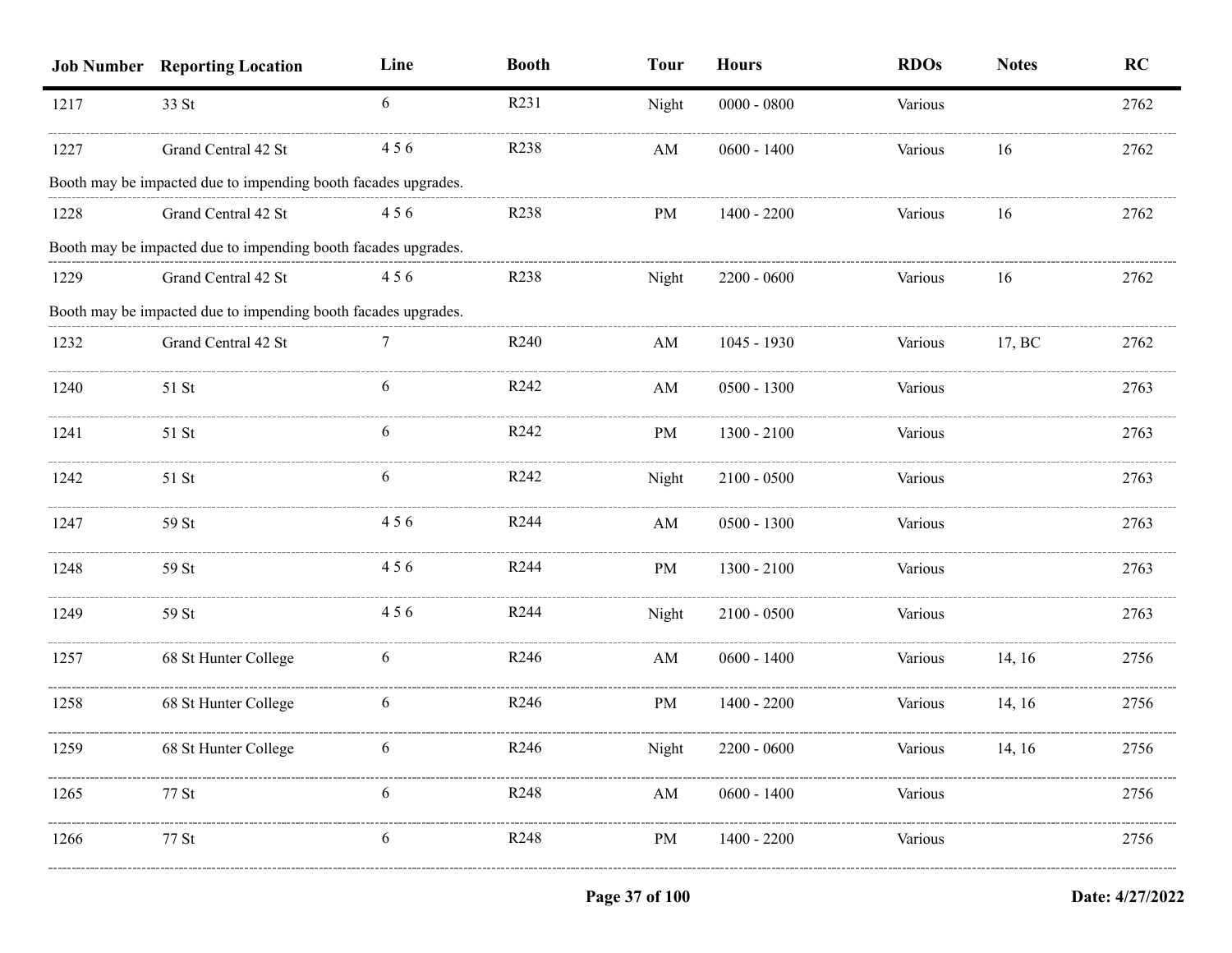|      | <b>Job Number Reporting Location</b> | Line      | <b>Booth</b>     | <b>Tour</b>            | <b>Hours</b>  | <b>RDOs</b><br><b>Notes</b> | RC   |
|------|--------------------------------------|-----------|------------------|------------------------|---------------|-----------------------------|------|
| 1267 | 77 St                                | 6         | R248             | Night                  | $2200 - 0600$ | Various                     | 2756 |
| 1271 | 86 St                                | 456       | R250             | AM                     | $0800 - 1600$ | Various                     | 2756 |
| 1272 | 86 St                                | 456       | R <sub>250</sub> | PM                     | $1600 - 0000$ | Various                     | 2756 |
| 1273 | 86 St                                | 456       | R <sub>250</sub> | Night                  | $0000 - 0800$ | Various                     | 2756 |
| 1276 | 96 St                                | 6         | R251             | $\mathbf{A}\mathbf{M}$ | $0800 - 1600$ | Various                     | 2756 |
| 1277 | 96 St                                | 6         | R251             | PM                     | $1600 - 0000$ | Various                     | 2756 |
| 1278 | 96 St                                | 6         | R251             | Night                  | $0000 - 0800$ | Various                     | 2756 |
| 1279 | $103$ St                             | 6         | R <sub>252</sub> | $\mathbf{A}\mathbf{M}$ | $0700 - 1500$ | Various                     | 2756 |
| 1280 | 103 St                               | 6         | R <sub>252</sub> | PM                     | $1500 - 2300$ | Various                     | 2756 |
| 1281 | 103 St                               | 6         | R <sub>252</sub> | Night                  | 2300 - 0700   | Various                     | 2756 |
| 1285 | $110$ St                             | 6         | R254             | AM                     | $0700 - 1500$ | Various                     | 2756 |
| 1286 | $110$ St                             | 6         | R254             | PM                     | $1500 - 2300$ | Various                     | 2756 |
| 1287 | $110 \mathrm{St}$                    | 6         | R254             | Night                  | $2300 - 0700$ | Various                     | 2756 |
| 1288 | 116 St                               | 6         | R256             | $\mathbf{A}\mathbf{M}$ | $0600 - 1400$ | Various                     | 2756 |
| 1289 | 116 St                               | 6         | R256             | PM                     | $1400 - 2200$ | Various                     | 2756 |
| 1290 | 116 St                               | 6         | R256             | Night                  | $2200 - 0600$ | Various                     | 2756 |
| 1504 | Park Place                           | ${\bf S}$ | <b>B009</b>      | $\mathbf{A}\mathbf{M}$ | $0600 - 1400$ | Various                     | 2771 |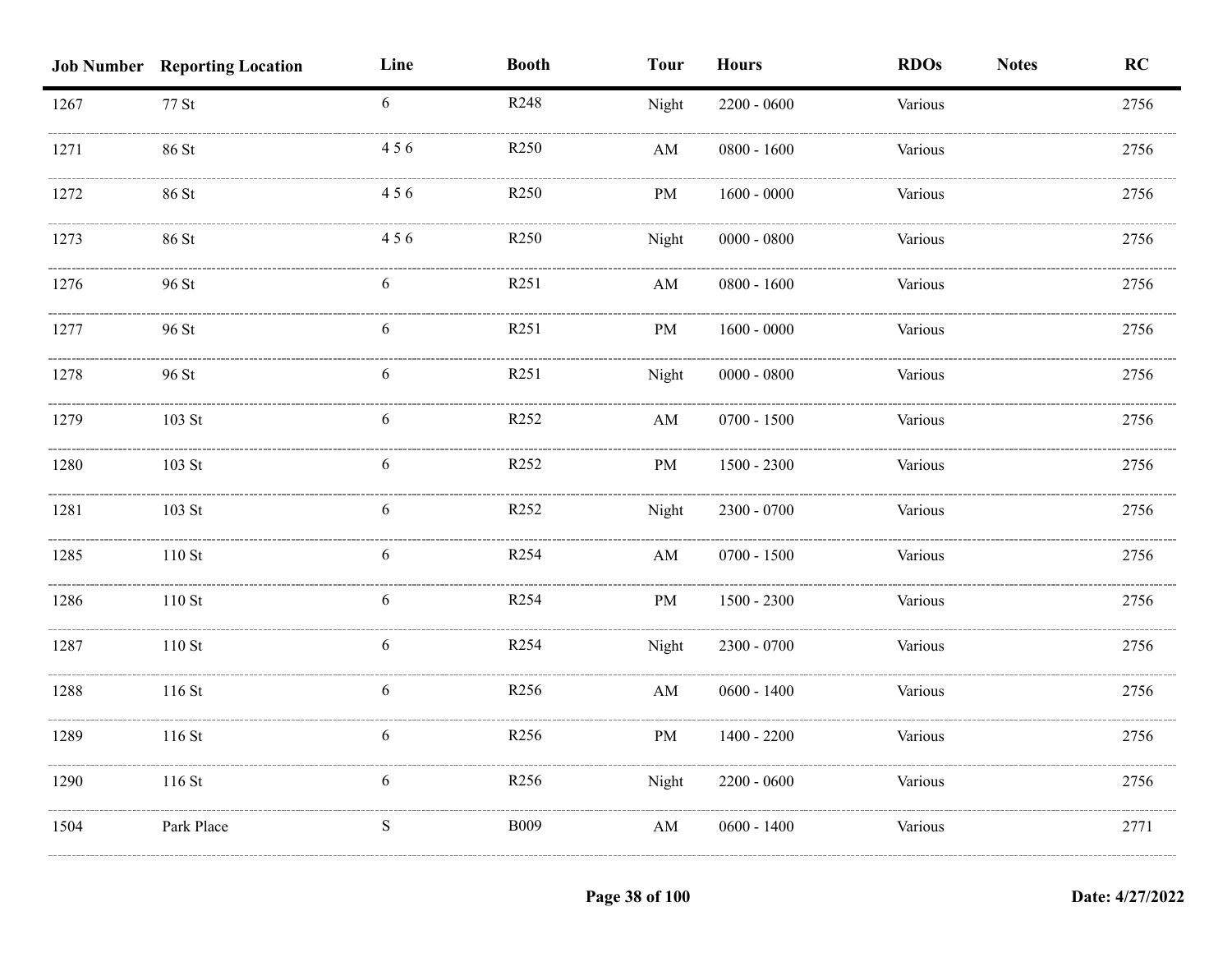|      | <b>Job Number Reporting Location</b> | Line         | <b>Booth</b> | <b>Tour</b>            | <b>Hours</b>  | <b>RDOs</b> | <b>Notes</b> | RC   |
|------|--------------------------------------|--------------|--------------|------------------------|---------------|-------------|--------------|------|
| 1505 | Park Place                           | S            | <b>B009</b>  | PM                     | $1400 - 2200$ | Various     |              | 2771 |
| 1506 | Park Place                           | S            | <b>B009</b>  | Night                  | $2200 - 0600$ | Various     |              | 2771 |
| 1507 | <b>Botanic Gardens</b>               | S            | <b>B010</b>  | AM                     | $0500 - 1300$ | Various     | 16, BC       | 2771 |
| 1508 | <b>Botanic Gardens</b>               | S            | <b>B010</b>  | PM                     | $1300 - 2100$ | Various     | 16, BC       | 2771 |
| 1509 | <b>Botanic Gardens</b>               | S            | <b>B010</b>  | Night                  | $2100 - 0500$ | Various     | 16, BC       | 2771 |
| 1510 | Atlantic Av                          | L            | H035         | $\mathbf{A}\mathbf{M}$ | $0700 - 1500$ | Various     | 13, 16       | 2776 |
| 1511 | Atlantic Av                          | $\mathbf{L}$ | H035         | PM                     | $1500 - 2300$ | Various     | 13, 16       | 2776 |
| 1512 | Atlantic Av                          | L            | H035         | Night                  | $2300 - 0700$ | Various     | 13, 16, GS   | 2776 |
| 1513 | Sutter Av                            | L            | H037         | $\mathbf{A}\mathbf{M}$ | $0600 - 1400$ | Various     |              | 2776 |
| 1514 | Sutter Av                            | L            | H037         | PM                     | $1400 - 2200$ | Various     |              | 2776 |
| 1515 | Sutter Av                            | L            | H037         | Night                  | $2200 - 0600$ | Various     |              | 2776 |
| 1516 | Livonia Av                           |              | H038         | AM                     | $0700 - 1500$ | Various     | 14, 16       | 2776 |
| 1517 | Livonia Av                           | L            | H038         | PM                     | $1500 - 2300$ | Various     | 14, 16       | 2776 |
| 1518 | Livonia Av                           | L            | H038         | Night                  | $2300 - 0700$ | Various     | 14, 16, GS   | 2776 |
| 1519 | New Lots Av                          | L            | H039         | $\mathbf{A}\mathbf{M}$ | $0600 - 1400$ | Various     |              | 2776 |
| 1520 | New Lots Av                          | L            | H039         | PM                     | $1400 - 2200$ | Various     |              | 2776 |
| 1521 | New Lots Av                          | L            | H039         | Night                  | $2200 - 0600$ | Various     |              | 2776 |
|      |                                      |              |              |                        |               |             |              |      |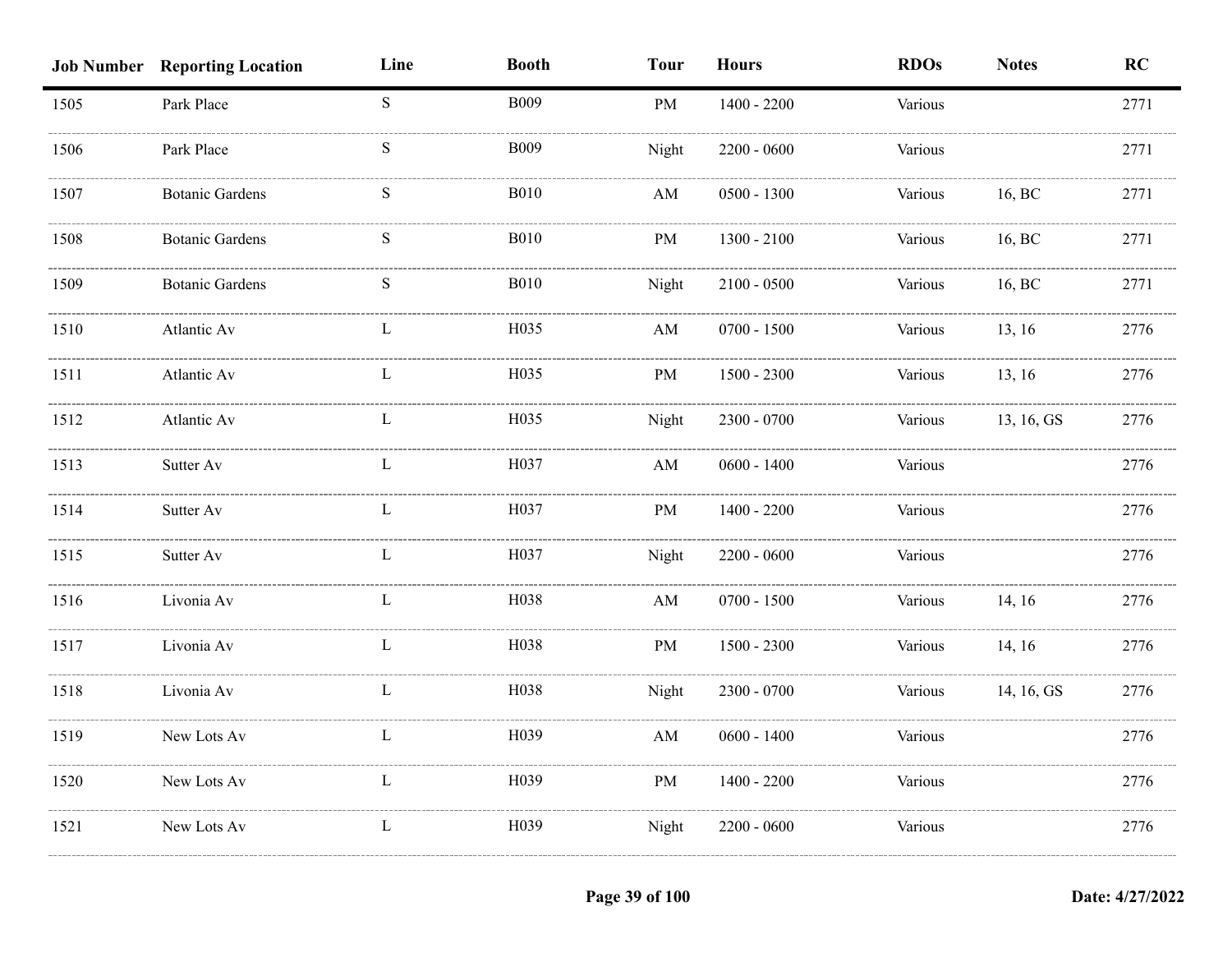|      | <b>Job Number Reporting Location</b> | Line          | <b>Booth</b> | <b>Tour</b>            | <b>Hours</b>  | <b>RDOs</b> | <b>Notes</b> | RC   |
|------|--------------------------------------|---------------|--------------|------------------------|---------------|-------------|--------------|------|
| 1522 | East 105 St                          | $\mathbf L$   | H040         | AM                     | $0600 - 1400$ | Various     |              | 2776 |
| 1523 | East 105 St                          | L             | H040         | <b>PM</b>              | $1400 - 2200$ | Various     |              | 2776 |
| 1524 | East 105 St                          | L             | H040         | Night                  | $2200 - 0600$ | Various     |              | 2776 |
| 1525 | Canarsie Rockaway Pkwy               | L             | H041         | $\mathbf{A}\mathbf{M}$ | 0530 - 1330   | Various     |              | 2776 |
| 1526 | Canarsie Rockaway Pkwy               | L             | H041         | PM                     | 1330 - 2130   | Various     |              | 2776 |
| 1527 | Canarsie Rockaway Pkwy               | L             | H041         | Night                  | $2130 - 0530$ | Various     |              | 2776 |
| 1528 | Marcy Av                             | $\rm J\,M\,Z$ | J001         | $\mathbf{A}\mathbf{M}$ | $0800 - 1600$ | Various     |              | 2776 |
| 1529 | Marcy Av                             | $\rm J\ M\ Z$ | ${\rm J}001$ | PM                     | $1600 - 0000$ | Various     |              | 2776 |
| 1530 | Marcy Av                             | $J\,M\,Z$     | J001         | Night                  | $0000 - 0800$ | Various     |              | 2776 |
| 1534 | Hewes St                             | J M           | J003         | AM                     | $0730 - 1530$ | Various     |              | 2776 |
| 1535 | Hewes St                             | J M           | J003         | PM                     | 1530 - 2330   | Various     |              | 2776 |
| 1536 | Hewes St                             | J M           | J003         | Night                  | 2330 - 0730   | Various     |              | 2776 |
| 1537 | Lorimer St                           | $\rm J~M$     | J005         | AM                     | $0800 - 1600$ | Various     |              | 2776 |
| 1538 | Lorimer St                           | $\rm J~M$     | J005         | $\rm PM$               | $1600 - 0000$ | Various     |              | 2776 |
| 1539 | Lorimer St                           | J M           | J005         | Night                  | $0000 - 0800$ | Various     |              | 2776 |
| 1540 | Flushing Av                          | $\rm J~M$     | J007         | $\mathbf{A}\mathbf{M}$ | $0800 - 1600$ | Various     |              | 2776 |
| 1541 | Flushing Av                          | J M           | J007         | PM                     | $1600 - 0000$ | Various     |              | 2776 |
|      |                                      |               |              |                        |               |             |              |      |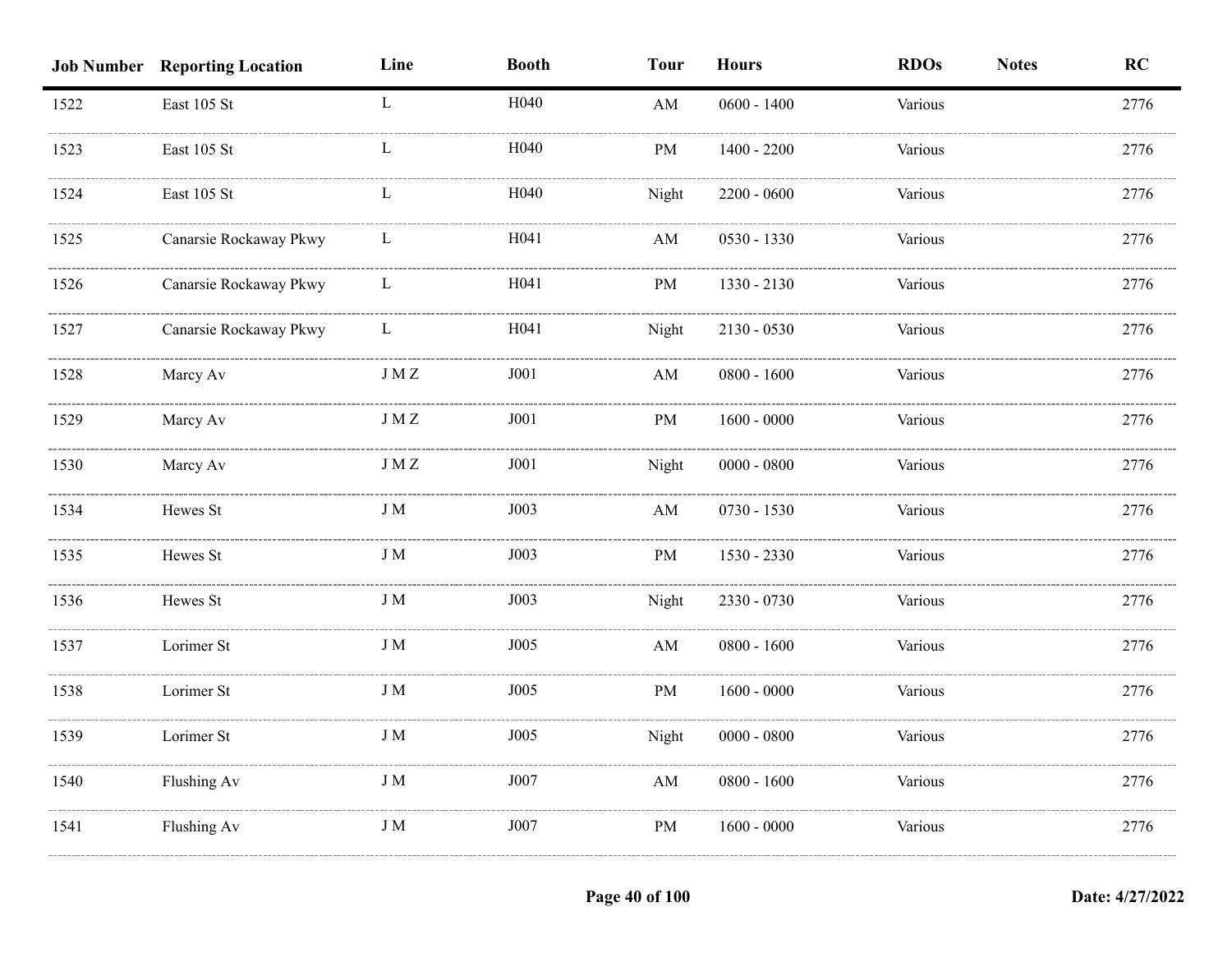|      | <b>Job Number Reporting Location</b> | Line         | <b>Booth</b> | <b>Tour</b>            | <b>Hours</b>  | <b>RDOs</b> | <b>Notes</b> | RC   |
|------|--------------------------------------|--------------|--------------|------------------------|---------------|-------------|--------------|------|
| 1542 | Flushing Av                          | $\rm J~M$    | J007         | Night                  | $0000 - 0800$ | Various     | RD           | 2776 |
| 1543 | Myrtle Av                            | $J\,M\,Z$    | J009         | $\mathbf{A}\mathbf{M}$ | $0700 - 1500$ | Various     |              | 2776 |
| 1544 | Myrtle Av                            | $J\,M\,Z$    | J009         | PM                     | $1500 - 2300$ | Various     |              | 2776 |
| 1545 | Myrtle Av                            | $J\,M\,Z$    | J009         | Night                  | $2300 - 0700$ | Various     |              | 2776 |
| 1546 | Kosciuszko St                        | J            | J012         | $\mathbf{A}\mathbf{M}$ | $0730 - 1530$ | Various     |              | 2776 |
| 1547 | Kosciuszko St                        | $\mathbf{J}$ | J012         | PM                     | 1530 - 2330   | Various     |              | 2776 |
| 1548 | Kosciuszko St                        | $_{\rm J}$   | J012         | Night                  | 2330 - 0730   | Various     |              | 2776 |
| 1549 | Gates Av                             | J            | J013         | $\mathbf{A}\mathbf{M}$ | $0700 - 1500$ | Various     |              | 2776 |
| 1550 | Gates Av                             | J            | J013         | PM                     | $1500 - 2300$ | Various     |              | 2776 |
| 1551 | Gates Av                             |              | J013         | Night                  | 2300 - 0700   | Various     |              | 2776 |
| 1552 | Halsey St                            | $\mathbf I$  | J016         | AM                     | $0600 - 1400$ | Various     |              | 2776 |
| 1553 | Halsey St                            |              | J016         | $\rm PM$               | $1400 - 2200$ | Various     |              | 2776 |
| 1554 | Halsey St                            | $\mathbf I$  | J016         | Night                  | $2200 - 0600$ | Various     |              | 2776 |
| 1555 | Chauncey St                          | J            | J017         | $\mathbf{A}\mathbf{M}$ | $0600 - 1400$ | Various     |              | 2776 |
| 1556 | Chauncey St                          | J            | J017         | PM                     | $1400 - 2200$ | Various     |              | 2776 |
| 1557 | Chauncey St                          | $\mathbf{J}$ | $J017$       | Night                  | $2200 - 0600$ | Various     |              | 2776 |
| 1558 | Alabama Av                           | $\rm J~Z$    | J020         | $\mathbf{A}\mathbf{M}$ | 0530 - 1330   | Various     |              | 2777 |
|      |                                      |              |              |                        |               |             |              |      |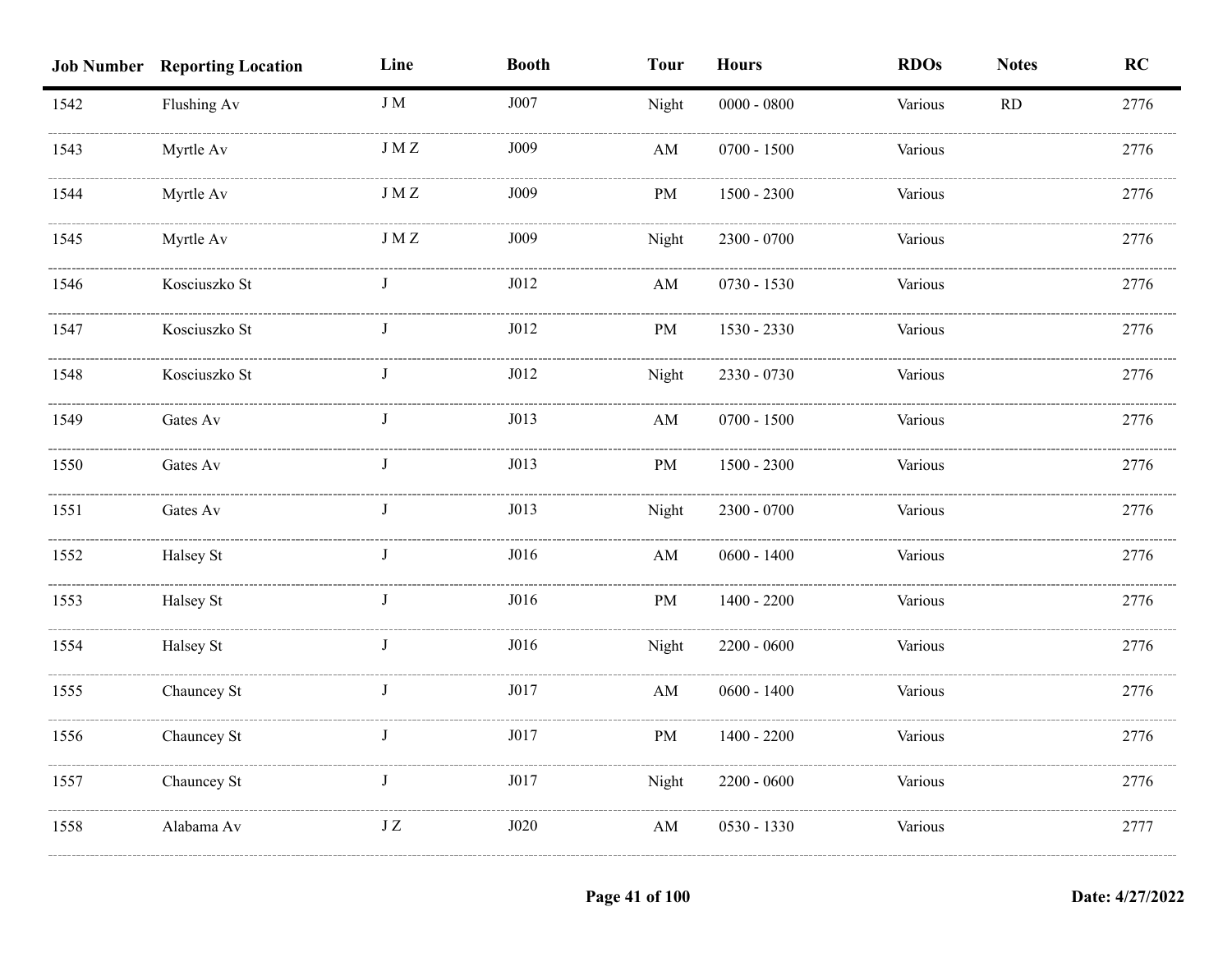|      | <b>Job Number Reporting Location</b> | Line                                         | <b>Booth</b> | <b>Tour</b>            | <b>Hours</b>  | <b>RDOs</b> | <b>Notes</b> | RC   |
|------|--------------------------------------|----------------------------------------------|--------------|------------------------|---------------|-------------|--------------|------|
| 1559 | Alabama Av                           | $\rm J~Z$                                    | J020         | <b>PM</b>              | 1330 - 2130   | Various     |              | 2777 |
| 1560 | Alabama Av                           | $\rm J\,Z$                                   | J020         | Night                  | $2130 - 0530$ | Various     | RD           | 2777 |
| 1561 | Van Siclen Av                        |                                              | J021         | AM                     | $0500 - 1300$ | Various     |              | 2777 |
| 1562 | Van Siclen Av                        |                                              | J021         | PM                     | $1300 - 2100$ | Various     |              | 2777 |
| 1563 | Van Siclen Av                        |                                              | J021         | Night                  | $2100 - 0500$ | Various     |              | 2777 |
| 1564 | Central Av                           | $\mathbf{M}$                                 | K017         | $\mathbf{A}\mathbf{M}$ | $0700 - 1500$ | Various     |              | 2776 |
| 1565 | Central Av                           | $\mathbf M$                                  | K017         | $\rm PM$               | $1500 - 2300$ | Various     |              | 2776 |
| 1566 | Central Av                           | $\mathbf M$                                  | K017         | Night                  | 2300 - 0700   | Various     |              | 2776 |
| 1567 | Knickerbocker Av                     | M                                            | K019         | $\mathbf{A}\mathbf{M}$ | $0600 - 1400$ | Various     |              | 2776 |
| 1568 | Knickerbocker Av                     | M                                            | K019         | PM                     | $1400 - 2200$ | Various     |              | 2776 |
| 1569 | Knickerbocker Av                     | $\mathbf{M}$                                 | K019         | Night                  | $2200 - 0600$ | Various     |              | 2776 |
| 1570 | High St                              | A C                                          | N100         | $\mathbf{A}\mathbf{M}$ | $0800 - 1600$ | Various     | $2,$ TB      | 2768 |
| 1571 | High St                              | $\mathbf A$ C                                | N100         | PM                     | $1600 - 0000$ | Various     |              | 2768 |
| 1572 | High St                              | $\mathbf A$ C                                | $\rm N100$   | Night                  | $0000 - 0800$ | Various     |              | 2768 |
| 1576 | Jay St Metrotech                     | $\mathbf{A} \mathrel{\mathbf{C}} \mathbf{F}$ | N103         | $\mathbf{A}\mathbf{M}$ | $0730 - 1530$ | Various     |              | 2768 |
| 1577 | Jay St Metrotech                     | $\mathcal A \mathrel{\mathbf{C}} \mathcal F$ | N103         | $\rm PM$               | 1530 - 2330   | Various     |              | 2768 |
| 1578 | Jay St Metrotech                     | $\mathbf{A} \mathbf{C} \, \mathbf{F}$        | N103         | Night                  | 2330 - 0730   | Various     |              | 2768 |
|      |                                      |                                              |              |                        |               |             |              |      |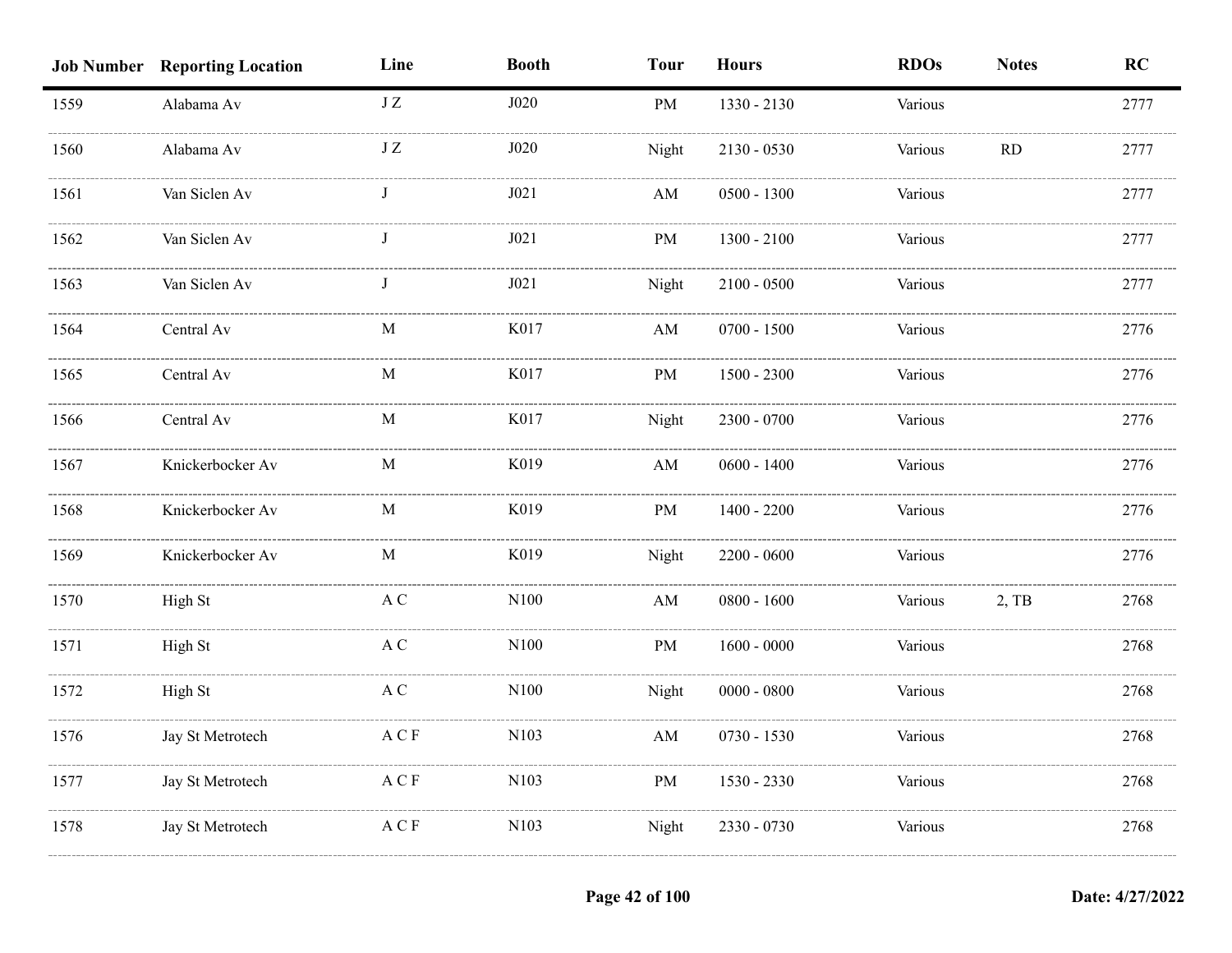|      | <b>Job Number Reporting Location</b> | Line            | <b>Booth</b> | <b>Tour</b>            | <b>Hours</b>  | <b>RDOs</b> | <b>Notes</b> | RC   |
|------|--------------------------------------|-----------------|--------------|------------------------|---------------|-------------|--------------|------|
| 1579 | Hoyt Schermerhorn                    | $\mathbf A$ C G | N108         | AM                     | $0730 - 1530$ | Various     | RD           | 2769 |
| 1580 | Hoyt Schermerhorn                    | A C G           | N108         | <b>PM</b>              | 1530 - 2330   | Various     |              | 2769 |
| 1581 | Hoyt Schermerhorn                    | A C G           | N108         | Night                  | 2330 - 0730   | Various     | RD           | 2769 |
| 1582 | Lafayette Av                         | C               | N110         | AM                     | $0700 - 1500$ | Various     |              | 2769 |
| 1583 | Lafayette Av                         | $\mathbf C$     | N110         | PM                     | $1500 - 2300$ | Various     |              | 2769 |
| 1584 | Lafayette Av                         | $\mathbf C$     | N110         | Night                  | $2300 - 0700$ | Various     |              | 2769 |
| 1585 | <b>Clinton Washington Avs</b>        | $\mathbf C$     | N111         | $\mathbf{A}\mathbf{M}$ | $0600 - 1400$ | Various     |              | 2769 |
| 1586 | <b>Clinton Washington Avs</b>        | ${\bf C}$       | N111         | PM                     | $1400 - 2200$ | Various     |              | 2769 |
| 1587 | <b>Clinton Washington Avs</b>        | $\mathcal{C}$   | N111         | Night                  | $2200 - 0600$ | Various     |              | 2769 |
| 1594 | Franklin Av                          | $\mathcal{C}$   | N114         | $\mathbf{A}\mathbf{M}$ | $0600 - 1400$ | Various     | 6, WA        | 2769 |
| 1595 | Franklin Av                          | $\mathcal{C}$   | N114         | PM                     | $1400 - 2200$ | Various     | 6, WA        | 2769 |
| 1596 | Franklin Av                          | $\mathbf C$     | N114         | Night                  | $2200 - 0600$ | Various     | 6, WA        | 2769 |
| 1597 | Nostrand Av                          | $\mathbf A$ C   | N116         | AM                     | $0600 - 1400$ | Various     |              | 2769 |
| 1598 | Nostrand Av                          | $\mathbf A$ C   | N116         | PM                     | $1400 - 2200$ | Various     |              | 2769 |
| 1599 | Nostrand Av                          | $\mathbf A$ C   | N116         | Night                  | $2200 - 0600$ | Various     |              | 2769 |
| 1606 | Kingston Throop Avs                  | ${\bf C}$       | N119         | $\mathbf{A}\mathbf{M}$ | $0730 - 1530$ | Various     |              | 2769 |
| 1607 | Kingston Throop Avs                  | $\mathbf C$     | N119         | PM                     | 1530 - 2330   | Various     |              | 2769 |
|      |                                      |                 |              |                        |               |             |              |      |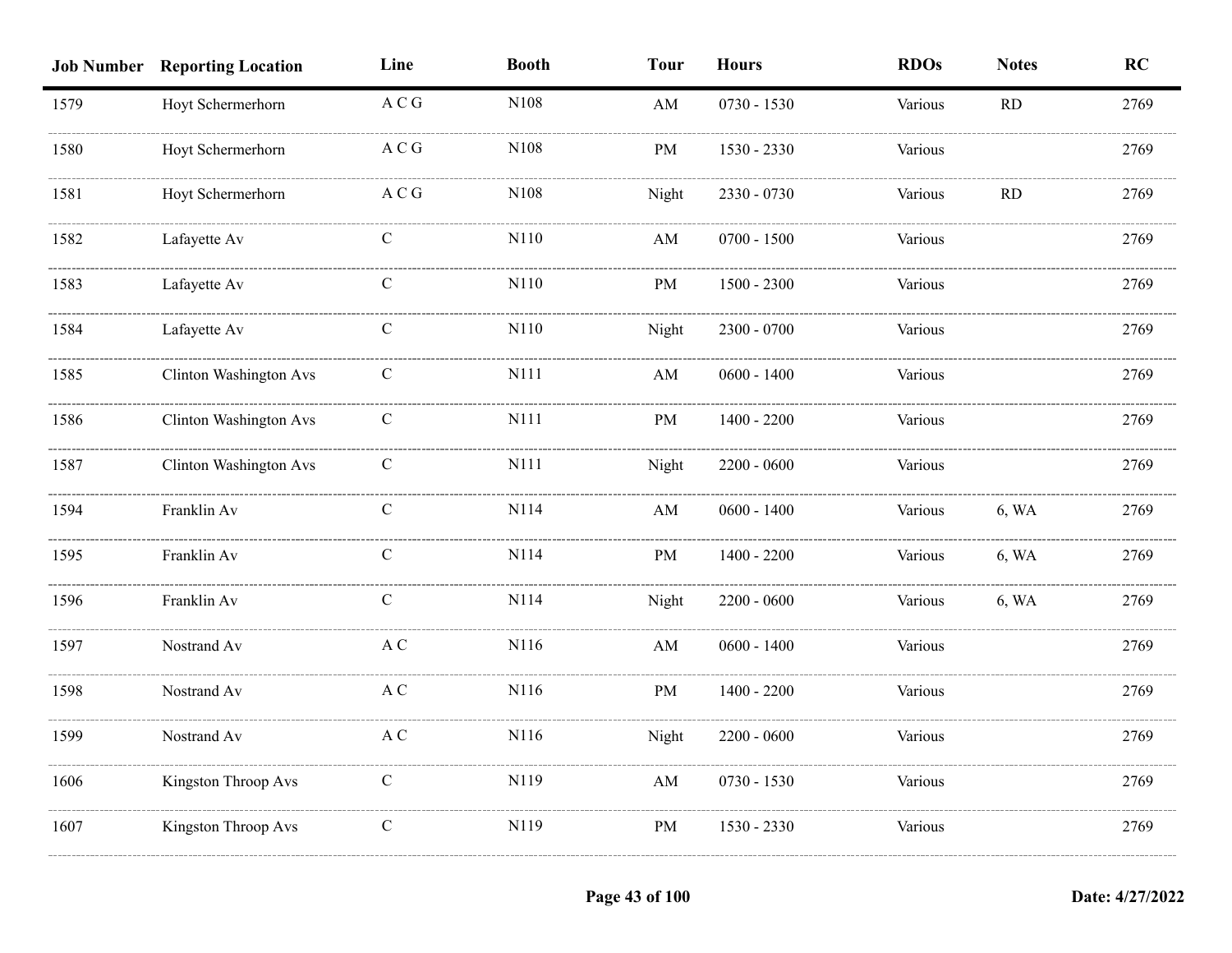|      | <b>Job Number Reporting Location</b> | Line          | <b>Booth</b> | <b>Tour</b>            | <b>Hours</b>  | <b>RDOs</b> | <b>Notes</b>        | RC   |
|------|--------------------------------------|---------------|--------------|------------------------|---------------|-------------|---------------------|------|
| 1608 | Kingston Throop Avs                  | $\mathbf C$   | N119         | Night                  | 2330 - 0730   | Various     |                     | 2769 |
| 1609 | Utica Av                             | A C           | N120         | $\mathbf{A}\mathbf{M}$ | $0700 - 1500$ | Various     |                     | 2769 |
| 1610 | Utica Av                             | A C           | N120         | <b>PM</b>              | $1500 - 2300$ | Various     |                     | 2769 |
| 1611 | Utica Av                             | A C           | N120         | Night                  | $2300 - 0700$ | Various     |                     | 2769 |
| 1614 | Ralph Av                             | $\mathbf C$   | N121B        | $\mathbf{A}\mathbf{M}$ | $0700 - 1500$ | Various     |                     | 2769 |
| 1615 | Ralph Av                             | $\mathbf C$   | N121B        | PM                     | $1500 - 2300$ | Various     |                     | 2769 |
| 1616 | Ralph Av                             | $\mathbf C$   | N121B        | Night                  | $2300 - 0700$ | Various     | $\rm RD$            | 2769 |
| 1617 | Rockaway Av                          | $\mathbf C$   | N122         | $\mathbf{A}\mathbf{M}$ | $0800 - 1600$ | Various     |                     | 2769 |
| 1618 | Rockaway Av                          | $\mathbf C$   | N122         | PM                     | $1600 - 0000$ | Various     |                     | 2769 |
| 1619 | Rockaway Av                          | $\mathbf C$   | N122         | Night                  | $0000 - 0800$ | Various     |                     | 2769 |
| 1620 | <b>Broadway Junction</b>             | $\mathbf A$ C | N124         | $\mathbf{A}\mathbf{M}$ | $0600 - 1400$ | Various     |                     | 2776 |
| 1621 | <b>Broadway Junction</b>             | A C           | N124         | $\rm PM$               | $1400 - 2200$ | Various     |                     | 2776 |
| 1622 | <b>Broadway Junction</b>             | $\mathbf A$ C | N124         | Night                  | $2200 - 0600$ | Various     | <b>GS</b>           | 2776 |
| 1623 | Liberty Av                           | $\mathsf{C}$  | N125         | $\mathbf{A}\mathbf{M}$ | $0530 - 1330$ | Various     |                     | 2777 |
| 1624 | Liberty Av                           | $\mathcal{C}$ | N125         | $\rm PM$               | $1330 - 2130$ | Various     |                     | 2777 |
| 1625 | Liberty Av                           | $\mathbf C$   | N125         | Night                  | $2130 - 0530$ | Various     | $\operatorname{GS}$ | 2777 |
| 1626 | Van Siclen Av                        | $\mathbf C$   | N126         | $\mathbf{A}\mathbf{M}$ | $0800 - 1600$ | Various     |                     | 2777 |
|      |                                      |               |              |                        |               |             |                     |      |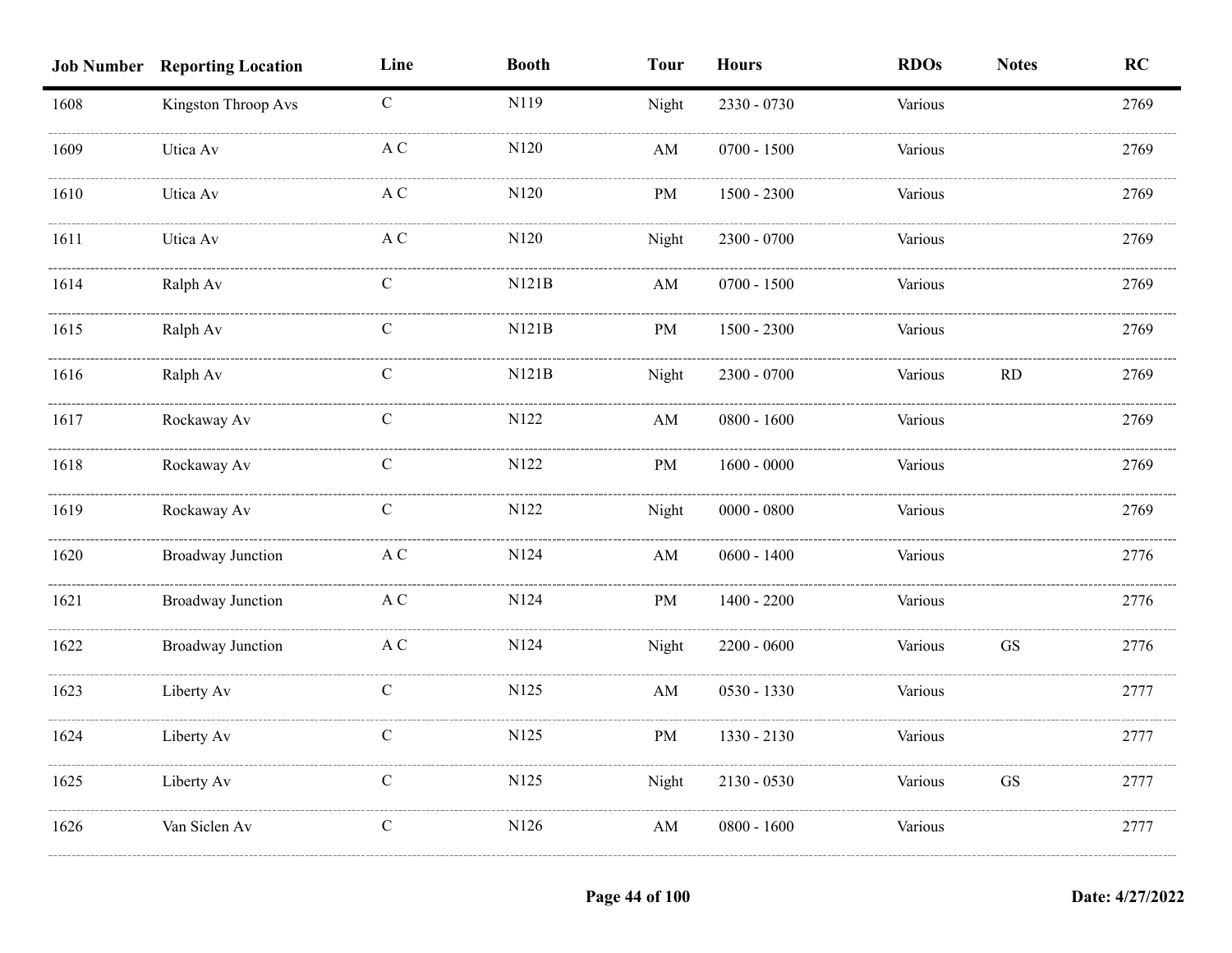|      | <b>Job Number Reporting Location</b> | Line          | <b>Booth</b> | <b>Tour</b>            | <b>Hours</b>      | <b>RDOs</b> | <b>Notes</b> | RC   |
|------|--------------------------------------|---------------|--------------|------------------------|-------------------|-------------|--------------|------|
| 1627 | Van Siclen Av                        | $\mathbf{C}$  | N126         | PM                     | $1600 - 0000$     | Various     |              | 2777 |
| 1628 | Van Siclen Av                        | $\mathbf C$   | N126         | Night                  | $0000$ - $0800\,$ | Various     | GS           | 2777 |
| 1629 | Shepherd Av                          | $\mathsf{C}$  | N127         | AM                     | $0730 - 1530$     | Various     |              | 2777 |
| 1630 | Shepherd Av                          | $\mathcal{C}$ | N127         | PM                     | 1530 - 2330       | Various     |              | 2777 |
| 1631 | Shepherd Av                          | $\mathbf C$   | N127         | Night                  | 2330 - 0730       | Various     | GS           | 2777 |
| 1632 | Euclid Av                            | A C           | N128         | $\mathbf{A}\mathbf{M}$ | $0530 - 1330$     | Various     | 15, 16       | 2777 |
| 1633 | Euclid Av                            | $\mathbf A$ C | N128         | PM                     | 1330 - 2130       | Various     | 15, 16       | 2777 |
| 1634 | Euclid Av                            | $\mathbf A$ C | $\rm N128$   | Night                  | $2130 - 0530$     | Various     | 15, 16, GS   | 2777 |
| 1635 | Grant Av                             | A             | N129         | AM                     | $0700 - 1500$     | Various     |              | 2777 |
| 1636 | Grant Av                             | A             | N129         | PM                     | $1500 - 2300$     | Various     |              | 2777 |
| 1637 | Grant Av                             | A             | N129         | Night                  | $2300 - 0700$     | Various     |              | 2777 |
| 1638 | $80$ St                              | A             | N131         | AM                     | $0700 - 1500$     | Various     |              | 2777 |
| 1639 | 80 St                                | A             | N131         | PM                     | $1500$ - $2300\,$ | Various     |              | 2777 |
| 1640 | 80 St                                | A             | N131         | Night                  | $2300 - 0700$     | Various     |              | 2777 |
| 1641 | 88 St                                | $\mathbf{A}$  | N133         | $\mathbf{A}\mathbf{M}$ | $0600 - 1400$     | Various     |              | 2777 |
| 1642 | 88 St                                | $\mathbf{A}$  | N133         | PM                     | $1400 - 2200$     | Various     |              | 2777 |
| 1643 | 88 St                                | $\mathbf{A}$  | N133         | Night                  | $2200 - 0600$     | Various     |              | 2777 |
|      |                                      |               |              |                        |                   |             |              |      |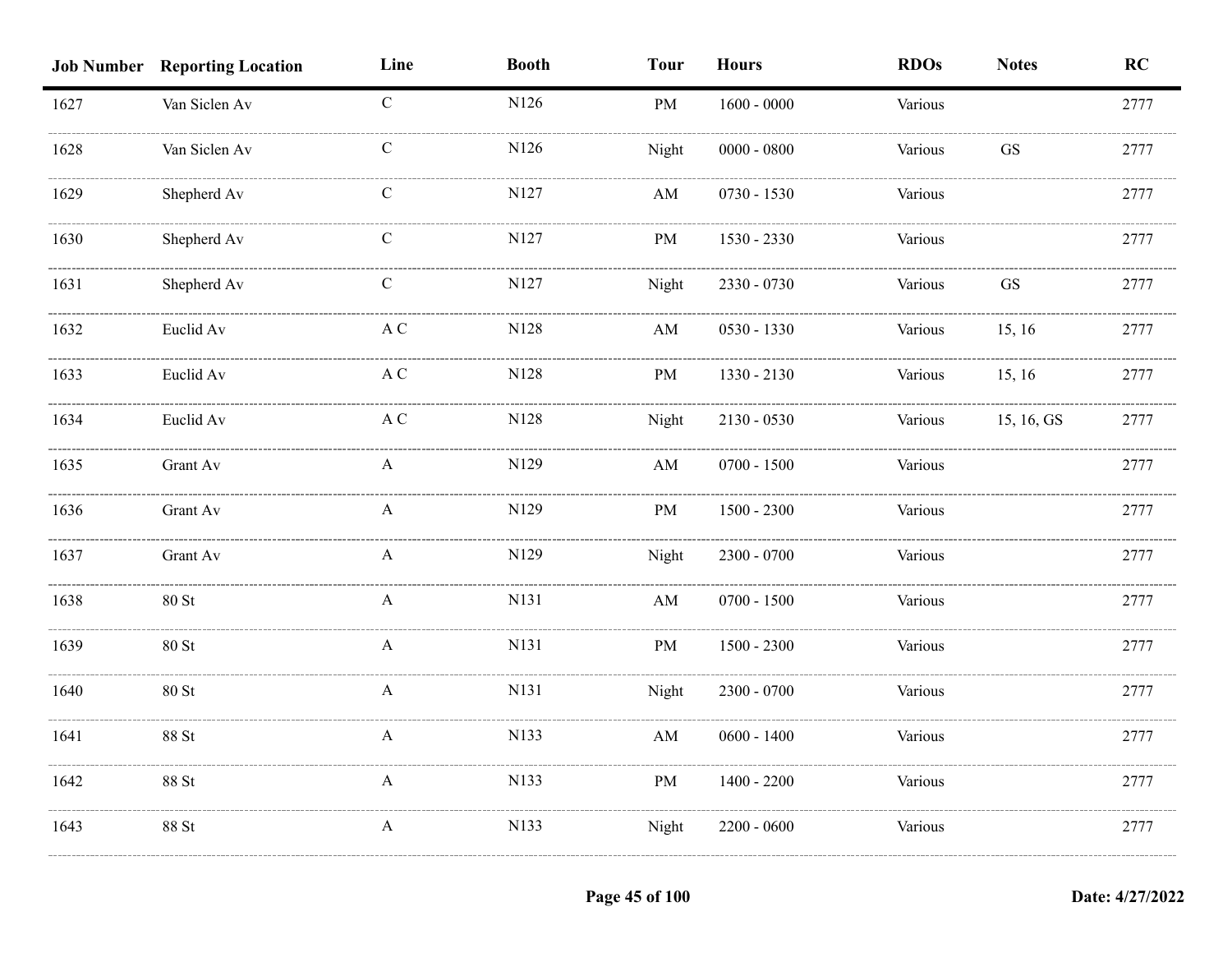|      | <b>Job Number Reporting Location</b> | Line         | <b>Booth</b> | <b>Tour</b> | <b>Hours</b>  | <b>RDOs</b> | <b>Notes</b> | RC   |
|------|--------------------------------------|--------------|--------------|-------------|---------------|-------------|--------------|------|
| 1644 | Rockaway Blvd                        | $\mathbf{A}$ | N134         | AM          | $0600 - 1400$ | Various     |              | 2777 |
| 1645 | Rockaway Blvd                        | A            | N134         | PM          | $1400 - 2200$ | Various     |              | 2777 |
| 1646 | Rockaway Blvd                        | A            | N134         | Night       | $2200 - 0600$ | Various     |              | 2777 |
| 1647 | $104$ St                             | A            | N137         | AM          | $0600 - 1400$ | Various     |              | 2777 |
| 1648 | $104$ St                             | A            | N137         | PM          | $1400 - 2200$ | Various     |              | 2777 |
| 1649 | $104$ St                             | A            | N137         | Night       | $2200 - 0600$ | Various     |              | 2777 |
| 1650 | $111\mathrm{\ St}$                   | $\mathbf{A}$ | N139         | AM          | 0530 - 1330   | Various     |              | 2777 |
| 1651 | 111 St                               | $\mathbf{A}$ | N139         | PM          | 1330 - 2130   | Various     |              | 2777 |
| 1652 | 111 St                               | $\mathbf{A}$ | N139         | Night       | $2130 - 0530$ | Various     |              | 2777 |
| 1653 | Ozone Park Lefferts Blvd             | A            | N141         | AM          | $0500 - 1300$ | Various     |              | 2777 |
| 1654 | Ozone Park Lefferts Blvd             | A            | N141         | PM          | $1300 - 2100$ | Various     |              | 2777 |
| 1655 | Ozone Park Lefferts Blvd             | A            | N141         | Night       | $2100 - 0500$ | Various     |              | 2777 |
| 1656 | Aqueduct North Conduit Av            | A            | N181         | AM          | $0800 - 1600$ | Various     | RD           | 2777 |
| 1657 | Aqueduct North Conduit Av            | $\mathbf{A}$ | N181         | $\rm PM$    | $1600 - 0000$ | Various     | RD           | 2777 |
| 1658 | Aqueduct North Conduit Av            | A            | N181         | Night       | $0000 - 0800$ | Various     |              | 2777 |
| 1659 | Howard Beach JFK Airport             | $\mathbf{A}$ | N182         | AM          | $0800 - 1600$ | Various     | 6, WA        | 2777 |
| 1660 | Howard Beach JFK Airport             | $\mathbf{A}$ | N182         | PM          | $1600 - 0000$ | Various     | 6, WA        | 2777 |
|      |                                      |              |              |             |               |             |              |      |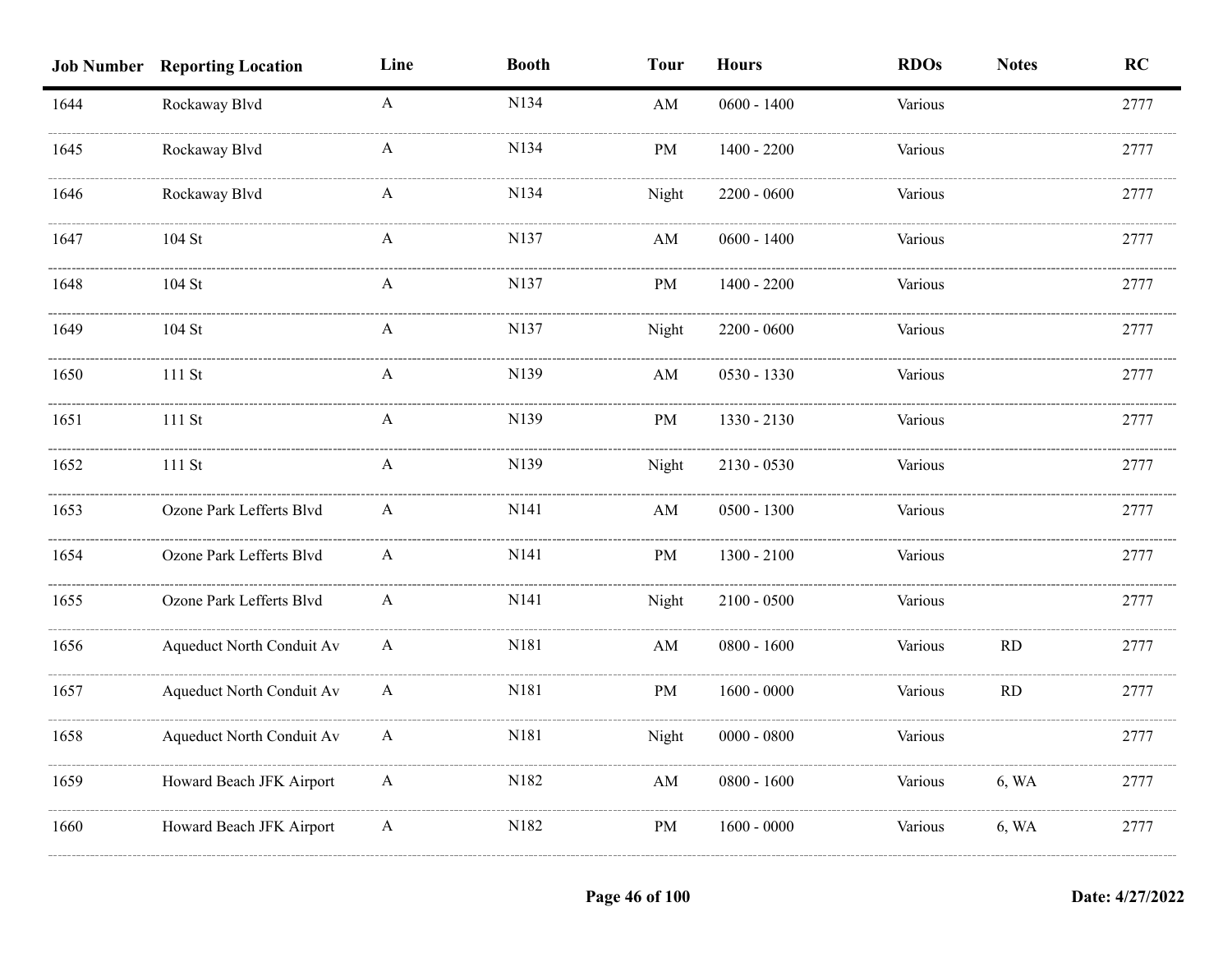|      | <b>Job Number Reporting Location</b> | Line                      | <b>Booth</b> | <b>Tour</b>            | <b>Hours</b>  | <b>RDOs</b> | <b>Notes</b> | RC   |
|------|--------------------------------------|---------------------------|--------------|------------------------|---------------|-------------|--------------|------|
| 1661 | Howard Beach JFK Airport             | $\mathbf{A}$              | N182         | Night                  | $0000 - 0800$ | Various     | 6, WA        | 2777 |
| 1665 | <b>Broad Channel</b>                 | A S                       | N183         | AM                     | $0730 - 1530$ | Various     |              | 2777 |
| 1666 | <b>Broad Channel</b>                 | A S                       | N183         | PM                     | 1530 - 2330   | Various     |              | 2777 |
| 1667 | <b>Broad Channel</b>                 | A S                       | N183         | Night                  | 2330 - 0730   | Various     |              | 2777 |
| 1668 | Beach 90 St                          | $\mathbf{A} \ \mathbf{S}$ | N184         | AM                     | $0800 - 1600$ | Various     |              | 2777 |
| 1669 | Beach 90 St                          | A S                       | N184         | PM                     | $1600 - 0000$ | Various     |              | 2777 |
| 1670 | Beach 90 St                          | A S                       | N184         | Night                  | $0000 - 0800$ | Various     |              | 2777 |
| 1671 | Beach 98 St                          | $\mathbf A$ S             | N185         | $\mathbf{A}\mathbf{M}$ | $0700 - 1500$ | Various     |              | 2777 |
| 1672 | Beach 98 St                          | $\mathbf A$ S             | N185         | PM                     | $1500 - 2300$ | Various     |              | 2777 |
| 1673 | Beach 98 St                          | A S                       | N185         | Night                  | $2300 - 0700$ | Various     |              | 2777 |
| 1674 | Beach 105 St                         | A S                       | N186         | AM                     | $0645 - 1445$ | Various     | RD           | 2777 |
| 1675 | Beach 105 St                         | A S                       | N186         | <b>PM</b>              | 1445 - 2245   | Various     |              | 2777 |
| 1676 | Beach 105 St                         | A S                       | N186         | Night                  | 2245 - 0645   | Various     |              | 2777 |
| 1677 | Rockaway Park Beach 116 St           | $\mathbf{A} \ \mathbf{S}$ | N187         | $\mathbf{A}\mathbf{M}$ | $0600 - 1400$ | Various     |              | 2777 |
| 1678 | Rockaway Park Beach 116 St           | $\mathbf{A} \ \mathbf{S}$ | N187         | PM                     | $1400 - 2200$ | Various     |              | 2777 |
| 1679 | Rockaway Park Beach 116 St           | A S                       | N187         | Night                  | $2200 - 0600$ | Various     |              | 2777 |
| 1680 | Beach 67 St                          | A                         | N191         | $\mathbf{A}\mathbf{M}$ | $0735 - 1535$ | Various     | 14, 16       | 2777 |
|      |                                      |                           |              |                        |               |             |              |      |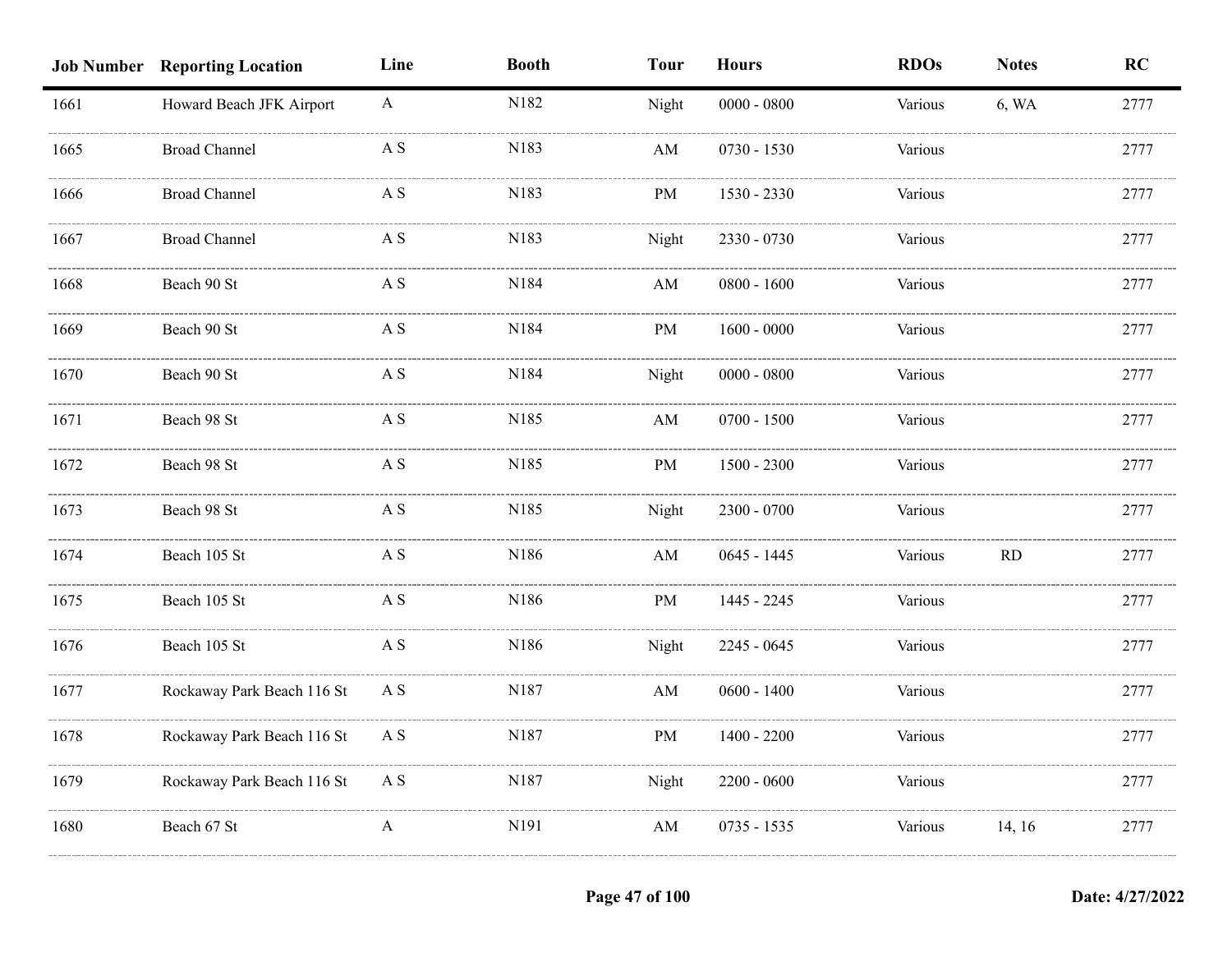|      | <b>Job Number Reporting Location</b> | Line             | <b>Booth</b> | <b>Tour</b>            | <b>Hours</b>  | <b>RDOs</b> | <b>Notes</b>        | RC   |
|------|--------------------------------------|------------------|--------------|------------------------|---------------|-------------|---------------------|------|
| 1681 | Beach 67 St                          | $\mathbf{A}$     | N191         | PM                     | 1535 - 2335   | Various     | 14, 16              | 2777 |
| 1682 | Beach 67 St                          | A                | N191         | Night                  | 2335 - 0735   | Various     | 14, 16, GS          | 2777 |
| 1683 | Beach 60 St                          | A                | N192         | AM                     | $0710 - 1510$ | Various     |                     | 2777 |
| 1684 | Beach 60 St                          | A                | N192         | PM                     | 1510 - 2310   | Various     |                     | 2777 |
| 1685 | Beach 60 St                          | A                | N192         | Night                  | 2310 - 0710   | Various     | GS                  | 2777 |
| 1686 | Beach 44 St                          | $\mathbf{A}$     | N193         | AM                     | $0645 - 1445$ | Various     |                     | 2777 |
| 1687 | Beach 44 St                          | $\mathbf{A}$     | N193         | PM                     | 1445 - 2245   | Various     |                     | 2777 |
| 1688 | Beach 44 St                          | $\mathbf{A}$     | N193         | Night                  | 2245 - 0645   | Various     | $\operatorname{GS}$ | 2777 |
| 1689 | Beach 36 St                          | A                | N194         | AM                     | $0620 - 1420$ | Various     |                     | 2777 |
| 1690 | Beach 36 St                          | A                | N194         | $\rm PM$               | 1420 - 2220   | Various     |                     | 2777 |
| 1691 | Beach 36 St                          | A                | N194         | Night                  | $2220 - 0620$ | Various     | <b>GS</b>           | 2777 |
| 1692 | Beach 25 St                          | A                | N195         | AM                     | $0555 - 1355$ | Various     |                     | 2777 |
| 1693 | Beach 25 St                          | A                | N195         | PM                     | $1355 - 2155$ | Various     |                     | 2777 |
| 1694 | Beach 25 St                          | A                | N195         | Night                  | $2155 - 0555$ | Various     | GS                  | 2777 |
| 1695 | Far Rockaway Mott Av                 | $\mathbf{A}$     | N196         | $\mathbf{A}\mathbf{M}$ | $0530 - 1330$ | Various     |                     | 2777 |
| 1696 | Far Rockaway Mott Av                 | $\boldsymbol{A}$ | N196         | PM                     | 1330 - 2130   | Various     |                     | 2777 |
| 1697 | Far Rockaway Mott Av                 | $\boldsymbol{A}$ | N196         | Night                  | $2130 - 0530$ | Various     | $\operatorname{GS}$ | 2777 |
|      |                                      |                  |              |                        |               |             |                     |      |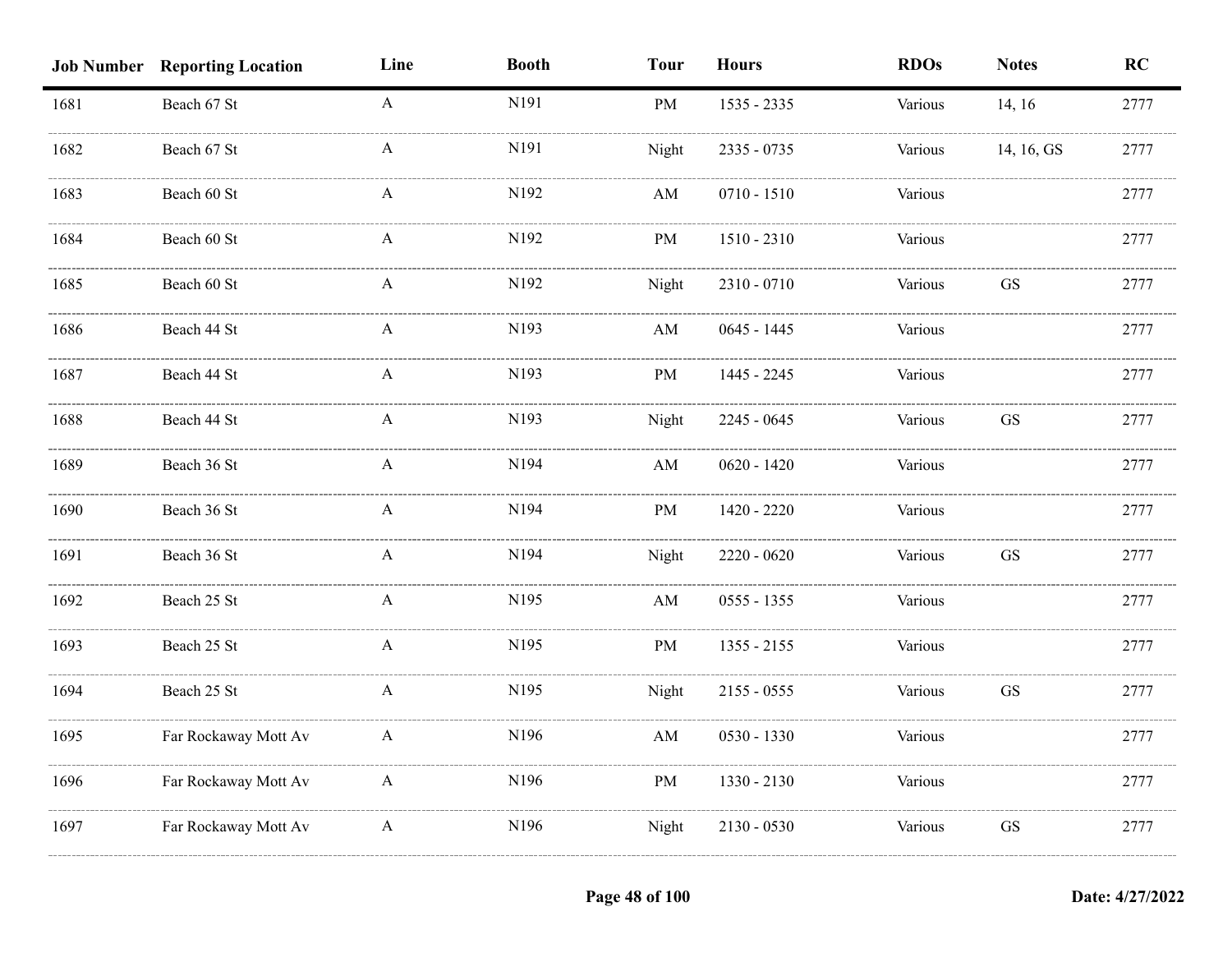|      | <b>Job Number Reporting Location</b> | Line           | <b>Booth</b> | <b>Tour</b>            | <b>Hours</b>  | <b>RDOs</b> | <b>Notes</b> | RC   |
|------|--------------------------------------|----------------|--------------|------------------------|---------------|-------------|--------------|------|
| 1698 | York St                              | $\mathbf F$    | N530         | AM                     | $0700 - 1500$ | Various     |              | 2768 |
| 1699 | York St                              | F              | N530         | PM                     | $1500 - 2300$ | Various     |              | 2768 |
| 1700 | York St                              | F              | N530         | Night                  | 2300 - 0700   | Various     |              | 2768 |
| 1701 | Franklin Av                          | 2345           | R622         | AM                     | $0600 - 1400$ | Various     |              | 2771 |
| 1702 | Franklin Av                          | 2345           | R622         | PM                     | $1400 - 2200$ | Various     |              | 2771 |
| 1703 | Franklin Av                          | 2345           | R622         | Night                  | $2200 - 0600$ | Various     |              | 2771 |
| 1704 | Nostrand Av                          | 3              | R623         | AM                     | $0800 - 1600$ | Various     | RD           | 2771 |
| 1705 | Nostrand Av                          | 3              | R623         | PM                     | $1600 - 0000$ | Various     |              | 2771 |
| 1706 | Nostrand Av                          | 3              | R623         | Night                  | $0000 - 0800$ | Various     |              | 2771 |
| 1707 | Kingston Av                          | 3              | R624         | $\mathbf{A}\mathbf{M}$ | $0730 - 1530$ | Various     |              | 2771 |
| 1708 | Kingston Av                          | 3              | R624         | PM                     | 1530 - 2330   | Various     |              | 2771 |
| 1709 | Kingston Av                          | 3              | R624         | Night                  | 2330 - 0730   | Various     |              | 2771 |
| 1711 | Crown Hts Utica Av                   | 34             | R626         | $\mathbf{A}\mathbf{M}$ | $0500 - 1300$ | Various     |              | 2771 |
| 1712 | Crown Hts Utica Av                   | 34             | R626         | PM                     | $1300 - 2100$ | Various     |              | 2771 |
| 1713 | Crown Hts Utica Av                   | 34             | R626         | Night                  | $2100 - 0500$ | Various     |              | 2771 |
| 1715 | Sutter Av-Rutland Rd                 | 3              | R627         | AM                     | $0600 - 1400$ | Various     |              | 2771 |
| 1716 | Sutter Av-Rutland Rd                 | $\overline{3}$ | R627         | PM                     | $1400 - 2200$ | Various     |              | 2771 |
|      |                                      |                |              |                        |               |             |              |      |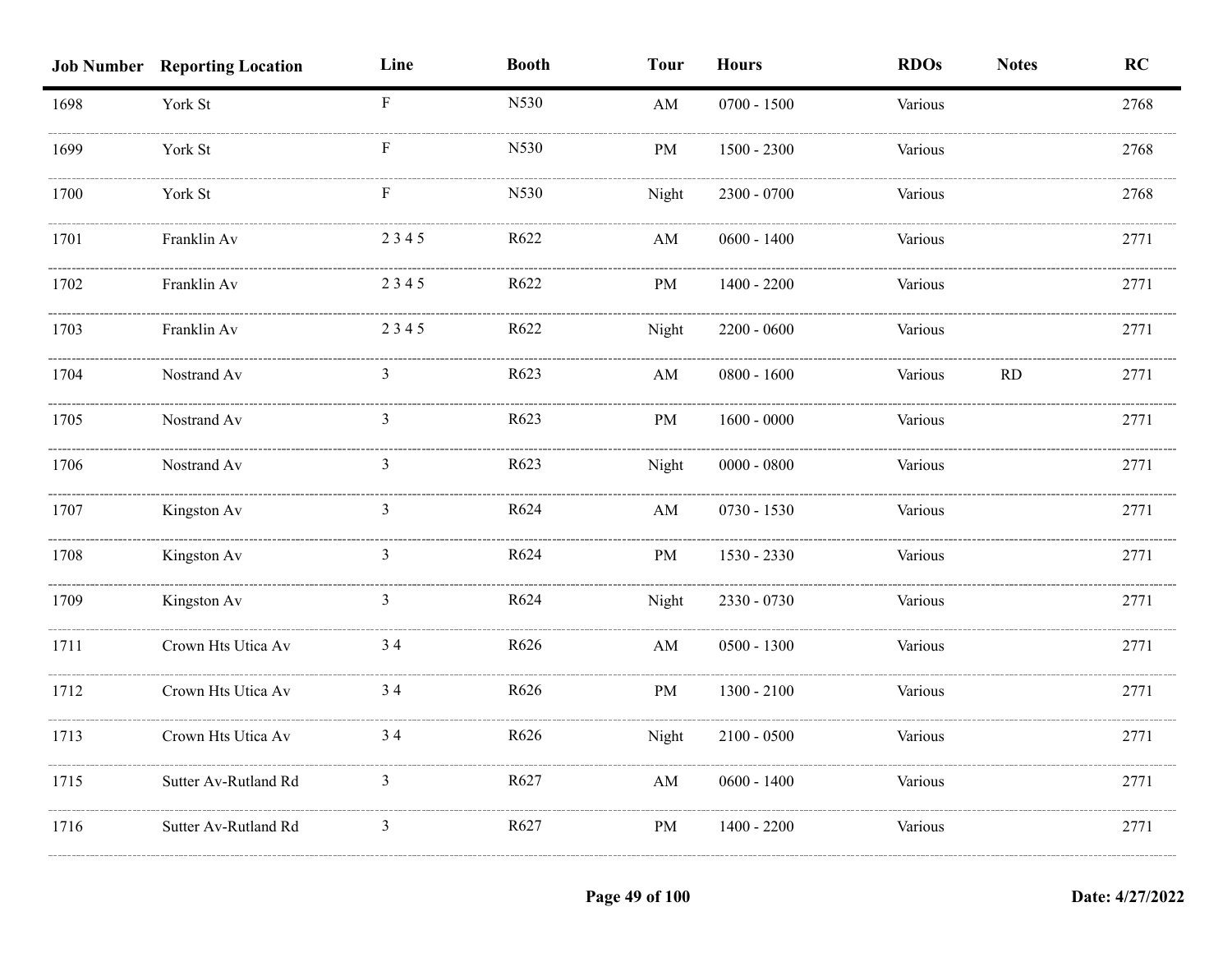|      | <b>Job Number Reporting Location</b> | Line           | <b>Booth</b> | <b>Tour</b>            | <b>Hours</b>  | <b>RDOs</b> | <b>Notes</b>        | RC   |
|------|--------------------------------------|----------------|--------------|------------------------|---------------|-------------|---------------------|------|
| 1717 | Sutter Av-Rutland Rd                 | $\overline{3}$ | R627         | Night                  | $2200 - 0600$ | Various     |                     | 2771 |
| 1718 | Saratoga Av                          | 3              | R628         | AM                     | $0800 - 1600$ | Various     |                     | 2771 |
| 1719 | Saratoga Av                          | 3              | R628         | PM                     | $1600 - 0000$ | Various     |                     | 2771 |
| 1720 | Saratoga Av                          | 3              | R628         | Night                  | $0000 - 0800$ | Various     |                     | 2771 |
| 1721 | Rockaway Av                          | 3              | R629         | AM                     | $0700 - 1500$ | Various     |                     | 2771 |
| 1722 | Rockaway Av                          | 3              | R629         | PM                     | $1500 - 2300$ | Various     |                     | 2771 |
| 1723 | Rockaway Av                          | $\mathfrak{Z}$ | R629         | Night                  | $2300 - 0700$ | Various     | $\operatorname{GS}$ | 2771 |
| 1724 | Junius St                            | 3              | R630         | $\mathbf{A}\mathbf{M}$ | $0730 - 1530$ | Various     |                     | 2771 |
| 1725 | Junius St                            | $\mathbf{3}$   | R630         | PM                     | 1530 - 2330   | Various     |                     | 2771 |
| 1726 | Junius St                            | 3              | R630         | Night                  | 2330 - 0730   | Various     | <b>GS</b>           | 2771 |
| 1727 | Pennsylvania Av                      | 3              | R632         | AM                     | $0600 - 1400$ | Various     |                     | 2771 |
| 1728 | Pennsylvania Av                      | 3              | R632         | PM                     | $1400 - 2200$ | Various     |                     | 2771 |
| 1729 | Pennsylvania Av                      | 3              | R632         | Night                  | $2200 - 0600$ | Various     | <b>GS</b>           | 2771 |
| 1730 | Van Siclen Av                        | 3              | R633         | $\mathbf{A}\mathbf{M}$ | $0500 - 1300$ | Various     |                     | 2771 |
| 1731 | Van Siclen Av                        | 3              | R633         | PM                     | $1300 - 2100$ | Various     |                     | 2771 |
| 1732 | Van Siclen Av                        | $\mathfrak{Z}$ | R633         | Night                  | $2100 - 0500$ | Various     | GS                  | 2771 |
| 1733 | New Lots Av                          | $\mathfrak{Z}$ | R634         | $\mathbf{A}\mathbf{M}$ | $0500 - 1300$ | Various     |                     | 2771 |
|      |                                      |                |              |                        |               |             |                     |      |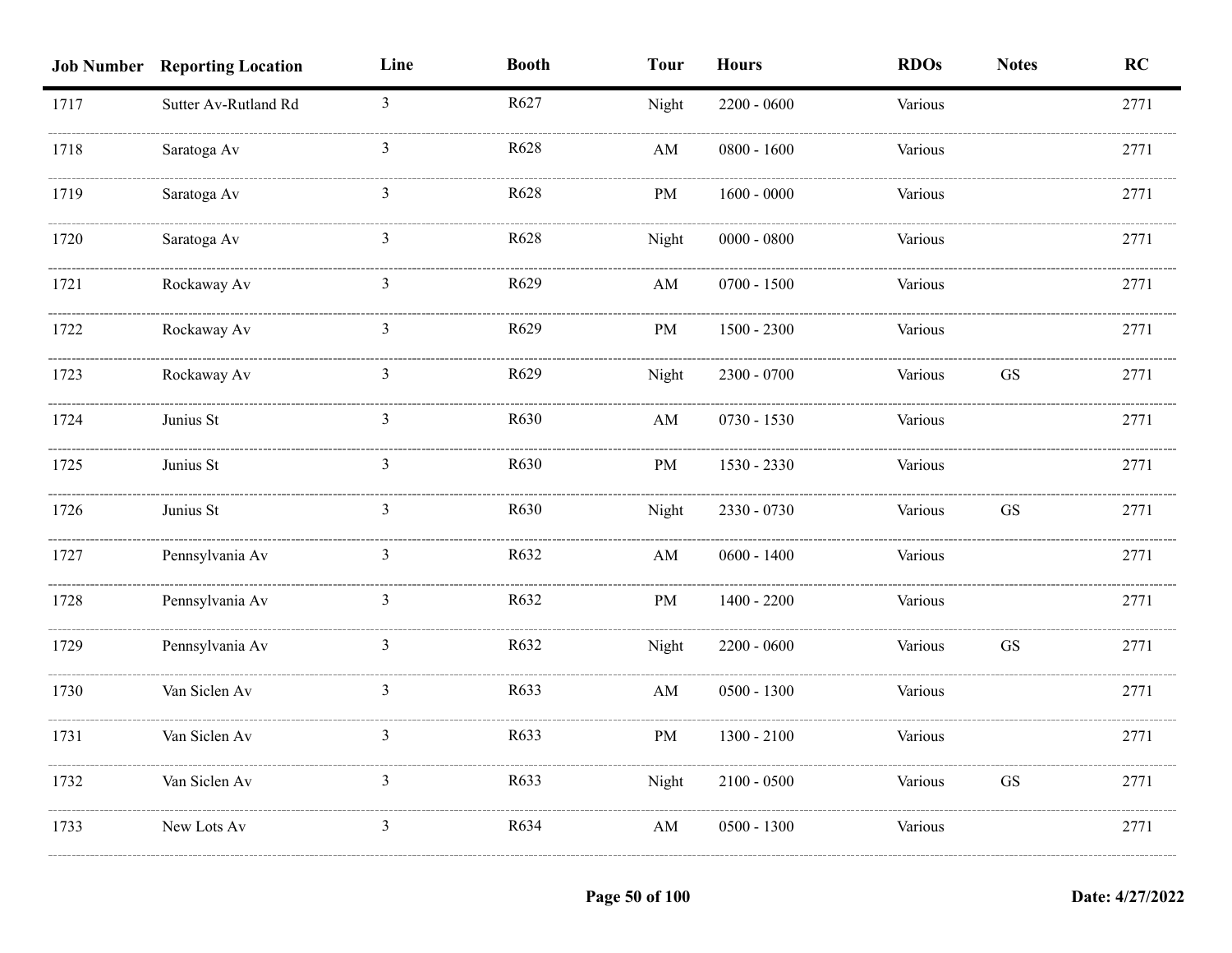|      | <b>Job Number Reporting Location</b> | Line           | <b>Booth</b> | <b>Tour</b>            | <b>Hours</b>  | <b>RDOs</b> | <b>Notes</b> | RC   |
|------|--------------------------------------|----------------|--------------|------------------------|---------------|-------------|--------------|------|
| 1734 | New Lots Av                          | $\overline{3}$ | R634         | PM                     | $1300 - 2100$ | Various     |              | 2771 |
| 1735 | New Lots Av                          | 3              | R634         | Night                  | $2100 - 0500$ | Various     | <b>GS</b>    | 2771 |
| 1736 | President St                         | 25             | R635         | AM                     | $0800 - 1600$ | Various     |              | 2771 |
| 1737 | President St                         | 25             | R635         | PM                     | $1600 - 0000$ | Various     |              | 2771 |
| 1738 | President St                         | 25             | R635         | Night                  | $0000 - 0800$ | Various     |              | 2771 |
| 1739 | <b>Sterling St</b>                   | 25             | R636         | $\mathbf{A}\mathbf{M}$ | $0700 - 1500$ | Various     |              | 2771 |
| 1740 | Sterling St                          | 25             | R636         | PM                     | $1500 - 2300$ | Various     |              | 2771 |
| 1741 | <b>Sterling St</b>                   | 25             | R636         | Night                  | $2300 - 0700$ | Various     |              | 2771 |
| 1742 | Winthrop St                          | 25             | R637         | $\mathbf{A}\mathbf{M}$ | $0700 - 1500$ | Various     |              | 2771 |
| 1743 | Winthrop St                          | 25             | R637         | PM                     | $1500 - 2300$ | Various     |              | 2771 |
| 1744 | Winthrop St                          | 25             | R637         | Night                  | $2300 - 0700$ | Various     |              | 2771 |
| 1745 | Church Av                            | 25             | R639         | $\mathbf{A}\mathbf{M}$ | $0600 - 1400$ | Various     | 15, 16       | 2771 |
| 1746 | Church Av                            | 25             | R639         | PM                     | $1400 - 2200$ | Various     | 15, 16       | 2771 |
| 1747 | Church Av                            | 25             | R639         | Night                  | $2200 - 0600$ | Various     | 15, 16       | 2771 |
| 1748 | Beverly Rd                           | 25             | R641         | $\mathbf{A}\mathbf{M}$ | $0600 - 1400$ | Various     |              | 2771 |
| 1749 | Beverly Rd                           | 25             | R641         | $\rm PM$               | $1400 - 2200$ | Various     |              | 2771 |
| 1750 | Beverly Rd                           | 25             | R641         | Night                  | $2200 - 0600$ | Various     | RD           | 2771 |
|      |                                      |                |              |                        |               |             |              |      |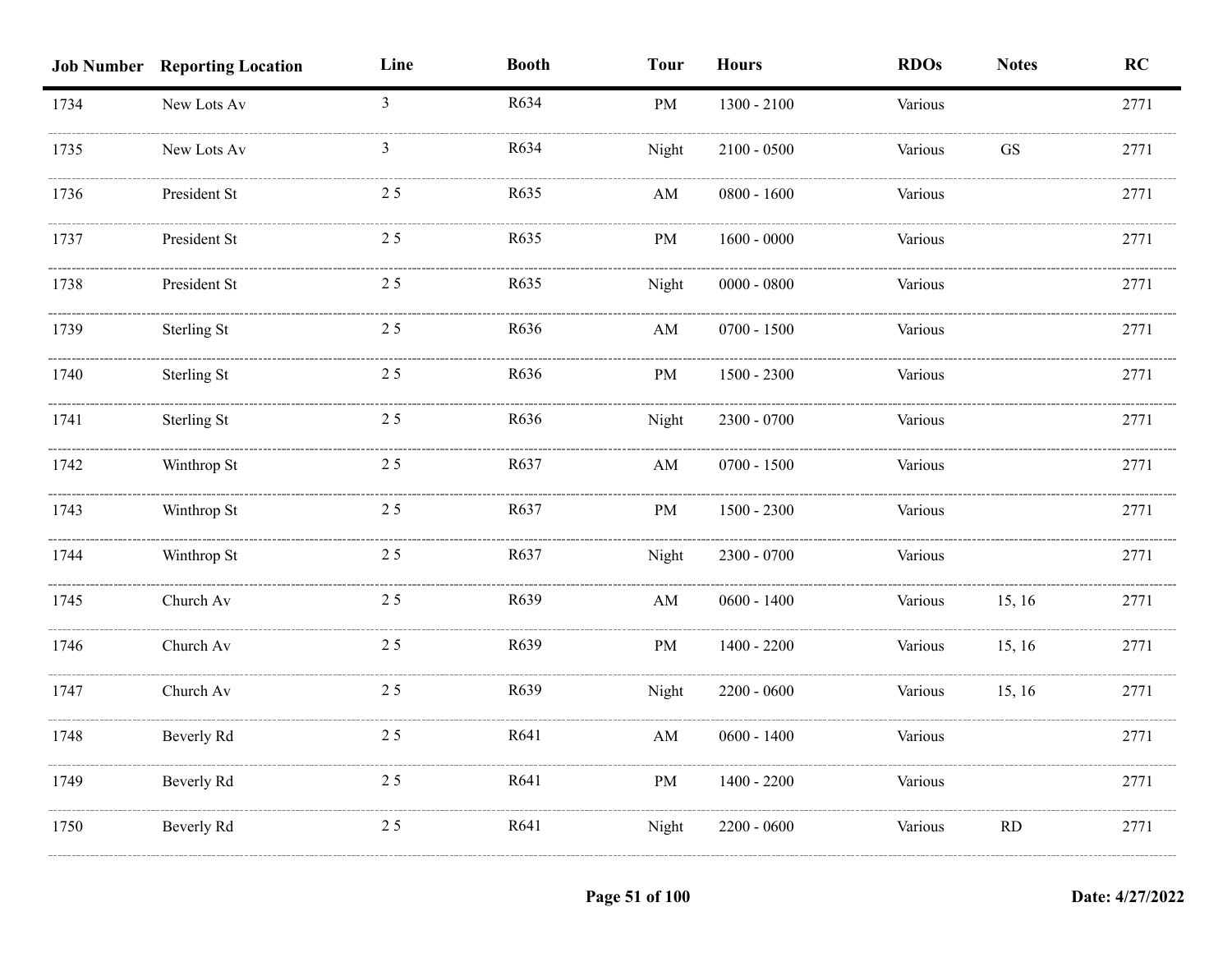|      | <b>Job Number Reporting Location</b> | Line       | <b>Booth</b> | <b>Tour</b>            | <b>Hours</b>  | <b>RDOs</b> | <b>Notes</b> | RC   |
|------|--------------------------------------|------------|--------------|------------------------|---------------|-------------|--------------|------|
| 1751 | Newkirk Av                           | 25         | R643         | AM                     | $0500 - 1300$ | Various     |              | 2771 |
| 1752 | Newkirk Av                           | 25         | R643         | $\rm PM$               | $1300 - 2100$ | Various     |              | 2771 |
| 1753 | Newkirk Av                           | 25         | R643         | Night                  | $2100 - 0500$ | Various     |              | 2771 |
| 1754 | Flatbush Av Brooklyn College         | 25         | R645         | $\mathbf{A}\mathbf{M}$ | $0500 - 1300$ | Various     | 15, 16       | 2771 |
| 1755 | Flatbush Av Brooklyn College         | 25         | R645         | PM                     | 1300 - 2100   | Various     | 15, 16       | 2771 |
| 1756 | Flatbush Av Brooklyn College         | 25         | R645         | Night                  | $2100 - 0500$ | Various     | 15, 16       | 2771 |
| 2003 | $7 \,\mathrm{Av}$                    | <b>BQ</b>  | <b>B004</b>  | AM                     | $0800 - 1600$ | Various     |              | 2766 |
| 2004 | $7 \,\mathrm{Av}$                    | <b>BQ</b>  | <b>B004</b>  | $\rm PM$               | $1600 - 0000$ | Various     |              | 2766 |
| 2005 | $7 \,\mathrm{Av}$                    | B Q        | <b>B004</b>  | Night                  | $0000 - 0800$ | Various     |              | 2766 |
| 2008 | Prospect Park                        | <b>BQS</b> | <b>B013</b>  | $\mathbf{A}\mathbf{M}$ | $0800 - 1600$ | Various     |              | 2771 |
| 2009 | Prospect Park                        | <b>BQS</b> | <b>B013</b>  | PM                     | $1600 - 0000$ | Various     |              | 2771 |
| 2010 | Prospect Park                        | <b>BQS</b> | <b>B013</b>  | Night                  | $0000 - 0800$ | Various     |              | 2771 |
| 2011 | Parkside Av                          | Q          | <b>B014</b>  | AM                     | $0700 - 1500$ | Various     |              | 2771 |
| 2012 | Parkside Av                          | Q          | <b>B014</b>  | PM                     | $1500 - 2300$ | Various     |              | 2771 |
| 2013 | Parkside Av                          | Q          | <b>B014</b>  | Night                  | 2300 - 0700   | Various     |              | 2771 |
| 2016 | Church Av                            | <b>BQ</b>  | <b>B016</b>  | $\mathbf{A}\mathbf{M}$ | $0600 - 1400$ | Various     |              | 2771 |
| 2017 | Church Av                            | <b>BQ</b>  | <b>B016</b>  | PM                     | $1400 - 2200$ | Various     |              | 2771 |
|      |                                      |            |              |                        |               |             |              |      |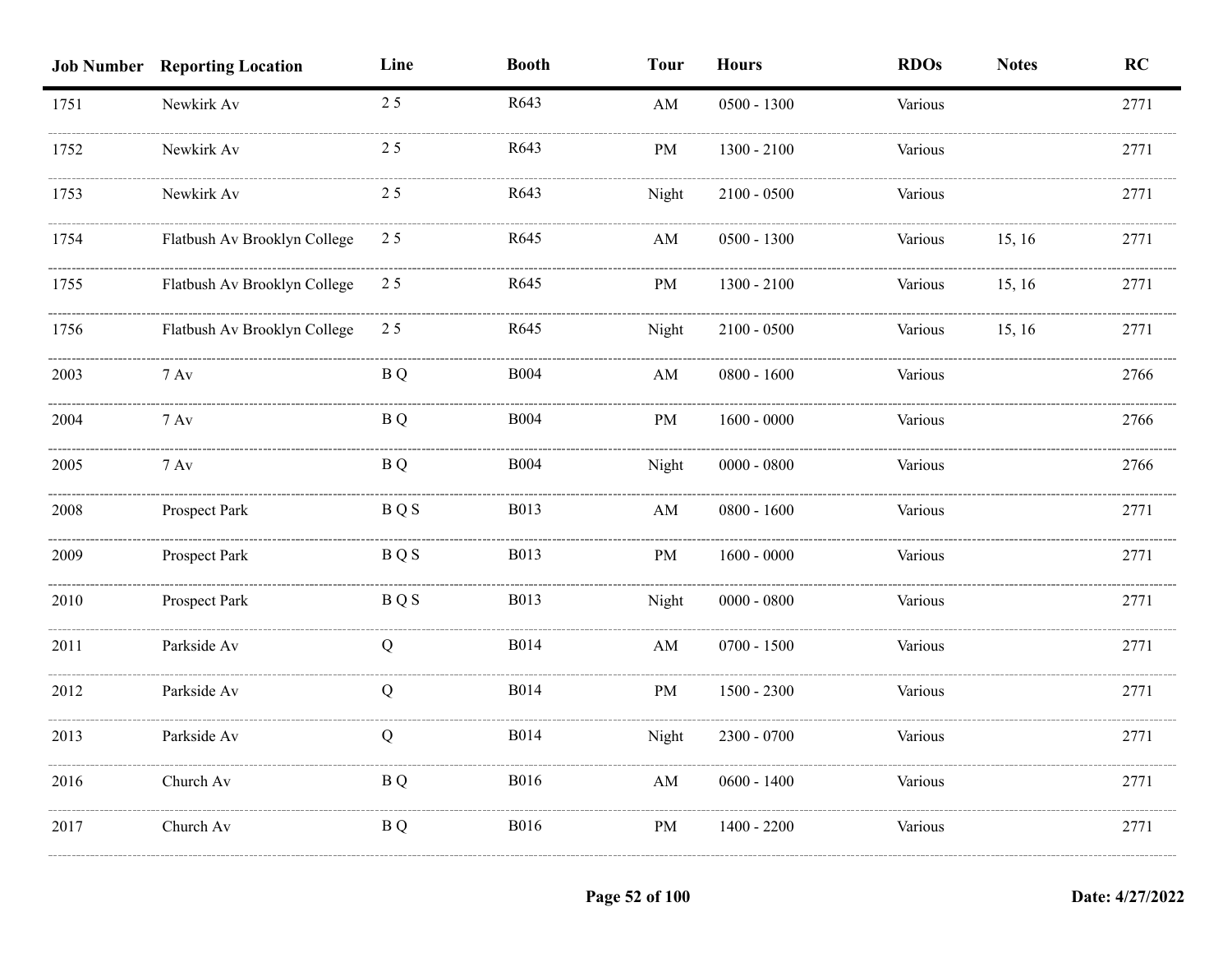|      | <b>Job Number Reporting Location</b> | Line      | <b>Booth</b> | <b>Tour</b>            | <b>Hours</b>  | <b>RDOs</b> | <b>Notes</b> | RC   |
|------|--------------------------------------|-----------|--------------|------------------------|---------------|-------------|--------------|------|
| 2018 | Church Av                            | <b>BQ</b> | <b>B016</b>  | Night                  | $2200 - 0600$ | Various     |              | 2771 |
| 2019 | Beverley Rd                          | Q         | <b>B017</b>  | AM                     | $0600 - 1400$ | Various     |              | 2771 |
| 2020 | Beverley Rd                          | Q         | <b>B017</b>  | PM                     | $1400 - 2200$ | Various     |              | 2771 |
| 2021 | Beverley Rd                          | Q         | <b>B017</b>  | Night                  | $2200 - 0600$ | Various     | RD           | 2771 |
| 2022 | Cortelyou Rd                         | Q         | <b>B018</b>  | $\mathbf{A}\mathbf{M}$ | $0600 - 1400$ | Various     |              | 2771 |
| 2023 | Cortelyou Rd                         | Q         | <b>B018</b>  | PM                     | $1400 - 2200$ | Various     |              | 2771 |
| 2024 | Cortelyou Rd                         | Q         | <b>B018</b>  | Night                  | $2200 - 0600$ | Various     |              | 2771 |
| 2025 | Newkirk Plaza                        | <b>BQ</b> | <b>B019</b>  | AM                     | $0500 - 1300$ | Various     |              | 2771 |
| 2026 | Newkirk Plaza                        | B Q       | B019         | PM                     | $1300 - 2100$ | Various     |              | 2771 |
| 2027 | Newkirk Plaza                        | B Q       | <b>B019</b>  | Night                  | $2100 - 0500$ | Various     |              | 2771 |
| 2028 | Avenue H                             | Q         | <b>B020</b>  | AM                     | $0500 - 1300$ | Various     |              | 2772 |
| 2029 | Avenue H                             | Q         | <b>B020</b>  | PM                     | $1300 - 2100$ | Various     |              | 2772 |
| 2030 | Avenue H                             | Q         | <b>B020</b>  | Night                  | $2100 - 0500$ | Various     |              | 2772 |
| 2031 | Avenue J                             | Q         | <b>B021</b>  | $\mathbf{A}\mathbf{M}$ | $0800 - 1600$ | Various     |              | 2772 |
| 2032 | Avenue J                             | Q         | <b>B021</b>  | PM                     | $1600 - 0000$ | Various     |              | 2772 |
| 2033 | Avenue J                             | Q         | <b>B021</b>  | Night                  | $0000 - 0800$ | Various     |              | 2772 |
| 2034 | Avenue M                             | Q         | <b>B022</b>  | AM                     | $0800 - 1600$ | Various     |              | 2772 |
|      |                                      |           |              |                        |               |             |              |      |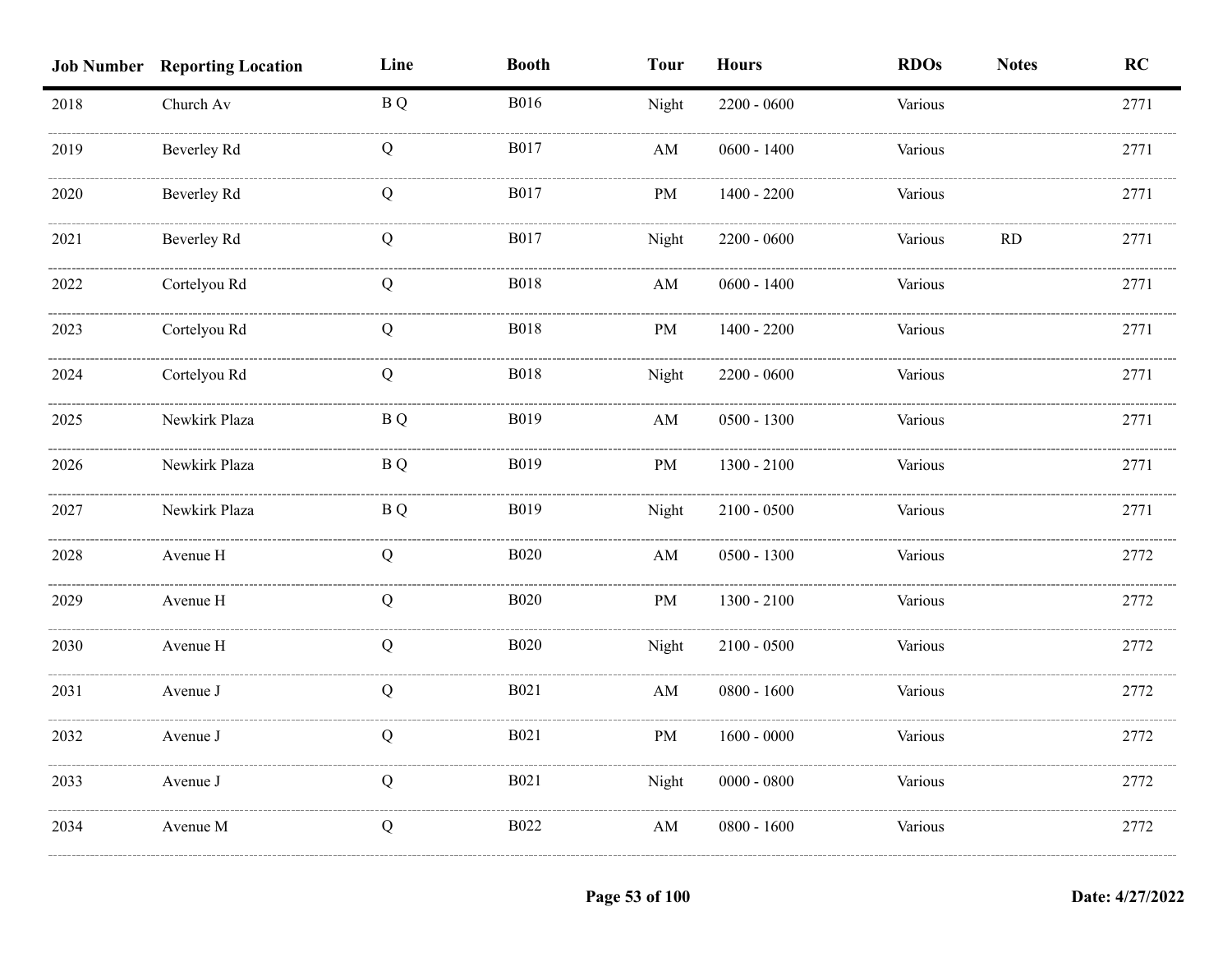|      | <b>Job Number Reporting Location</b> | Line                    | <b>Booth</b> | <b>Tour</b>            | <b>Hours</b>  | <b>RDOs</b> | <b>Notes</b> | RC   |
|------|--------------------------------------|-------------------------|--------------|------------------------|---------------|-------------|--------------|------|
| 2035 | Avenue M                             | Q                       | <b>B022</b>  | PM                     | $1600 - 0000$ | Various     |              | 2772 |
| 2036 | Avenue M                             | Q                       | <b>B022</b>  | Night                  | $0000 - 0800$ | Various     |              | 2772 |
| 2037 | Kings Hwy                            | <b>BQ</b>               | <b>B024</b>  | AM                     | $0700 - 1500$ | Various     |              | 2772 |
| 2038 | Kings Hwy                            | <b>BQ</b>               | <b>B024</b>  | $\rm PM$               | 1500 - 2300   | Various     |              | 2772 |
| 2039 | Kings Hwy                            | <b>BQ</b>               | <b>B024</b>  | Night                  | 2300 - 0700   | Various     |              | 2772 |
| 2042 | Avenue U                             | Q                       | <b>B025</b>  | $\mathbf{A}\mathbf{M}$ | $0700 - 1500$ | Various     |              | 2772 |
| 2043 | Avenue U                             | Q                       | <b>B025</b>  | $\rm PM$               | $1500 - 2300$ | Various     |              | 2772 |
| 2044 | Avenue U                             | Q                       | <b>B025</b>  | Night                  | $2300 - 0700$ | Various     |              | 2772 |
| 2045 | Neck Rd                              | Q                       | <b>B026</b>  | AM                     | $0600 - 1400$ | Various     |              | 2772 |
| 2046 | Neck Rd                              | Q                       | <b>B026</b>  | PM                     | $1400 - 2200$ | Various     |              | 2772 |
| 2047 | Neck Rd                              | Q                       | <b>B026</b>  | Night                  | $2200 - 0600$ | Various     |              | 2772 |
| 2048 | Sheepshead Bay                       | <b>BQ</b>               | <b>B027</b>  | $\mathbf{A}\mathbf{M}$ | $0600 - 1400$ | Various     | 14, 16       | 2772 |
| 2049 | Sheepshead Bay                       | <b>BQ</b>               | <b>B027</b>  | $\rm PM$               | $1400 - 2200$ | Various     | 14, 16       | 2772 |
| 2050 | Sheepshead Bay                       | $\, {\bf B} \, {\bf Q}$ | <b>B027</b>  | Night                  | $2200 - 0600$ | Various     | 14, 16       | 2772 |
| 2052 | <b>Brighton Beach</b>                | B Q                     | <b>B029</b>  | AM                     | $0500 - 1300$ | Various     |              | 2772 |
| 2053 | <b>Brighton Beach</b>                | <b>BQ</b>               | B029         | PM                     | $1300 - 2100$ | Various     |              | 2772 |
| 2054 | <b>Brighton Beach</b>                | <b>BQ</b>               | B029         | Night                  | $2100 - 0500$ | Various     |              | 2772 |
|      |                                      |                         |              |                        |               |             |              |      |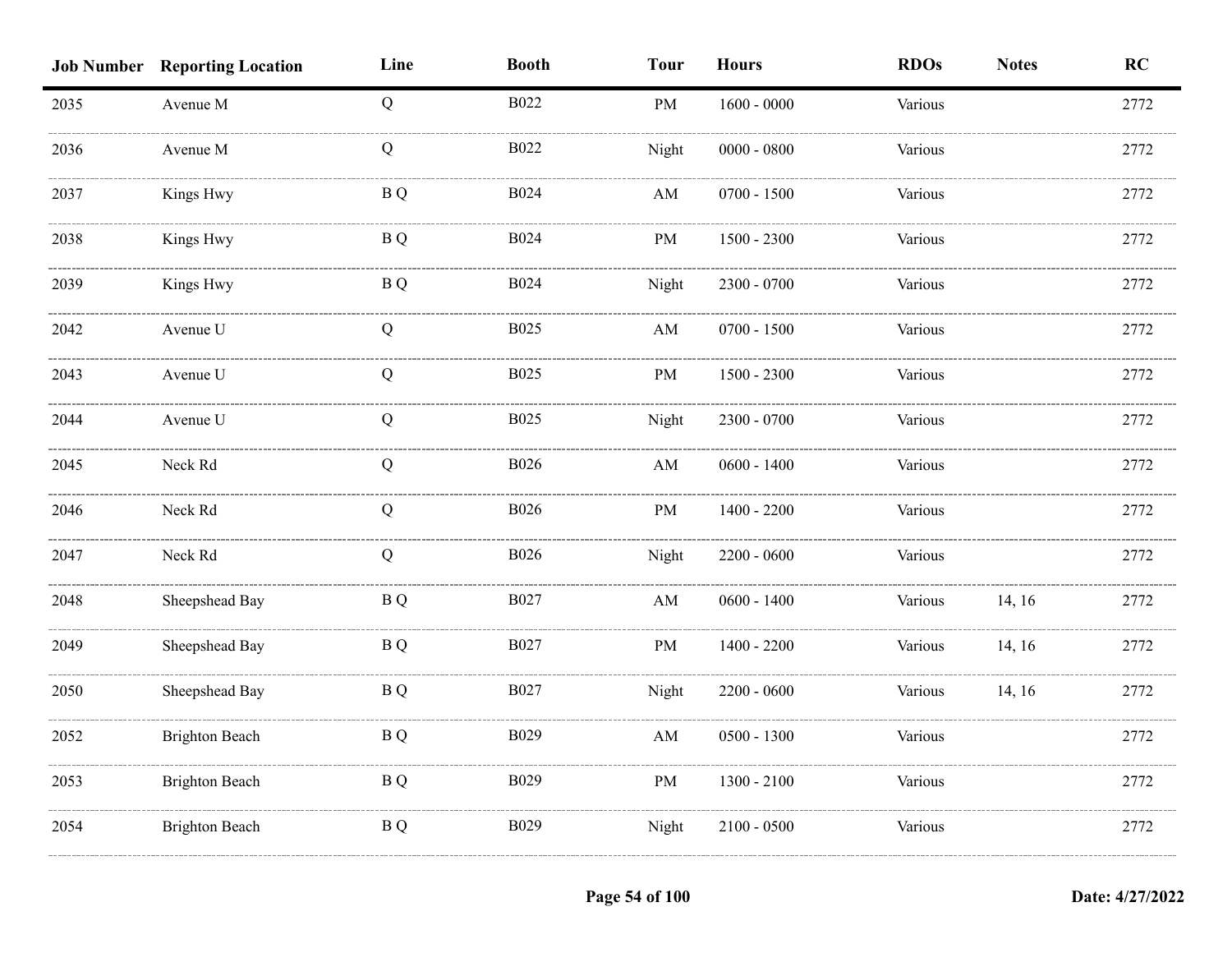|      | <b>Job Number Reporting Location</b> | Line        | <b>Booth</b>     | <b>Tour</b>            | <b>Hours</b>  | <b>RDOs</b> | <b>Notes</b> | RC   |
|------|--------------------------------------|-------------|------------------|------------------------|---------------|-------------|--------------|------|
| 2057 | Ocean Pkwy                           | Q           | <b>B032</b>      | $\mathbf{A}\mathbf{M}$ | $0500 - 1300$ | Various     |              | 2772 |
| 2058 | Ocean Pkwy                           | Q           | <b>B032</b>      | PM                     | $1300 - 2100$ | Various     |              | 2772 |
| 2059 | Ocean Pkwy                           | Q           | B032             | Night                  | $2100 - 0500$ | Various     |              | 2772 |
| 2061 | Jay St Metrotech                     | R           | CO <sub>03</sub> | $\mathbf{A}\mathbf{M}$ | $0800 - 1600$ | Various     | 16, BC       | 2768 |
| 2062 | Jay St Metrotech                     | $\mathbf R$ | CO <sub>03</sub> | PM                     | $1600 - 0000$ | Various     | 16, BC       | 2768 |
| 2063 | Jay St Metrotech                     | $\mathbf R$ | C <sub>003</sub> | Night                  | $0000 - 0800$ | Various     | 16, BC       | 2768 |
| 2064 | DeKalb Av                            | <b>BQR</b>  | C008             | $\mathbf{A}\mathbf{M}$ | $0730 - 1530$ | Various     |              | 2766 |
| 2065 | DeKalb Av                            | <b>BQR</b>  | C008             | PM                     | 1530 - 2330   | Various     |              | 2766 |
| 2066 | DeKalb Av                            | <b>BQR</b>  | C <sub>008</sub> | Night                  | 2330 - 0730   | Various     |              | 2766 |
| 2067 | Atlantic Av-Barclays Ctr             | <b>DNR</b>  | C009             | AM                     | $0700 - 1500$ | Various     | 3, 9         | 2766 |
| 2068 | Atlantic Av-Barclays Ctr             | <b>DNR</b>  | C009             | PM                     | $1500 - 2300$ | Various     | 3, 10        | 2766 |
| 2069 | Atlantic Av-Barclays Ctr             | <b>DNR</b>  | C <sub>009</sub> | Night                  | 2300 - 0700   | Various     | 3, 4         | 2766 |
| 2070 | Union St                             | $\mathbf R$ | C <sub>010</sub> | $\mathbf{A}\mathbf{M}$ | $0700 - 1500$ | Various     |              | 2766 |
| 2071 | Union St                             | $\mathbf R$ | C <sub>010</sub> | PM                     | $1500 - 2300$ | Various     | RD           | 2766 |
| 2072 | Union St                             | R           | C <sub>010</sub> | Night                  | $2300 - 0700$ | Various     | ${\rm GS}$   | 2766 |
| 2076 | 4 Av-9 St                            | $\mathbf R$ | C <sub>012</sub> | $\mathbf{A}\mathbf{M}$ | $0600 - 1400$ | Various     | 16, BC       | 2768 |
| 2077 | 4 Av-9 St                            | R           | C012             | PM                     | $1400 - 2200$ | Various     | 16, BC       | 2768 |
|      |                                      |             |                  |                        |               |             |              |      |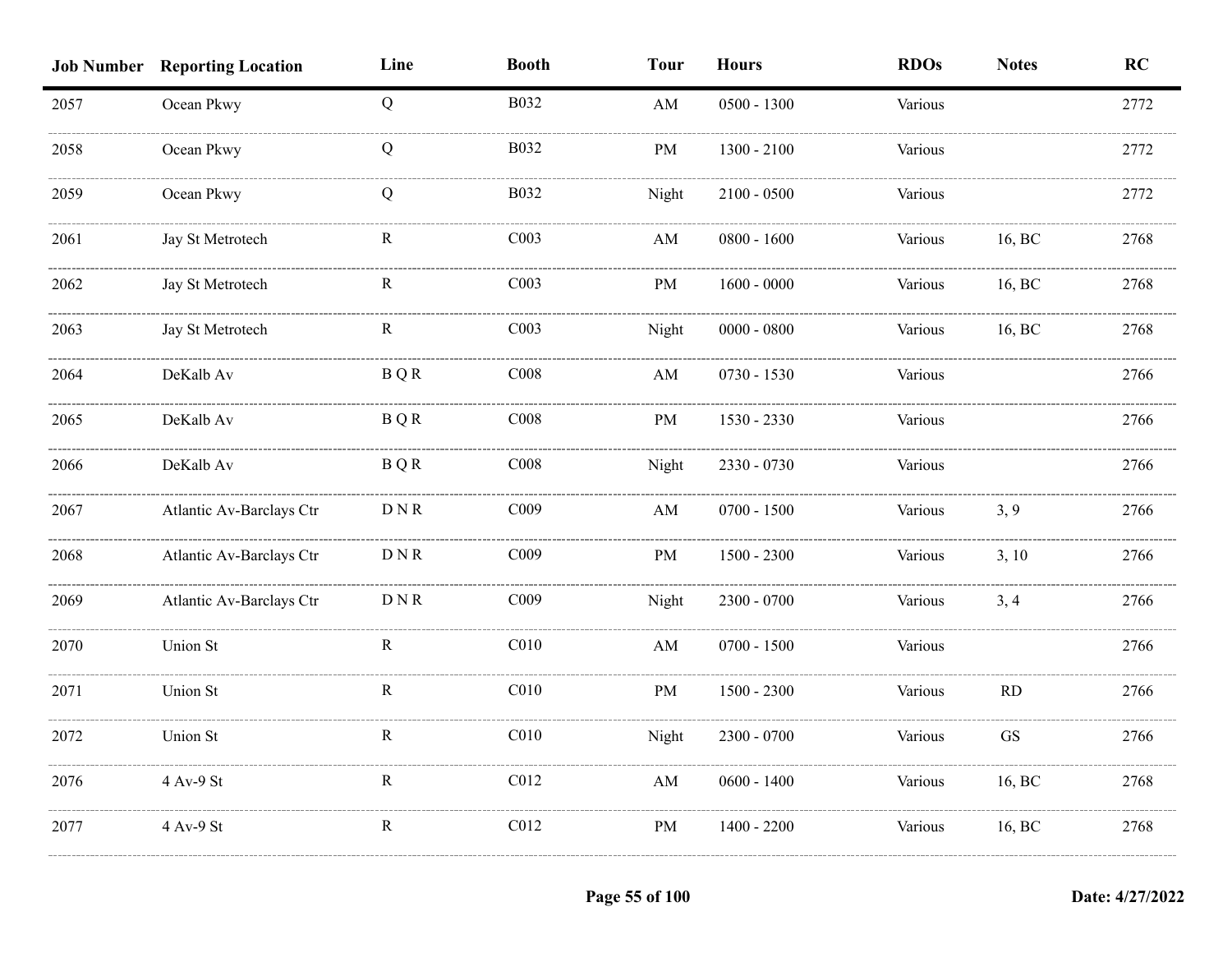|      | <b>Job Number Reporting Location</b> | Line            | <b>Booth</b>     | <b>Tour</b>            | <b>Hours</b>  | <b>RDOs</b> | <b>Notes</b>        | RC   |
|------|--------------------------------------|-----------------|------------------|------------------------|---------------|-------------|---------------------|------|
| 2078 | 4 Av-9 St                            | $\mathbf R$     | C012             | Night                  | $2200 - 0600$ | Various     | GS, BC              | 2768 |
| 2079 | Prospect Av                          | $\mathbf R$     | C <sub>014</sub> | AM                     | $0600 - 1400$ | Various     |                     | 2766 |
| 2080 | Prospect Av                          | R               | C <sub>014</sub> | PM                     | $1400 - 2200$ | Various     |                     | 2766 |
| 2081 | Prospect Av                          | $\mathbf R$     | C <sub>014</sub> | Night                  | $2200 - 0600$ | Various     | <b>GS</b>           | 2766 |
| 2085 | $25$ St                              | $\mathbf R$     | C <sub>016</sub> | AM                     | 0530 - 1330   | Various     |                     | 2766 |
| 2086 | $25$ St                              | $\mathbf R$     | C <sub>016</sub> | PM                     | 1330 - 2130   | Various     |                     | 2766 |
| 2087 | $25\;\mathrm{St}$                    | $\mathbf R$     | C <sub>016</sub> | Night                  | 2130 - 0530   | Various     | $\operatorname{GS}$ | 2766 |
| 2091 | 36 St                                | ${\rm D\,N\,R}$ | C <sub>018</sub> | AM                     | $0500 - 1300$ | Various     |                     | 2766 |
| 2092 | 36 St                                | <b>DNR</b>      | C <sub>018</sub> | PM                     | $1300 - 2100$ | Various     |                     | 2766 |
| 2093 | 36 St                                | <b>DNR</b>      | C018             | Night                  | $2100 - 0500$ | Various     |                     | 2766 |
| 2094 | 45 St                                | $\mathbf R$     | C019             | AM                     | $0800 - 1600$ | Various     | 2, TB               | 2766 |
| 2095 | 45 St                                | R               | C019             | PM                     | $1600 - 0000$ | Various     |                     | 2766 |
| 2096 | 45 St                                | $\mathbf R$     | C <sub>019</sub> | Night                  | $0000 - 0800$ | Various     | $\operatorname{GS}$ | 2766 |
| 2097 | 53 St                                | R               | C <sub>020</sub> | $\mathbf{A}\mathbf{M}$ | $0730 - 1530$ | Various     |                     | 2766 |
| 2098 | 53 St                                | $\mathbf R$     | C <sub>020</sub> | $\rm PM$               | 1530 - 2330   | Various     |                     | 2766 |
| 2099 | 53 St                                | $\mathbf R$     | C <sub>020</sub> | Night                  | 2330 - 0730   | Various     |                     | 2766 |
| 2100 | 59 St                                | NR              | C <sub>021</sub> | $\mathbf{A}\mathbf{M}$ | $0700 - 1500$ | Various     |                     | 2766 |
|      |                                      |                 |                  |                        |               |             |                     |      |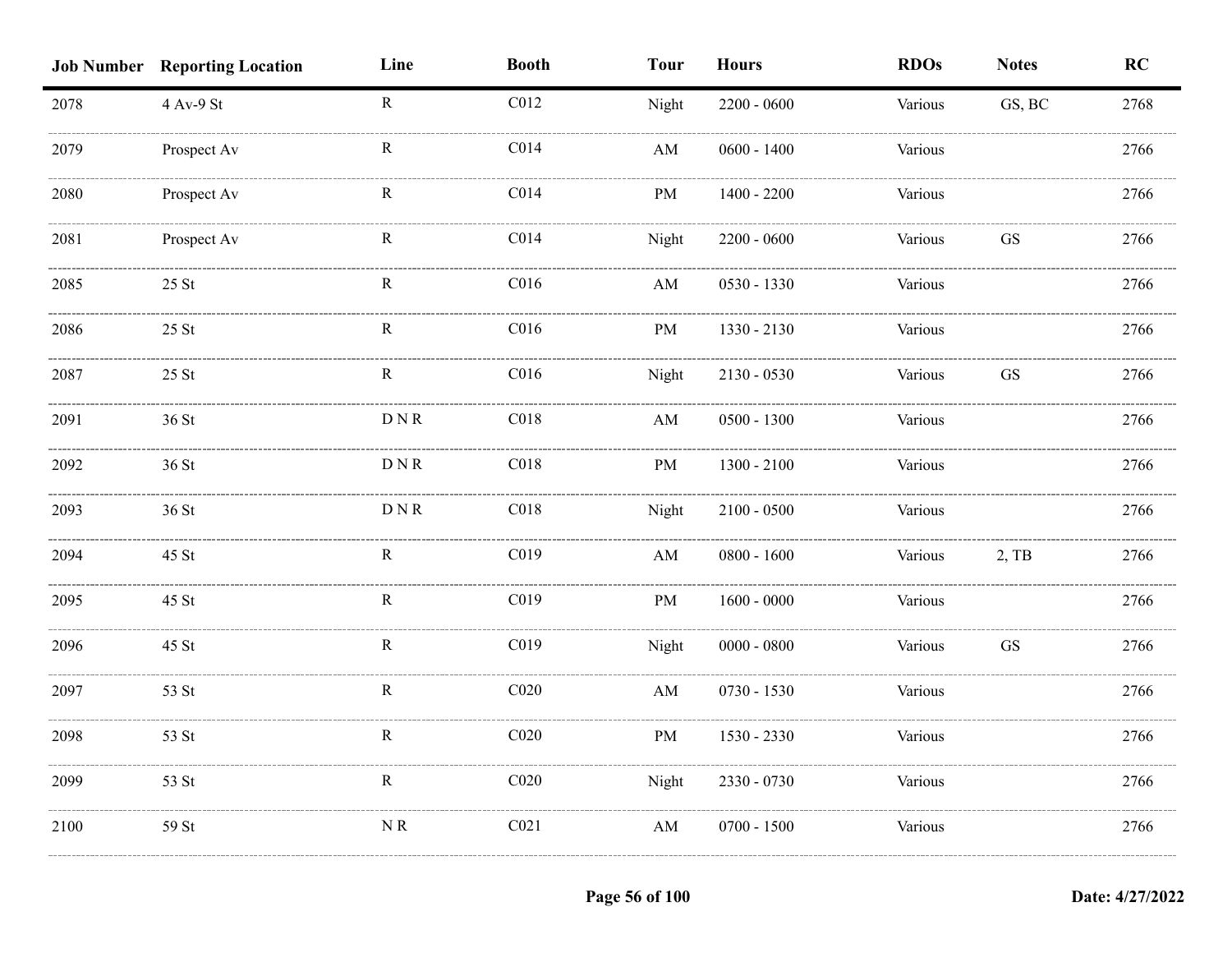|      | <b>Job Number Reporting Location</b> | Line                                                           | <b>Booth</b>     | <b>Tour</b>            | <b>Hours</b>  | <b>RDOs</b> | <b>Notes</b>  | RC   |
|------|--------------------------------------|----------------------------------------------------------------|------------------|------------------------|---------------|-------------|---------------|------|
| 2101 | 59 St                                | $\ensuremath{\mathbf{N}}\xspace\ensuremath{\mathbf{R}}\xspace$ | C <sub>021</sub> | PM                     | $1500 - 2300$ | Various     |               | 2766 |
| 2102 | 59 St                                | $\ensuremath{\mathbf{N}}\xspace\ensuremath{\mathbf{R}}\xspace$ | C <sub>021</sub> | Night                  | $2300 - 0700$ | Various     |               | 2766 |
| 2103 | Bay Ridge Av                         | R                                                              | CO <sub>23</sub> | $\mathbf{A}\mathbf{M}$ | $0700 - 1500$ | Various     |               | 2766 |
| 2104 | Bay Ridge Av                         | $\mathbf R$                                                    | CO <sub>23</sub> | PM                     | $1500 - 2300$ | Various     |               | 2766 |
| 2105 | Bay Ridge Av                         | $\mathbf R$                                                    | CO <sub>23</sub> | Night                  | 2300 - 0700   | Various     | <b>RD</b>     | 2766 |
| 2106 | 77 St                                | $\mathbf R$                                                    | C <sub>024</sub> | $\mathbf{A}\mathbf{M}$ | $0600 - 1400$ | Various     | $2,$ TB       | 2766 |
| 2107 | 77 St                                | $\mathbf R$                                                    | C <sub>024</sub> | PM                     | $1400 - 2200$ | Various     |               | 2766 |
| 2108 | 77 St                                | ${\bf R}$                                                      | C <sub>024</sub> | Night                  | $2200 - 0600$ | Various     |               | 2766 |
| 2109 | 86 St                                | $\mathbf R$                                                    | C <sub>025</sub> | $\mathbf{A}\mathbf{M}$ | $0600 - 1400$ | Various     |               | 2766 |
| 2110 | 86 St                                | ${\bf R}$                                                      | CO <sub>25</sub> | PM                     | $1400 - 2200$ | Various     |               | 2766 |
| 2111 | 86 St                                | $\mathbf R$                                                    | C025             | Night                  | $2200 - 0600$ | Various     |               | 2766 |
| 2112 | Bay Ridge 95 St                      | $\mathbf R$                                                    | C027             | $\mathbf{A}\mathbf{M}$ | 0530 - 1330   | Various     | 2, 14, 16, TB | 2766 |
| 2113 | Bay Ridge 95 St                      | $\mathbb{R}$                                                   | C027             | PM                     | 1330 - 2130   | Various     | 14, 16        | 2766 |
| 2114 | Bay Ridge 95 St                      | $\mathbf R$                                                    | C027             | Night                  | 2130 - 0530   | Various     | 14, 16        | 2766 |
| 2115 | $8\ \mathrm{Av}$                     | ${\bf N}$                                                      | D002             | $\mathbf{A}\mathbf{M}$ | $0800 - 1600$ | Various     |               | 2772 |
| 2116 | $8$ Av                               | ${\bf N}$                                                      | D002             | PM                     | $1600 - 0000$ | Various     |               | 2772 |
| 2117 | $8\ \mathrm{Av}$                     | ${\bf N}$                                                      | D002             | Night                  | $0000 - 0800$ | Various     |               | 2772 |
|      |                                      |                                                                |                  |                        |               |             |               |      |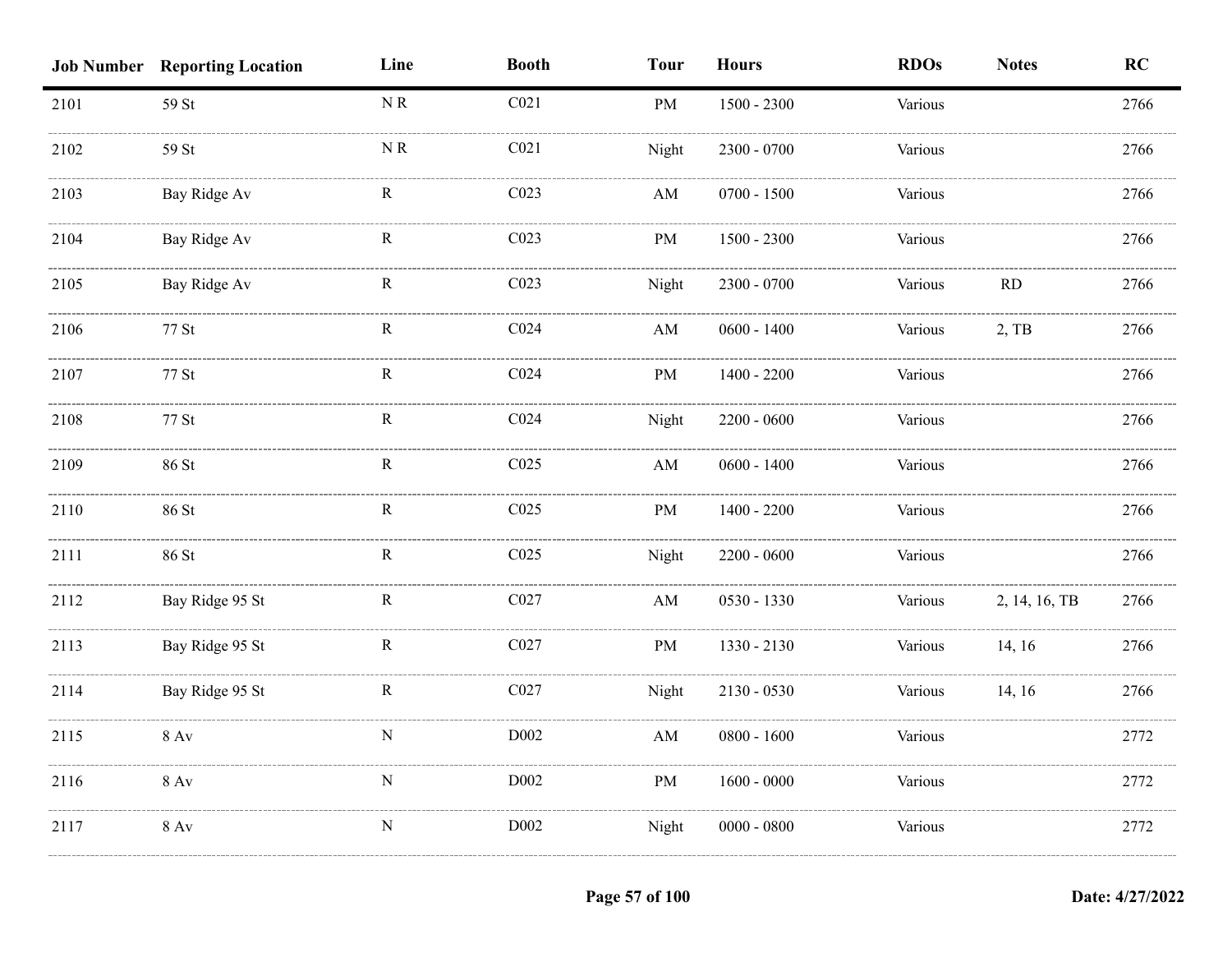|      | <b>Job Number Reporting Location</b> | Line        | <b>Booth</b>     | <b>Tour</b>            | <b>Hours</b>  | <b>RDOs</b> | <b>Notes</b> | RC   |
|------|--------------------------------------|-------------|------------------|------------------------|---------------|-------------|--------------|------|
| 2118 | Fort Hamilton Pkwy                   | $\mathbf N$ | D <sub>003</sub> | AM                     | $0800 - 1600$ | Various     | 2, TB        | 2772 |
| 2119 | Fort Hamilton Pkwy                   | ${\bf N}$   | D <sub>003</sub> | PM                     | $1600 - 0000$ | Various     |              | 2772 |
| 2120 | Fort Hamilton Pkwy                   | N           | D003             | Night                  | $0000 - 0800$ | Various     |              | 2772 |
| 2121 | New Utrecht Av                       | N           | D005             | AM                     | $0700 - 1500$ | Various     |              | 2772 |
| 2122 | New Utrecht Av                       | N           | D005             | PM                     | $1500 - 2300$ | Various     |              | 2772 |
| 2123 | New Utrecht Av                       | ${\bf N}$   | D005             | Night                  | $2300 - 0700$ | Various     |              | 2772 |
| 2124 | $18 \,\mathrm{Av}$                   | ${\bf N}$   | D008             | AM                     | $0700 - 1500$ | Various     |              | 2772 |
| 2125 | $18 \,\mathrm{Av}$                   | ${\bf N}$   | D008             | PM                     | $1500 - 2300$ | Various     |              | 2772 |
| 2126 | 18 Av                                | N           | D008             | Night                  | 2300 - 0700   | Various     |              | 2772 |
| 2127 | $20 \,\mathrm{Av}$                   | N           | D009             | $\mathbf{A}\mathbf{M}$ | $0700 - 1500$ | Various     |              | 2772 |
| 2128 | $20 \,\mathrm{Av}$                   | N           | D <sub>009</sub> | PM                     | $1500 - 2300$ | Various     |              | 2772 |
| 2129 | $20 \mathrm{Av}$                     | N           | D <sub>009</sub> | Night                  | 2300 - 0700   | Various     |              | 2772 |
| 2130 | Bay Pkwy                             | ${\bf N}$   | D010             | $\mathbf{A}\mathbf{M}$ | $0600 - 1400$ | Various     | $2,$ TB      | 2772 |
| 2131 | Bay Pkwy                             | N           | D010             | PM                     | $1400 - 2200$ | Various     |              | 2772 |
| 2132 | Bay Pkwy                             | ${\bf N}$   | D010             | Night                  | $2200 - 0600$ | Various     |              | 2772 |
| 2133 | Kings Hwy                            | $\mathbf N$ | D012             | $\mathbf{A}\mathbf{M}$ | $0630 - 1430$ | Various     |              | 2772 |
| 2134 | Kings Hwy                            | ${\bf N}$   | D012             | PM                     | 1430 - 2230   | Various     |              | 2772 |
|      |                                      |             |                  |                        |               |             |              |      |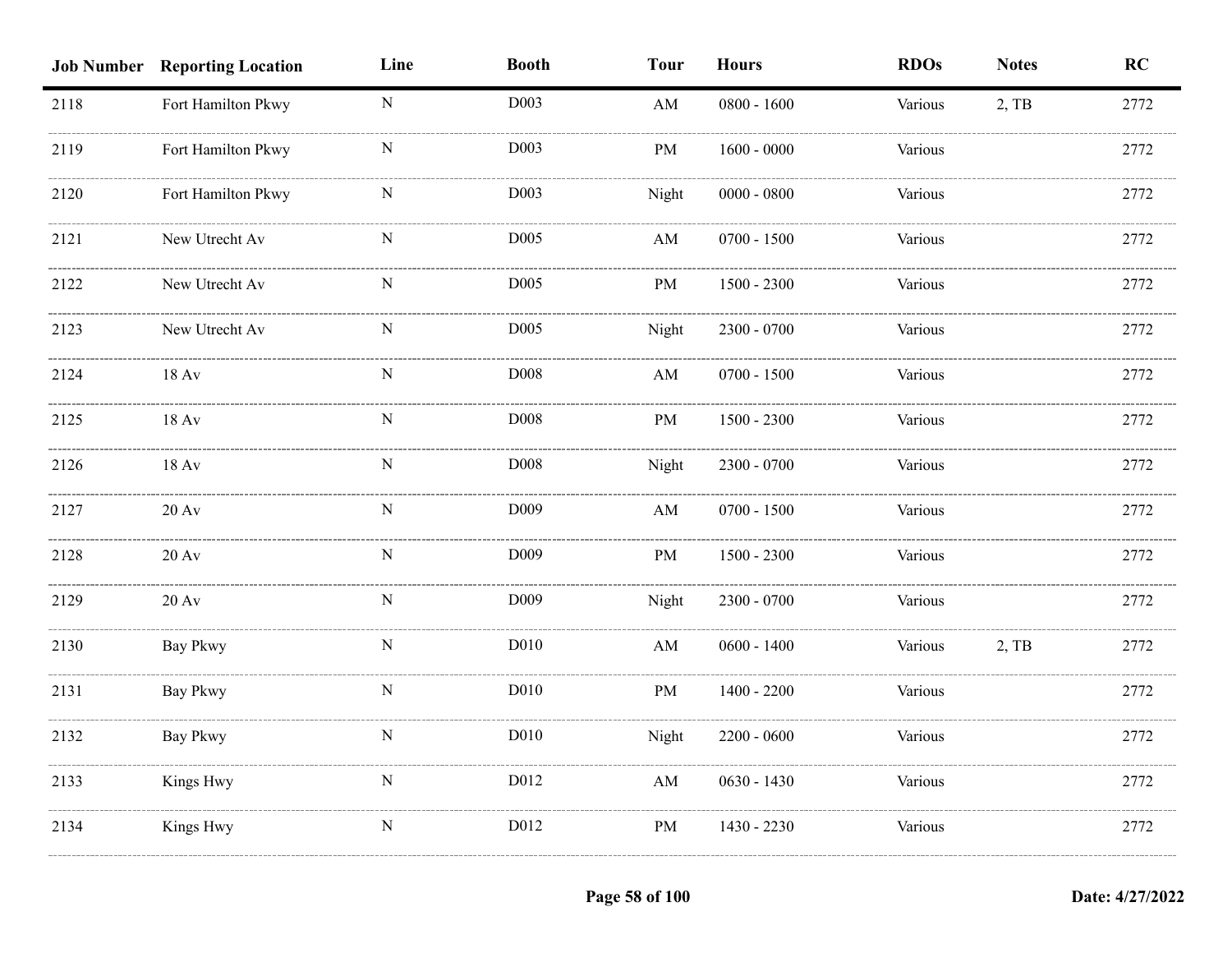|      | <b>Job Number Reporting Location</b> | Line        | <b>Booth</b> | <b>Tour</b>            | <b>Hours</b>  | <b>RDOs</b> | <b>Notes</b> | RC   |
|------|--------------------------------------|-------------|--------------|------------------------|---------------|-------------|--------------|------|
| 2135 | Kings Hwy                            | ${\bf N}$   | D012         | Night                  | $2230 - 0630$ | Various     |              | 2772 |
| 2136 | Avenue U                             | ${\bf N}$   | D015         | AM                     | 0530 - 1330   | Various     |              | 2772 |
| 2137 | Avenue U                             | $\mathbf N$ | D015         | PM                     | 1330 - 2130   | Various     |              | 2772 |
| 2138 | Avenue U                             | N           | D015         | Night                  | $2130 - 0530$ | Various     |              | 2772 |
| 2139 | 86 St                                | ${\bf N}$   | D016         | $\mathbf{A}\mathbf{M}$ | $0500 - 1300$ | Various     | 2, TB        | 2772 |
| 2140 | 86 St                                | ${\bf N}$   | D016         | PM                     | $1300 - 2100$ | Various     |              | 2772 |
| 2141 | 86 St                                | ${\bf N}$   | D016         | Night                  | $2100 - 0500$ | Various     |              | 2772 |
| 2142 | $9 \,\mathrm{Av}$                    | ${\bf D}$   | E001         | $\mathbf{A}\mathbf{M}$ | $0500 - 1300$ | Various     | 2, TB        | 2772 |
| 2143 | $9$ Av                               | ${\bf D}$   | ${\rm E001}$ | PM                     | $1300 - 2100$ | Various     |              | 2772 |
| 2144 | $9$ Av                               | D           | E001         | Night                  | $2100 - 0500$ | Various     |              | 2772 |
| 2145 | Fort Hamilton Pkwy                   | D           | E003         | $\mathbf{A}\mathbf{M}$ | $0500 - 1300$ | Various     |              | 2772 |
| 2146 | Fort Hamilton Pkwy                   | ${\bf D}$   | E003         | PM                     | $1300 - 2100$ | Various     |              | 2772 |
| 2147 | Fort Hamilton Pkwy                   | ${\bf D}$   | E003         | Night                  | $2100 - 0500$ | Various     |              | 2772 |
| 2148 | $50\;\mathrm{St}$                    | ${\bf D}$   | E004         | $\mathbf{A}\mathbf{M}$ | $0530 - 1330$ | Various     | 2, TB        | 2772 |
| 2149 | 50 St                                | ${\bf D}$   | E004         | PM                     | 1330 - 2130   | Various     |              | 2772 |
| 2150 | $50\;\mathrm{St}$                    | ${\bf D}$   | E004         | Night                  | $2130 - 0530$ | Various     |              | 2772 |
| 2151 | 55 St                                | ${\bf D}$   | E005         | AM                     | $0600 - 1400$ | Various     | $2,$ TB      | 2772 |
|      |                                      |             |              |                        |               |             |              |      |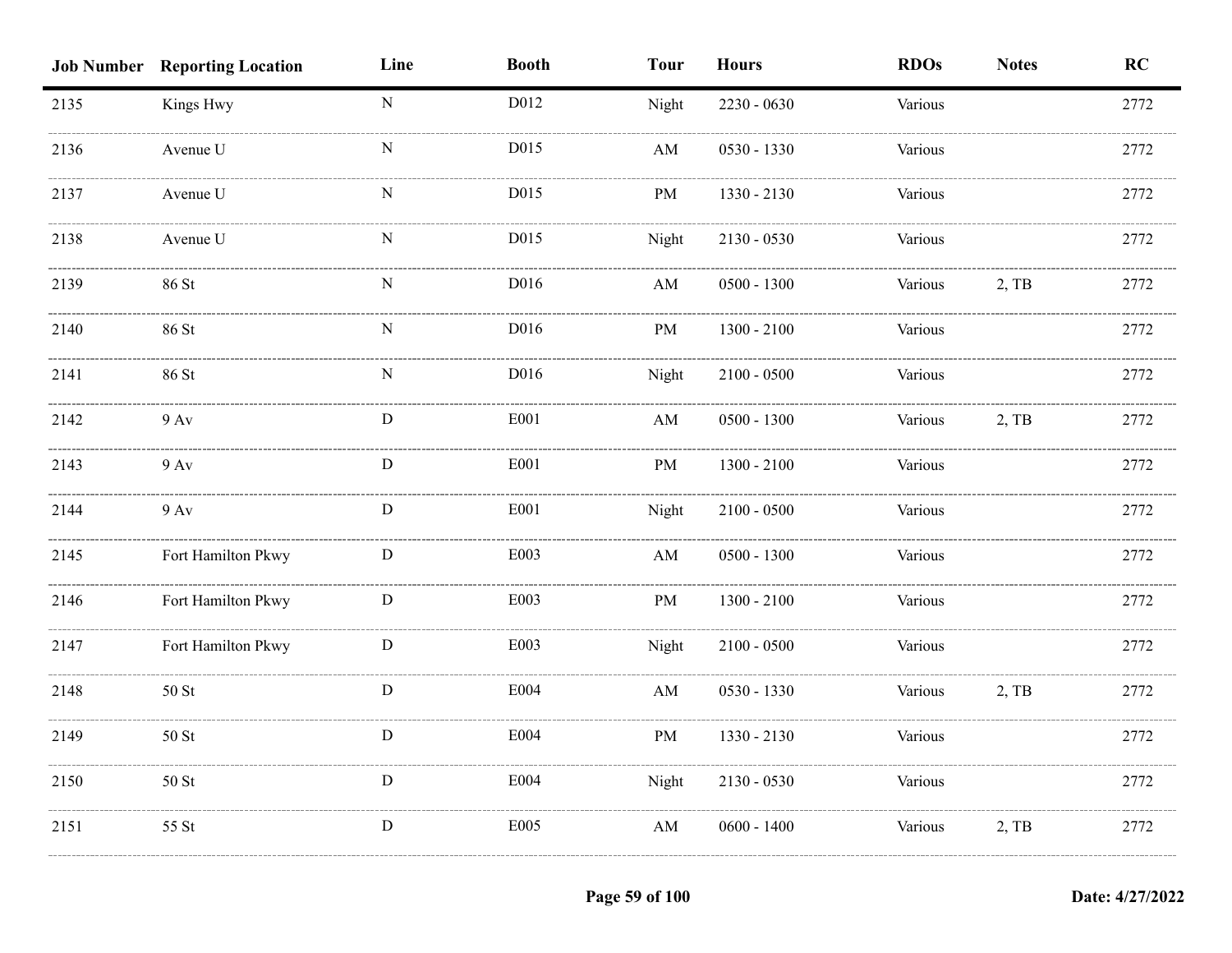|      | <b>Job Number</b> Reporting Location | Line         | <b>Booth</b> | <b>Tour</b>            | <b>Hours</b>  | <b>RDOs</b> | <b>Notes</b> | RC   |
|------|--------------------------------------|--------------|--------------|------------------------|---------------|-------------|--------------|------|
| 2152 | 55 St                                | $\mathbf{D}$ | E005         | PM                     | $1400 - 2200$ | Various     |              | 2772 |
| 2153 | 55 St                                | D            | E005         | Night                  | $2200 - 0600$ | Various     |              | 2772 |
| 2154 | 71 St                                | D            | E009         | AM                     | $0600 - 1400$ | Various     |              | 2772 |
| 2155 | 71 St                                | D            | E009         | PM                     | $1400 - 2200$ | Various     | RD           | 2772 |
| 2156 | 71 St                                | D            | E009         | Night                  | $2200 - 0600$ | Various     |              | 2772 |
| 2157 | 79 St                                | ${\bf D}$    | E011         | $\mathbf{A}\mathbf{M}$ | $0700 - 1500$ | Various     |              | 2772 |
| 2158 | 79 St                                | ${\bf D}$    | E011         | $\rm PM$               | $1500 - 2300$ | Various     |              | 2772 |
| 2159 | 79 St                                | ${\bf D}$    | E011         | Night                  | $2300 - 0700$ | Various     |              | 2772 |
| 2160 | $18 \,\mathrm{Av}$                   | $\mathbf D$  | E012         | AM                     | $0700 - 1500$ | Various     |              | 2772 |
| 2161 | 18 Av                                | D            | E012         | PM                     | $1500 - 2300$ | Various     |              | 2772 |
| 2162 | $18 \text{ Av}$                      | D            | E012         | Night                  | 2300 - 0700   | Various     |              | 2772 |
| 2163 | $20 \,\mathrm{Av}$                   | $\mathbf D$  | E013         | $\mathbf{A}\mathbf{M}$ | $0800 - 1600$ | Various     |              | 2772 |
| 2164 | $20 \ \mathrm{Av}$                   | D            | E013         | PM                     | $1600 - 0000$ | Various     |              | 2772 |
| 2165 | $20 \,\mathrm{Av}$                   | ${\bf D}$    | E013         | Night                  | $0000 - 0800$ | Various     |              | 2772 |
| 2166 | Bay Pkwy                             | $\mathbf D$  | E014         | $\mathbf{A}\mathbf{M}$ | $0500 - 1300$ | Various     |              | 2772 |
| 2167 | <b>Bay Pkwy</b>                      | ${\rm D}$    | E014         | $\rm PM$               | $1300 - 2100$ | Various     |              | 2772 |
| 2168 | Bay Pkwy                             | ${\bf D}$    | E014         | Night                  | $2100 - 0500$ | Various     |              | 2772 |
|      |                                      |              |              |                        |               |             |              |      |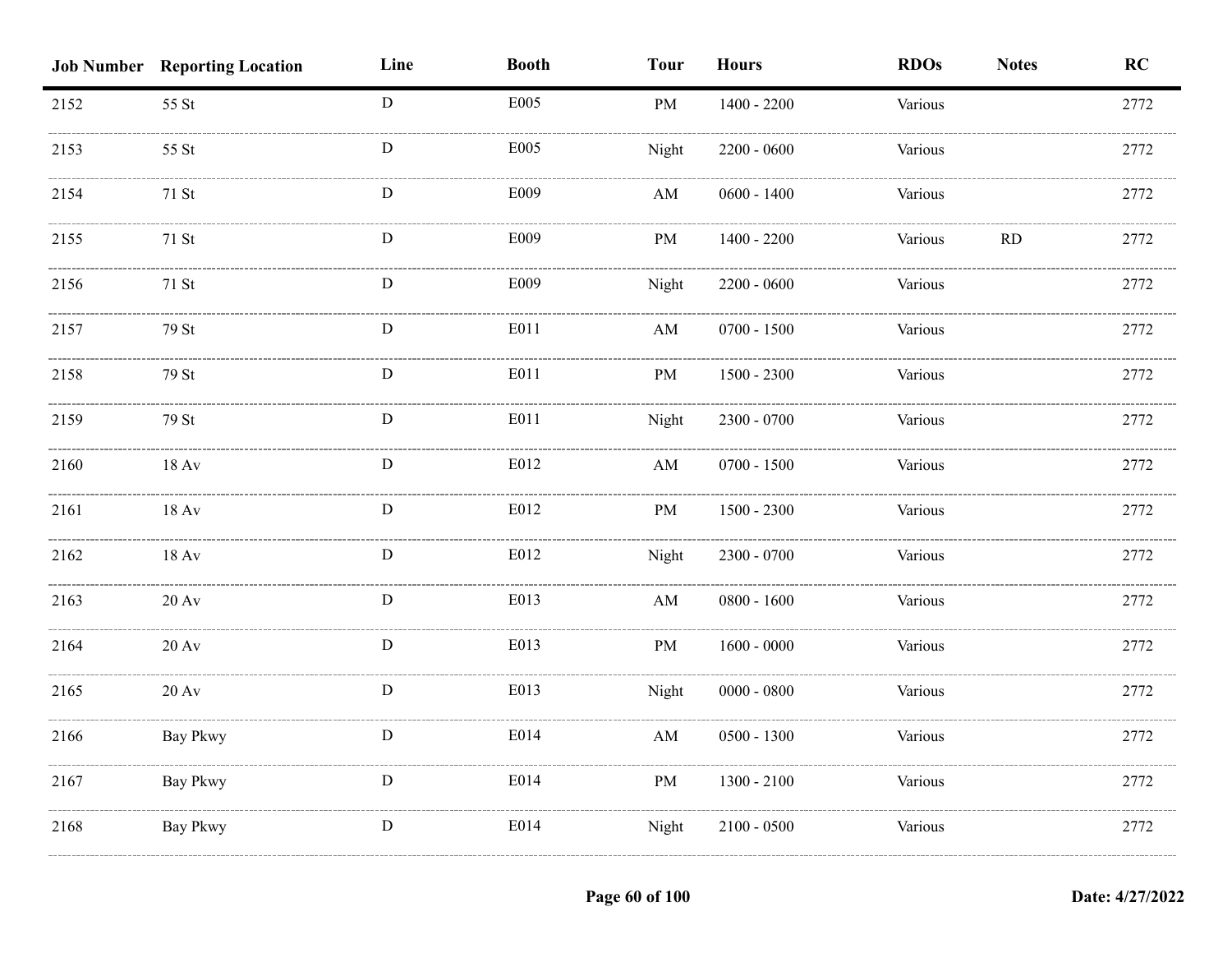|      | <b>Job Number Reporting Location</b>                                          | Line        | <b>Booth</b> | <b>Tour</b>            | <b>Hours</b>  | <b>RDOs</b> | <b>Notes</b> | <b>RC</b> |
|------|-------------------------------------------------------------------------------|-------------|--------------|------------------------|---------------|-------------|--------------|-----------|
| 2169 | 25 Av                                                                         | D           | E015         | AM                     | $0500 - 1300$ | Various     |              | 2772      |
| 2170 | 25 Av                                                                         | D           | E015         | PM                     | $1300 - 2100$ | Various     |              | 2772      |
| 2171 | $25 \mathrm{Av}$                                                              | D           | E015         | Night                  | $2100 - 0500$ | Various     |              | 2772      |
| 2172 | Bay 50 St                                                                     | D           | E016         | $\mathbf{A}\mathbf{M}$ | $0530 - 1330$ | Various     |              | 2772      |
| 2173 | Bay 50 St                                                                     | D           | E016         | PM                     | 1330 - 2130   | Various     |              | 2772      |
| 2174 | Bay 50 St                                                                     | D           | E016         | Night                  | $2130 - 0530$ | Various     |              | 2772      |
| 2178 | Coney Island Stillwell Av                                                     | <b>DFNQ</b> | G009         | AM                     | $0600 - 1400$ | Various     |              | 2772      |
|      | Implementation of OMNY equipment and new Customer Service Centers Initiative. |             |              |                        |               |             |              |           |
| 2179 | Coney Island Stillwell Av                                                     | DFNQ        | G009         | PM                     | $1400 - 2200$ | Various     |              | 2772      |
|      | Implementation of OMNY equipment and new Customer Service Centers Initiative. |             |              |                        |               |             |              |           |
| 2180 | Coney Island Stillwell Av                                                     | <b>DFNQ</b> | G009         | Night                  | $2200 - 0600$ | Various     |              | 2772      |
|      | Implementation of OMNY equipment and new Customer Service Centers Initiative. |             |              |                        |               |             |              |           |
| 2181 | West 8 St NY Aquarium                                                         | F Q         | G011         | $\mathbf{A}\mathbf{M}$ | $0600 - 1400$ | Various     |              | 2768      |
| 2182 | West 8 St NY Aquarium                                                         | F Q         | G011         | PM                     | $1400 - 2200$ | Various     |              | 2768      |
| 2183 | West 8 St NY Aquarium                                                         | F Q         | G011         | Night                  | $2200 - 0600$ | Various     |              | 2768      |
| 2186 | Bergen St                                                                     | F G         | N532         | AM                     | 0530 - 1330   | Various     |              | 2768      |
| 2187 | Bergen St                                                                     | F G         | N532         | PM                     | 1330 - 2130   | Various     |              | 2768      |
| 2188 | Bergen St                                                                     | FG          | N532         | Night                  | $2130 - 0530$ | Various     |              | 2768      |
| 2191 | Carroll St                                                                    | F G         | N535         | AM                     | $0600 - 1400$ | Various     |              | 2768      |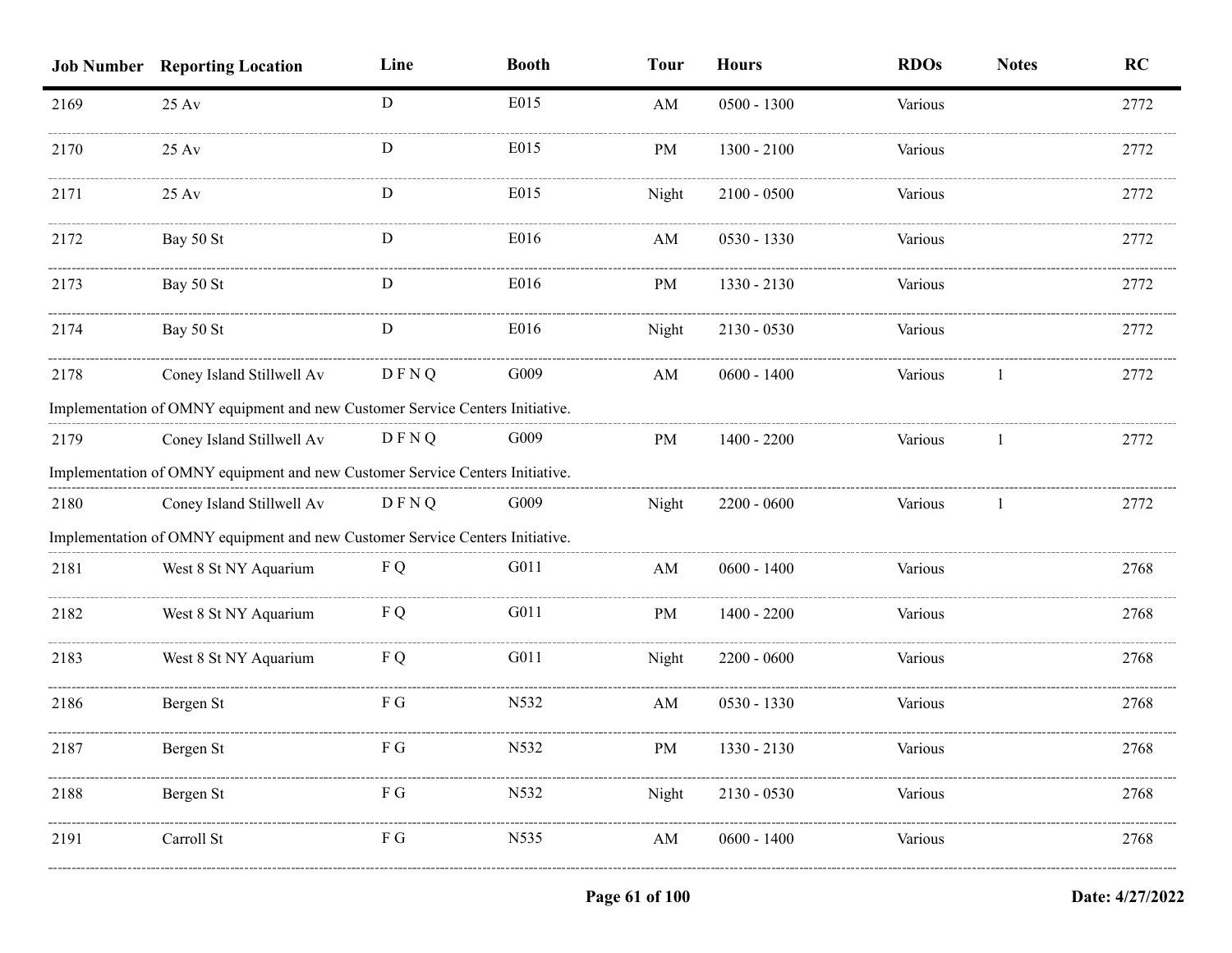|      | <b>Job Number Reporting Location</b> | Line                    | <b>Booth</b> | <b>Tour</b>            | <b>Hours</b>  | <b>RDOs</b> | <b>Notes</b> | RC   |
|------|--------------------------------------|-------------------------|--------------|------------------------|---------------|-------------|--------------|------|
| 2192 | Carroll St                           | F G                     | N535         | PM                     | $1400 - 2200$ | Various     |              | 2768 |
| 2193 | Carroll St                           | ${\mathcal F}$ G        | N535         | Night                  | $2200 - 0600$ | Various     |              | 2768 |
| 2194 | Smith 9 Sts                          | $\mathbf{F} \mathbf{G}$ | N536         | AM                     | $0500 - 1300$ | Various     |              | 2768 |
| 2195 | Smith 9 Sts                          | $\mathbf{F} \mathbf{G}$ | N536         | PM                     | $1300 - 2100$ | Various     |              | 2768 |
| 2196 | Smith 9 Sts                          | ${\mathcal F}$ G        | N536         | Night                  | $2100 - 0500$ | Various     |              | 2768 |
| 2197 | 4 Av-9 St                            | ${\rm F}$ G R           | N537         | $\mathbf{A}\mathbf{M}$ | 0530 - 1330   | Various     |              | 2768 |
| 2198 | $4$ Av-9 $\rm St$                    | ${\rm F}$ G R           | N537         | $\rm PM$               | 1330 - 2130   | Various     |              | 2768 |
| 2199 | 4 Av-9 St                            | ${\rm F}$ G R           | N537         | Night                  | $2130 - 0530$ | Various     |              | 2768 |
| 2200 | $7 \,\mathrm{Av}$                    | F G                     | <b>N539A</b> | $\mathbf{A}\mathbf{M}$ | $0700 - 1500$ | Various     | 14, 16       | 2768 |
| 2201 | $7 \,\mathrm{Av}$                    | F G                     | <b>N539A</b> | PM                     | 1500 - 2300   | Various     | 14, 16       | 2768 |
| 2202 | $7 \,\mathrm{Av}$                    | ${\mathcal F}$ G        | <b>N539A</b> | Night                  | $2300 - 0700$ | Various     | 14, 16       | 2768 |
| 2203 | 15 St Prospect Park                  | $\mathbf{F} \mathbf{G}$ | N542         | AM                     | $0500 - 1300$ | Various     |              | 2768 |
| 2204 | 15 St Prospect Park                  | F G                     | N542         | $\rm PM$               | $1300 - 2100$ | Various     |              | 2768 |
| 2205 | 15 St Prospect Park                  | ${\bf F}$ G             | N542         | Night                  | $2100 - 0500$ | Various     |              | 2768 |
| 2206 | Fort Hamilton Pkwy                   | ${\mathcal F}$ G        | N543         | $\mathbf{A}\mathbf{M}$ | $0800 - 1600$ | Various     |              | 2768 |
| 2207 | Fort Hamilton Pkwy                   | ${\bf F}$ G             | N543         | PM                     | $1600 - 0000$ | Various     |              | 2768 |
| 2208 | Fort Hamilton Pkwy                   | ${\mathcal F}$ G        | N543         | Night                  | $0000 - 0800$ | Various     |              | 2768 |
|      |                                      |                         |              |                        |               |             |              |      |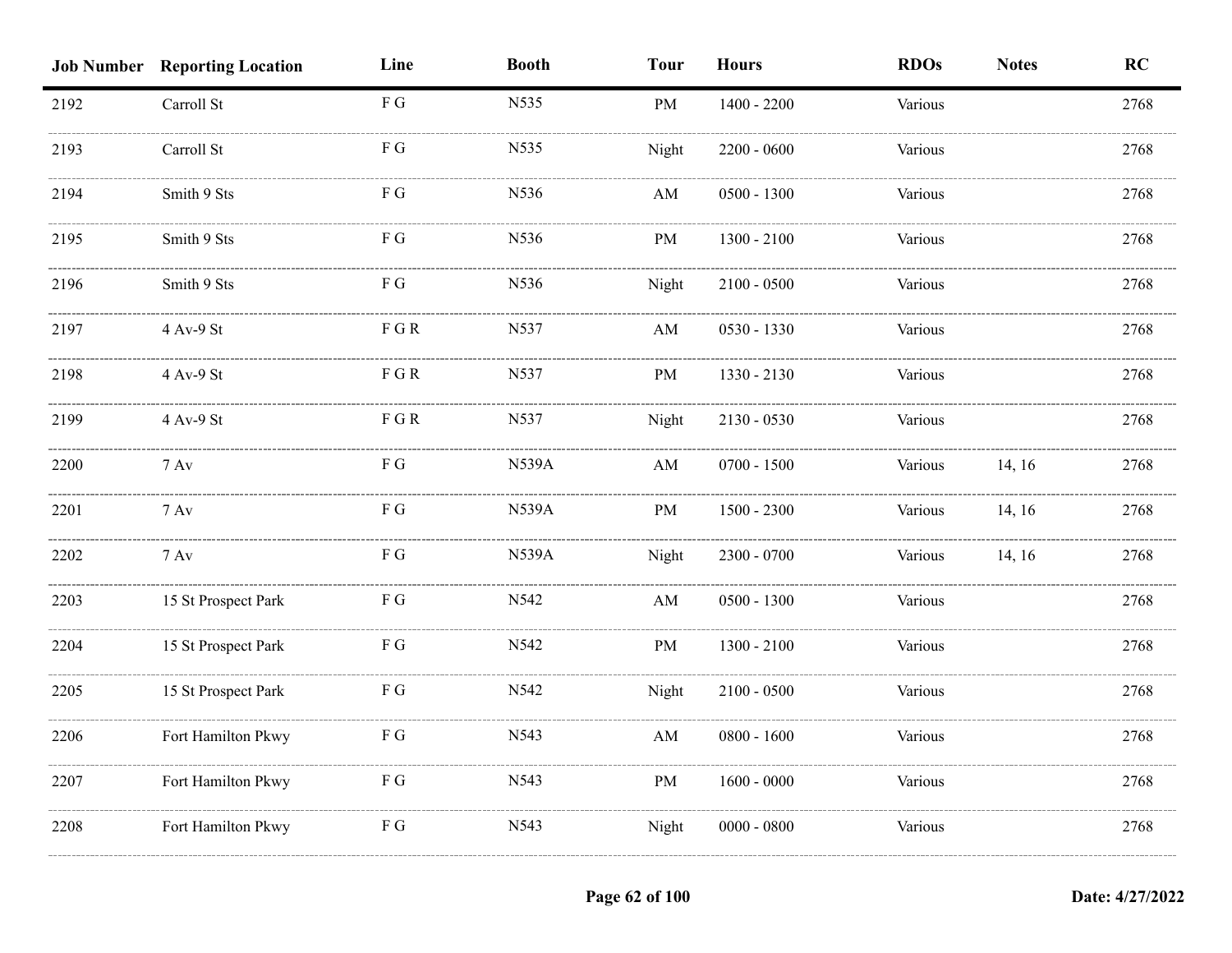|      | <b>Job Number Reporting Location</b> | Line             | <b>Booth</b> | <b>Tour</b>            | <b>Hours</b>  | <b>RDOs</b> | <b>Notes</b> | RC   |
|------|--------------------------------------|------------------|--------------|------------------------|---------------|-------------|--------------|------|
| 2210 | Church Av                            | ${\bf F}$ G      | N546         | $\mathbf{A}\mathbf{M}$ | $0700 - 1500$ | Various     |              | 2768 |
| 2211 | Church Av                            | ${\mathcal F}$ G | N546         | PM                     | $1500 - 2300$ | Various     |              | 2768 |
| 2212 | Church Av                            | F G              | N546         | Night                  | 2300 - 0700   | Various     |              | 2768 |
| 2213 | Ditmas Av                            | F                | N548         | $\mathbf{A}\mathbf{M}$ | $0700 - 1500$ | Various     | 2, TB        | 2768 |
| 2214 | Ditmas Av                            | F                | N548         | PM                     | $1500 - 2300$ | Various     |              | 2768 |
| 2215 | Ditmas Av                            | $\mathbf F$      | N548         | Night                  | $2300 - 0700$ | Various     |              | 2768 |
| 2216 | $18 \,\mathrm{Av}$                   | F                | N549         | AM                     | $0600 - 1400$ | Various     |              | 2768 |
| 2217 | $18 \,\mathrm{Av}$                   | $\mathbf F$      | N549         | PM                     | $1400 - 2200$ | Various     |              | 2768 |
| 2218 | 18 Av                                | F                | N549         | Night                  | $2200 - 0600$ | Various     |              | 2768 |
| 2219 | Avenue I                             | F                | N551         | AM                     | $0600 - 1400$ | Various     |              | 2768 |
| 2220 | Avenue I                             | F                | N551         | PM                     | $1400 - 2200$ | Various     |              | 2768 |
| 2221 | Avenue I                             | F                | N551         | Night                  | $2200 - 0600$ | Various     |              | 2768 |
| 2222 | Bay Pkwy                             | F                | N553         | AM                     | $0530 - 1330$ | Various     |              | 2768 |
| 2223 | <b>Bay Pkwy</b>                      | F                | N553         | PM                     | 1330 - 2130   | Various     |              | 2768 |
| 2224 | Bay Pkwy                             | F                | N553         | Night                  | $2130 - 0530$ | Various     |              | 2768 |
| 2225 | Avenue N                             | ${\bf F}$        | N555         | AM                     | $0500 - 1300$ | Various     |              | 2768 |
| 2226 | Avenue N                             | $\mathbf F$      | N555         | PM                     | $1300 - 2100$ | Various     |              | 2768 |
|      |                                      |                  |              |                        |               |             |              |      |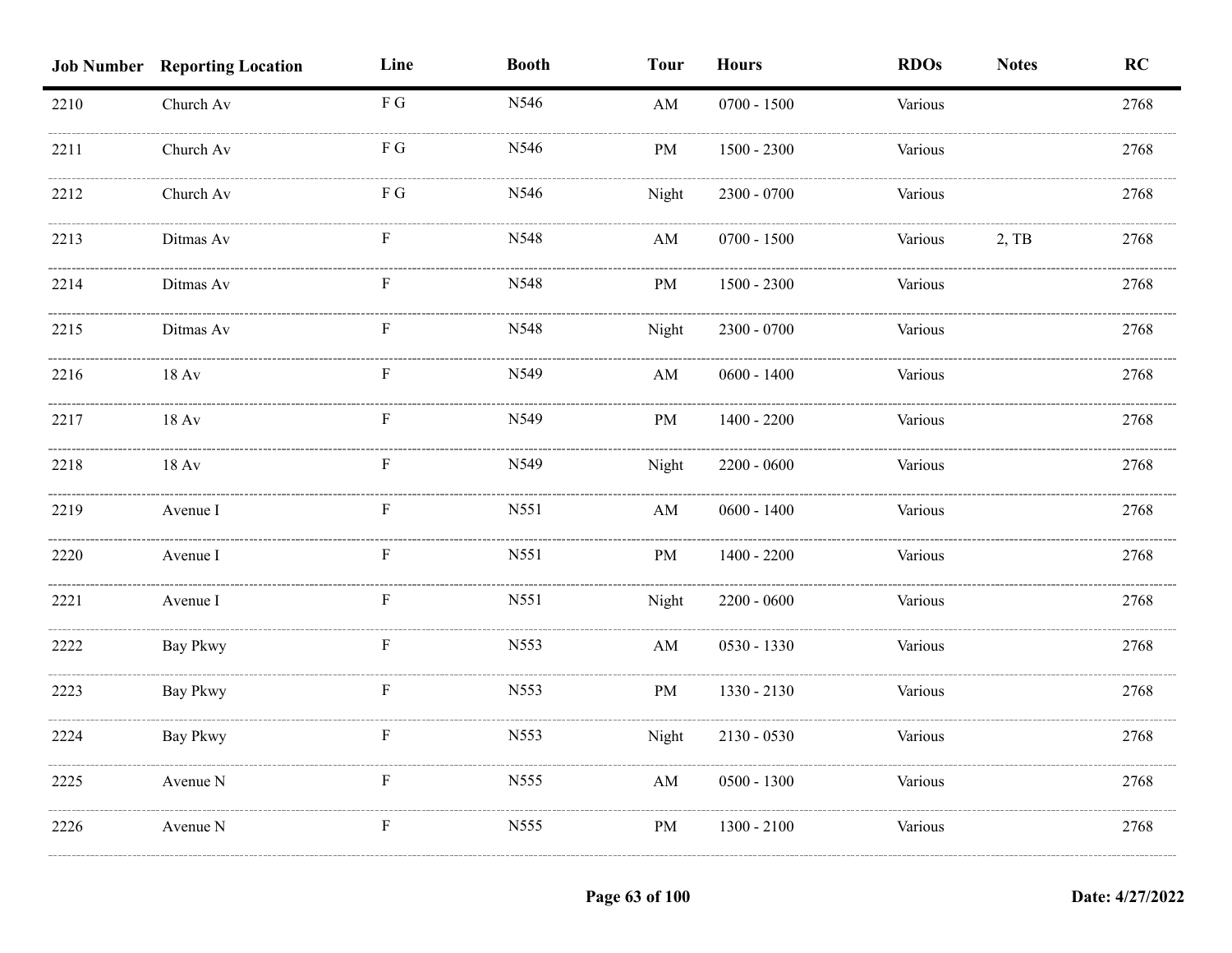|      | <b>Job Number Reporting Location</b> | Line        | <b>Booth</b> | <b>Tour</b>            | <b>Hours</b>  | <b>RDOs</b> | <b>Notes</b> | RC   |
|------|--------------------------------------|-------------|--------------|------------------------|---------------|-------------|--------------|------|
| 2227 | Avenue N                             | $\rm F$     | N555         | Night                  | $2100 - 0500$ | Various     |              | 2768 |
| 2228 | Avenue P                             | F           | N556         | AM                     | $0500 - 1300$ | Various     |              | 2768 |
| 2229 | Avenue P                             | F           | N556         | PM                     | $1300 - 2100$ | Various     |              | 2768 |
| 2230 | Avenue P                             | F           | N556         | Night                  | $2100 - 0500$ | Various     |              | 2768 |
| 2231 | Kings Hwy                            | F           | N557         | $\mathbf{A}\mathbf{M}$ | $0800 - 1600$ | Various     | 14, 16       | 2768 |
| 2232 | Kings Hwy                            | F           | N557         | PM                     | $1600 - 0000$ | Various     | 14, 16       | 2768 |
| 2233 | Kings Hwy                            | $\mathbf F$ | N557         | Night                  | $0000 - 0800$ | Various     | 14, 16       | 2768 |
| 2234 | Avenue U                             | ${\bf F}$   | N559         | $\mathbf{A}\mathbf{M}$ | $0700 - 1500$ | Various     | 2, TB        | 2768 |
| 2235 | Avenue U                             | $\mathbf F$ | N559         | PM                     | $1500 - 2300$ | Various     |              | 2768 |
| 2236 | Avenue U                             | F           | N559         | Night                  | $2300 - 0700$ | Various     |              | 2768 |
| 2237 | Avenue X                             | F           | N561         | AM                     | $0700 - 1500$ | Various     | 2, TB        | 2768 |
| 2238 | Avenue X                             | F           | N561         | PM                     | $1500 - 2300$ | Various     |              | 2768 |
| 2239 | Avenue X                             | F           | N561         | Night                  | 2300 - 0700   | Various     |              | 2768 |
| 2240 | Neptune Av                           | F           | N562         | AM                     | $0600 - 1400$ | Various     |              | 2768 |
| 2241 | Neptune Av                           | F           | N562         | PM                     | $1400 - 2200$ | Various     |              | 2768 |
| 2242 | Neptune Av                           | ${\bf F}$   | N562         | Night                  | $2200 - 0600$ | Various     | $\rm RD$     | 2768 |
| 2243 | Clark St                             | 23          | R600         | AM                     | $0600 - 1400$ | Various     |              | 2766 |
|      |                                      |             |              |                        |               |             |              |      |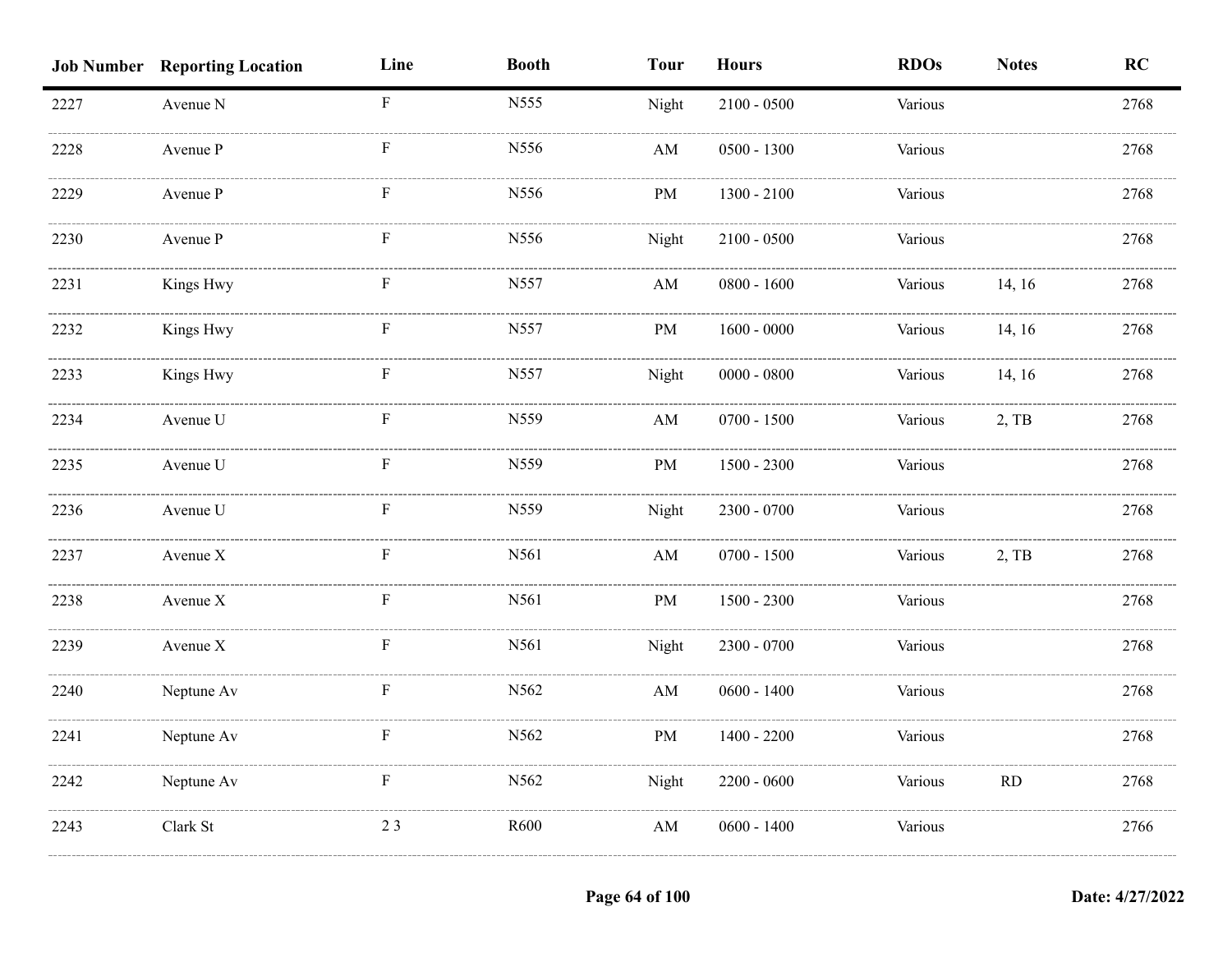|      | <b>Job Number Reporting Location</b>                                         | Line | <b>Booth</b> | <b>Tour</b>            | <b>Hours</b>  | <b>RDOs</b> | <b>Notes</b> | <b>RC</b> |
|------|------------------------------------------------------------------------------|------|--------------|------------------------|---------------|-------------|--------------|-----------|
| 2244 | Clark St                                                                     | 23   | R600         | $\mathbf{PM}$          | $1400 - 2200$ | Various     |              | 2766      |
| 2245 | Clark St                                                                     | 23   | R600         | Night                  | $2200 - 0600$ | Various     |              | 2766      |
| 2246 | Borough Hall                                                                 | 2345 | R601A        | AM                     | $0500 - 1300$ | Various     | 15, 16       | 2766      |
| 2247 | Borough Hall                                                                 | 2345 | R601A        | PM                     | $1300 - 2100$ | Various     | 15, 16       | 2766      |
| 2248 | Borough Hall                                                                 | 2345 | <b>R601A</b> | Night                  | $2100 - 0500$ | Various     | 15, 16       | 2766      |
| 2249 | Borough Hall                                                                 | 2345 | R602         | $\mathbf{A}\mathbf{M}$ | $0500 - 1300$ | Various     | 3, 8, 14, 16 | 2766      |
| 2250 | Borough Hall                                                                 | 2345 | R602         | PM                     | $1300 - 2100$ | Various     | 3, 14, 16    | 2766      |
| 2251 | Borough Hall                                                                 | 2345 | R602         | Night                  | $2100 - 0500$ | Various     | 3, 4, 14, 16 | 2766      |
| 2257 | Hoyt St                                                                      | 23   | R606         | AM                     | $0800 - 1600$ | Various     |              | 2766      |
| 2258 | Hoyt St                                                                      | 23   | R606         | $\mathbf{PM}$          | $1600 - 0000$ | Various     |              | 2766      |
| 2259 | Hoyt St                                                                      | 23   | R606         | Night                  | $0000 - 0800$ | Various     | <b>RD</b>    | 2766      |
| 2260 | Nevins St                                                                    | 2345 | R608         | AM                     | $0800 - 1600$ | Various     |              | 2766      |
| 2261 | Nevins St                                                                    | 2345 | R608         | PM                     | $1600 - 0000$ | Various     |              | 2766      |
| 2262 | Nevins St                                                                    | 2345 | R608         | Night                  | $0000 - 0800$ | Various     |              | 2766      |
| 2265 | Atlantic Av-Barclays Ctr                                                     | 2345 | R610         | $\mathbf{A}\mathbf{M}$ | $0700 - 1500$ | Various     | 1            | 2766      |
|      | Implementation of OMNY equipment and new Customer Service Centers Initiative |      |              |                        |               |             |              |           |
| 2266 | Atlantic Av-Barclays Ctr                                                     | 2345 | R610         | $\mathbf{PM}$          | $1500 - 2300$ | Various     | 1            | 2766      |
|      | Implementation of OMNY equipment and new Customer Service Centers Initiative |      |              |                        |               |             |              |           |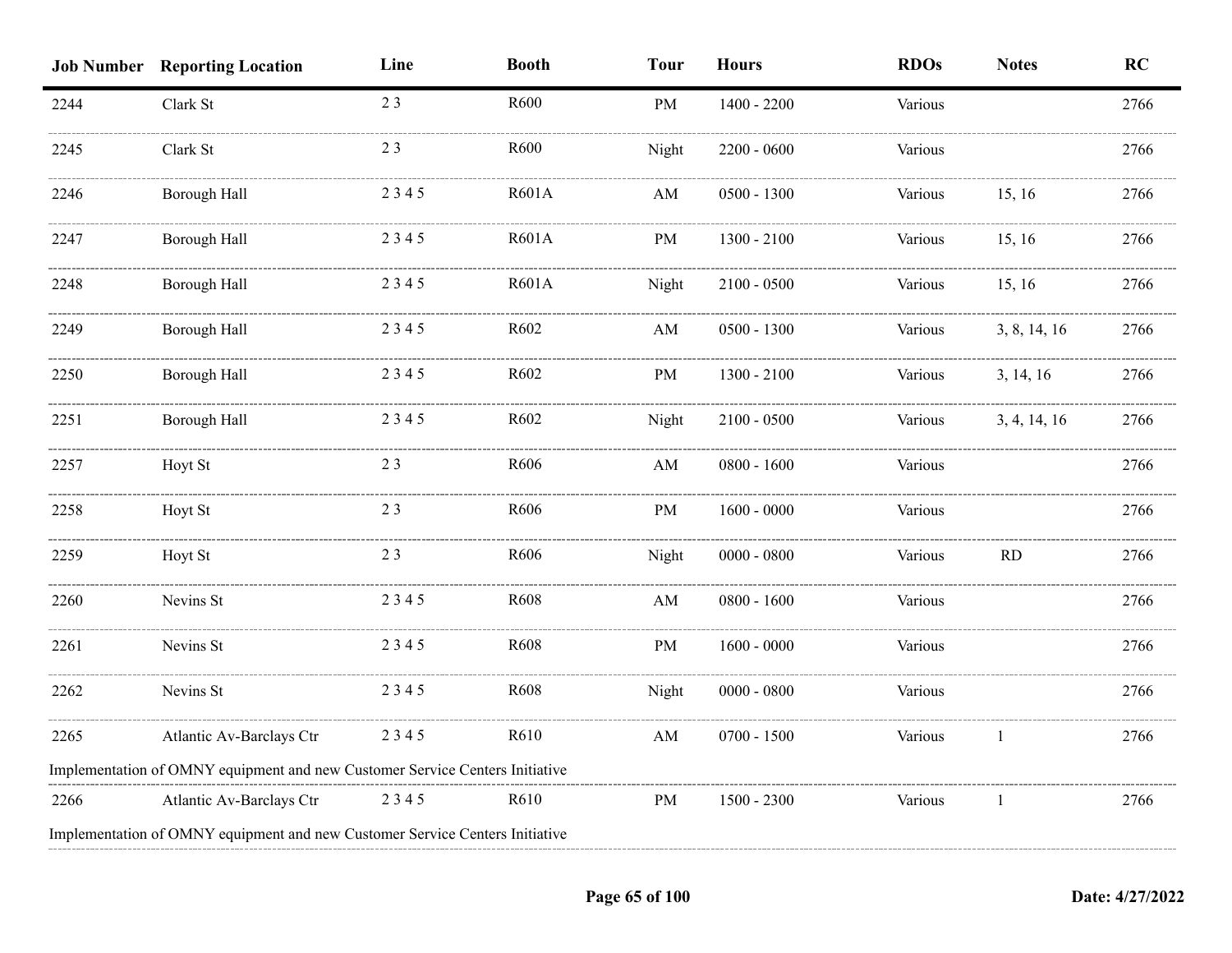|      | <b>Job Number Reporting Location</b>                                         | Line        | <b>Booth</b>      | <b>Tour</b>            | <b>Hours</b>  | <b>RDOs</b> | <b>Notes</b> | <b>RC</b> |
|------|------------------------------------------------------------------------------|-------------|-------------------|------------------------|---------------|-------------|--------------|-----------|
| 2267 | Atlantic Av-Barclays Ctr                                                     | 2345        | R610              | Night                  | 2300 - 0700   | Various     | 1            | 2766      |
|      | Implementation of OMNY equipment and new Customer Service Centers Initiative |             |                   |                        |               |             |              |           |
| 2268 | Bergen St                                                                    | 23          | R617              | AM                     | $0700 - 1500$ | Various     |              | 2766      |
| 2269 | Bergen St                                                                    | 23          | R617              | PM                     | $1500 - 2300$ | Various     |              | 2766      |
| 2270 | Bergen St                                                                    | 23          | R617              | Night                  | $2300 - 0700$ | Various     |              | 2766      |
| 2273 | Grand Army Plaza                                                             | 23          | R <sub>6</sub> 19 | AM                     | $0600 - 1400$ | Various     |              | 2766      |
| 2274 | Grand Army Plaza                                                             | 23          | R <sub>6</sub> 19 | PM                     | $1400 - 2200$ | Various     |              | 2766      |
| 2275 | Grand Army Plaza                                                             | 23          | R619              | Night                  | $2200 - 0600$ | Various     |              | 2766      |
| 2276 | Eastern Pkwy Brooklyn<br>Museum                                              | 23          | R621              | $\mathbf{A}\mathbf{M}$ | $0730 - 1530$ | Various     |              | 2766      |
| 2277 | Eastern Pkwy Brooklyn<br>Museum                                              | 23          | R621              | PM                     | 1530 - 2330   | Various     |              | 2766      |
| 2278 | Eastern Pkwy Brooklyn<br>Museum                                              | 23          | R621              | Night                  | 2330 - 0730   | Various     |              | 2766      |
| 2279 | <b>Brighton Beach</b>                                                        | B Q         | <b>B029</b>       | PM                     | $1400 - 2200$ | Sun/Mon     |              | 2772      |
|      | Covering Job For Sun 2285; Covering Job For Mon 2285                         |             |                   |                        |               |             |              |           |
|      | 5/15 - 9/15 (WAA) Other Times PM Extra<br>***** Summer Pick Only *****       |             |                   |                        |               |             |              |           |
| 2280 | Coney Island Stillwell Av                                                    | <b>DFNQ</b> | G001              | PM                     | $1400 - 2200$ | Mon/Tue     | 5            | 2772      |
|      | Covering Job For Mon 2287; Covering Job For Tue 2287                         |             |                   |                        |               |             |              |           |
|      | 5/15 - 9/15 (WAA) Other Times PM Extra<br>***** Summer Pick Only *****       |             |                   |                        |               |             |              |           |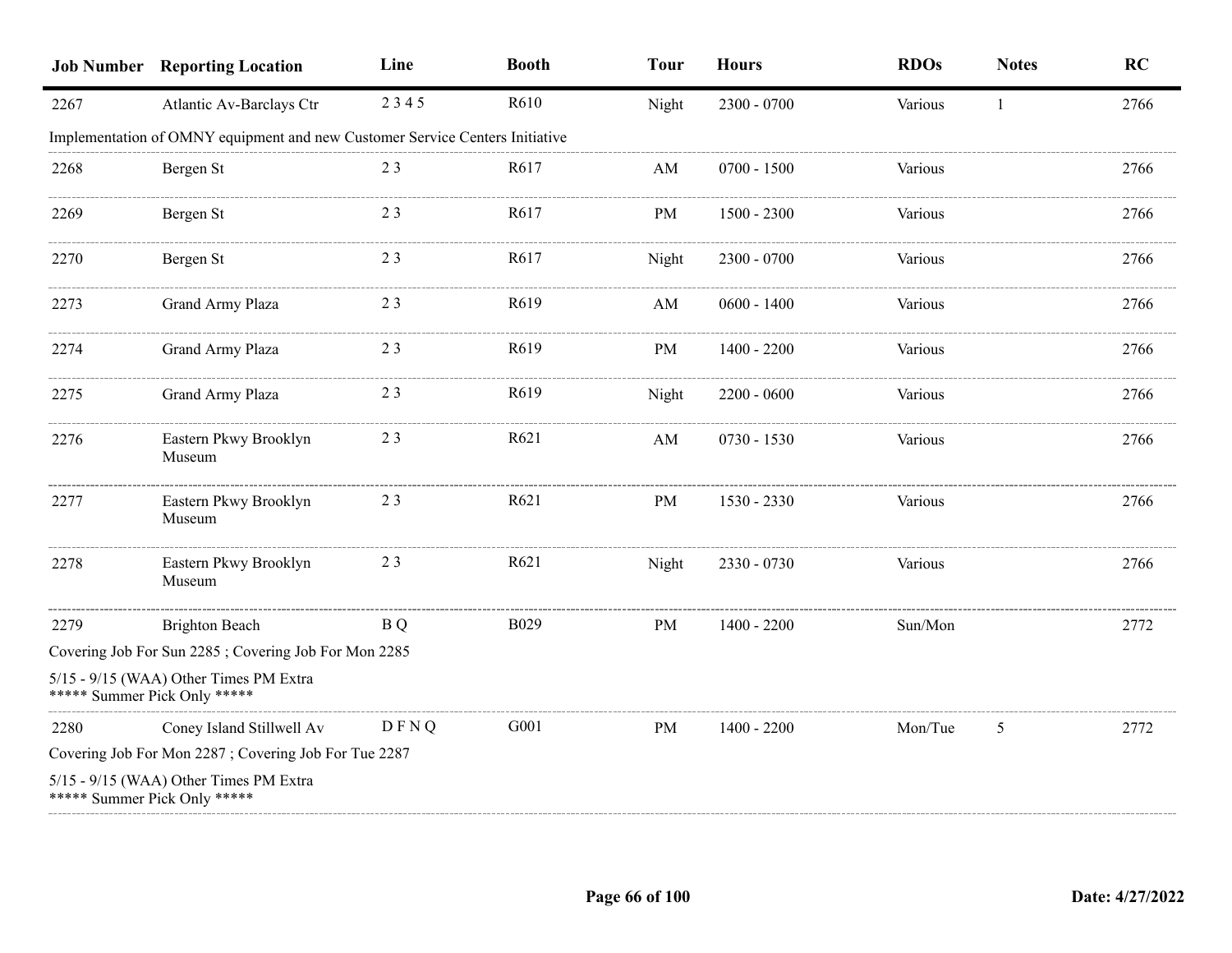|                                              | <b>Job Number Reporting Location</b>                                   | Line        | <b>Booth</b> | <b>Tour</b> | <b>Hours</b>                                                              | <b>RDOs</b> | <b>Notes</b> | RC   |
|----------------------------------------------|------------------------------------------------------------------------|-------------|--------------|-------------|---------------------------------------------------------------------------|-------------|--------------|------|
| 2281                                         | Coney Island Stillwell Av                                              | DFNQ        | G001         | PM          | $1400 - 2200$                                                             | Wed/Thu     | 5            | 2772 |
|                                              | Covering Job For Wed 2287; Covering Job For Thu 2287                   |             |              |             |                                                                           |             |              |      |
|                                              | 5/15 - 9/15 (WAA) Other Times PM Extra<br>***** Summer Pick Only ***** |             |              |             |                                                                           |             |              |      |
| 2282                                         | Coney Island Stillwell Av                                              | DFNQ        | G001         | PM          | Mon - Fri:1600 - 0000<br>Sat - Sat:1700 - 0100<br>Sun - Sun: 1700 - 0100  | Fri/Sat     | 5            | 2772 |
|                                              | Covering Job For Fri 2288; Covering Job For Sat 2288                   |             |              |             |                                                                           |             |              |      |
|                                              | 5/15 - 9/15 (WAA) Other Times PM Extra<br>***** Summer Pick Only ***** |             |              |             |                                                                           |             |              |      |
| 2283                                         | Coney Island Stillwell Av                                              | <b>DFNQ</b> | G001         | PM          | Mon - Fri:1600 - 0000<br>Sat - Sat:1700 - 0100<br>Sun - Sun:1700 - 0100   | Sun/Mon     | 5            | 2772 |
|                                              | Covering Job For Sun 2288; Covering Job For Mon 2288                   |             |              |             |                                                                           |             |              |      |
|                                              | 5/15 - 9/15 (WAA) Other Times PM Extra<br>***** Summer Pick Only ***** |             |              |             |                                                                           |             |              |      |
| 2284                                         | Coney Island Stillwell Av                                              | DFNQ        | G001         | PM          | Mon - Fri:1600 - 0000<br>Sat - Sat: 1700 - 0100<br>Sun - Sun: 1700 - 0100 | Thu/Fri     | 5            | 2772 |
|                                              | Covering Job For Thu 2288; Covering Job For Fri 2287                   |             |              |             |                                                                           |             |              |      |
|                                              | 5/15 - 9/15 (WAA) Other Times PM Extra<br>***** Summer Pick Only ***** |             |              |             |                                                                           |             |              |      |
| 2285                                         | <b>Brighton Beach</b>                                                  | B Q         | <b>B029</b>  | <b>PM</b>   | Various                                                                   | Wed/Thu     | 5            | 2772 |
| Tue: PM Extra.<br>Fri & Sat: 2286 West 8 St. | Sun & Mon: 2279 Brighton Beach.                                        |             |              |             |                                                                           |             |              |      |
|                                              | 5/15 - 9/15 (WAA) Other Times PM Extra<br>***** Summer Pick Only ***** |             |              |             |                                                                           |             |              |      |
| 2286                                         | West 8 St NY Aquarium                                                  | F Q         | G011         | PM          | 1400 - 2200                                                               | Fri/Sat     | 5            | 2768 |
|                                              | Covering Job For Fri 2285; Covering Job For Sat 2285                   |             |              |             |                                                                           |             |              |      |
|                                              | 5/15 - 9/15 (WAA) Other Times PM Extra<br>***** Summer Pick Only ***** |             |              |             |                                                                           |             |              |      |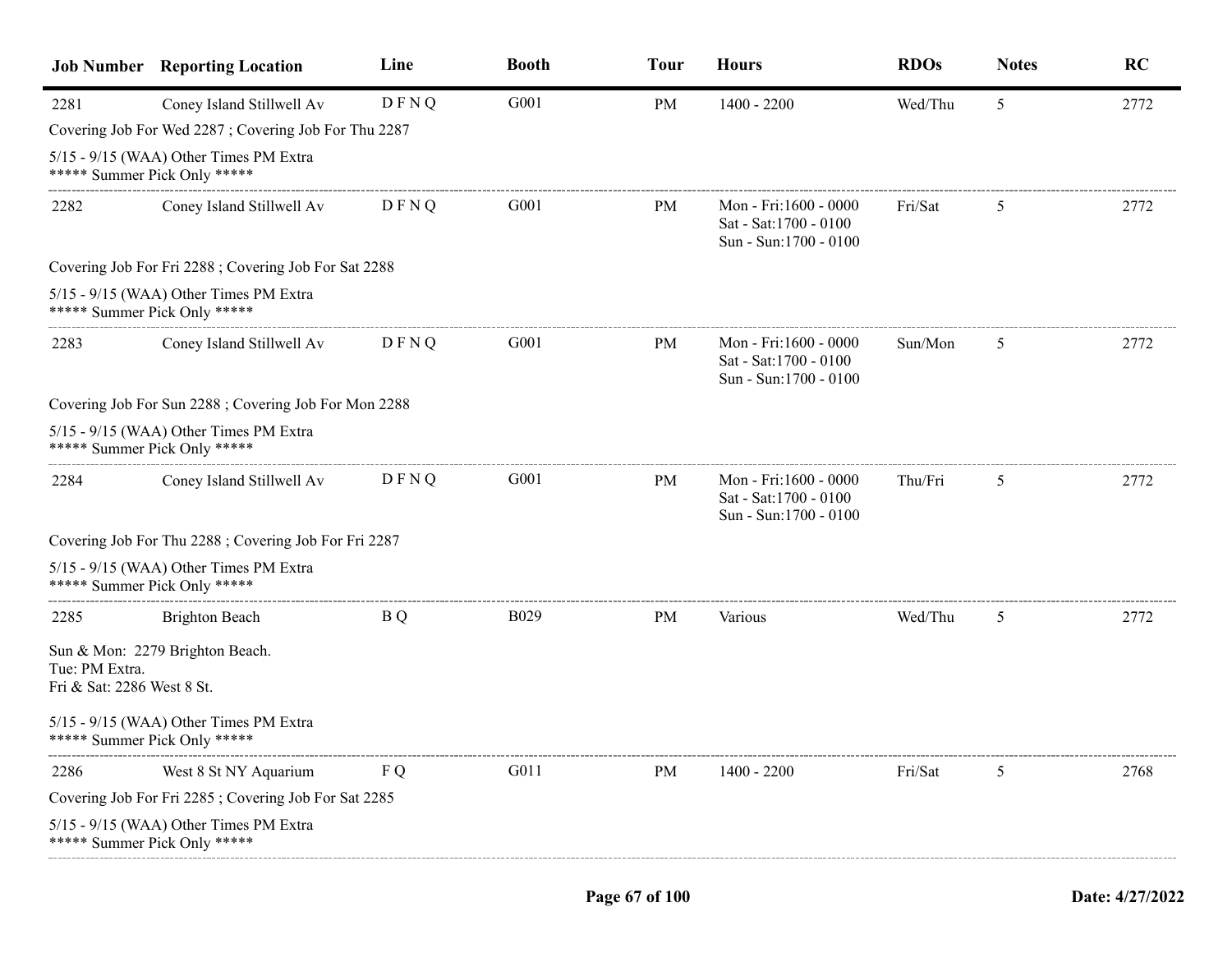|                                        | <b>Job Number Reporting Location</b>                                                                                            | Line | <b>Booth</b>      | <b>Tour</b>            | <b>Hours</b>  | <b>RDOs</b> | <b>Notes</b> | RC   |
|----------------------------------------|---------------------------------------------------------------------------------------------------------------------------------|------|-------------------|------------------------|---------------|-------------|--------------|------|
| 2287                                   | Coney Island Stillwell Av                                                                                                       | DFNQ | G001              | PM                     | Various       | Sat/Sun     | 5            | 2772 |
| Fri:                                   | Mon & Tue: 2280 Stillwell Ave.<br>Wed & Thu: 2281 Stillwell Ave.<br>2284 Stillwell Ave.                                         |      |                   |                        |               |             |              |      |
|                                        | 5/15 - 9/15 (WAA) Other Times PM Extra<br>***** Summer Pick Only *****                                                          |      |                   |                        |               |             |              |      |
| 2288                                   | Coney Island Stillwell Av                                                                                                       | DFNQ | G001              | PM                     | Various       | Tue/Wed     | 5            | 2772 |
| Thu:<br>Fri & Sat: 2282 Stillwell Ave. | Sun & Mon: 2283 Stillwell Ave.<br>2284 Stillwell Ave.<br>5/15 - 9/15 (WAA) Other Times PM Extra<br>***** Summer Pick Only ***** |      |                   |                        |               |             |              |      |
| 2501                                   | Bedford Av                                                                                                                      | L    | H <sub>009</sub>  | AM                     | $0530 - 1330$ | Various     |              | 2776 |
| 2502                                   | Bedford Av                                                                                                                      | L    | H009              | PM                     | 1330 - 2130   | Various     |              | 2776 |
| 2503                                   | Bedford Av                                                                                                                      | L    | H <sub>0</sub> 09 | Night                  | $2130 - 0530$ | Various     |              | 2776 |
| 2506                                   | Graham Av                                                                                                                       | L    | H <sub>0</sub> 13 | AM                     | $0600 - 1400$ | Various     |              | 2776 |
| 2507                                   | Graham Av                                                                                                                       | L    | H <sub>0</sub> 13 | PM                     | $1400 - 2200$ | Various     |              | 2776 |
| 2508                                   | Graham Av                                                                                                                       | L    | H013              | Night                  | $2200 - 0600$ | Various     |              | 2776 |
| 2512                                   | Grand St                                                                                                                        | L    | H <sub>0</sub> 15 | $\mathbf{A}\mathbf{M}$ | $0700 - 1500$ | Various     | 14, 16       | 2776 |
| 2513                                   | Grand St                                                                                                                        | L    | H015              | PM                     | $1500 - 2300$ | Various     | 14, 16       | 2776 |
| 2514                                   | Grand St                                                                                                                        | L    | H015              | Night                  | $2300 - 0700$ | Various     | 14, 16       | 2776 |
| 2518                                   | Montrose Ave                                                                                                                    | L    | H017              | AM                     | $0700 - 1500$ | Various     |              | 2776 |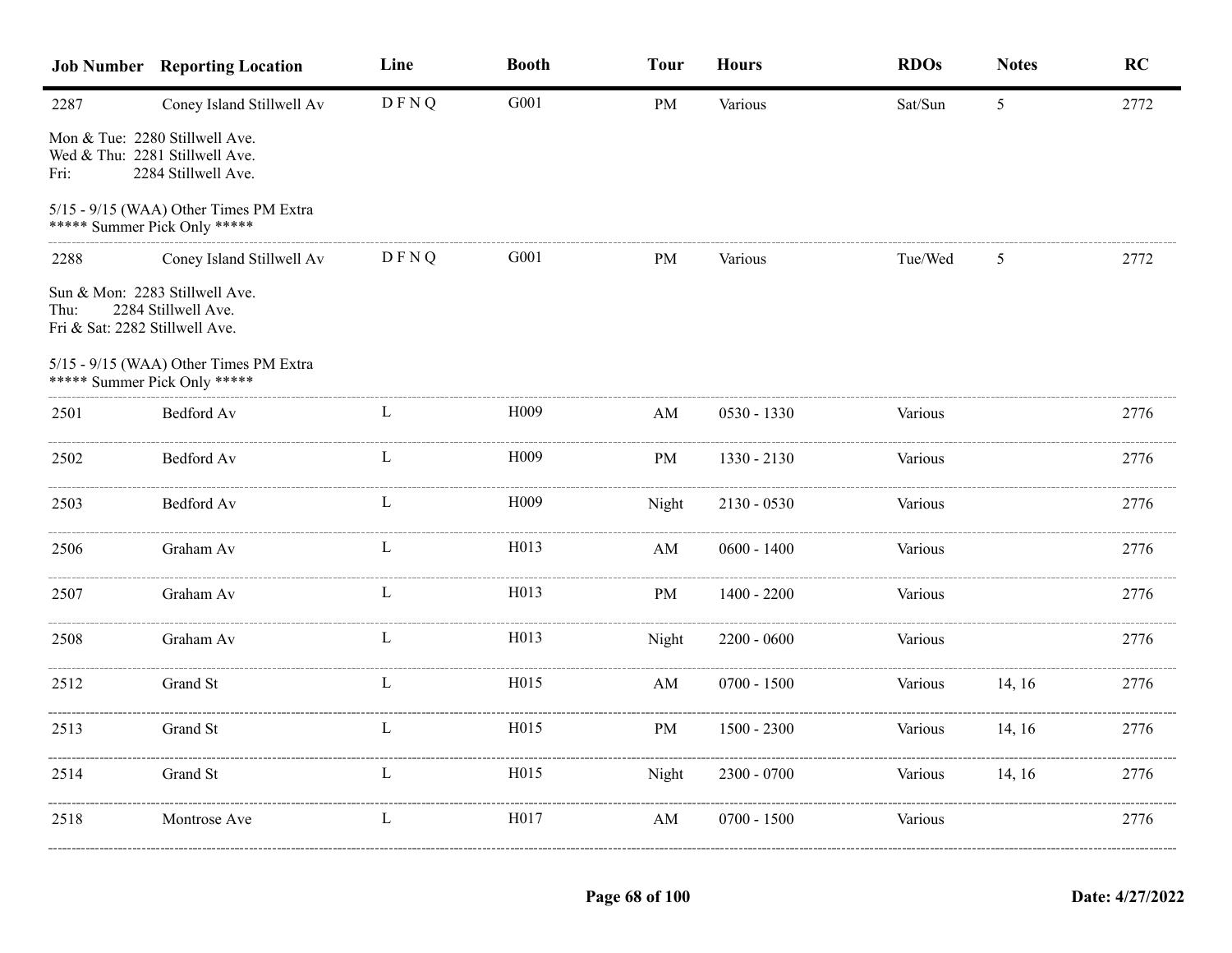|      | <b>Job Number Reporting Location</b>                                         | Line | <b>Booth</b>      | <b>Tour</b> | <b>Hours</b>  | <b>RDOs</b> | <b>Notes</b> | RC   |
|------|------------------------------------------------------------------------------|------|-------------------|-------------|---------------|-------------|--------------|------|
| 2519 | Montrose Ave                                                                 | L    | H017              | PM          | $1500 - 2300$ | Various     |              | 2776 |
| 2520 | Montrose Ave                                                                 | L    | H017              | Night       | $2300 - 0700$ | Various     |              | 2776 |
| 2521 | Morgan Ave                                                                   |      | H <sub>0</sub> 19 | AM          | $0700 - 1500$ | Various     |              | 2776 |
| 2522 | Morgan Ave                                                                   | L    | H019              | PM          | $1500 - 2300$ | Various     |              | 2776 |
| 2523 | Morgan Ave                                                                   | L    | H <sub>0</sub> 19 | Night       | $2300 - 0700$ | Various     |              | 2776 |
| 2524 | Jefferson St                                                                 | L    | H022              | AM          | $0700 - 1500$ | Various     |              | 2776 |
| 2525 | Jefferson St                                                                 |      | H <sub>022</sub>  | PM          | $1500 - 2300$ | Various     |              | 2776 |
| 2526 | Jefferson St                                                                 | L    | H022              | Night       | $2300 - 0700$ | Various     |              | 2776 |
| 2527 | DeKalb Av                                                                    | L    | H <sub>023</sub>  | AM          | $0700 - 1500$ | Various     |              | 2776 |
| 2528 | DeKalb Av                                                                    | L    | H <sub>023</sub>  | PM          | $1500 - 2300$ | Various     |              | 2776 |
| 2529 | DeKalb Av                                                                    | L    | H023              | Night       | $2300 - 0700$ | Various     |              | 2776 |
| 2530 | Myrtle Wyckoff Avs                                                           | M    | H <sub>026</sub>  | AM          | $0800 - 1600$ | Various     |              | 2776 |
|      | Implementation of OMNY equipment and new Customer Service Centers Initiative |      |                   |             |               |             |              |      |
| 2531 | Myrtle Wyckoff Avs                                                           | M    | H026              | PM          | $1600 - 0000$ | Various     | -1           | 2776 |
|      | Implementation of OMNY equipment and new Customer Service Centers Initiative |      |                   |             |               |             |              |      |
| 2532 | Myrtle Wyckoff Avs                                                           | M    | H <sub>026</sub>  | Night       | $0000 - 0800$ | Various     |              | 2776 |
|      | Implementation of OMNY equipment and new Customer Service Centers Initiative |      |                   |             |               |             |              |      |
| 2535 | Halsey St                                                                    |      | H <sub>028</sub>  | AM          | $0800 - 1600$ | Various     |              | 2776 |
| 2536 | Halsey St                                                                    |      | H <sub>028</sub>  | <b>PM</b>   | $1600 - 0000$ | Various     |              | 2776 |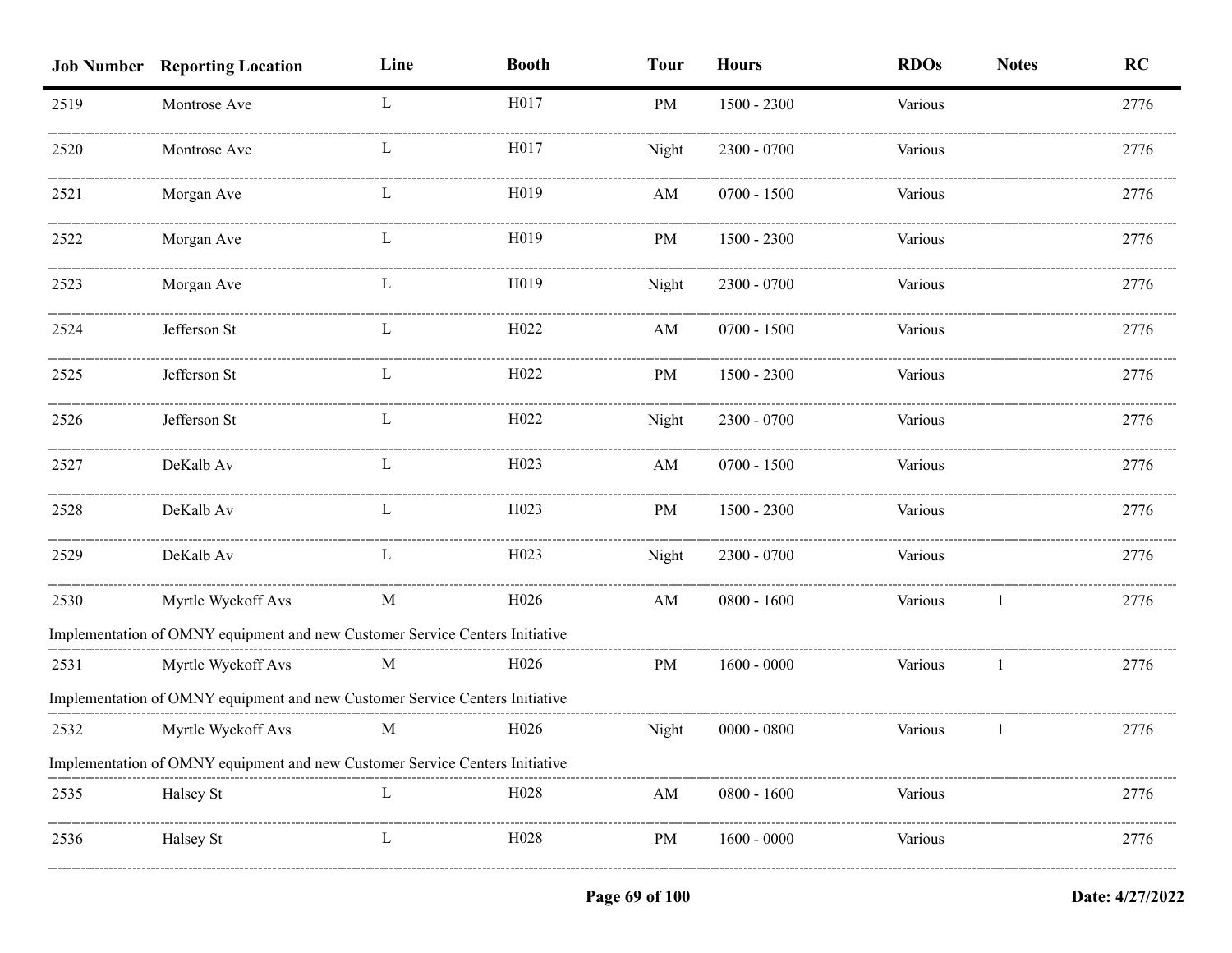|      | <b>Job Number Reporting Location</b> | Line        | <b>Booth</b> | <b>Tour</b>            | <b>Hours</b>  | <b>RDOs</b> | <b>Notes</b> | RC   |
|------|--------------------------------------|-------------|--------------|------------------------|---------------|-------------|--------------|------|
| 2537 | Halsey St                            | $\mathbf L$ | H028         | Night                  | $0000 - 0800$ | Various     |              | 2776 |
| 2541 | Wilson Av                            |             | H032         | $\mathbf{A}\mathbf{M}$ | $0700 - 1500$ | Various     | 13, 16       | 2776 |
| 2542 | Wilson Av                            |             | H032         | PM                     | $1500 - 2300$ | Various     | 13, 16       | 2776 |
| 2543 | Wilson Av                            | L           | H032         | Night                  | 2300 - 0700   | Various     | 13, 16       | 2776 |
| 2544 | Bushwick Av Aberdeen St              | L           | H033         | AM                     | $0800 - 1600$ | Various     | $2,$ TB      | 2776 |
| 2545 | Bushwick Av Aberdeen St              | $\Gamma$    | H033         | PM                     | $1600 - 0000$ | Various     | $\rm RD$     | 2776 |
| 2546 | Bushwick Av Aberdeen St              | L           | H033         | Night                  | $0000 - 0800$ | Various     |              | 2776 |
| 2547 | Cleveland St                         | J           | J022         | $\mathbf{A}\mathbf{M}$ | $0500 - 1300$ | Various     |              | 2777 |
| 2548 | Cleveland St                         | J           | J022         | PM                     | $1300 - 2100$ | Various     |              | 2777 |
| 2549 | Cleveland St                         |             | J022         | Night                  | $2100 - 0500$ | Various     |              | 2777 |
| 2550 | Norwood Av                           |             | J023         | $\mathbf{A}\mathbf{M}$ | $0800 - 1600$ | Various     |              | 2777 |
| 2551 | Norwood Av                           |             | J023         | $\rm PM$               | $1600 - 0000$ | Various     |              | 2777 |
| 2552 | Norwood Av                           |             | J023         | Night                  | $0000 - 0800$ | Various     |              | 2777 |
| 2553 | Crescent St                          |             | J024         | AM                     | $0730 - 1530$ | Various     |              | 2777 |
| 2554 | Crescent St                          | J           | J024         | $\rm PM$               | 1530 - 2330   | Various     |              | 2777 |
| 2555 | Crescent St                          | J           | J024         | Night                  | 2330 - 0730   | Various     |              | 2777 |
| 2556 | Cypress Hills                        | J           | J025         | $\mathbf{A}\mathbf{M}$ | $0700 - 1500$ | Various     |              | 2777 |
|      |                                      |             |              |                        |               |             |              |      |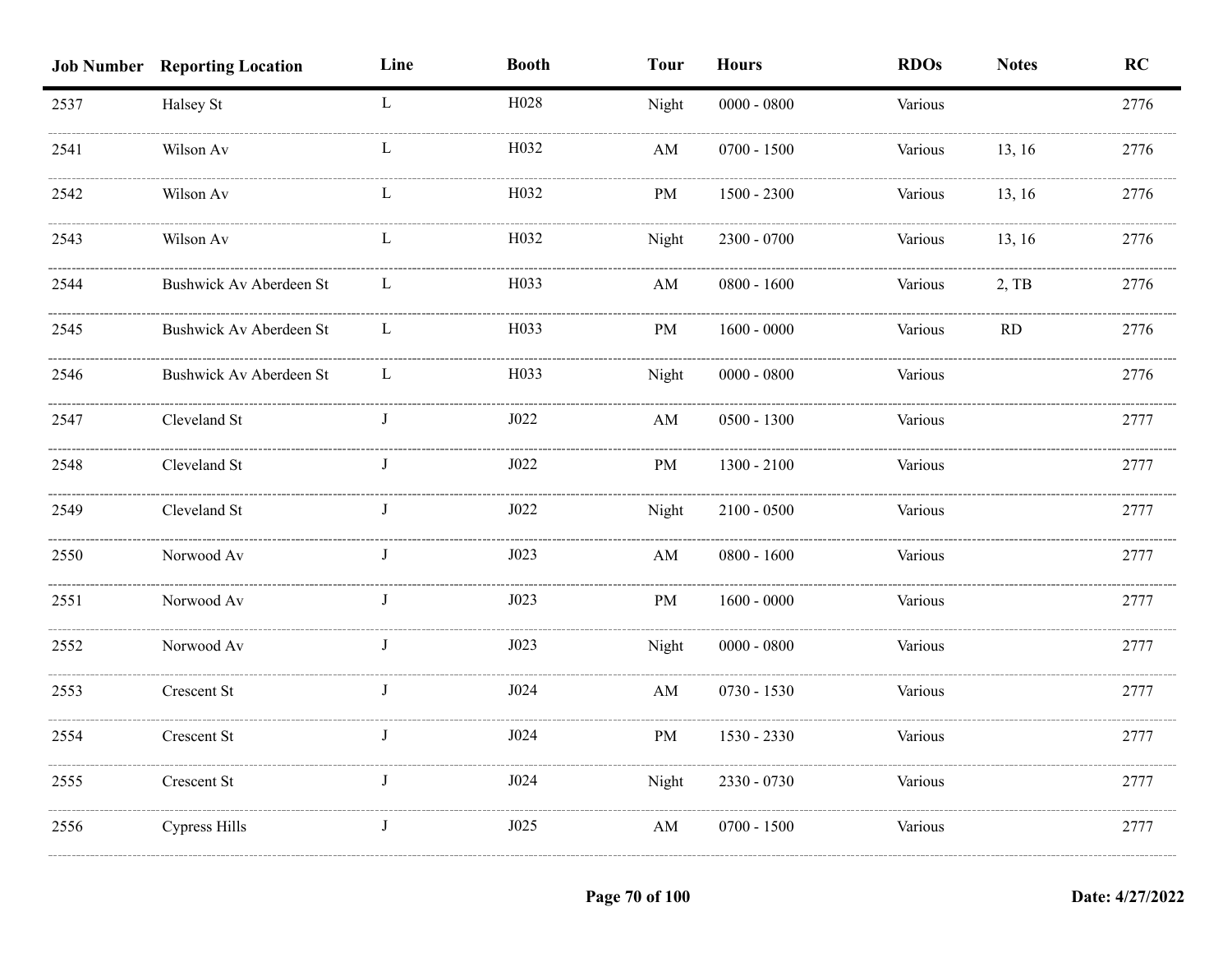|      | <b>Job Number Reporting Location</b> | Line         | <b>Booth</b> | <b>Tour</b>            | <b>Hours</b>  | <b>RDOs</b> | <b>Notes</b> | RC   |
|------|--------------------------------------|--------------|--------------|------------------------|---------------|-------------|--------------|------|
| 2557 | <b>Cypress Hills</b>                 | $\mathbf{J}$ | J025         | PM                     | $1500 - 2300$ | Various     |              | 2777 |
| 2558 | <b>Cypress Hills</b>                 |              | J025         | Night                  | $2300 - 0700$ | Various     |              | 2777 |
| 2559 | 75 St-Elderts Ln                     |              | J028         | AM                     | $0700 - 1500$ | Various     |              | 2777 |
| 2560 | 75 St-Elderts Ln                     |              | J028         | PM                     | $1500 - 2300$ | Various     |              | 2777 |
| 2561 | 75 St-Elderts Ln                     | J            | J028         | Night                  | 2300 - 0700   | Various     |              | 2777 |
| 2562 | 85 St-Forest Pkwy                    | J            | J030         | $\mathbf{A}\mathbf{M}$ | $0600 - 1400$ | Various     |              | 2777 |
| 2563 | 85 St-Forest Pkwy                    | J            | J030         | PM                     | $1400 - 2200$ | Various     |              | 2777 |
| 2564 | 85 St-Forest Pkwy                    | J            | J030         | Night                  | $2200 - 0600$ | Various     |              | 2777 |
| 2565 | Woodhaven Blvd                       | JZ           | J031         | AM                     | $0600 - 1400$ | Various     | 14, 16       | 2777 |
| 2566 | Woodhaven Blvd                       | $\rm J\,Z$   | J031         | PM                     | $1400 - 2200$ | Various     | 14, 16       | 2777 |
| 2567 | Woodhaven Blvd                       | $\rm J~Z$    | J031         | Night                  | $2200 - 0600$ | Various     | 14, 16       | 2777 |
| 2568 | 104 St                               |              | J034         | AM                     | 0530 - 1330   | Various     |              | 2777 |
| 2569 | 104 St                               |              | J034         | PM                     | 1330 - 2130   | Various     |              | 2777 |
| 2570 | 104 St                               |              | J034         | Night                  | $2130 - 0530$ | Various     |              | 2777 |
| 2571 | 111 St                               | J            | J035         | $\mathbf{A}\mathbf{M}$ | $0500 - 1300$ | Various     |              | 2777 |
| 2572 | 111 St                               | J            | J035         | PM                     | $1300 - 2100$ | Various     |              | 2777 |
| 2573 | 111 St                               | J            | J035         | Night                  | $2100 - 0500$ | Various     |              | 2777 |
|      |                                      |              |              |                        |               |             |              |      |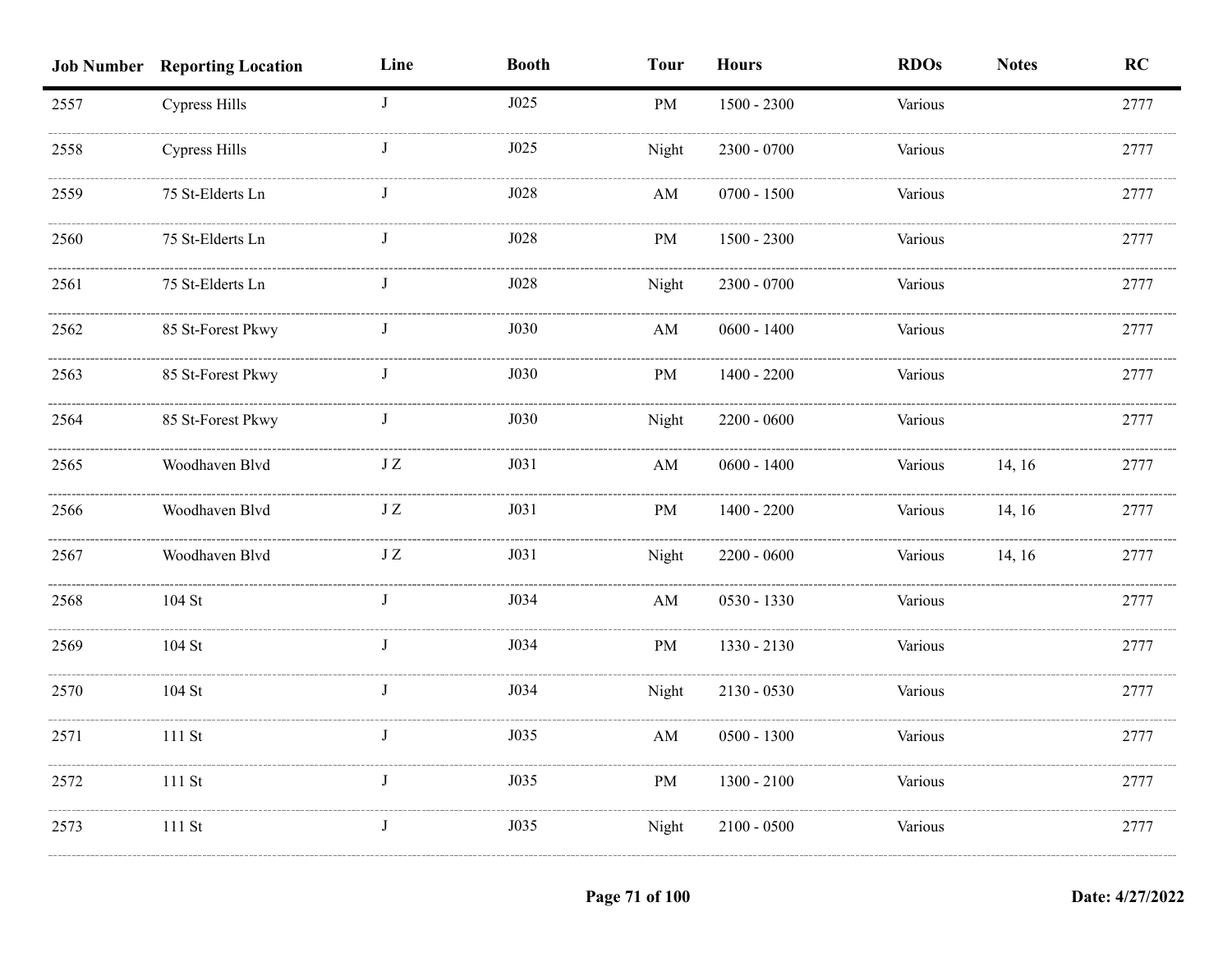|      | <b>Job Number Reporting Location</b> | Line        | <b>Booth</b>     | <b>Tour</b>            | <b>Hours</b>  | <b>RDOs</b> | <b>Notes</b> | RC   |
|------|--------------------------------------|-------------|------------------|------------------------|---------------|-------------|--------------|------|
| 2574 | 121 St                               | J           | J037             | AM                     | $0500 - 1300$ | Various     |              | 2777 |
| 2575 | 121 St                               |             | J037             | PM                     | $1300 - 2100$ | Various     |              | 2777 |
| 2576 | 121 St                               | - 1         | J037             | Night                  | $2100 - 0500$ | Various     |              | 2777 |
| 2577 | Seneca Av                            | M           | K022             | AM                     | $0600 - 1400$ | Various     |              | 2776 |
| 2578 | Seneca Av                            | M           | K022             | PM                     | $1400 - 2200$ | Various     |              | 2776 |
| 2579 | Seneca Av                            | M           | K022             | Night                  | $2200 - 0600$ | Various     |              | 2776 |
| 2580 | Forest Av                            | $\mathbf M$ | K024             | $\mathbf{A}\mathbf{M}$ | $0530 - 1330$ | Various     |              | 2776 |
| 2581 | Forest Av                            | $\mathbf M$ | K024             | PM                     | 1330 - 2130   | Various     |              | 2776 |
| 2582 | Forest Av                            | M           | K024             | Night                  | 2130 - 0530   | Various     |              | 2776 |
| 2583 | Fresh Pond Rd                        | M           | K025             | $\mathbf{A}\mathbf{M}$ | $0500 - 1300$ | Various     |              | 2776 |
| 2584 | Fresh Pond Rd                        | M           | K <sub>025</sub> | PM                     | $1300 - 2100$ | Various     |              | 2776 |
| 2585 | Fresh Pond Rd                        | M           | K025             | Night                  | $2100 - 0500$ | Various     |              | 2776 |
| 2586 | Middle Village Metropolitan Av M     |             | K026             | $\mathbf{A}\mathbf{M}$ | $0500 - 1300$ | Various     | $2,$ TB      | 2776 |
| 2587 | Middle Village Metropolitan Av M     |             | K026             | $\rm PM$               | $1300 - 2100$ | Various     |              | 2776 |
| 2588 | Middle Village Metropolitan Av M     |             | K026             | Night                  | $2100 - 0500$ | Various     |              | 2776 |
| 2589 | Court Sq-23 St                       | $\rm{E}$ M  | N307             | $\mathbf{A}\mathbf{M}$ | $0800 - 1600$ | Various     | 16, BC       | 2773 |
| 2590 | Court Sq-23 St                       | $\rm{E}$ M  | N307             | PM                     | $1600 - 0000$ | Various     | 16, BC       | 2773 |
|      |                                      |             |                  |                        |               |             |              |      |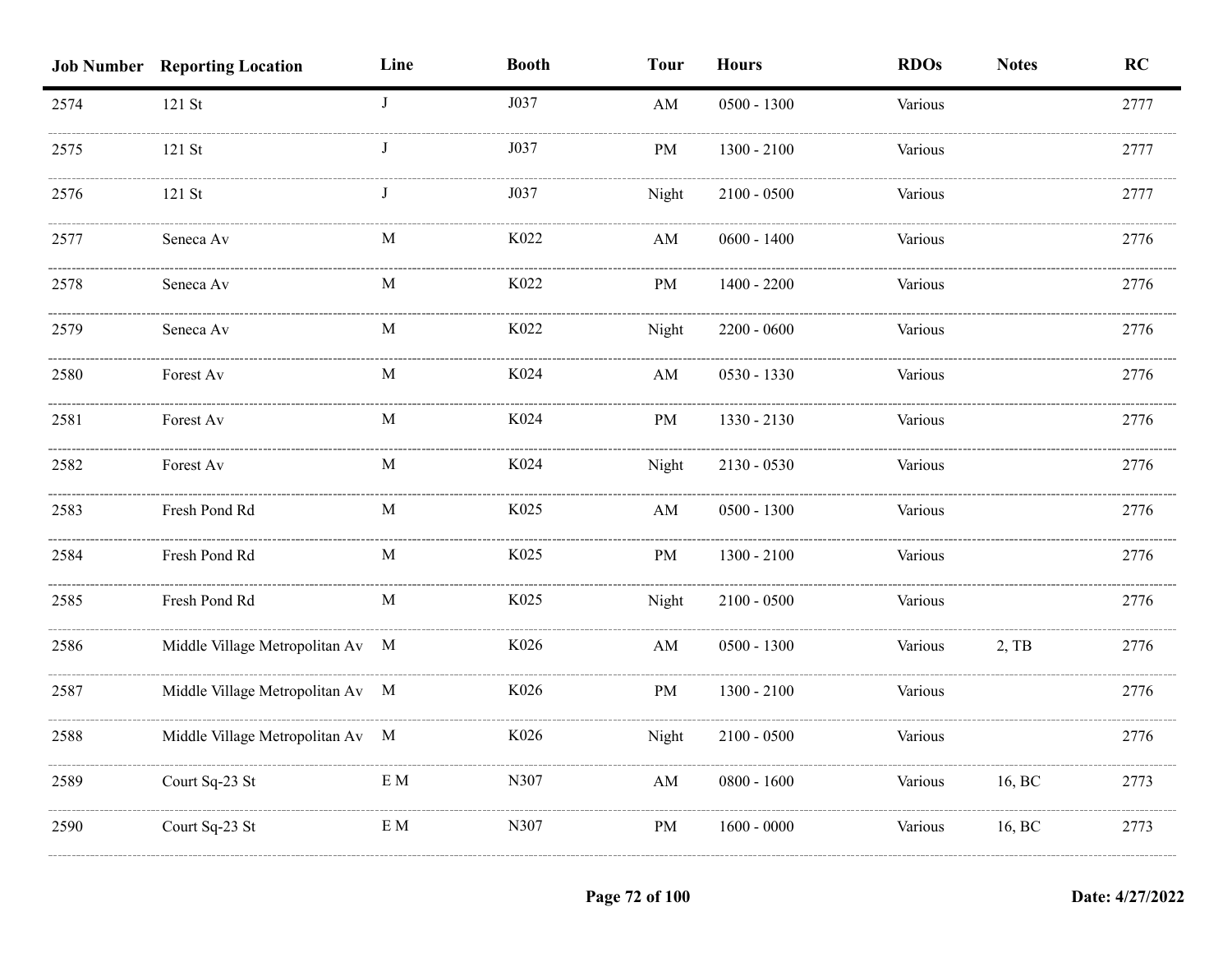|      | <b>Job Number Reporting Location</b> | Line          | <b>Booth</b> | <b>Tour</b>            | <b>Hours</b>  | <b>RDOs</b> | <b>Notes</b> | RC   |
|------|--------------------------------------|---------------|--------------|------------------------|---------------|-------------|--------------|------|
| 2591 | Court Sq-23 St                       | $\rm{E}$ M    | N307         | Night                  | $0000 - 0800$ | Various     | 16, BC       | 2773 |
| 2592 | Queens Plaza                         | $\to M\,R$    | N309A        | AM                     | $0700 - 1500$ | Various     | 2, TB        | 2774 |
| 2593 | Queens Plaza                         | E M R         | <b>N309A</b> | PM                     | $1500 - 2300$ | Various     |              | 2774 |
| 2594 | Queens Plaza                         | $\to M\,R$    | N309A        | Night                  | 2300 - 0700   | Various     |              | 2774 |
| 2596 | 36 St                                | MR            | N312         | AM                     | $0700 - 1500$ | Various     |              | 2774 |
| 2597 | 36 St                                | $\mathbf M$ R | N312         | $\rm PM$               | $1500 - 2300$ | Various     |              | 2774 |
| 2598 | 36 St                                | $\mathbf M$ R | N312         | Night                  | $2300 - 0700$ | Various     |              | 2774 |
| 2600 | Steinway St                          | $\mathbf M$ R | N315         | $\mathbf{A}\mathbf{M}$ | $0600 - 1400$ | Various     | 14, 16       | 2774 |
| 2601 | Steinway St                          | MR            | N315         | PM                     | $1400 - 2200$ | Various     | 14, 16       | 2774 |
| 2602 | Steinway St                          | MR            | N315         | Night                  | $2200 - 0600$ | Various     | 14, 16       | 2774 |
| 2603 | 46 St                                | M R           | N316         | AM                     | $0600 - 1400$ | Various     |              | 2774 |
| 2604 | 46 St                                | M R           | N316         | $\rm PM$               | $1400 - 2200$ | Various     |              | 2774 |
| 2605 | 46 St                                | $\mathbf M$ R | N316         | Night                  | $2200 - 0600$ | Various     |              | 2774 |
| 2607 | Northern Blvd                        | $\mathbf M$ R | N318         | AM                     | 0530 - 1330   | Various     | $2,$ TB      | 2774 |
| 2608 | Northern Blvd                        | $\mathbf M$ R | N318         | $\rm PM$               | 1330 - 2130   | Various     |              | 2774 |
| 2609 | Northern Blvd                        | $\mathbf M$ R | N318         | Night                  | $2130 - 0530$ | Various     |              | 2774 |
| 2610 | 65 St                                | M R           | N322         | $\mathbf{A}\mathbf{M}$ | $0500 - 1300$ | Various     |              | 2774 |
|      |                                      |               |              |                        |               |             |              |      |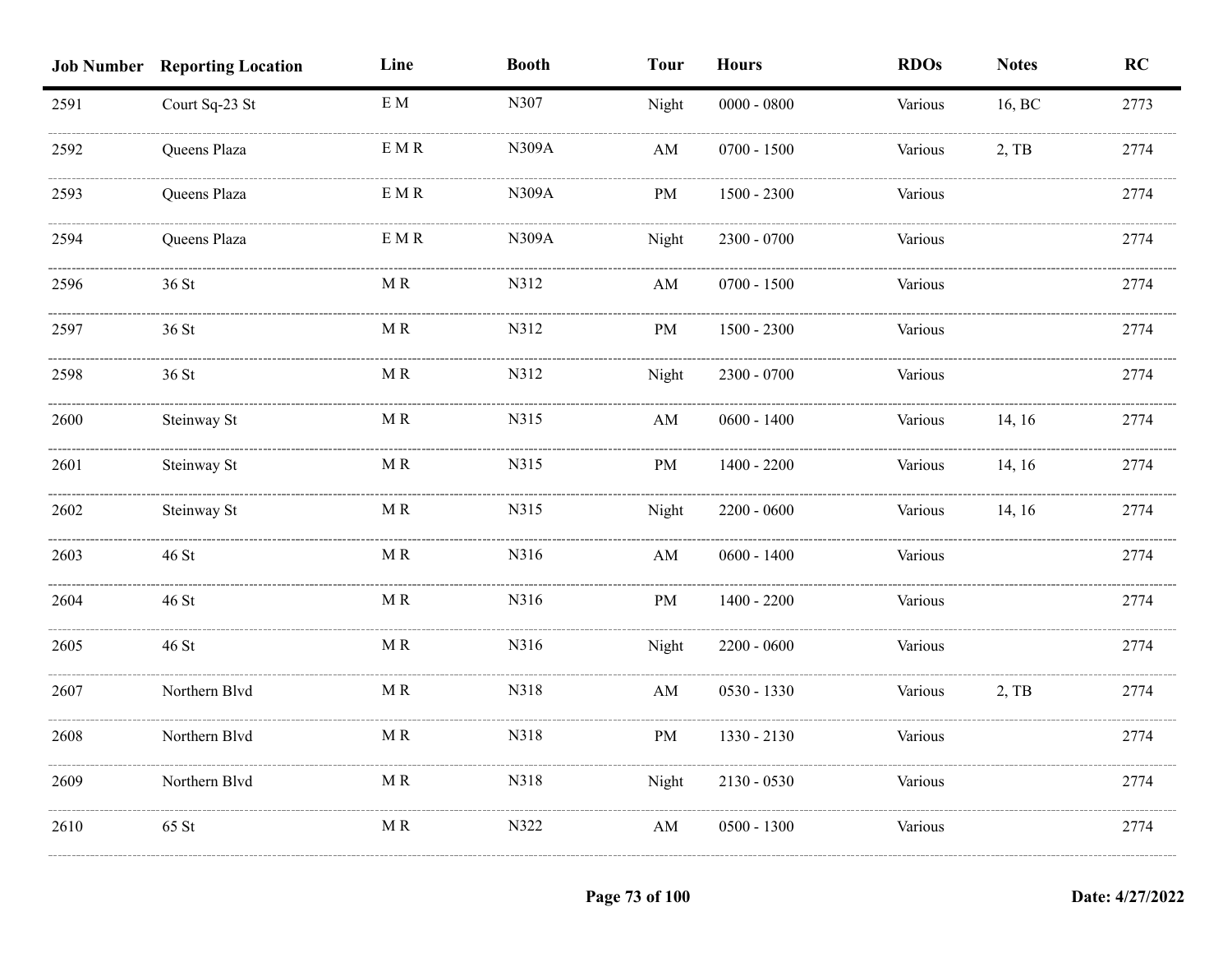|      | <b>Job Number Reporting Location</b>                                         | Line | <b>Booth</b> | <b>Tour</b> | <b>Hours</b>  | <b>RDOs</b> | <b>Notes</b>  | <b>RC</b> |
|------|------------------------------------------------------------------------------|------|--------------|-------------|---------------|-------------|---------------|-----------|
| 2611 | 65 St                                                                        | MR   | N322         | PM          | $1300 - 2100$ | Various     |               | 2774      |
| 2612 | $65$ St                                                                      | MR   | N322         | Night       | $2100 - 0500$ | Various     |               | 2774      |
| 2615 | Jackson Hts Roosevelt Av                                                     | EFMR | N324         | AM          | $0500 - 1300$ | Various     | 1, 13, 16, WA | 2773      |
|      | Implementation of OMNY equipment and new Customer Service Centers Initiative |      |              |             |               |             |               |           |
| 2616 | Jackson Hts Roosevelt Av                                                     | EFMR | N324         | PM          | $1300 - 2100$ | Various     | 1, 13, 16, WA | 2773      |
|      | Implementation of OMNY equipment and new Customer Service Centers Initiative |      |              |             |               |             |               |           |
| 2617 | Jackson Hts Roosevelt Av                                                     | EFMR | N324         | Night       | $2100 - 0500$ | Various     | 1, 13, 16, WA | 2773      |
|      | Implementation of OMNY equipment and new Customer Service Centers Initiative |      |              |             |               |             |               |           |
| 2618 | Elmhurst Av                                                                  | MR   | N325A        | AM          | $0800 - 1600$ | Various     |               | 2774      |
| 2619 | Elmhurst Av                                                                  | MR   | N325A        | PM          | $1600 - 0000$ | Various     |               | 2774      |
| 2620 | Elmhurst Av                                                                  | MR   | N325A        | Night       | $0000 - 0800$ | Various     |               | 2774      |
| 2621 | Grand Av Newtown                                                             | MR   | N327         | AM          | $0700 - 1500$ | Various     | 2, TB         | 2774      |
| 2622 | Grand Av Newtown                                                             | MR   | N327         | PM          | $1500 - 2300$ | Various     |               | 2774      |
| 2623 | Grand Av Newtown                                                             | M R  | N327         | Night       | $2300 - 0700$ | Various     |               | 2774      |
| 2624 | Woodhaven Blvd                                                               | MR   | N329         | AM          | $0700 - 1500$ | Various     |               | 2774      |
| 2625 | Woodhaven Blvd                                                               | M R  | N329         | PM          | $1500 - 2300$ | Various     |               | 2774      |
| 2626 | Woodhaven Blvd                                                               | MR   | N329         | Night       | 2300 - 0700   | Various     |               | 2774      |
| 2627 | 63 Dr-Rego Park                                                              | MR   | N330B        | AM          | $0600 - 1400$ | Various     |               | 2774      |
| 2628 | 63 Dr-Rego Park                                                              | MR   | N330B        | PM          | $1400 - 2200$ | Various     |               | 2774      |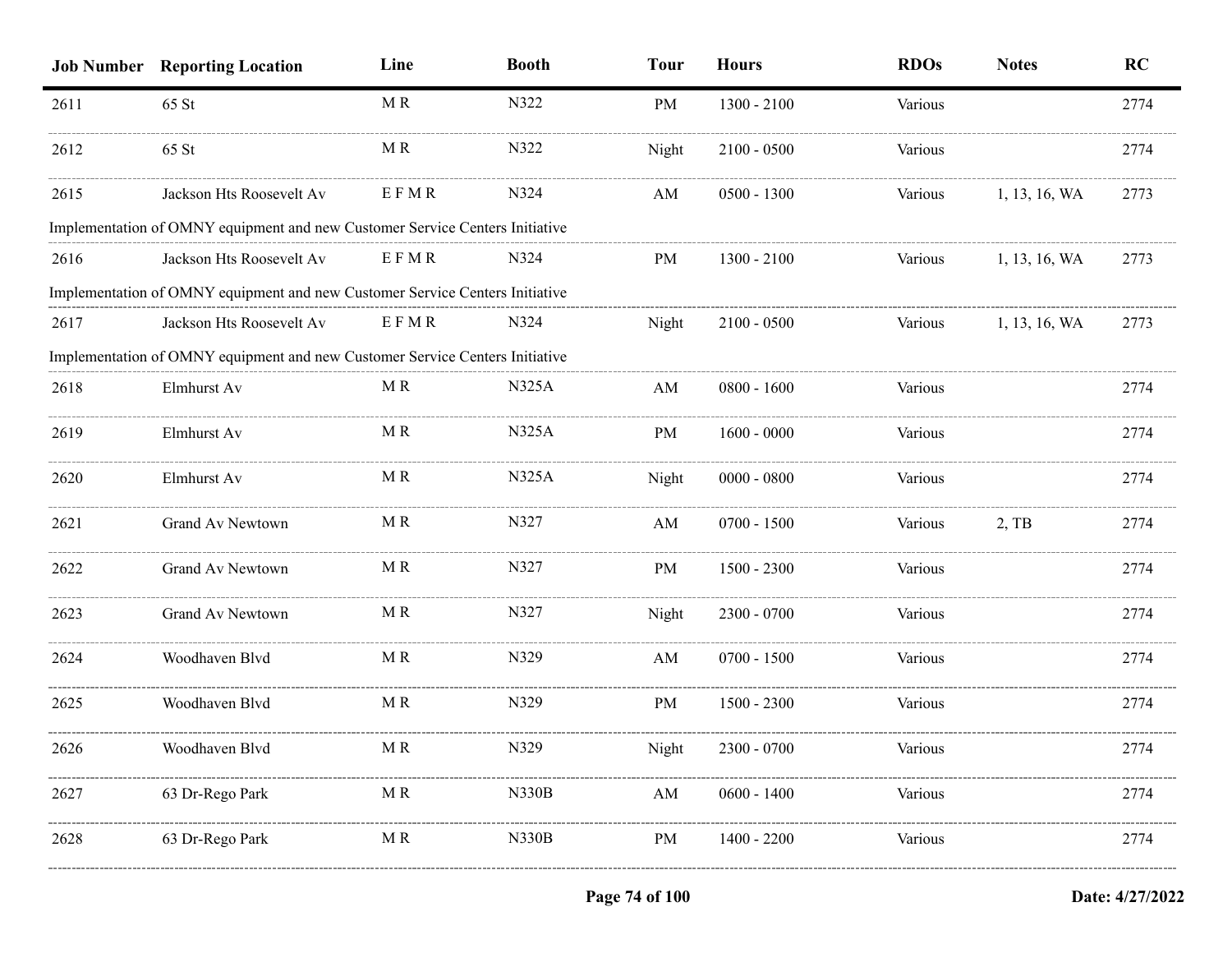|      | <b>Job Number Reporting Location</b> | Line                                          | <b>Booth</b> | <b>Tour</b>            | <b>Hours</b>  | <b>RDOs</b> | <b>Notes</b>  | RC   |
|------|--------------------------------------|-----------------------------------------------|--------------|------------------------|---------------|-------------|---------------|------|
| 2629 | 63 Dr-Rego Park                      | $\mathbf M$ R                                 | <b>N330B</b> | Night                  | $2200 - 0600$ | Various     |               | 2774 |
| 2630 | $67 \text{ Av}$                      | M R                                           | N331         | AM                     | $0600 - 1400$ | Various     | $2,$ TB       | 2774 |
| 2631 | 67 Av                                | M R                                           | N331         | PM                     | $1400 - 2200$ | Various     |               | 2774 |
| 2632 | 67 Av                                | M R                                           | N331         | Night                  | $2200 - 0600$ | Various     |               | 2774 |
| 2636 | Forest Hills 71 Av                   | <b>EFMR</b>                                   | <b>N333A</b> | $\mathbf{A}\mathbf{M}$ | $0800 - 1600$ | Various     |               | 2774 |
| 2637 | Forest Hills 71 Av                   | EFMR                                          | <b>N333A</b> | PM                     | $1600 - 0000$ | Various     |               | 2774 |
| 2638 | Forest Hills 71 Av                   | $\mathbb{E} \mathbb{F} \mathbb{M} \mathbb{R}$ | N333A        | Night                  | $0000 - 0800$ | Various     |               | 2774 |
| 2639 | 75 Av                                | $\to$ F                                       | N334B        | AM                     | $0700 - 1500$ | Various     | 2, TB         | 2774 |
| 2640 | 75 Av                                | $\to$ F                                       | N334B        | PM                     | $1500 - 2300$ | Various     |               | 2774 |
| 2641 | 75 Av                                | E F                                           | <b>N334B</b> | Night                  | $2300 - 0700$ | Various     |               | 2774 |
| 2644 | Kew Gardens Union Tpke               | $\to$ F                                       | N336         | AM                     | $0700 - 1500$ | Various     |               | 2774 |
| 2645 | Kew Gardens Union Tpke               | $\to$ F                                       | N336         | PM                     | $1500 - 2300$ | Various     |               | 2774 |
| 2646 | Kew Gardens Union Tpke               | $\to$ F                                       | N336         | Night                  | 2300 - 0700   | Various     |               | 2774 |
| 2647 | Briarwood                            | E F                                           | N337         | AM                     | $0600 - 1400$ | Various     | 13, 16        | 2774 |
| 2648 | Briarwood                            | $\mathbf{E} \; \mathbf{F}$                    | N337         | $\rm PM$               | $1400 - 2200$ | Various     | 13, 16, RD    | 2774 |
| 2649 | Briarwood                            | E F                                           | N337         | Night                  | $2200 - 0600$ | Various     | 13, 16        | 2774 |
| 2650 | Sutphin Blvd                         | $\mathbf F$                                   | N338B        | AM                     | $0600 - 1400$ | Various     | 2, 13, 16, TB | 2774 |
|      |                                      |                                               |              |                        |               |             |               |      |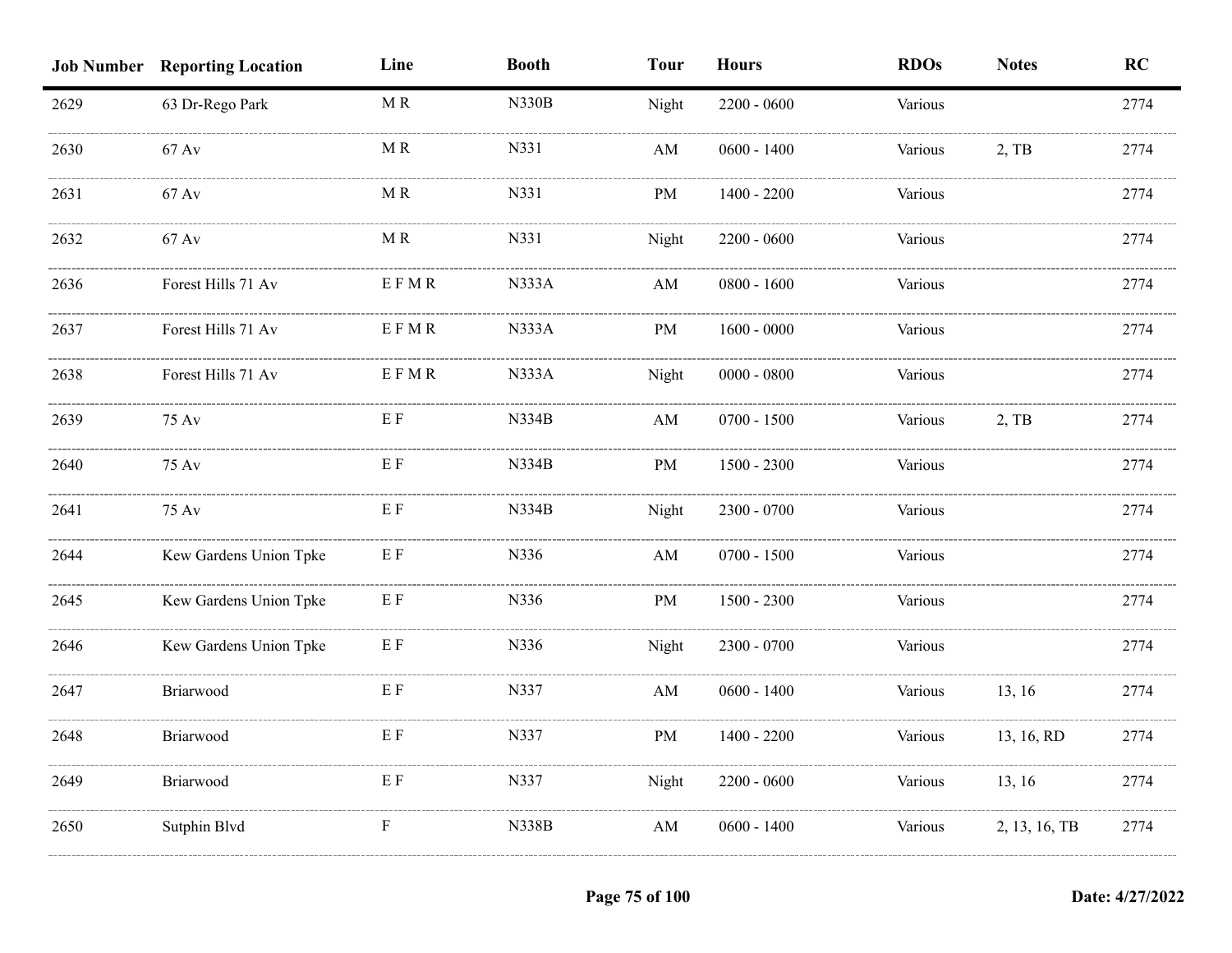|      | <b>Job Number Reporting Location</b> | Line                      | <b>Booth</b> | <b>Tour</b>            | <b>Hours</b>  | <b>RDOs</b> | <b>Notes</b>  | RC   |
|------|--------------------------------------|---------------------------|--------------|------------------------|---------------|-------------|---------------|------|
| 2651 | Sutphin Blvd                         | $\mathbf F$               | <b>N338B</b> | PM                     | $1400 - 2200$ | Various     | 13, 16        | 2774 |
| 2652 | Sutphin Blvd                         |                           | <b>N338B</b> | Night                  | $2200 - 0600$ | Various     | 13, 16        | 2774 |
| 2654 | Parsons Blvd                         | F                         | <b>N339A</b> | AM                     | 0530 - 1330   | Various     | 13, 16        | 2774 |
| 2655 | Parsons Blvd                         |                           | <b>N339A</b> | PM                     | 1330 - 2130   | Various     | 13, 16        | 2774 |
| 2656 | Parsons Blvd                         | F                         | N339A        | Night                  | 2130 - 0530   | Various     | 13, 16        | 2774 |
| 2658 | 169 St                               | $\boldsymbol{\mathrm{F}}$ | <b>N340A</b> | $\mathbf{A}\mathbf{M}$ | $0500 - 1300$ | Various     | 2, 13, 16, TB | 2774 |
| 2659 | 169 St                               | ${\bf F}$                 | N340A        | PM                     | $1300 - 2100$ | Various     | 13, 16        | 2774 |
| 2660 | 169 St                               | ${\bf F}$                 | <b>N340A</b> | Night                  | $2100 - 0500$ | Various     | 13, 16        | 2774 |
| 2663 | Jamaica 179 St                       | F                         | N343         | $\mathbf{A}\mathbf{M}$ | $0500 - 1300$ | Various     | 13, 16        | 2774 |
| 2664 | Jamaica 179 St                       | F                         | N343         | <b>PM</b>              | $1300 - 2100$ | Various     | 13, 16        | 2774 |
| 2665 | Jamaica 179 St                       | F                         | N343         | Night                  | $2100 - 0500$ | Various     |               | 2774 |
| 2666 | Court Sq                             | G                         | <b>N400A</b> | AM                     | $0500 - 1300$ | Various     |               | 2773 |
| 2667 | Court Sq                             | G                         | <b>N400A</b> | PM                     | $1300 - 2100$ | Various     |               | 2773 |
| 2668 | Court Sq                             | G                         | <b>N400A</b> | Night                  | $2100 - 0500$ | Various     |               | 2773 |
| 2669 | $21$ St                              | G                         | N401         | AM                     | 0530 - 1330   | Various     | RD            | 2769 |
| 2670 | $21\;\mathrm{St}$                    | ${\bf G}$                 | N401         | PM                     | 1330 - 2130   | Various     | RD            | 2769 |
| 2671 | $21$ St                              | ${\bf G}$                 | N401         | Night                  | $2130 - 0530$ | Various     | RD            | 2769 |
|      |                                      |                           |              |                        |               |             |               |      |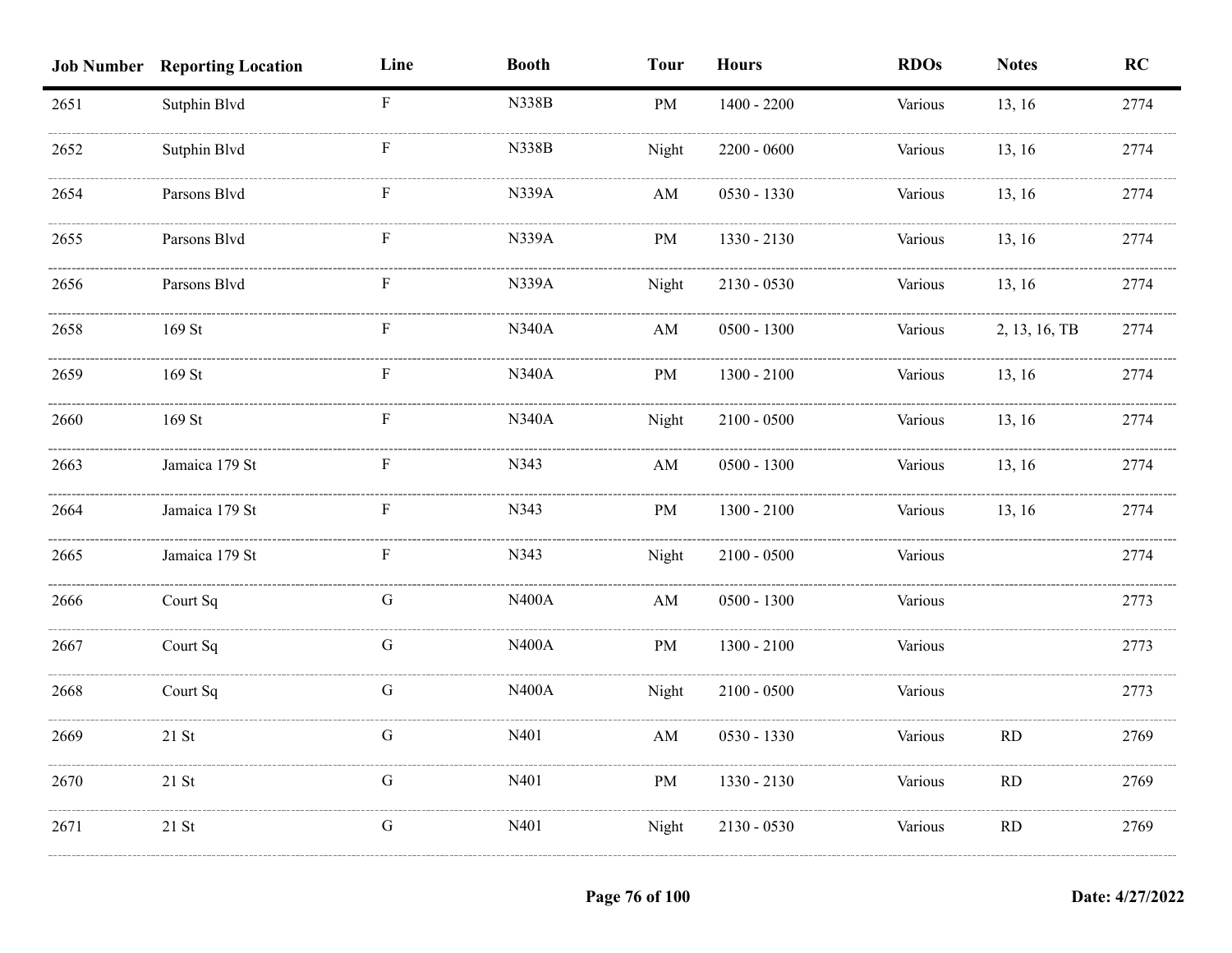|      | <b>Job Number Reporting Location</b> | Line        | <b>Booth</b> | <b>Tour</b> | <b>Hours</b>  | <b>RDOs</b> | <b>Notes</b> | RC   |
|------|--------------------------------------|-------------|--------------|-------------|---------------|-------------|--------------|------|
| 2672 | Greenpoint Av                        | $\mathbf G$ | N405         | AM          | $0600 - 1400$ | Various     | 2, 2, 14, TB | 2769 |
| 2673 | Greenpoint Av                        | G           | N405         | $\rm PM$    | $1400 - 2200$ | Various     |              | 2769 |
| 2674 | Greenpoint Av                        | G           | N405         | Night       | $2200 - 0600$ | Various     |              | 2769 |
| 2675 | Nassau Av                            | G           | <b>N408A</b> | AM          | $0630 - 1430$ | Various     |              | 2769 |
| 2676 | Nassau Av                            | G           | <b>N408A</b> | PM          | 1430 - 2230   | Various     | RD           | 2769 |
| 2677 | Nassau Av                            | ${\bf G}$   | N408A        | Night       | $2230 - 0630$ | Various     |              | 2769 |
| 2678 | Metropolitan Av                      | G           | N409         | AM          | $0700 - 1500$ | Various     | 14, 16       | 2769 |
| 2679 | Metropolitan Av                      | ${\bf G}$   | N409         | PM          | $1500 - 2300$ | Various     | 14, 16       | 2769 |
| 2680 | Metropolitan Av                      | G           | N409         | Night       | 2300 - 0700   | Various     | 14, 16       | 2769 |
| 2681 | Broadway                             | G           | N412         | AM          | $0730 - 1530$ | Various     |              | 2769 |
| 2682 | Broadway                             | G           | N412         | PM          | 1530 - 2330   | Various     |              | 2769 |
| 2683 | Broadway                             | G           | N412         | Night       | 2330 - 0730   | Various     |              | 2769 |
| 2684 | Flushing Av                          | G           | N414         | AM          | $0800 - 1600$ | Various     |              | 2769 |
| 2685 | Flushing Av                          | G           | N414         | PM          | $1600 - 0000$ | Various     |              | 2769 |
| 2686 | Flushing Av                          | ${\bf G}$   | N414         | Night       | $0000 - 0800$ | Various     |              | 2769 |
| 2689 | Myrtle Willoughby Avs                | G           | N415         | AM          | $0800 - 1600$ | Various     |              | 2769 |
| 2690 | Myrtle Willoughby Avs                | ${\bf G}$   | N415         | $\rm PM$    | $1600 - 0000$ | Various     |              | 2769 |
|      |                                      |             |              |             |               |             |              |      |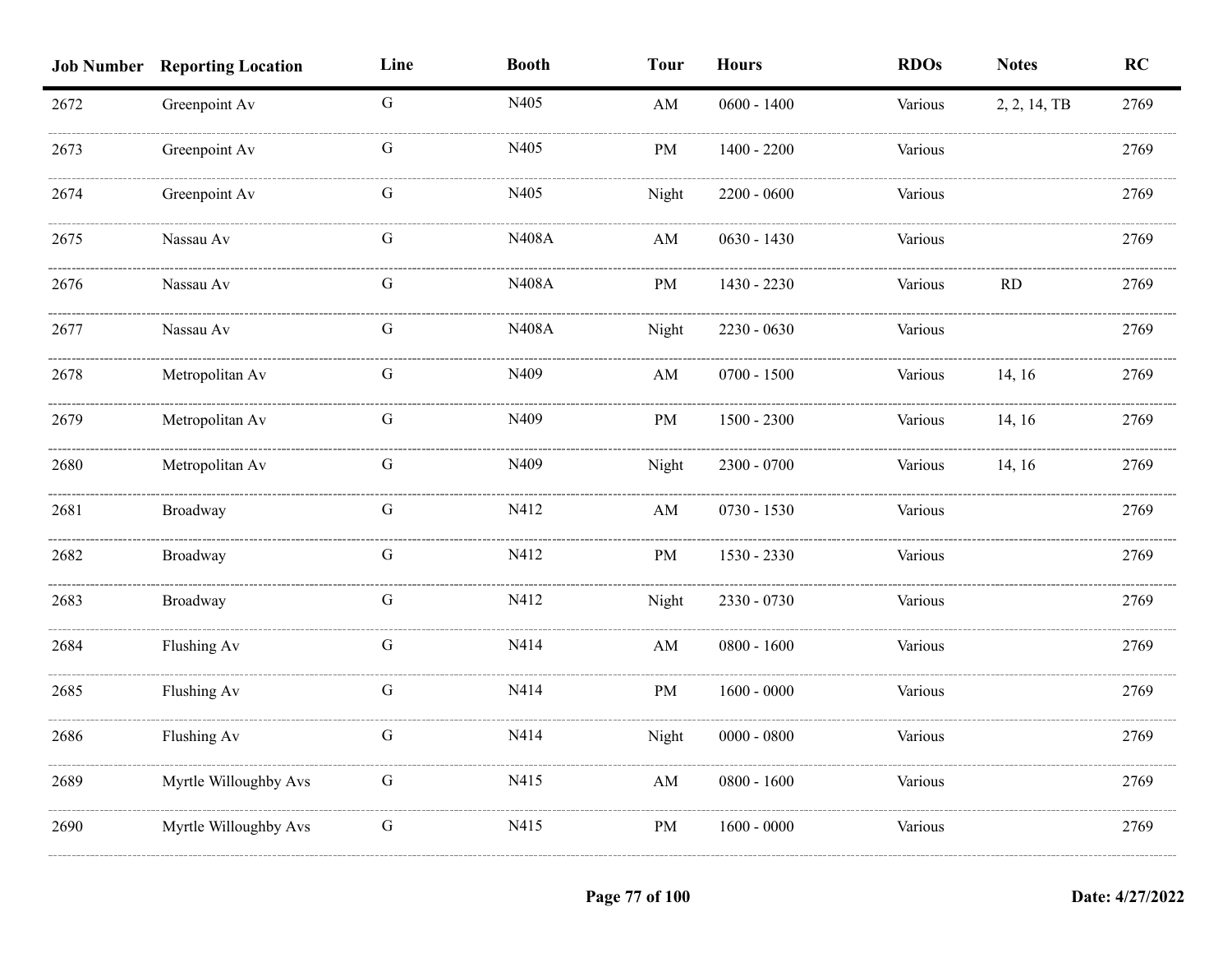|      | <b>Job Number Reporting Location</b> | Line        | <b>Booth</b> | <b>Tour</b> | <b>Hours</b>  | <b>RDOs</b> | <b>Notes</b> | RC   |
|------|--------------------------------------|-------------|--------------|-------------|---------------|-------------|--------------|------|
| 2691 | Myrtle Willoughby Avs                | $\mathbf G$ | N415         | Night       | $0000 - 0800$ | Various     |              | 2769 |
| 2692 | <b>Bedford Nostrand Avs</b>          | G           | N417         | AM          | $0730 - 1530$ | Various     | 2, TB        | 2769 |
| 2693 | <b>Bedford Nostrand Avs</b>          | G           | N417         | $\rm PM$    | 1530 - 2330   | Various     |              | 2769 |
| 2694 | <b>Bedford Nostrand Avs</b>          | G           | N417         | Night       | 2330 - 0730   | Various     |              | 2769 |
| 2695 | Classon Av                           | ${\bf G}$   | N419         | AM          | $0700 - 1500$ | Various     | <b>RD</b>    | 2769 |
| 2696 | Classon Av                           | ${\bf G}$   | N419         | $\rm PM$    | $1500 - 2300$ | Various     |              | 2769 |
| 2697 | Classon Av                           | ${\bf G}$   | N419         | Night       | 2300 - 0700   | Various     |              | 2769 |
| 2698 | Clinton Washington Avs               | ${\bf G}$   | <b>N420B</b> | AM          | $0630 - 1430$ | Various     |              | 2769 |
| 2699 | <b>Clinton Washington Avs</b>        | ${\bf G}$   | <b>N420B</b> | PM          | 1430 - 2230   | Various     |              | 2769 |
| 2700 | <b>Clinton Washington Avs</b>        | ${\bf G}$   | <b>N420B</b> | Night       | 2230 - 0630   | Various     |              | 2769 |
| 2701 | Fulton St                            | G           | N422         | AM          | $0600 - 1400$ | Various     |              | 2769 |
| 2702 | Fulton St                            | G           | N422         | PM          | $1400 - 2200$ | Various     |              | 2769 |
| 2703 | Fulton St                            | G           | N422         | Night       | $2200 - 0600$ | Various     |              | 2769 |
| 2704 | 57 St                                | F           | N600         | AM          | $0600 - 1400$ | Various     | 14, 16       | 2763 |
| 2705 | 57 St                                | F           | N600         | $\rm PM$    | $1400 - 2200$ | Various     | 14, 16       | 2763 |
| 2706 | 57 St                                | ${\bf F}$   | N600         | Night       | $2200 - 0600$ | Various     | 14, 16       | 2763 |
| 2707 | Lexington Av/63 St                   | F Q         | N601         | AM          | $0600 - 1400$ | Various     | 15, 16       | 2763 |
|      |                                      |             |              |             |               |             |              |      |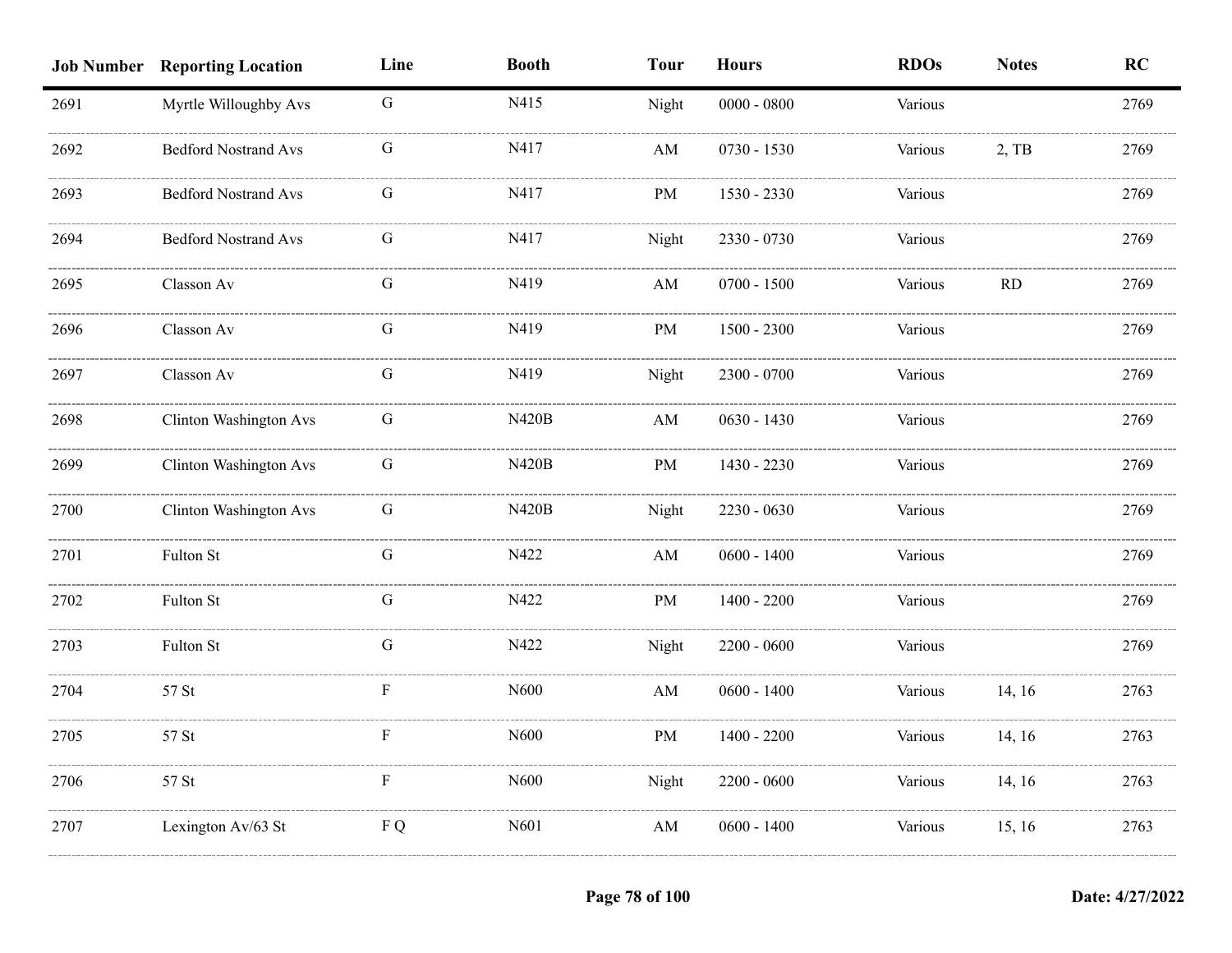|      | <b>Job Number Reporting Location</b>                                          | Line      | <b>Booth</b>      | <b>Tour</b> | <b>Hours</b>  | <b>RDOs</b> | <b>Notes</b> | <b>RC</b> |
|------|-------------------------------------------------------------------------------|-----------|-------------------|-------------|---------------|-------------|--------------|-----------|
| 2708 | Lexington Av/63 St                                                            | F Q       | N601              | PM          | $1400 - 2200$ | Various     | 15, 16       | 2763      |
| 2709 | Lexington Av/63 St                                                            | F Q       | N601              | Night       | $2200 - 0600$ | Various     | 15, 16       | 2763      |
| 2710 | Roosevelt Island                                                              |           | N602              | AM          | $0500 - 1300$ | Various     | 15, 16       | 2763      |
| 2711 | Roosevelt Island                                                              | ${\rm F}$ | N602              | PM          | $1300 - 2100$ | Various     | 15, 16       | 2763      |
| 2712 | Roosevelt Island                                                              | F         | N602              | Night       | $2100 - 0500$ | Various     | 15, 16       | 2763      |
| 2713 | 21 St Queensbridge                                                            | F         | N603              | AM          | $0500 - 1300$ | Various     |              | 2763      |
| 2714 | 21 St Queensbridge                                                            | F         | N <sub>6</sub> 03 | PM          | $1300 - 2100$ | Various     |              | 2763      |
| 2715 | 21 St Queensbridge                                                            | F         | N603              | Night       | $2100 - 0500$ | Various     |              | 2763      |
| 2716 | Jamaica Van Wyck                                                              | E         | N604              | AM          | $0530 - 1330$ | Various     | 2, TB        | 2774      |
| 2717 | Jamaica Van Wyck                                                              | Ε         | N604              | PM          | 1330 - 2130   | Various     |              | 2774      |
| 2718 | Jamaica Van Wyck                                                              | E         | N604              | Night       | $2130 - 0530$ | Various     | RD           | 2774      |
| 2719 | Sutphin Blvd Archer Av JFK<br>Airport                                         | EJZ       | N <sub>6</sub> 05 | AM          | $0500 - 1300$ | Various     | 1, 15, 16    | 2774      |
|      | Implementation of OMNY equipment and new Customer Service Centers Initiative. |           |                   |             |               |             |              |           |
| 2720 | Sutphin Blvd Archer Av JFK<br>Airport                                         | EJZ       | N <sub>6</sub> 05 | PM          | $1300 - 2100$ | Various     | 1, 15, 16    | 2774      |
|      | Implementation of OMNY equipment and new Customer Service Centers Initiative. |           |                   |             |               |             |              |           |
| 2721 | Sutphin Blvd Archer Av JFK<br>Airport                                         | EJZ       | N605              | Night       | $2100 - 0500$ | Various     | 1, 15, 16    | 2774      |
|      | Implementation of OMNY equipment and new Customer Service Centers Initiative. |           |                   |             |               |             |              |           |
| 2722 | Jamaica Center Parsons/Archer                                                 | EJZ       | N606              | AM          | $0500 - 1300$ | Various     | 13, 16       | 2774      |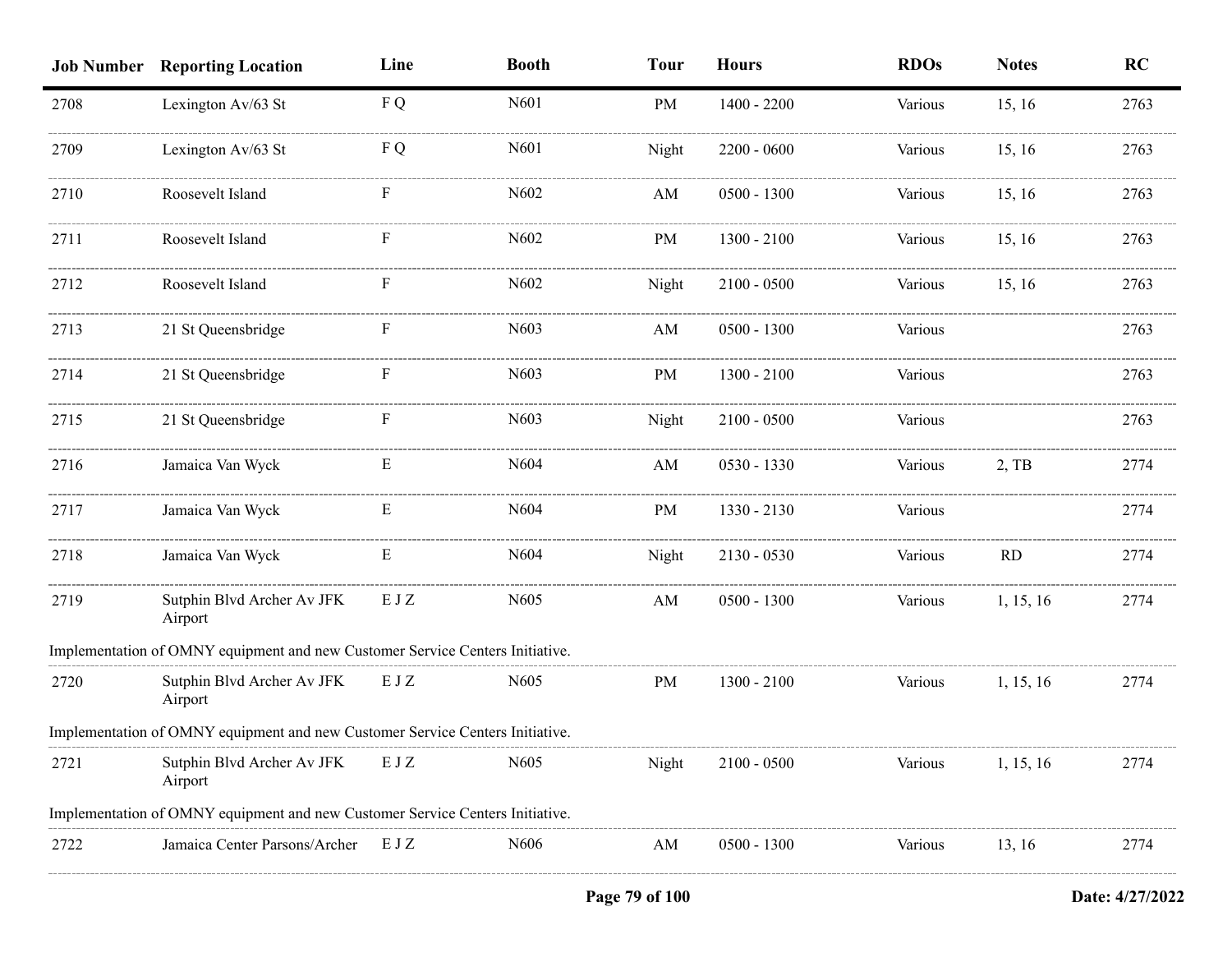|      | <b>Job Number Reporting Location</b> | Line  | <b>Booth</b> | <b>Tour</b>            | <b>Hours</b>  | <b>RDOs</b> | <b>Notes</b> | RC   |
|------|--------------------------------------|-------|--------------|------------------------|---------------|-------------|--------------|------|
| 2723 | Jamaica Center Parsons/Archer        | EJZ   | N606         | PM                     | $1300 - 2100$ | Various     | 13, 16       | 2774 |
| 2724 | Jamaica Center Parsons/Archer        | E J Z | N606         | Night                  | $2100 - 0500$ | Various     | 13, 16       | 2774 |
| 2730 | Vernon Blvd Jackson Av               |       | R504         | AM                     | $0800 - 1600$ | Various     |              | 2773 |
| 2731 | Vernon Blvd Jackson Av               | 7     | R504         | PM                     | $1600 - 0000$ | Various     |              | 2773 |
| 2732 | Vernon Blvd Jackson Av               | 7     | R504         | Night                  | $0000 - 0800$ | Various     |              | 2773 |
| 2733 | Hunters Point Av                     | 7     | R507         | $\mathbf{A}\mathbf{M}$ | $0800 - 1600$ | Various     |              | 2773 |
| 2734 | Hunters Point Av                     | 7     | R507         | PM                     | $1600 - 0000$ | Various     |              | 2773 |
| 2735 | Hunters Point Av                     | 7     | R507         | Night                  | $0000 - 0800$ | Various     |              | 2773 |
| 2736 | Court Sq                             | 7     | R508         | $\mathbf{A}\mathbf{M}$ | $0730 - 1530$ | Various     |              | 2773 |
| 2737 | Court Sq                             | 7     | R508         | PM                     | 1530 - 2330   | Various     |              | 2773 |
| 2738 | Court Sq                             | 7     | R508         | Night                  | 2330 - 0730   | Various     |              | 2773 |
| 2739 | Queensboro Plaza                     | 7 N W | R509         | AM                     | $0710 - 1510$ | Various     | 14, 16       | 2773 |
| 2740 | Queensboro Plaza                     | 7 N W | R509         | <b>PM</b>              | 1510 - 2310   | Various     | 14, 16       | 2773 |
| 2741 | Queensboro Plaza                     | 7 N W | R509         | Night                  | 2310 - 0710   | Various     | 14, 16       | 2773 |
| 2742 | 39 Av                                | N W   | R510         | AM                     | $0700 - 1500$ | Various     |              | 2773 |
| 2743 | 39 Av                                | NW    | R510         | PM                     | $1500 - 2300$ | Various     |              | 2773 |
| 2744 | 39 Av                                | N W   | R510         | Night                  | 2300 - 0700   | Various     |              | 2773 |
|      |                                      |       |              |                        |               |             |              |      |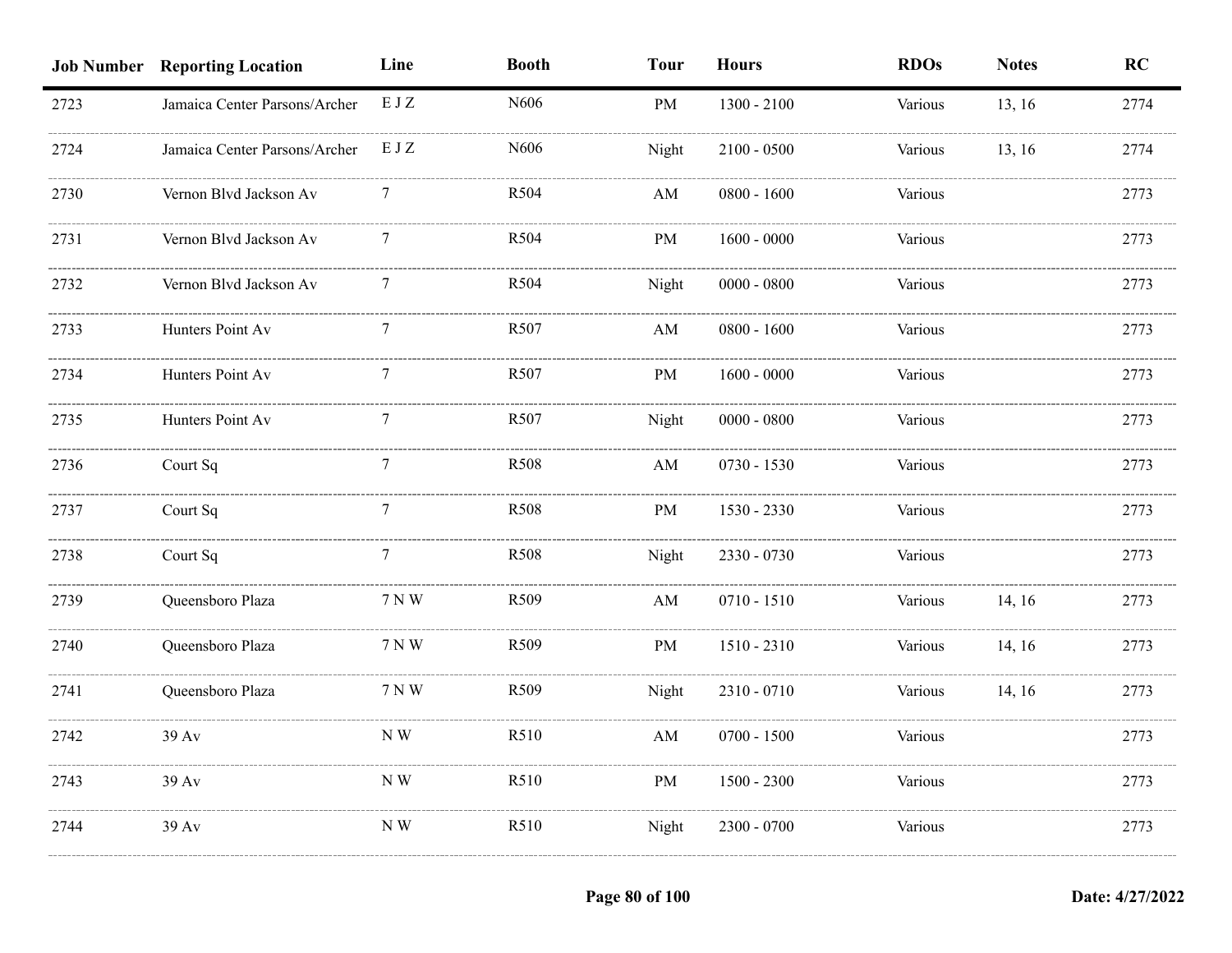|      | <b>Job Number Reporting Location</b> | Line                               | <b>Booth</b>      | <b>Tour</b>            | <b>Hours</b>  | <b>RDOs</b> | <b>Notes</b> | RC   |
|------|--------------------------------------|------------------------------------|-------------------|------------------------|---------------|-------------|--------------|------|
| 2745 | 36 Av                                | NW                                 | R511              | AM                     | $0600 - 1400$ | Various     |              | 2773 |
| 2746 | $36 \,\mathrm{Av}$                   | N W                                | R511              | PM                     | $1400 - 2200$ | Various     |              | 2773 |
| 2747 | 36 Av                                | N W                                | R511              | Night                  | $2200 - 0600$ | Various     |              | 2773 |
| 2748 | Broadway                             | N W                                | R512              | AM                     | $0600 - 1400$ | Various     |              | 2773 |
| 2749 | Broadway                             | $\ensuremath{\mathbf{N}}\xspace$ W | R512              | PM                     | $1400 - 2200$ | Various     |              | 2773 |
| 2750 | Broadway                             | ${\bf N}$ W                        | R512              | Night                  | $2200 - 0600$ | Various     |              | 2773 |
| 2751 | $30\ \mathrm{Av}$                    | ${\rm N}$ W                        | R513              | $\mathbf{A}\mathbf{M}$ | 0530 - 1330   | Various     |              | 2773 |
| 2752 | $30 \,\mathrm{Av}$                   | ${\bf N}$ W                        | R513              | $\rm PM$               | 1330 - 2130   | Various     |              | 2773 |
| 2753 | $30 \,\mathrm{Av}$                   | N W                                | R513              | Night                  | 2130 - 0530   | Various     |              | 2773 |
| 2754 | Astoria Blvd                         | $\ensuremath{\mathbf{N}}\xspace$ W | R514              | AM                     | $0500 - 1300$ | Various     |              | 2773 |
| 2755 | Astoria Blvd                         | N W                                | R <sub>5</sub> 14 | PM                     | $1300 - 2100$ | Various     |              | 2773 |
| 2756 | Astoria Blvd                         | N W                                | R514              | Night                  | $2100 - 0500$ | Various     |              | 2773 |
| 2757 | Astoria Ditmars Blvd                 | NW                                 | R515              | AM                     | $0500 - 1300$ | Various     |              | 2773 |
| 2758 | Astoria Ditmars Blvd                 | NW                                 | R515              | PM                     | $1300 - 2100$ | Various     |              | 2773 |
| 2759 | Astoria Ditmars Blvd                 | N W                                | R515              | Night                  | $2100 - 0500$ | Various     |              | 2773 |
| 2760 | 33 St-Rawson St                      | $\tau$                             | R516              | $\mathbf{A}\mathbf{M}$ | $0700 - 1500$ | Various     |              | 2773 |
| 2761 | 33 St-Rawson St                      | $\tau$                             | R516              | PM                     | $1500 - 2300$ | Various     |              | 2773 |
|      |                                      |                                    |                   |                        |               |             |              |      |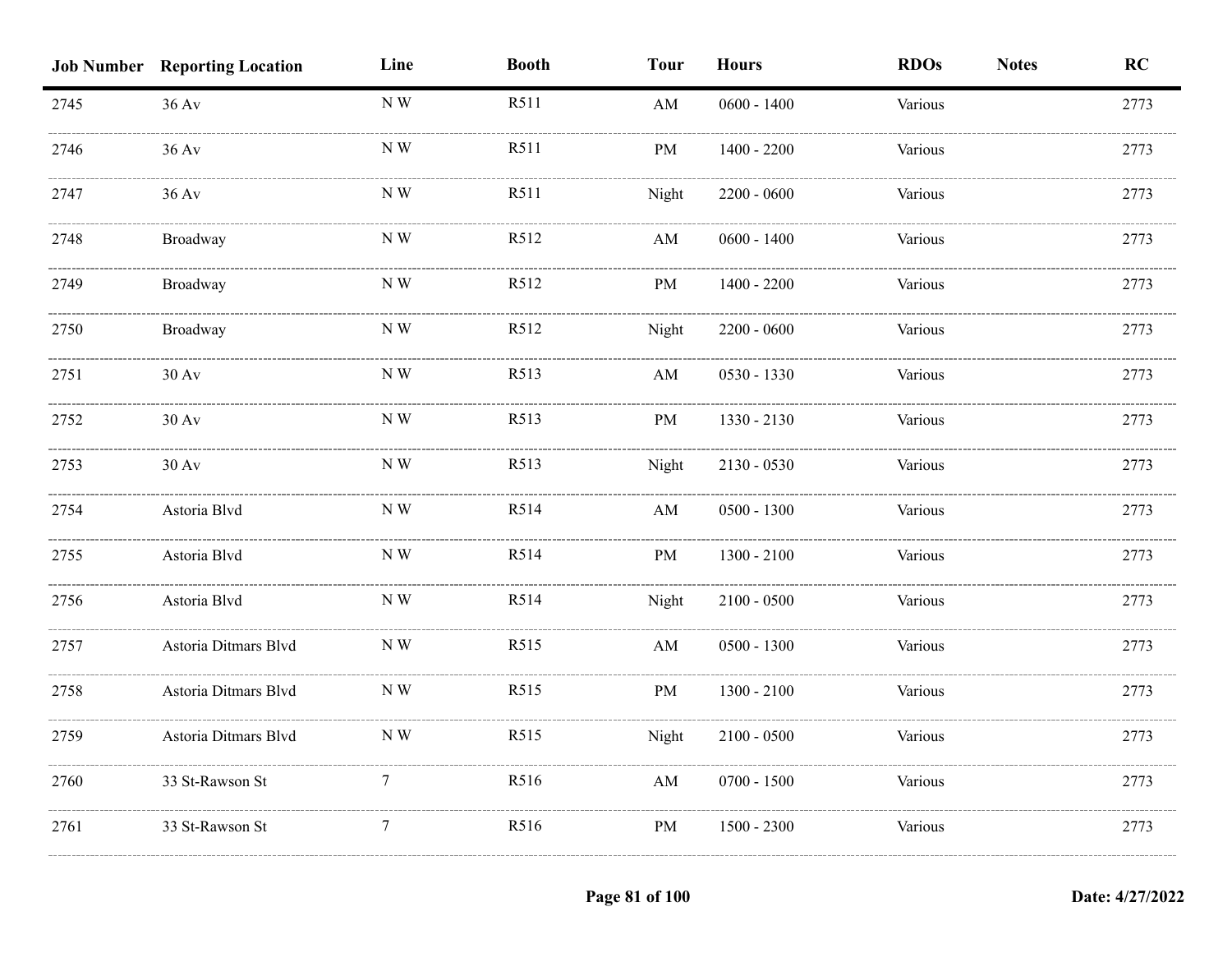|      | <b>Job Number Reporting Location</b> | Line            | <b>Booth</b> | <b>Tour</b> | <b>Hours</b>  | <b>RDOs</b> | <b>Notes</b>  | RC   |
|------|--------------------------------------|-----------------|--------------|-------------|---------------|-------------|---------------|------|
| 2762 | 33 St-Rawson St                      | $7\overline{ }$ | R516         | Night       | $2300 - 0700$ | Various     |               | 2773 |
| 2764 | 40 St Lowery St                      |                 | R518         | AM          | $0630 - 1430$ | Various     |               | 2773 |
| 2765 | 40 St Lowery St                      |                 | R518         | PM          | 1430 - 2230   | Various     |               | 2773 |
| 2766 | 40 St Lowery St                      |                 | R518         | Night       | 2230 - 0630   | Various     |               | 2773 |
| 2767 | 46 St Bliss St                       |                 | R519         | AM          | $0610 - 1410$ | Various     |               | 2773 |
| 2768 | 46 St Bliss St                       | 7               | R519         | PM          | 1410 - 2210   | Various     |               | 2773 |
| 2769 | 46 St Bliss St                       | $\tau$          | R519         | Night       | $2210 - 0610$ | Various     |               | 2773 |
| 2771 | 52 St                                | 7               | R521         | AM          | $0550 - 1350$ | Various     | 13, 16        | 2773 |
| 2772 | 52 St                                | 7               | R521         | PM          | $1350 - 2150$ | Various     | 13, 16, RD    | 2773 |
| 2773 | 52 St                                | 7               | R521         | Night       | $2150 - 0550$ | Various     | 13, 16        | 2773 |
| 2774 | 61 St Woodside                       |                 | R523         | AM          | $0530 - 1330$ | Various     | 13, 16        | 2773 |
| 2775 | 61 St Woodside                       | $\tau$          | R523         | PM          | 1330 - 2130   | Various     | 13, 16        | 2773 |
| 2776 | 61 St Woodside                       |                 | R523         | Night       | $2130 - 0530$ | Various     | 13, 16        | 2773 |
| 2777 | 69 St                                |                 | R524         | AM          | $0750 - 1550$ | Various     | 2, 13, 16, TB | 2773 |
| 2778 | 69 St                                | 7               | R524         | PM          | 1550 - 2350   | Various     | 13, 16        | 2773 |
| 2779 | 69 St                                | 7               | R524         | Night       | 2350 - 0750   | Various     | 13, 16        | 2773 |
| 2781 | 82 St-Jackson Hts                    | $\tau$          | R526         | AM          | $0800 - 1600$ | Various     | 13, 16        | 2773 |
|      |                                      |                 |              |             |               |             |               |      |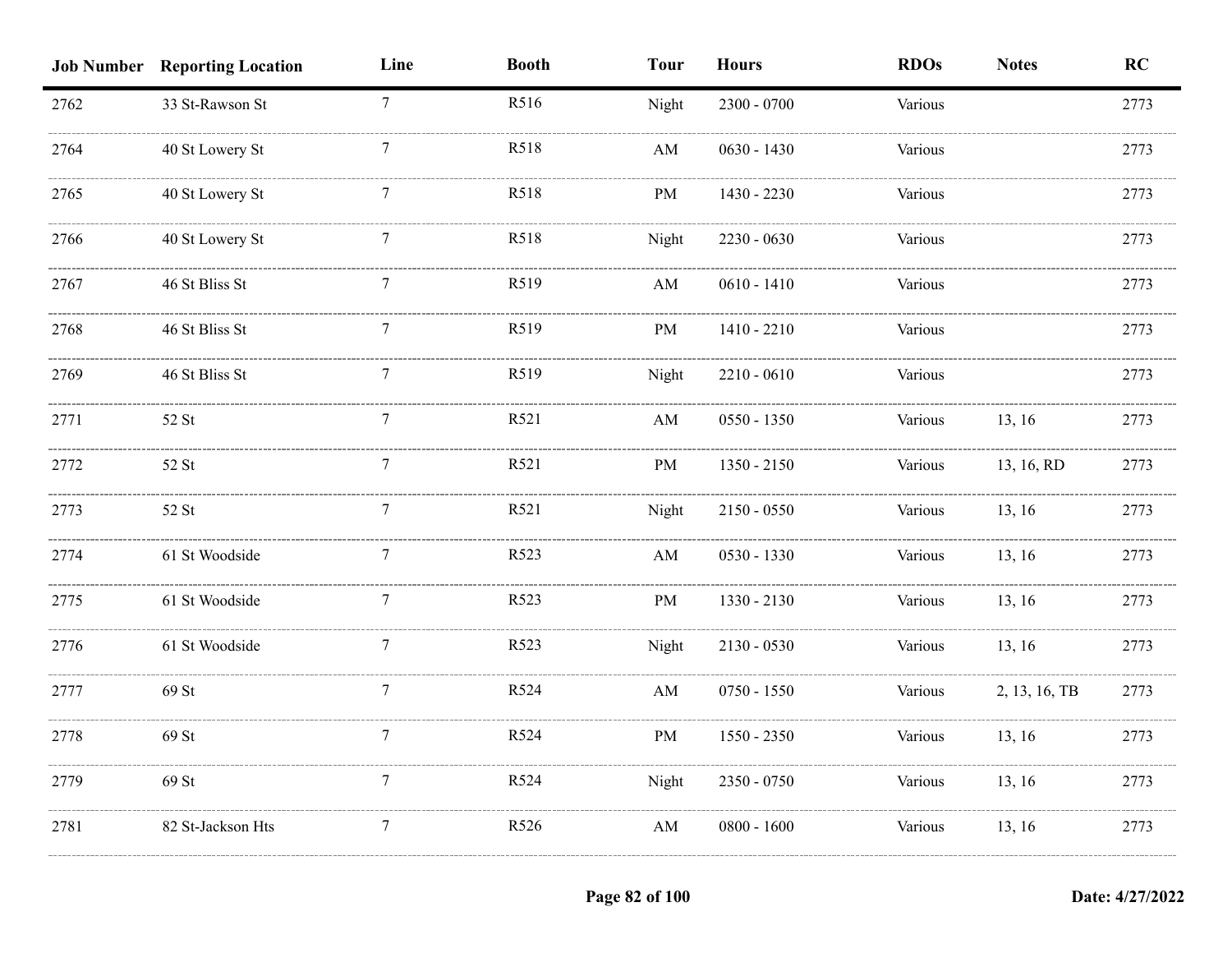|      | <b>Job Number Reporting Location</b> | Line            | <b>Booth</b> | <b>Tour</b>            | <b>Hours</b>  | <b>RDOs</b> | <b>Notes</b> | RC   |
|------|--------------------------------------|-----------------|--------------|------------------------|---------------|-------------|--------------|------|
| 2782 | 82 St-Jackson Hts                    | $7\overline{ }$ | R526         | <b>PM</b>              | $1600 - 0000$ | Various     | 13, 16       | 2773 |
| 2783 | 82 St-Jackson Hts                    |                 | R526         | Night                  | $0000 - 0800$ | Various     | 13, 16       | 2773 |
| 2784 | 90 St-Elmhurst Av                    |                 | R527         | $\mathbf{A}\mathbf{M}$ | $0730 - 1530$ | Various     |              | 2773 |
| 2785 | 90 St-Elmhurst Av                    |                 | R527         | PM                     | 1530 - 2330   | Various     |              | 2773 |
| 2786 | 90 St-Elmhurst Av                    |                 | R527         | Night                  | 2330 - 0730   | Various     |              | 2773 |
| 2787 | Junction Blvd                        | 7               | R528         | AM                     | $0650 - 1450$ | Various     |              | 2773 |
| 2788 | Junction Blvd                        | 7               | R528         | PM                     | 1450 - 2250   | Various     |              | 2773 |
| 2789 | Junction Blvd                        | 7               | R528         | Night                  | $2250 - 0650$ | Various     |              | 2773 |
| 2790 | 103 St-Corona Plaza                  | 7               | R529         | AM                     | $0630 - 1430$ | Various     | 13, 16       | 2773 |
| 2791 | 103 St-Corona Plaza                  | 7               | R529         | <b>PM</b>              | 1430 - 2230   | Various     | 13, 16       | 2773 |
| 2792 | 103 St-Corona Plaza                  | $\tau$          | R529         | Night                  | $2230 - 0630$ | Various     | 13, 16       | 2773 |
| 2793 | 111 St                               |                 | R530         | AM                     | $0610 - 1410$ | Various     | 13, 16       | 2773 |
| 2794 | 111 St                               |                 | R530         | PM                     | 1410 - 2210   | Various     | 13, 16       | 2773 |
| 2795 | 111 St                               | 7               | R530         | Night                  | $2210 - 0610$ | Various     | 13, 16       | 2773 |
| 2796 | Mets-Willets Point                   | $\tau$          | R532         | AM                     | $0550 - 1350$ | Various     |              | 2773 |
| 2797 | Mets-Willets Point                   | 7               | R532         | PM                     | $1350 - 2150$ | Various     |              | 2773 |
| 2798 | Mets-Willets Point                   | 7               | R532         | Night                  | $2150 - 0550$ | Various     |              | 2773 |
|      |                                      |                 |              |                        |               |             |              |      |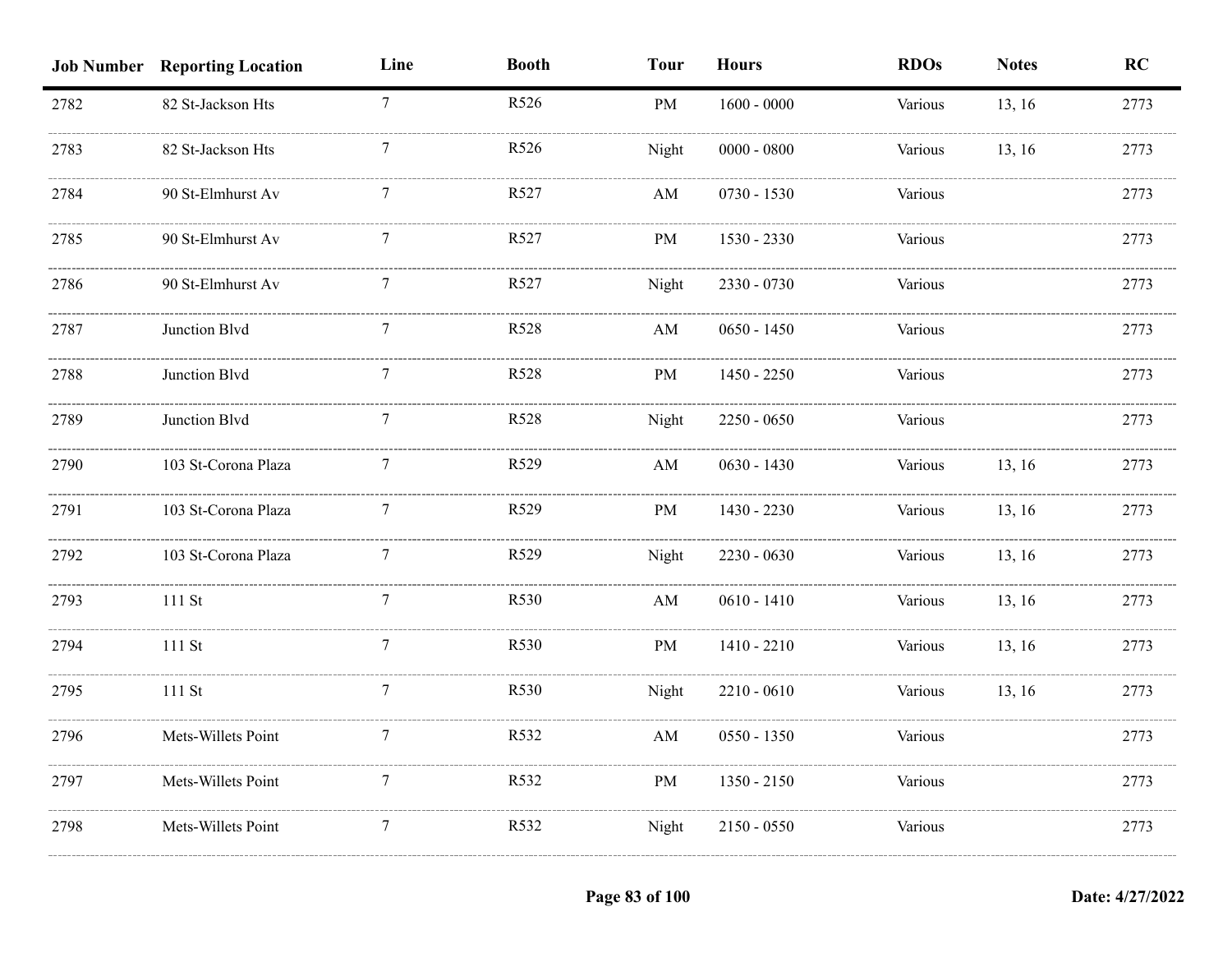|                   | <b>Job Number Reporting Location</b>                                                                                                                                     | Line           | <b>Booth</b>                         | <b>Tour</b> | <b>Hours</b>                                   | <b>RDOs</b> | <b>Notes</b> | <b>RC</b> |
|-------------------|--------------------------------------------------------------------------------------------------------------------------------------------------------------------------|----------------|--------------------------------------|-------------|------------------------------------------------|-------------|--------------|-----------|
| 2799              | Flushing Main St                                                                                                                                                         | $\overline{7}$ | R533                                 | AM          | 0530 - 1330                                    | Various     | 13, 16       | 2773      |
| 2800              | Flushing Main St                                                                                                                                                         | 7              | R <sub>5</sub> 33                    | PM          | 1330 - 2130                                    | Various     | 13, 16       | 2773      |
| 2801              | Flushing Main St                                                                                                                                                         |                | R533                                 | Night       | 2130 - 0530                                    | Various     | 13, 16       | 2773      |
| 2805              | Flushing Main St                                                                                                                                                         |                | R <sub>5</sub> 34                    | AM          | 0530 - 1330                                    | Various     | 1, 3, 9      | 2773      |
|                   | Implementation of OMNY equipment and new Customer Service Centers Initiative                                                                                             |                |                                      |             |                                                |             |              |           |
| 2806              | Flushing Main St                                                                                                                                                         |                | R <sub>5</sub> 34                    | <b>PM</b>   | 1330 - 2130                                    | Various     | 1, 3, 10     | 2773      |
|                   | Implementation of OMNY equipment and new Customer Service Centers Initiative                                                                                             |                |                                      |             |                                                |             |              |           |
| 2807              | Flushing Main St                                                                                                                                                         |                | R <sub>5</sub> 34                    | Night       | 2130 - 0530                                    | Various     | 1, 3, 4      | 2773      |
|                   | Implementation of OMNY equipment and new Customer Service Centers Initiative                                                                                             |                |                                      |             |                                                |             |              |           |
| EEU01             | Not Applicable                                                                                                                                                           | Not Applicable | Not Applicable                       | AM          | Various                                        | Sat/Sun     |              | 2715      |
| Work as assigned. | Assignments are based on necessity to cover jobs during AM & PM tour hearings. Assignments could be between 0700 - 1400 as needed; other times will work Extra. Utility: |                |                                      |             |                                                |             |              |           |
| EEU02             | Not Applicable                                                                                                                                                           | Not Applicable | Not Applicable                       | AM          | Various                                        | Sat/Sun     |              | 2717      |
| Work as assigned. | Assignments are based on necessity to cover jobs during AM & PM tour hearings. Assignments could be between 0700 - 1400 as needed; other times will work Extra. Utility: |                |                                      |             |                                                |             |              |           |
| LR-1001           | Borough Hall<br>Crown Hts Utica Av                                                                                                                                       | 2345<br>34     | R <sub>602</sub><br>R <sub>626</sub> | Night       | Mon - Fri:2130 - 0530<br>Sat - Sun:2130 - 0530 | Various     |              | 2766      |
| LR-1002           | Borough Hall                                                                                                                                                             | 2345           | R <sub>602</sub>                     | Night       | 2300 - 0700                                    | Various     |              | 2766      |
| LR-1003           | Crown Hts Utica Av                                                                                                                                                       | 34             | R <sub>626</sub>                     | Night       | $0000 - 0800$                                  | Various     |              | 2771      |
| LR-1004           | Borough Hall                                                                                                                                                             | 2345           | R <sub>602</sub>                     | Night       | 2300 - 0700                                    | Various     | <b>RD</b>    | 2766      |
|                   | Job may be impacted by the implementation of OMNY equipment and new Customer Service Centers Initiative.                                                                 |                |                                      |             |                                                |             |              |           |
| LR-1005           | Wall St<br>Times Sq-42 St                                                                                                                                                | 23<br>123      | R <sub>111</sub><br>R151             | Night       | Mon - Fri:2130 - 0530<br>Sat - Sun:2130 - 0530 | Various     |              | 2765      |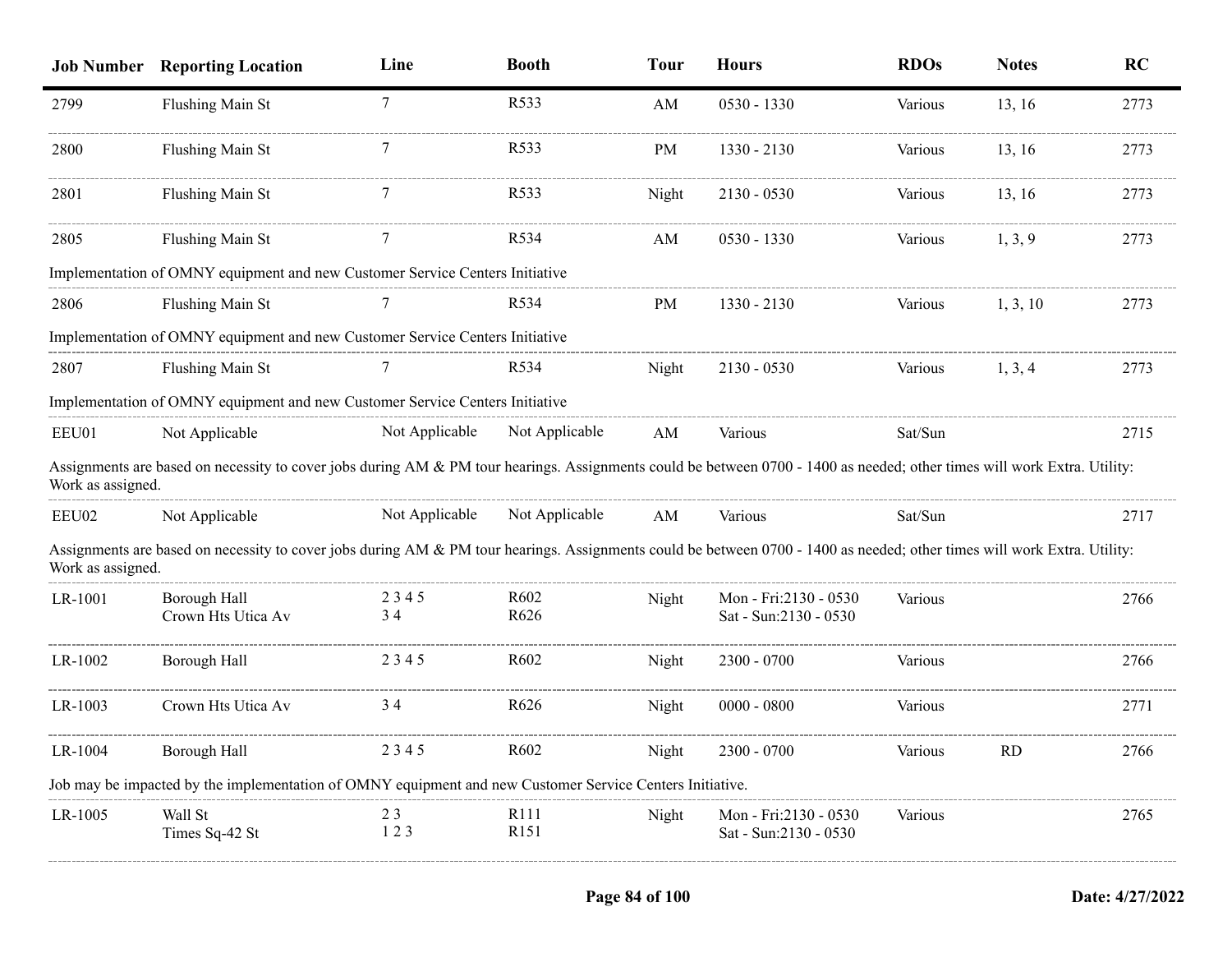|         | <b>Job Number Reporting Location</b>                                                                     | Line        | <b>Booth</b>         | <b>Tour</b> | <b>Hours</b>                                                              | <b>RDOs</b> | <b>Notes</b> | <b>RC</b> |
|---------|----------------------------------------------------------------------------------------------------------|-------------|----------------------|-------------|---------------------------------------------------------------------------|-------------|--------------|-----------|
| LR-1006 | Eastchester Dyre Av<br>Eastchester Dyre Av<br>Eastchester Dyre Av                                        | 5<br>5<br>5 | R730<br>R730<br>R730 | Night       | Mon - Fri: 2020 - 0420<br>Sat - Sat: 2130 - 0530<br>Sun - Sun:2230 - 0630 | Various     |              | 2755      |
| LR-1007 | 3 Av-149 St                                                                                              | 25          | R310                 | Night       | $2300 - 0700$                                                             | Various     |              | 2755      |
| LR-1008 | 3 Av-149 St                                                                                              | 25          | R310                 | Night       | $2300 - 0700$                                                             | Various     |              | 2755      |
| LR-1009 | Broadway Junction                                                                                        | A C         | N124                 | Night       | $2200 - 0600$                                                             | Various     |              | 2776      |
| LR-1010 | Grand Central 42 St                                                                                      | 456         | R238                 | Night       | $2300 - 0700$                                                             | Various     |              | 2762      |
| LR-1011 | 14 St-Union Sq                                                                                           | 456         | R221                 | Night       | 2300 - 0700                                                               | Various     |              | 2762      |
|         | Job may be impacted by the implementation of OMNY equipment and new Customer Service Centers Initiative. |             |                      |             |                                                                           |             |              |           |
| LR-1012 | 14 St-Union Sq                                                                                           | 456         | R <sub>221</sub>     | Night       | $2130 - 0530$                                                             | Various     |              | 2762      |
| LR-1013 | 125 St                                                                                                   | 456         | R <sub>258</sub>     | Night       | 2330 - 0730                                                               | Various     |              | 2756      |
|         | Job may be impacted by the implementation of OMNY equipment and new Customer Service Centers Initiative. |             |                      |             |                                                                           |             |              |           |
| LR-1014 | 125 St                                                                                                   | 456         | R <sub>258</sub>     | Night       | $2315 - 0715$                                                             | Various     |              | 2756      |
|         | Job may be impacted by the implementation of OMNY equipment and new Customer Service Centers Initiative. |             |                      |             |                                                                           |             |              |           |
| LR-1015 | 125 St                                                                                                   | 456         | R258                 | Night       | $2200 - 0600$                                                             | Various     | RD           | 2756      |
|         | Job may be impacted by the implementation of OMNY equipment and new Customer Service Centers Initiative. |             |                      |             |                                                                           |             |              |           |
| LR-1016 | 125 St                                                                                                   | 456         | R <sub>258</sub>     | Night       | $2145 - 0545$                                                             | Various     |              | 2756      |
| LR-1017 | 125 St                                                                                                   | 456         | R <sub>258</sub>     | Night       | 2230 - 0630                                                               | Various     |              | 2756      |
|         | Job may be impacted by the implementation of OMNY equipment and new Customer Service Centers Initiative. |             |                      |             |                                                                           |             |              |           |
| LR-1018 | 125 St                                                                                                   | 456         | R <sub>258</sub>     | Night       | $2300 - 0700$                                                             | Various     |              | 2756      |
| LR-1019 | Myrtle Av                                                                                                | J M Z       | J009                 | Night       | $2215 - 0615$                                                             | Various     | <b>RD</b>    | 2776      |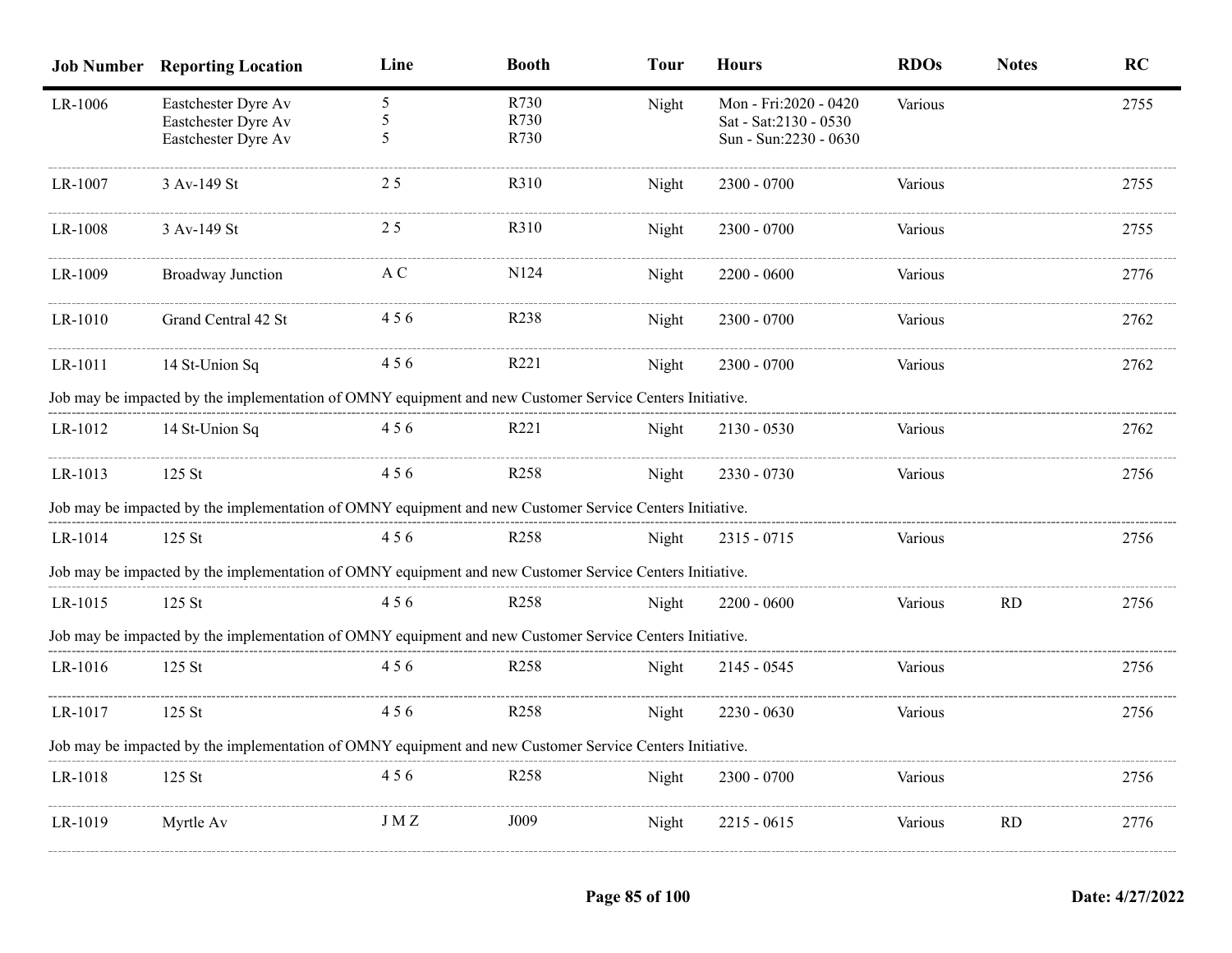|         | <b>Job Number Reporting Location</b>                                                                     | Line                            | <b>Booth</b>         | <b>Tour</b> | <b>Hours</b>                                                            | <b>RDOs</b> | <b>Notes</b> | RC   |
|---------|----------------------------------------------------------------------------------------------------------|---------------------------------|----------------------|-------------|-------------------------------------------------------------------------|-------------|--------------|------|
| LR-1021 | Flushing Main St                                                                                         | $7\overline{ }$                 | R534                 | Night       | $2130 - 0530$                                                           | Various     |              | 2773 |
| LR-1022 | 36 St                                                                                                    | DNR                             | CO18                 | Night       | $2300 - 0700$                                                           | Various     |              | 2766 |
| LR-1023 | 36 St                                                                                                    | DNR                             | C <sub>018</sub>     | Night       | 2320 - 0720                                                             | Various     |              | 2766 |
|         | Job may be impacted by the implementation of OMNY equipment and new Customer Service Centers Initiative. |                                 |                      |             |                                                                         |             |              |      |
| LR-1024 | 14 St<br>14 St<br>14 St-Union Sq                                                                         | A C E<br>A C E<br>456           | N078<br>N078<br>R221 | Night       | Mon - Fri:0000 - 0800<br>Sat - Sat:0000 - 0800<br>Sun - Sun:0000 - 0800 | Various     |              | 2761 |
|         | Job may be impacted by the implementation of OMNY equipment and new Customer Service Centers Initiative. |                                 |                      |             |                                                                         |             |              |      |
| LR-1025 | 34 St Penn Station                                                                                       | $\mathbf A \mathbf C \mathbf E$ | N070                 | Night       | 2300 - 0700                                                             | Various     |              | 2761 |
| LR-1026 | Bay Ridge 95 St                                                                                          | $\mathbf R$                     | C027                 | Night       | 2330 - 0730                                                             | Various     |              | 2766 |
| LR-1027 | DeKalb Av                                                                                                | <b>BQR</b>                      | C <sub>008</sub>     | Night       | $2200 - 0600$                                                           | Various     |              | 2766 |
|         | Job may be impacted by the implementation of OMNY equipment and new Customer Service Centers Initiative. |                                 |                      |             |                                                                         |             |              |      |
| LR-1028 | DeKalb Av                                                                                                | <b>BQR</b>                      | CO <sub>08</sub>     | Night       | 2230 - 0630                                                             | Various     |              | 2766 |
| LR-1029 | DeKalb Av                                                                                                | B Q R                           | C <sub>008</sub>     | Night       | $2200 - 0600$                                                           | Various     |              | 2766 |
| LR-1038 | Jackson Hts Roosevelt Av                                                                                 | EFMR                            | N324                 | Night       | $2300 - 0700$                                                           | Various     |              | 2773 |
|         | Job may be impacted by the implementation of OMNY equipment and new Customer Service Centers Initiative. |                                 |                      |             |                                                                         |             |              |      |
| LR-1039 | Myrtle Av                                                                                                | J M Z                           | J009                 | Midnight    | $0100 - 0900$                                                           | Various     |              | 2776 |
| LR-1040 | Times Sq-42 St                                                                                           | 123                             | R151                 | Night       | 2245 - 0645                                                             | Various     |              | 2757 |
| LR-1041 | Times Sq-42 St                                                                                           | 123                             | R151                 | Night       | $2230 - 0630$                                                           | Various     |              | 2757 |
|         | Job may be impacted by the implementation of OMNY equipment and new Customer Service Centers Initiative. |                                 |                      |             |                                                                         |             |              |      |
| LR-1042 | Times Sq-42 St                                                                                           | 123                             | R <sub>151</sub>     | Night       | 2345 - 0745                                                             | Various     |              | 2757 |
|         | Job may be impacted by the implementation of OMNY equipment and new Customer Service Centers Initiative. |                                 |                      |             |                                                                         |             |              |      |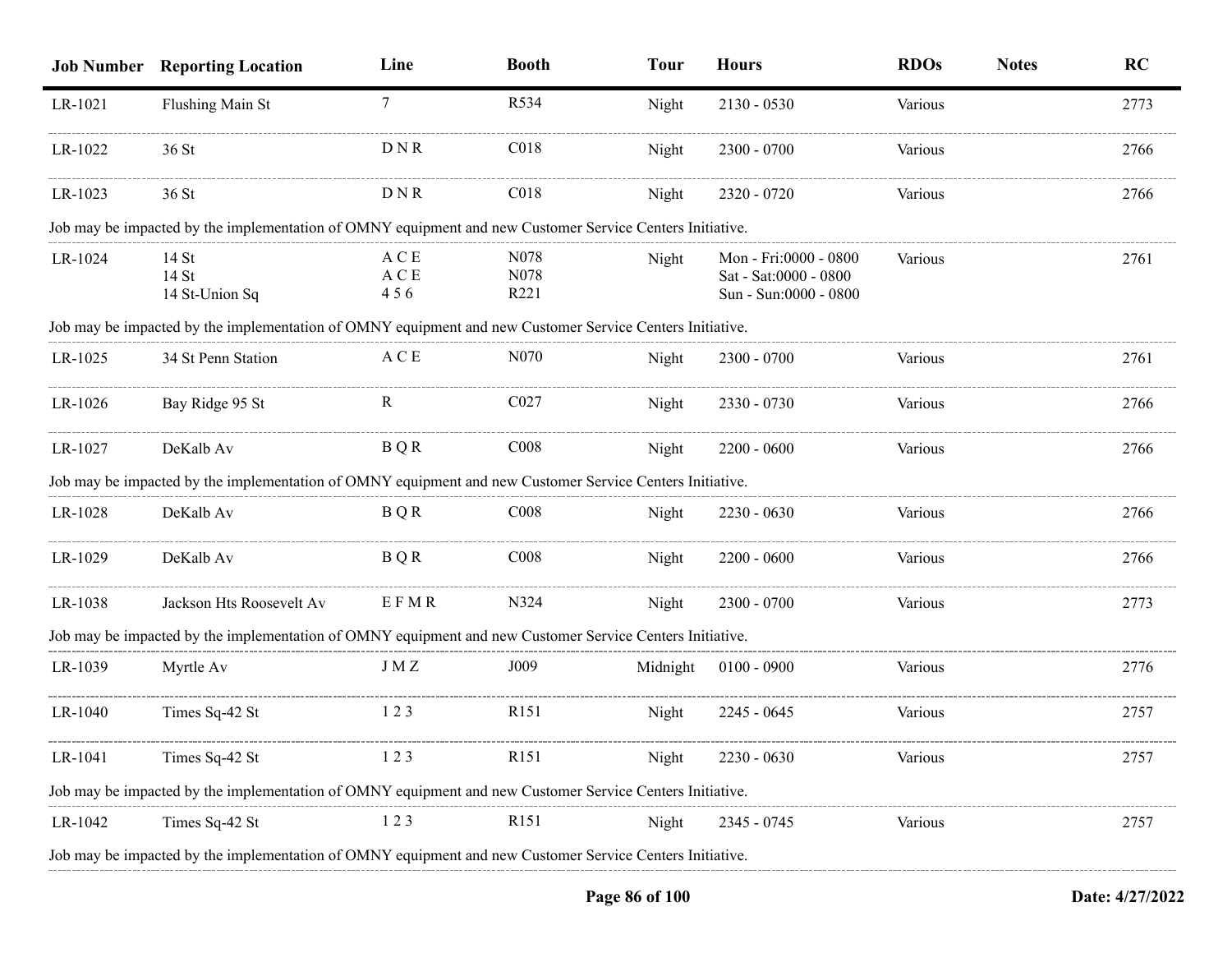|         | <b>Job Number Reporting Location</b>                                                                     | Line         | <b>Booth</b>      | <b>Tour</b> | <b>Hours</b>  | <b>RDOs</b> | <b>Notes</b> | RC   |
|---------|----------------------------------------------------------------------------------------------------------|--------------|-------------------|-------------|---------------|-------------|--------------|------|
| LR-1043 | Times Sq-42 St                                                                                           | 123          | R <sub>151</sub>  | Night       | 2315 - 0715   | Various     |              | 2757 |
| LR-1044 | Times Sq-42 St                                                                                           | 123          | R <sub>151</sub>  | Night       | 2315 - 0715   | Various     |              | 2757 |
| LR-1045 | 242 St                                                                                                   |              | R197              | Night       | $2300 - 0700$ | Various     |              | 2751 |
| LR-1048 | <b>Broadway Junction</b>                                                                                 | A C          | N124              | Night       | $2215 - 0615$ | Various     |              | 2776 |
| LR-1049 | Myrtle Av                                                                                                | J M Z        | J009              | Night       | 2315 - 0715   | Various     |              | 2776 |
| LR-1050 | $167$ St                                                                                                 | B D          | N <sub>2</sub> 07 | Night       | $2300 - 0700$ | Various     |              | 2754 |
|         | Job may be impacted by the implementation of OMNY equipment and new Customer Service Centers Initiative. |              |                   |             |               |             |              |      |
| LR-1051 | 96 St                                                                                                    | B C          | N <sub>040</sub>  | Night       | $2300 - 0700$ | Various     |              | 2761 |
|         | Job may be impacted by the implementation of OMNY equipment and new Customer Service Centers Initiative. |              |                   |             |               |             |              |      |
| LR-1052 | $103$ St                                                                                                 | B C          | N037              | Night       | $2300 - 0700$ | Various     |              | 2754 |
| LR-1053 | <b>Botanic Gardens</b>                                                                                   | S            | <b>B010</b>       | Night       | $2330 - 0730$ | Various     |              | 2771 |
| LR-1055 | Norwood 205 St                                                                                           | D            | N224              | Night       | 2330 - 0730   | Various     |              | 2754 |
|         | Job may be impacted by the implementation of OMNY equipment and new Customer Service Centers Initiative. |              |                   |             |               |             |              |      |
| LR-1058 | Rockaway Park Beach 116 St                                                                               | A S          | N187              | Night       | $0000 - 0800$ | Various     |              | 2777 |
| LR-1059 | Ozone Park Lefferts Blvd                                                                                 | $\mathbf{A}$ | N <sub>141</sub>  | Night       | 2300 - 0700   | Various     |              | 2777 |
| LR-1061 | Jackson Hts Roosevelt Av                                                                                 | EFMR         | N324              | Night       | $2130 - 0530$ | Various     |              | 2773 |
| LR-1062 | 111 St                                                                                                   |              | N <sub>1</sub> 39 | Night       | 2330 - 0730   | Various     |              | 2777 |
| LR-1063 | Court Sq                                                                                                 | G            | <b>N400A</b>      | Night       | 2300 - 0700   | Various     |              | 2773 |
| LR-1064 | Smith 9 Sts                                                                                              | F G          | N536              | Night       | $2300 - 0700$ | Various     |              | 2768 |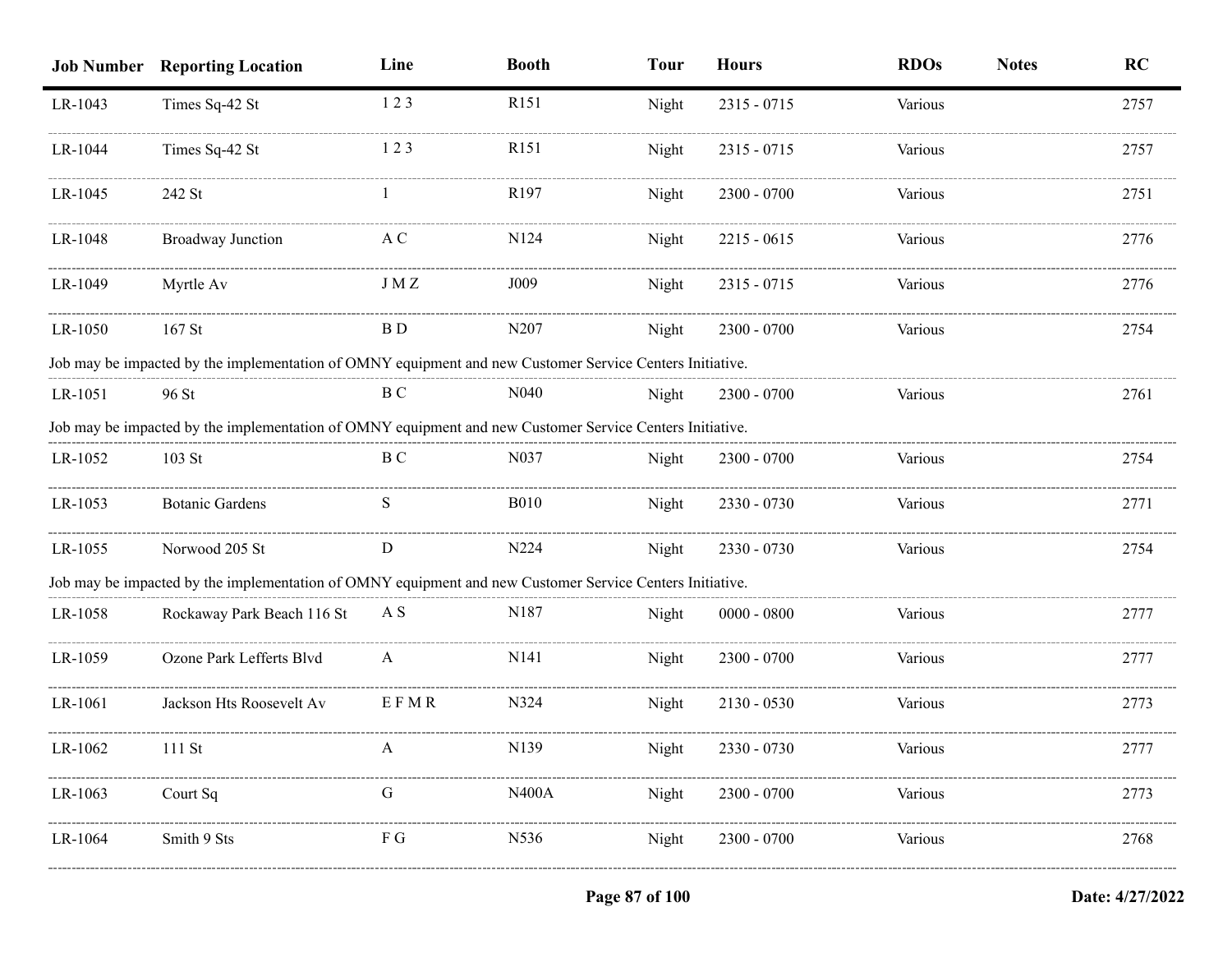|         | <b>Job Number Reporting Location</b>                                                                     | Line        | <b>Booth</b>     | <b>Tour</b> | <b>Hours</b>                                   | <b>RDOs</b> | <b>Notes</b> | RC   |
|---------|----------------------------------------------------------------------------------------------------------|-------------|------------------|-------------|------------------------------------------------|-------------|--------------|------|
| LR-1065 | South Ferry                                                                                              | -1          | R <sub>101</sub> | Night       | $2200 - 0600$                                  | Various     |              | 2765 |
| LR-1066 | South Ferry                                                                                              |             | R101             | Night       | 2315 - 0715                                    | Various     |              | 2765 |
| LR-1070 | Jackson Hts Roosevelt Av                                                                                 | EFMR        | N324             | Night       | 2300 - 0700                                    | Various     |              | 2773 |
| LR-1071 | Forest Hills 71 Av                                                                                       | EFMR        | <b>N333A</b>     | Night       | 2200 - 0600                                    | Various     |              | 2774 |
|         | Job may be impacted by the implementation of OMNY equipment and new Customer Service Centers Initiative. |             |                  |             |                                                |             |              |      |
| LR-1072 | Lexington Av/53 St                                                                                       | E M         | N306             | Night       | $2100 - 0500$                                  | Various     |              | 2763 |
| LR-1073 | $9$ Av                                                                                                   | D           | E001             | Night       | $2300 - 0700$                                  | Various     |              | 2772 |
|         | Job may be impacted by the implementation of OMNY equipment and new Customer Service Centers Initiative. |             |                  |             |                                                |             |              |      |
| LR-1074 | Bay Pkwy                                                                                                 | D           | E014             | Night       | $2300 - 0700$                                  | Various     |              | 2772 |
|         | Job may be impacted by the implementation of OMNY equipment and new Customer Service Centers Initiative. |             |                  |             |                                                |             |              |      |
| LR-1075 | Neptune Av                                                                                               | F           | N <sub>562</sub> | Night       | $0000 - 0800$                                  | Various     |              | 2768 |
|         | Job may be impacted by the implementation of OMNY equipment and new Customer Service Centers Initiative. |             |                  |             |                                                |             |              |      |
| LR-1076 | Avenue P                                                                                                 | F           | N <sub>556</sub> | Night       | $2300 - 0700$                                  | Various     | <b>RD</b>    | 2768 |
| LR-1077 | 15 St Prospect Park                                                                                      | F G         | N542             | Night       | $2300 - 0700$                                  | Various     |              | 2768 |
| LR-1078 | 34 St Herald Sq                                                                                          | <b>BDFM</b> | N506             | Night       | $0000 - 0800$                                  | Various     |              | 2764 |
| LR-1079 | Lexington Av/53 St                                                                                       | E M         | N305             | Night       | 2130 - 0530                                    | Various     |              | 2763 |
| LR-1080 | 96 St                                                                                                    | Q           | N702             | Night       | 2330 - 0730                                    | Various     |              | 2763 |
| LR-2001 | Crown Hts Utica Av<br>New Lots Av                                                                        | 34<br>3     | R626<br>R634     | AM          | Mon - Fri:0630 - 1430<br>Sat - Sun:0700 - 1500 | Various     |              | 2771 |
| LR-2002 | Flatbush Av Brooklyn College                                                                             | 25          | R645             | AM          | $0700 - 1500$                                  | Various     |              | 2771 |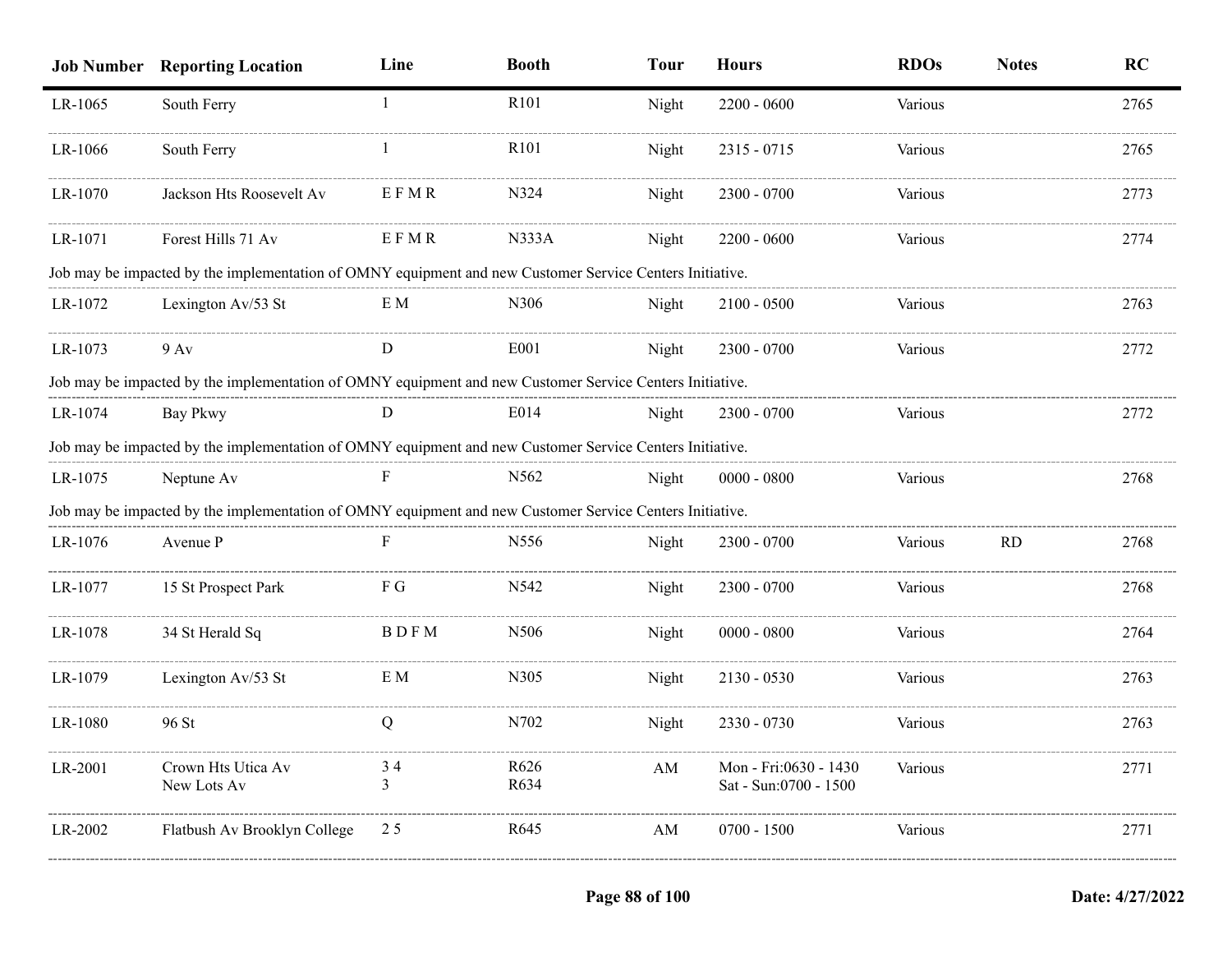|         | <b>Job Number Reporting Location</b>                                                                     | Line              | <b>Booth</b>                                 | <b>Tour</b> | <b>Hours</b>                                                            | <b>RDOs</b>    | <b>Notes</b> | RC   |
|---------|----------------------------------------------------------------------------------------------------------|-------------------|----------------------------------------------|-------------|-------------------------------------------------------------------------|----------------|--------------|------|
| LR-2003 | Crown Hts Utica Av                                                                                       | 34                | R626                                         | AM          | $0730 - 1530$                                                           | Various        |              | 2771 |
|         | Job may be impacted by the implementation of OMNY equipment and new Customer Service Centers Initiative. |                   |                                              |             |                                                                         |                |              |      |
| LR-2004 | Wall St<br>Borough Hall                                                                                  | 23<br>2345        | R <sub>111</sub><br><b>R601A</b>             | AM          | Mon - Fri:0630 - 1430<br>Sat - Sun:0630 - 1430                          | Various        |              | 2765 |
|         | Job may be impacted by the implementation of OMNY equipment and new Customer Service Centers Initiative. |                   |                                              |             |                                                                         |                |              |      |
| LR-2005 | Wakefield 241 St                                                                                         |                   | R336                                         | AM          | $0700 - 1500$                                                           | Various        |              | 2755 |
| LR-2006 | E 180 St                                                                                                 | 25                | R325                                         | AM          | $0400 - 1200$                                                           | Various        |              | 2755 |
| LR-2007 | $125$ St<br>125 St<br>125 St                                                                             | 456<br>456<br>456 | R <sub>258</sub><br>R <sub>258</sub><br>R258 | AM          | Mon - Fri:0300 - 1100<br>Sat - Sat:0430 - 1230<br>Sun - Sun:0545 - 1345 | Various        |              | 2756 |
| LR-2008 | Prospect Av                                                                                              | 25                | R314                                         | AM          | $0800 - 1600$                                                           | Various        |              | 2755 |
| LR-2009 | 3 Av-149 St                                                                                              | 25                | R310                                         | AM          | $0700 - 1500$                                                           | <b>Various</b> |              | 2755 |
| LR-2010 | Pelham Bay Park                                                                                          | 6                 | R423                                         | AM          | $0700 - 1500$                                                           | Various        | <b>RD</b>    | 2756 |
|         | Job may be impacted by the implementation of OMNY equipment and new Customer Service Centers Initiative. |                   |                                              |             |                                                                         |                |              |      |
| LR-2011 | Elder Av                                                                                                 | 6                 | R414                                         | AM          | $0700 - 1500$                                                           | Various        |              | 2756 |
| LR-2012 | $167$ St                                                                                                 |                   | R <sub>283</sub>                             | AM          | $0700 - 1500$                                                           | Various        |              | 2754 |
|         | Job may be impacted by the implementation of OMNY equipment and new Customer Service Centers Initiative. |                   |                                              |             |                                                                         |                |              |      |
| LR-2013 | 51 St                                                                                                    | 6                 | R <sub>242</sub>                             | AM          | $0645 - 1445$                                                           | Various        |              | 2763 |
| LR-2014 | $28$ St<br><b>Bowling Green</b>                                                                          | 6<br>45           | R <sub>229</sub><br><b>R200A</b>             | AM          | Mon - Fri:0645 - 1445<br>Sat - Sun:0700 - 1500                          | Various        |              | 2762 |
| LR-2015 | Astoria Ditmars Blvd                                                                                     | N W               | R <sub>5</sub> 15                            | AM          | $0700 - 1500$                                                           | Various        | RD           | 2773 |
| LR-2016 | 28St                                                                                                     | R W               | A027                                         | AM          | $0700 - 1500$                                                           | Various        |              | 2757 |
|         |                                                                                                          |                   |                                              |             |                                                                         |                |              |      |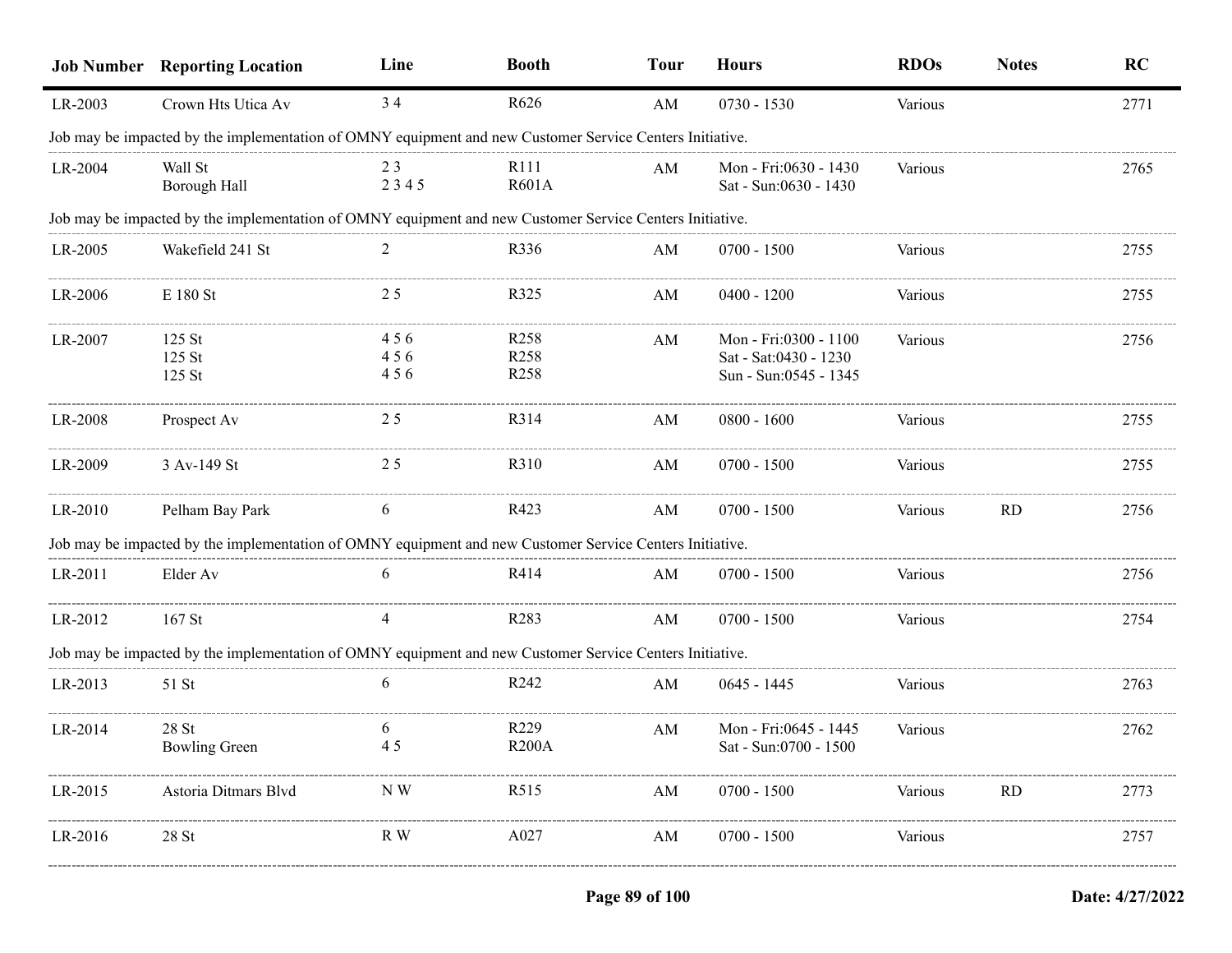|         | <b>Job Number Reporting Location</b>                                                                     | Line                 | <b>Booth</b>                       | <b>Tour</b> | <b>Hours</b>                                   | <b>RDOs</b> | <b>Notes</b> | <b>RC</b>                    |
|---------|----------------------------------------------------------------------------------------------------------|----------------------|------------------------------------|-------------|------------------------------------------------|-------------|--------------|------------------------------|
| LR-2017 | 130 Livingston St - 6th Floor<br>Mailroom<br>$25$ St                                                     | Not Applicable<br>R  | Not Applicable<br>C <sub>016</sub> | AM          | Mon - Fri:0630 - 1430<br>Sat - Sun:0800 - 1600 | Various     |              | Not<br>Applica<br>ble        |
| LR-2018 | 36 St                                                                                                    | $D N R$              | C018                               | AM          | $0700 - 1500$                                  | Various     | <b>RD</b>    | 2766                         |
| LR-2019 | 86 St                                                                                                    | N                    | D <sub>016</sub>                   | AM          | $0700 - 1500$                                  | Various     |              | 2772                         |
| LR-2020 | Ocean Pkwy                                                                                               | Q                    | <b>B032</b>                        | AM          | $0700 - 1500$                                  | Various     |              | 2772                         |
| LR-2021 | Avenue H                                                                                                 | $\mathbf Q$          | <b>B020</b>                        | AM          | $0700 - 1500$                                  | Various     |              | 2772                         |
| LR-2022 | Coney Island Stillwell Av                                                                                | DFNQ                 | G009                               | AM          | $0630 - 1430$                                  | Various     |              | 2772                         |
|         | Job may be impacted by the implementation of OMNY equipment and new Customer Service Centers Initiative. |                      |                                    |             |                                                |             |              |                              |
| LR-2023 | Rockaway Blvd                                                                                            | A                    | N <sub>1</sub> 34                  | AM          | $0630 - 1430$                                  | Various     |              | 2777                         |
| LR-2024 | Aqueduct North Conduit Av                                                                                | A                    | N181                               | AM          | 0745 - 1545                                    | Various     |              | 2777                         |
| LR-2025 | Rockaway Blvd                                                                                            | A                    | N134                               | AM          | $0700 - 1500$                                  | Various     |              | 2777                         |
| LR-2026 | <b>Broadway Junction</b>                                                                                 | A C                  | N124                               | AM          | $0700 - 1500$                                  | Various     |              | 2776                         |
| LR-2027 | 130 Livingston St - 6th Floor<br>Mailroom<br><b>Botanic Gardens</b>                                      | Not Applicable<br>S. | Not Applicable<br><b>B010</b>      | AM          | Mon - Fri:0630 - 1430<br>Sat - Sun:0730 - 1530 | Various     |              | <b>Not</b><br>Applica<br>ble |
| LR-2029 | 34 St Penn Station                                                                                       | A C E                | N <sub>0</sub> 70                  | AM          | $0545 - 1345$                                  | Various     | <b>RD</b>    | 2761                         |
|         | Job may be impacted by the implementation of OMNY equipment and new Customer Service Centers Initiative. |                      |                                    |             |                                                |             |              |                              |
| LR-2032 | Woodlawn                                                                                                 | $\overline{4}$       | R <sub>294</sub>                   | AM          | $0700 - 1500$                                  | Various     |              | 2754                         |
|         | Job may be impacted by the implementation of OMNY equipment and new Customer Service Centers Initiative. |                      |                                    |             |                                                |             |              |                              |
| LR-2034 | 145 St                                                                                                   | ABCD                 | N <sub>0</sub> 20                  | AM          | $0630 - 1430$                                  | Various     | <b>RD</b>    | 2754                         |
|         | Job may be impacted by the implementation of OMNY equipment and new Customer Service Centers Initiative. |                      |                                    |             |                                                |             |              |                              |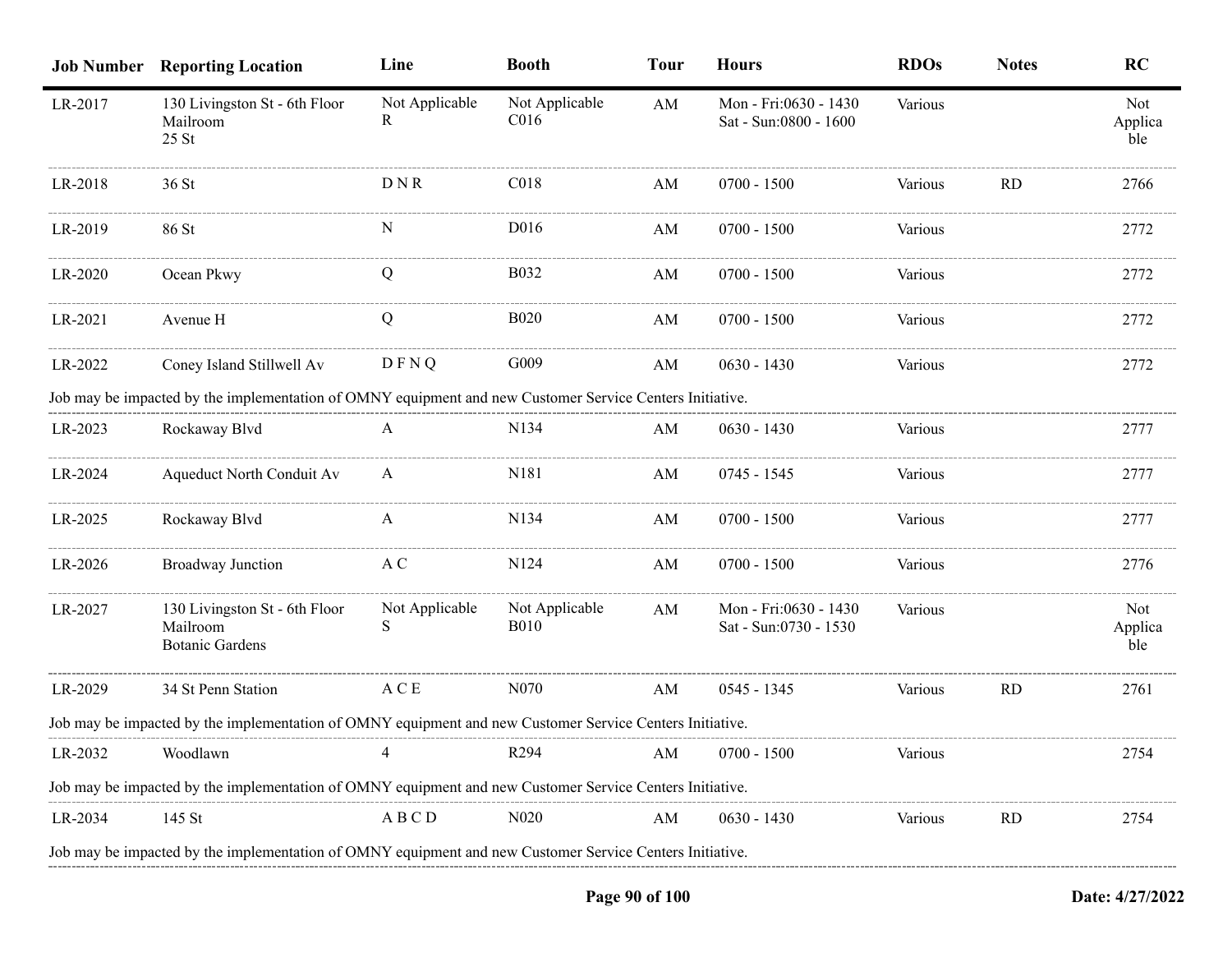|         | <b>Job Number</b> Reporting Location                                                                      | Line                | <b>Booth</b>           | <b>Tour</b> | <b>Hours</b>                                   | <b>RDOs</b> | <b>Notes</b> | RC                    |
|---------|-----------------------------------------------------------------------------------------------------------|---------------------|------------------------|-------------|------------------------------------------------|-------------|--------------|-----------------------|
| LR-2036 | Middle Village Metropolitan Av M                                                                          |                     | K026                   | AM          | $0700 - 1500$                                  | Various     | <b>RD</b>    | 2776                  |
| LR-2037 | 145 St                                                                                                    | ABCD                | N <sub>020</sub>       | AM          | $0645 - 1445$                                  | Various     |              | 2754                  |
|         | Job may be impacted by the implementation of OMNY equipment and new Customer Service Centers Initiative.  |                     |                        |             |                                                |             |              |                       |
| LR-2038 | $103$ St                                                                                                  | ВC                  | N <sub>0</sub> 37      | AM          | $0730 - 1530$                                  | Various     |              | 2754                  |
| LR-2039 | 130 Livingston St - 6th Floor<br>Mailroom<br>$9$ Av                                                       | Not Applicable<br>D | Not Applicable<br>E001 | AM          | Mon - Fri:0600 - 1400<br>Sat - Sun:0700 - 1500 | Various     |              | Not<br>Applica<br>ble |
| LR-2040 | South Ferry                                                                                               |                     | R101                   | AM          | $0730 - 1530$                                  | Various     |              | 2765                  |
| LR-2041 | Coney Island Stillwell Av                                                                                 | DFNQ                | G009                   | AM          | $0630 - 1430$                                  | Various     |              | 2772                  |
|         | Job may be impacted by the implementation of OMNY equipment and new Customer Service Centers Initiative.  |                     |                        |             |                                                |             |              |                       |
| LR-2042 | 50 St                                                                                                     |                     | R <sub>155</sub>       | AM          | $0630 - 1430$                                  | Various     |              | 2761                  |
| LR-2043 | 86 St<br>103 St                                                                                           |                     | R164<br>R170           | AM          | Mon - Fri:0615 - 1415<br>Sat - Sun:0615 - 1415 | Various     |              | 2751                  |
| LR-2044 | 242 St                                                                                                    |                     | R197                   | AM          | 0730 - 1530                                    | Various     |              | 2751                  |
| LR-2045 | 86 St                                                                                                     |                     | R164                   | AM          | $0615 - 1415$                                  | Sat/Sun     | HOL          | 2751                  |
|         | P/T booth R166 (am tour only) temporarily closed.<br>S/A report to R164 (86 St) WAA from 0615-1030 hours. |                     |                        |             |                                                |             |              |                       |
| LR-2046 | 23 St                                                                                                     | CЕ                  | N076                   | AM          | $0700 - 1500$                                  | Various     |              | 2761                  |
| LR-2047 | 145 St                                                                                                    | ABCD                | N <sub>0</sub> 20      | AM          | $0645 - 1445$                                  | Various     |              | 2754                  |
| LR-2048 | Cleveland St                                                                                              | J                   | J022                   | AM          | $0700 - 1500$                                  | Various     |              | 2777                  |
| LR-2060 | 121 St                                                                                                    | J                   | J037                   | AM          | $0700 - 1500$                                  | Various     |              | 2777                  |
|         |                                                                                                           |                     |                        |             |                                                |             |              |                       |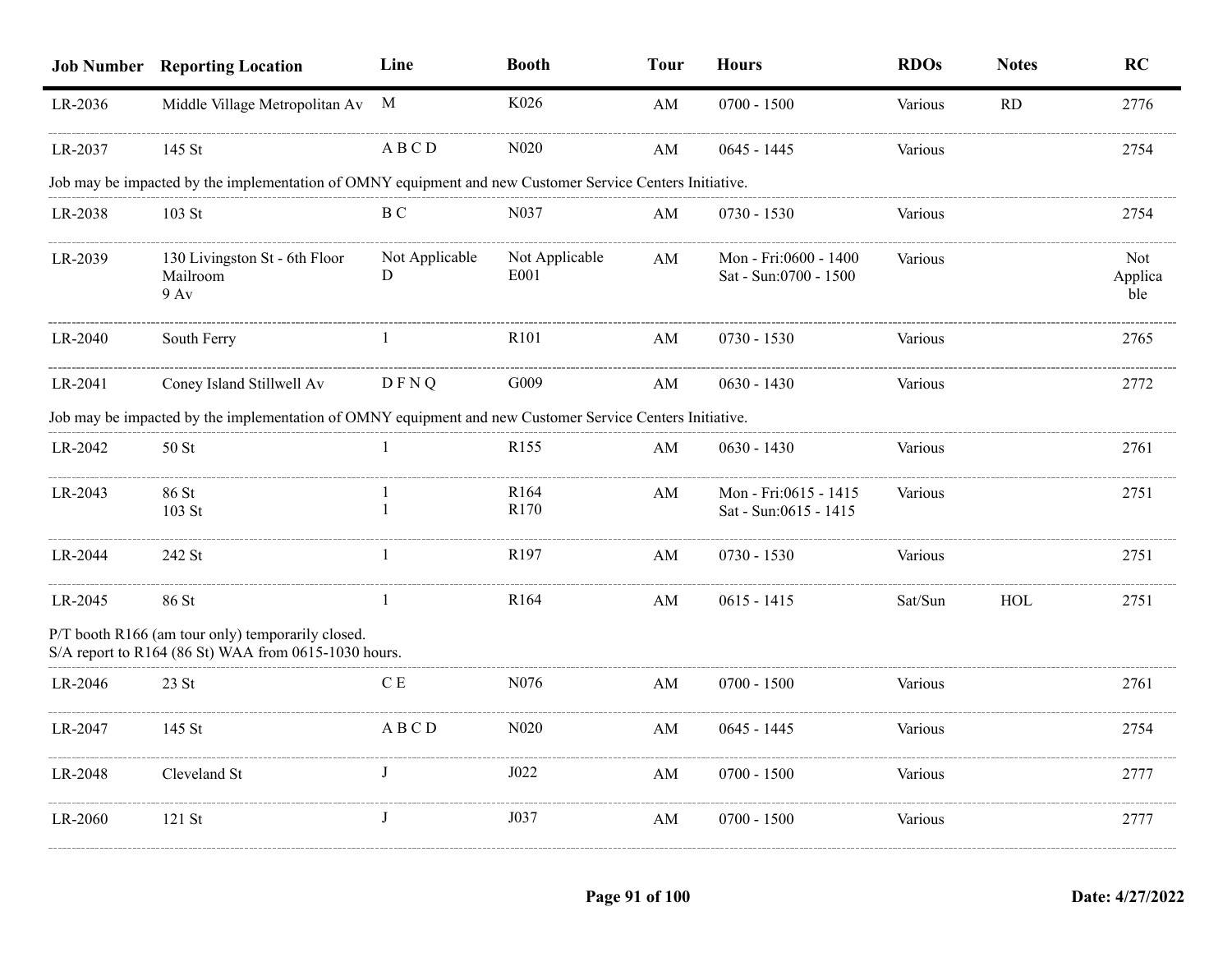|         | <b>Job Number Reporting Location</b>                                                                                    | Line                    | <b>Booth</b>                                                | <b>Tour</b> | <b>Hours</b>                                                            | <b>RDOs</b> | <b>Notes</b> | <b>RC</b>             |
|---------|-------------------------------------------------------------------------------------------------------------------------|-------------------------|-------------------------------------------------------------|-------------|-------------------------------------------------------------------------|-------------|--------------|-----------------------|
| LR-2062 | Canal St                                                                                                                | 6                       | A046                                                        | AM          | $0530 - 1330$                                                           | Various     |              | 2765                  |
| LR-2063 | Hoyt Schermerhorn                                                                                                       | A C G                   | N <sub>108</sub>                                            | AM          | $0615 - 1415$                                                           | Various     |              | 2769                  |
| LR-2064 | 130 Livingston St - 6th Floor<br>Mailroom<br>Smith 9 Sts                                                                | Not Applicable<br>F G   | Not Applicable<br>N536                                      | AM          | Mon - Fri:0600 - 1400<br>Sat - Sun:0700 - 1500                          | Various     |              | Not<br>Applica<br>ble |
| LR-2065 | 130 Livingston St - 6th Floor<br>Mailroom<br>Jay St Metrotech                                                           | Not Applicable<br>A C F | Not Applicable<br>N <sub>10</sub> 3                         | AM          | Mon - Fri:0600 - 1400<br>Sat - Sun:0600 - 1400                          | Various     |              | Not<br>Applica<br>ble |
| LR-2066 | 34 St Herald Sq                                                                                                         | BDFM                    | N506                                                        | AM          | $0615 - 1415$                                                           | Various     |              | 2764                  |
| LR-2070 | Sutphin Blvd Archer Av JFK<br>Airport<br>Sutphin Blvd Archer Av JFK<br>Airport<br>Sutphin Blvd Archer Av JFK<br>Airport | EJZ<br>EJZ<br>EJZ       | N <sub>6</sub> 05<br>N <sub>6</sub> 05<br>N <sub>6</sub> 05 | AM          | Mon - Fri:0700 - 1500<br>Sat - Sat:0515 - 1315<br>Sun - Sun:0515 - 1315 | Various     |              | 2774                  |
|         | Job may be impacted by the implementation of OMNY equipment and new Customer Service Centers Initiative.                |                         |                                                             |             |                                                                         |             |              |                       |
| LR-2071 | Jamaica 179 St                                                                                                          | F                       | N343                                                        | AM          | $0630 - 1430$                                                           | Various     |              | 2774                  |
| LR-2072 | Jackson Hts Roosevelt Av                                                                                                | EFMR                    | N324                                                        | AM          | $0515 - 1315$                                                           | Various     | <b>RD</b>    | 2773                  |
|         | Job may be impacted by the implementation of OMNY equipment and new Customer Service Centers Initiative.                |                         |                                                             |             |                                                                         |             |              |                       |
| LR-2073 | 42 St/Port Authority Bus<br>Terminal<br>21 St Queensbridge                                                              | A C E                   | N062A<br>N603                                               | AM          | Mon - Fri:0600 - 1400<br>Sat - Sun:0700 - 1500                          | Various     |              | 2761                  |
| LR-2074 | 96 St                                                                                                                   | Q                       | N702                                                        | AM          | $1000 - 1800$                                                           | Various     |              | 2763                  |
| LR-3001 | New Lots Av                                                                                                             |                         | R634                                                        | PМ          | $1500 - 2300$                                                           | Various     | RD           | 2771                  |
| LR-3002 | Eastern Pkwy Brooklyn<br>Museum                                                                                         | 23                      | R621                                                        | PM          | $1300 - 2100$                                                           | Various     |              | 2766                  |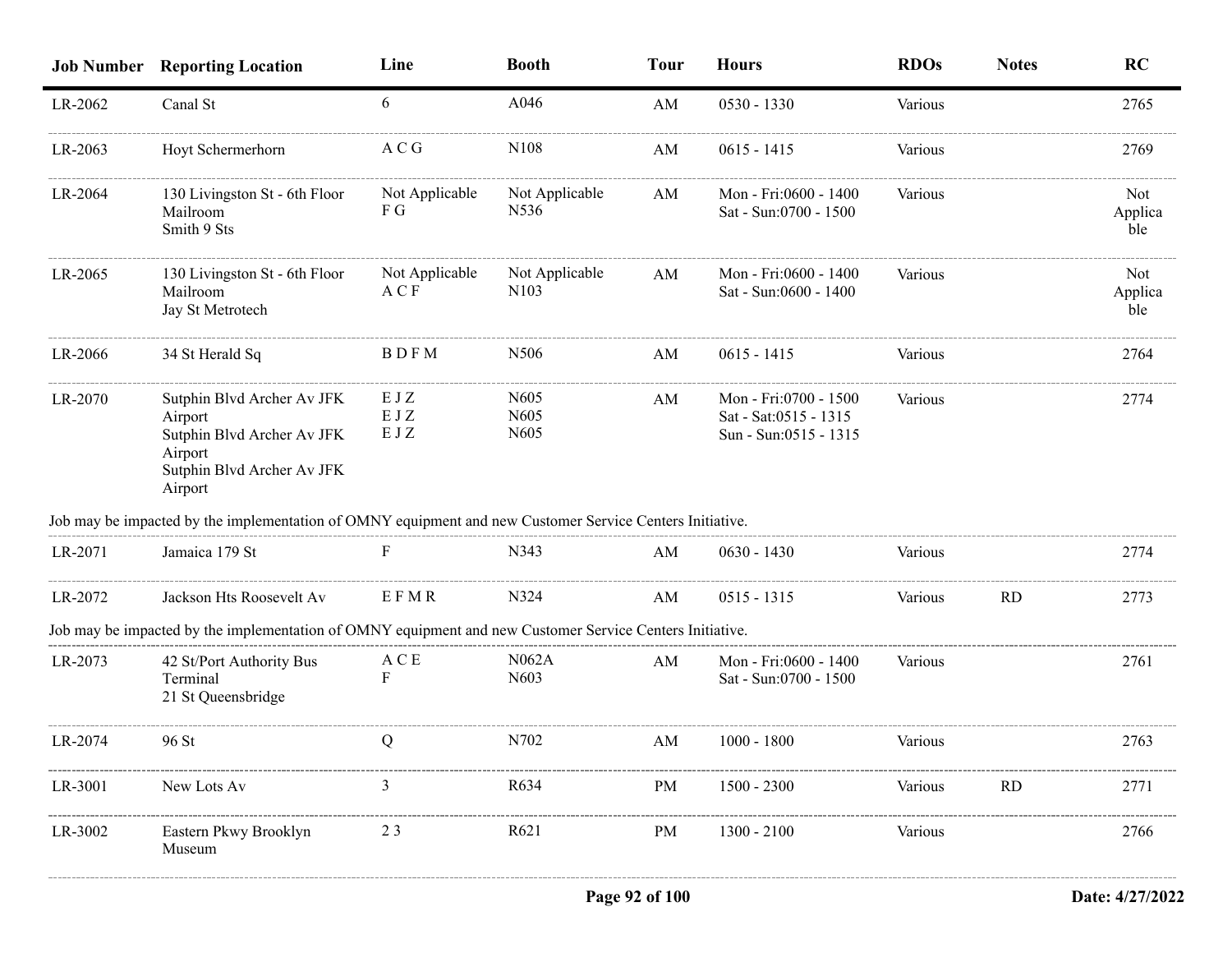|         | <b>Job Number Reporting Location</b>                                                                     | Line                  | <b>Booth</b>                       | <b>Tour</b> | <b>Hours</b>                                                             | <b>RDOs</b> | <b>Notes</b> | RC                    |
|---------|----------------------------------------------------------------------------------------------------------|-----------------------|------------------------------------|-------------|--------------------------------------------------------------------------|-------------|--------------|-----------------------|
| LR-3003 | Crown Hts Utica Av                                                                                       | 34                    | R626                               | <b>PM</b>   | $1515 - 2315$                                                            | Various     |              | 2771                  |
|         | Job may be impacted by the implementation of OMNY equipment and new Customer Service Centers Initiative. |                       |                                    |             |                                                                          |             |              |                       |
| LR-3004 | Clark St                                                                                                 | 23                    | R <sub>600</sub>                   | PM          | $1600 - 0000$                                                            | Various     | RD           | 2766                  |
|         | Job may be impacted by the implementation of OMNY equipment and new Customer Service Centers Initiative. |                       |                                    |             |                                                                          |             |              |                       |
| LR-3005 | Wakefield 241 St                                                                                         | 2                     | R336                               | PM          | $1500 - 2300$                                                            | Various     |              | 2755                  |
| LR-3006 | E 180 St                                                                                                 | 2.5                   | R325                               | PM          | 1525 - 2325                                                              | Various     |              | 2755                  |
| LR-3007 | Eastchester Dyre Av<br>Eastchester Dyre Av<br>$\to$ 180 St                                               | 5<br>5<br>25          | R730<br>R730<br>R325               | PM          | Mon - Fri: 1445 - 2245<br>Sat - Sat:1615 - 0015<br>Sun - Sun:1615 - 0015 | Various     |              | 2755                  |
| LR-3008 | 3 Av-149 St                                                                                              | 25                    | R310                               | PM          | $1600 - 0000$                                                            | Various     |              | 2755                  |
| LR-3009 | 3 Av-149 St                                                                                              | 25                    | R310                               | PM          | $1500 - 2300$                                                            | Various     |              | 2755                  |
| LR-3010 | 130 Livingston St - 6th Floor<br>Mailroom<br>125 St                                                      | Not Applicable<br>456 | Not Applicable<br>R <sub>258</sub> | PM          | Mon - Fri:1315 - 2115<br>Sat - Sun:1315 - 2115                           | Various     |              | Not<br>Applica<br>ble |
| LR-3011 | 167 St                                                                                                   | 4                     | R283                               | PM          | $1500 - 2300$                                                            | Various     |              | 2754                  |
|         | Job may be impacted by the implementation of OMNY equipment and new Customer Service Centers Initiative  |                       |                                    |             |                                                                          |             |              |                       |
| LR-3012 | 51 St                                                                                                    | 6                     | R <sub>242</sub>                   | PM          | 1530 - 2330                                                              | Various     |              | 2763                  |
| LR-3013 | <b>Bowling Green</b>                                                                                     | 45                    | <b>R200A</b>                       | PM          | $1500 - 2300$                                                            | Various     |              | 2765                  |
|         | Job may be impacted by the implementation of OMNY equipment and new Customer Service Centers Initiative. |                       |                                    |             |                                                                          |             |              |                       |
| LR-3014 | Borough Hall                                                                                             | 2345                  | <b>R601A</b>                       | PM          | $1500 - 2300$                                                            | Various     |              | 2766                  |
|         | Job may be impacted by the implementation of OMNY equipment and new Customer Service Centers Initiative. |                       |                                    |             |                                                                          |             |              |                       |
| LR-3015 | Astoria Ditmars Blvd                                                                                     | N W                   | R515                               | PM          | $1500 - 2300$                                                            | Various     |              | 2773                  |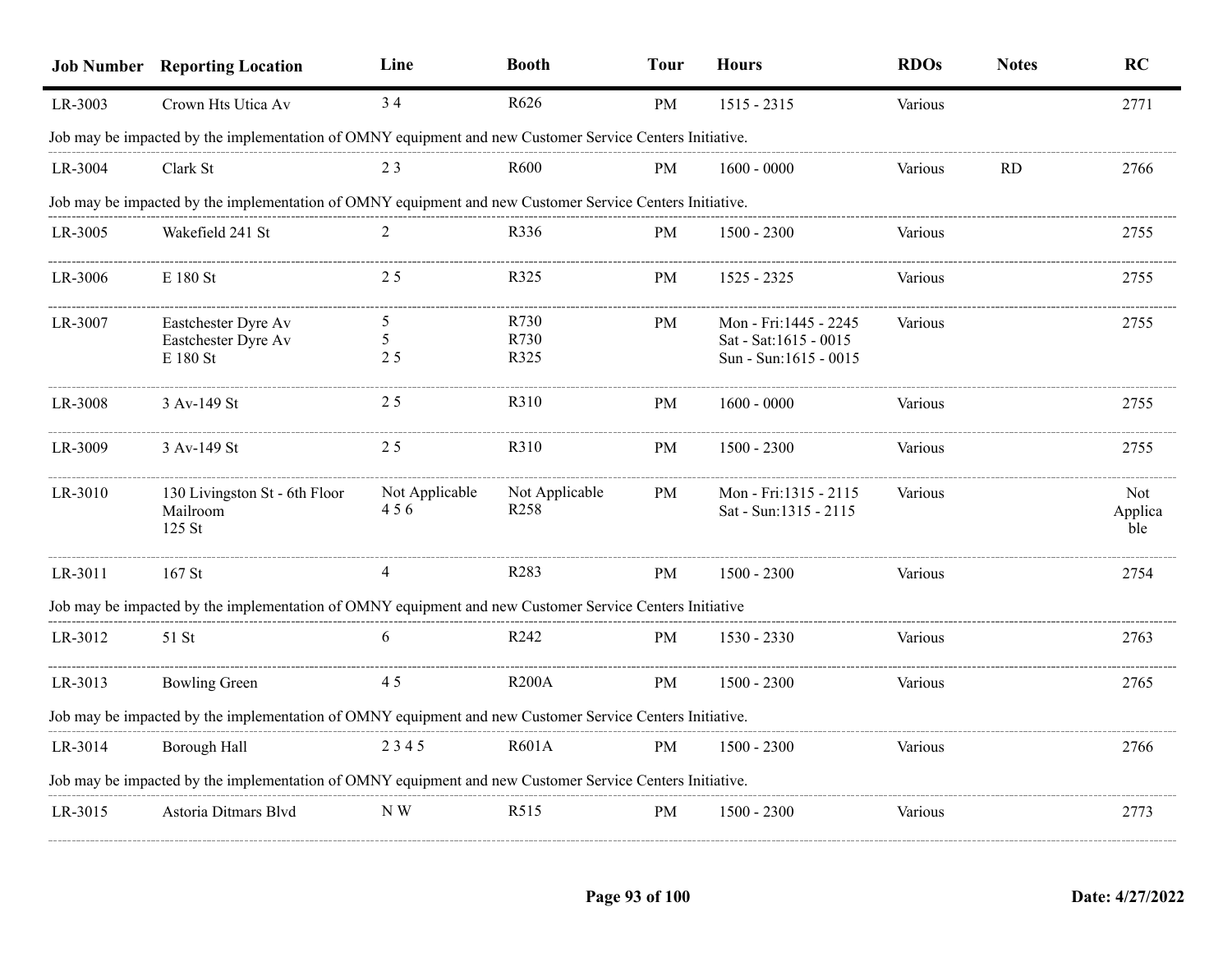|         | <b>Job Number</b> Reporting Location                                                                     | Line                | <b>Booth</b>                               | <b>Tour</b> | <b>Hours</b>                                                            | <b>RDOs</b> | <b>Notes</b> | <b>RC</b>             |
|---------|----------------------------------------------------------------------------------------------------------|---------------------|--------------------------------------------|-------------|-------------------------------------------------------------------------|-------------|--------------|-----------------------|
| LR-3016 | 130 Livingston St - 6th Floor<br>Mailroom<br>South Ferry                                                 | Not Applicable      | Not Applicable<br>R <sub>101</sub>         | PM          | Mon - Fri:1330 - 2130<br>Sat - Sun:1330 - 2130                          | Various     |              | Not<br>Applica<br>ble |
| LR-3018 | 59 St Columbus Circle - ACO<br>Office<br>5 Av/53 St<br>34 St Penn Station                                | A<br>E M<br>A C E   | Not Applicable<br>N303<br>N <sub>070</sub> | PM          | Mon - Fri:1330 - 2130<br>Sat - Sat:1330 - 2130<br>Sun - Sun:1500 - 2300 | Various     |              | 2761                  |
| LR-3019 | 86 St                                                                                                    | N                   | D <sub>016</sub>                           | PM          | $1500 - 2300$                                                           | Various     |              | 2772                  |
| LR-3020 | Ocean Pkwy                                                                                               | Q                   | <b>B032</b>                                | PM          | $1500 - 2300$                                                           | Various     |              | 2772                  |
| LR-3021 | Avenue H                                                                                                 | Q                   | <b>B020</b>                                | PM          | $1500 - 2300$                                                           | Various     |              | 2772                  |
|         | Job may be impacted by the implementation of OMNY equipment and new Customer Service Centers Initiative. |                     |                                            |             |                                                                         |             |              |                       |
| LR-3022 | Coney Island Stillwell Av                                                                                | DFNQ                | G <sub>009</sub>                           | PM          | 1430 - 2230                                                             | Various     |              | 2772                  |
|         | Job may be impacted by the implementation of OMNY equipment and new Customer Service Centers Initiative. |                     |                                            |             |                                                                         |             |              |                       |
| LR-3023 | Far Rockaway Mott Av                                                                                     | $\mathbf{A}$        | N <sub>196</sub>                           | PM          | $1530 - 2330$                                                           | Various     |              | 2777                  |
| LR-3024 | 130 Livingston St - 6th Floor<br>Mailroom<br>Howard Beach JFK Airport                                    | Not Applicable<br>A | Not Applicable<br>N <sub>1</sub> 82        | PM          | Mon - Fri:1430 - 2230<br>Sat - Sun:1430 - 2230                          | Various     |              | Not<br>Applica<br>ble |
| LR-3025 | Rockaway Blvd                                                                                            | A                   | N <sub>1</sub> 34                          | PM          | $1500 - 2300$                                                           | Various     |              | 2777                  |
| LR-3026 | Broadway Junction                                                                                        | A C                 | N <sub>124</sub>                           | PM          | $1500 - 2300$                                                           | Various     |              | 2776                  |
| LR-3027 | <b>Botanic Gardens</b>                                                                                   | S                   | <b>B010</b>                                | PM          | $1515 - 2315$                                                           | Various     |              | 2771                  |
| LR-3028 | Woodlawn                                                                                                 | 4                   | R294                                       | PM          | 1500 - 2300                                                             | Various     |              | 2754                  |
|         | Job may be impacted by the implementation of OMNY equipment and new Customer Service Centers Initiative. |                     |                                            |             |                                                                         |             |              |                       |
| LR-3029 | 34 St Penn Station                                                                                       | 123                 | R <sub>138</sub>                           | PM          | 1500 - 2300                                                             | Various     |              | 2757                  |
|         | Job may be impacted by the implementation of OMNY equipment and new Customer Service Centers Initiative. |                     |                                            |             |                                                                         |             |              |                       |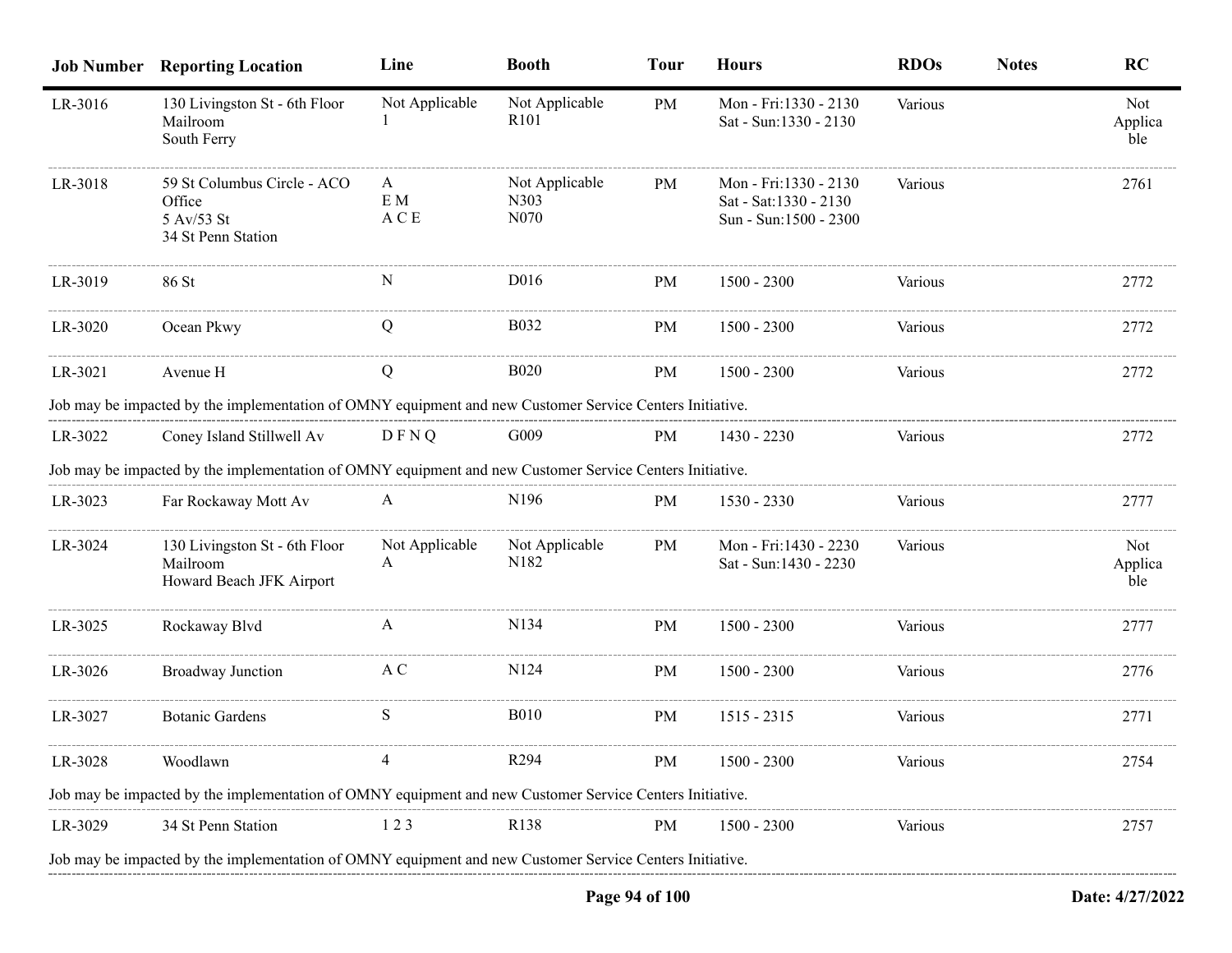|         | <b>Job Number Reporting Location</b>                                                                     | Line                     | <b>Booth</b>             | <b>Tour</b> | <b>Hours</b>                                                            | <b>RDOs</b> | <b>Notes</b> | RC   |
|---------|----------------------------------------------------------------------------------------------------------|--------------------------|--------------------------|-------------|-------------------------------------------------------------------------|-------------|--------------|------|
| LR-3032 | Pelham Bay Park                                                                                          | 6                        | R423                     | PM          | $1500 - 2300$                                                           | Various     |              | 2756 |
|         | Job may be impacted by the implementation of OMNY equipment and new Customer Service Centers Initiative. |                          |                          |             |                                                                         |             |              |      |
| LR-3034 | 145 St                                                                                                   | ABCD                     | N <sub>0</sub> 20        | PM          | 1430 - 2230                                                             | Various     |              | 2754 |
|         | Job may be impacted by the implementation of OMNY equipment and new Customer Service Centers Initiative. |                          |                          |             |                                                                         |             |              |      |
| LR-3035 | 145 St                                                                                                   | A B C D                  | N <sub>0</sub> 20        | PM          | 1445 - 2245                                                             | Various     |              | 2754 |
| LR-3036 | Middle Village Metropolitan Av M                                                                         |                          | K026                     | PM          | $1500 - 2300$                                                           | Various     |              | 2776 |
| LR-3037 | 167 St                                                                                                   | $\rm{B}$ D               | N207                     | PM          | $1500 - 2300$                                                           | Various     |              | 2754 |
|         | Job may be impacted by the implementation of OMNY equipment and new Customer Service Centers Initiative. |                          |                          |             |                                                                         |             |              |      |
| LR-3038 | 145 St                                                                                                   | ABCD                     | N <sub>0</sub> 20        | PM          | $1500 - 2300$                                                           | Various     |              | 2754 |
| LR-3039 | Atlantic Av-Barclays Ctr                                                                                 | DNR                      | C009                     | PM          | 1330 - 2130                                                             | Various     |              | 2766 |
| LR-3040 | South Ferry                                                                                              | $\mathbf{1}$             | R <sub>101</sub>         | PM          | 1530 - 2330                                                             | Various     |              | 2765 |
| LR-3041 | Coney Island Stillwell Av<br>Avenue P<br>Avenue P                                                        | DFNQ<br>F<br>$\mathbf F$ | G009<br>N556<br>N556     | PM          | Mon - Fri:1430 - 2230<br>Sat - Sat:1500 - 2300<br>Sun - Sun:1500 - 2300 | Various     |              | 2772 |
|         | Job may be impacted by the implementation of OMNY equipment and new Customer Service Centers Initiative. |                          |                          |             |                                                                         |             |              |      |
| LR-3042 | 50 St                                                                                                    | $\mathbf{1}$             | R155                     | PM          | $1515 - 2315$                                                           | Various     |              | 2761 |
|         | Job may be impacted by the implementation of OMNY equipment and new Customer Service Centers Initiative. |                          |                          |             |                                                                         |             |              |      |
| LR-3043 | 86 St<br>103 St                                                                                          |                          | R <sub>164</sub><br>R170 | PM          | Mon - Fri:1550 - 2350<br>Sat - Sun:1550 - 2350                          | Various     |              | 2751 |
|         | Job may be impacted by the implementation of OMNY equipment and new Customer Service Centers Initiative. |                          |                          |             |                                                                         |             |              |      |
| LR-3044 | 242 St                                                                                                   | -1                       | R197                     | PM          | $1500 - 2300$                                                           | Various     |              | 2751 |
| LR-3045 | 86 St                                                                                                    | 1                        | R <sub>164</sub>         | PM          | 1550 - 2350                                                             | Sat/Sun     | HOL          | 2751 |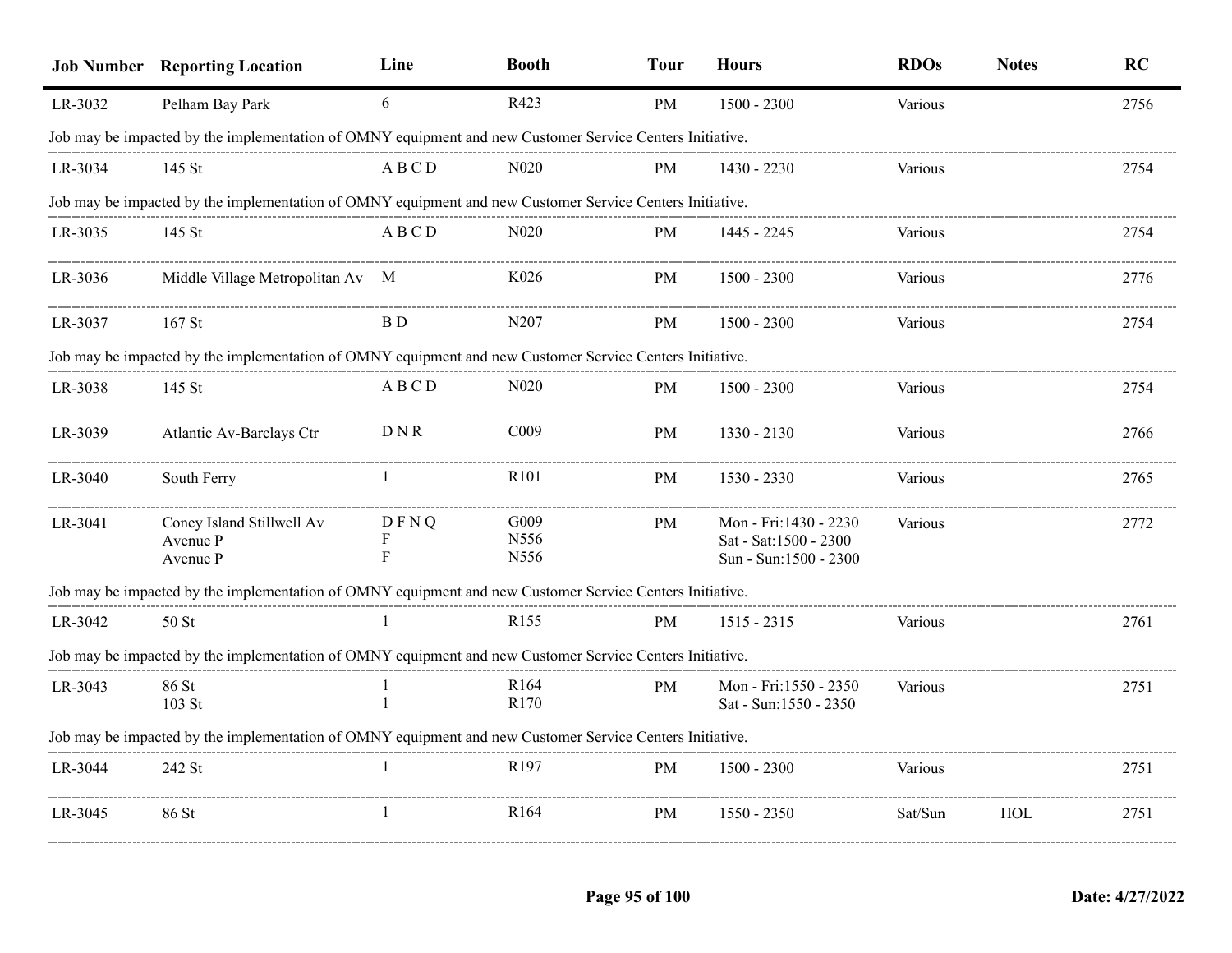|         | <b>Job Number Reporting Location</b>                                                                     | Line                     | <b>Booth</b>              | <b>Tour</b> | <b>Hours</b>                                                            | <b>RDOs</b> | <b>Notes</b> | <b>RC</b>             |
|---------|----------------------------------------------------------------------------------------------------------|--------------------------|---------------------------|-------------|-------------------------------------------------------------------------|-------------|--------------|-----------------------|
| LR-3048 | Cleveland St                                                                                             | $\bf{J}$                 | J022                      | PM          | $1500 - 2300$                                                           | Various     | RD           | 2777                  |
| LR-3050 | 36 St                                                                                                    | <b>DNR</b>               | C018                      | PM          | $1500 - 2300$                                                           | Various     |              | 2766                  |
| LR-3051 | 130 Livingston St - 6th Floor<br>Mailroom<br>Jay St Metrotech                                            | Not Applicable<br>A C F  | Not Applicable<br>N103    | PM          | Mon - Fri:1255 - 2055<br>Sat - Sun:1255 - 2055                          | Various     |              | Not<br>Applica<br>ble |
| LR-3060 | 121 St                                                                                                   | J                        | J037                      | PM          | $1500 - 2300$                                                           | Various     |              | 2777                  |
|         | Job may be impacted by the implementation of OMNY equipment and new Customer Service Centers Initiative. |                          |                           |             |                                                                         |             |              |                       |
| LR-3063 | Court Sq                                                                                                 | G                        | <b>N400A</b>              | PM          | $1500 - 2300$                                                           | Various     |              | 2773                  |
| LR-3064 | Jay St Metrotech                                                                                         | A C F                    | N103                      | PM          | 1430 - 2230                                                             | Various     |              | 2768                  |
| LR-3065 | 5 Av/53 St                                                                                               | E M                      | N303                      | PM          | $1500 - 2300$                                                           | Various     |              | 2763                  |
| LR-3067 | Cortlandt St<br>Lexington Av/53 St<br>Lexington Av/53 St                                                 | R W<br>$\rm{E}$ M<br>E M | A050<br>N306<br>N306      | PM          | Mon - Fri:1750 - 0150<br>Sat - Sat:1800 - 0200<br>Sun - Sun:1800 - 0200 | Various     |              | 2765                  |
| LR-3070 | Sutphin Blvd Archer Av JFK<br>Airport<br>Jamaica Center Parsons/Archer                                   | EJZ<br>EJZ               | N <sub>6</sub> 05<br>N606 | <b>PM</b>   | Mon - Fri:1315 - 2115<br>Sat - Sun:1315 - 2115                          | Various     |              | 2774                  |
|         | Job may be impacted by the implementation of OMNY equipment and new Customer Service Centers Initiative. |                          |                           |             |                                                                         |             |              |                       |
| LR-3071 | Jamaica 179 St                                                                                           | F                        | N343                      | PM          | 1430 - 2230                                                             | Various     |              | 2774                  |
| LR-3072 | Jackson Hts Roosevelt Av                                                                                 | EFMR                     | N324                      | PM          | $1315 - 2115$                                                           | Various     |              | 2773                  |
|         | Job may be impacted by the implementation of OMNY equipment and new Customer Service Centers Initiative. |                          |                           |             |                                                                         |             |              |                       |
| LR-3073 | 21 St Queensbridge                                                                                       | F                        | N603                      | PM          | $1500 - 2300$                                                           | Various     |              | 2763                  |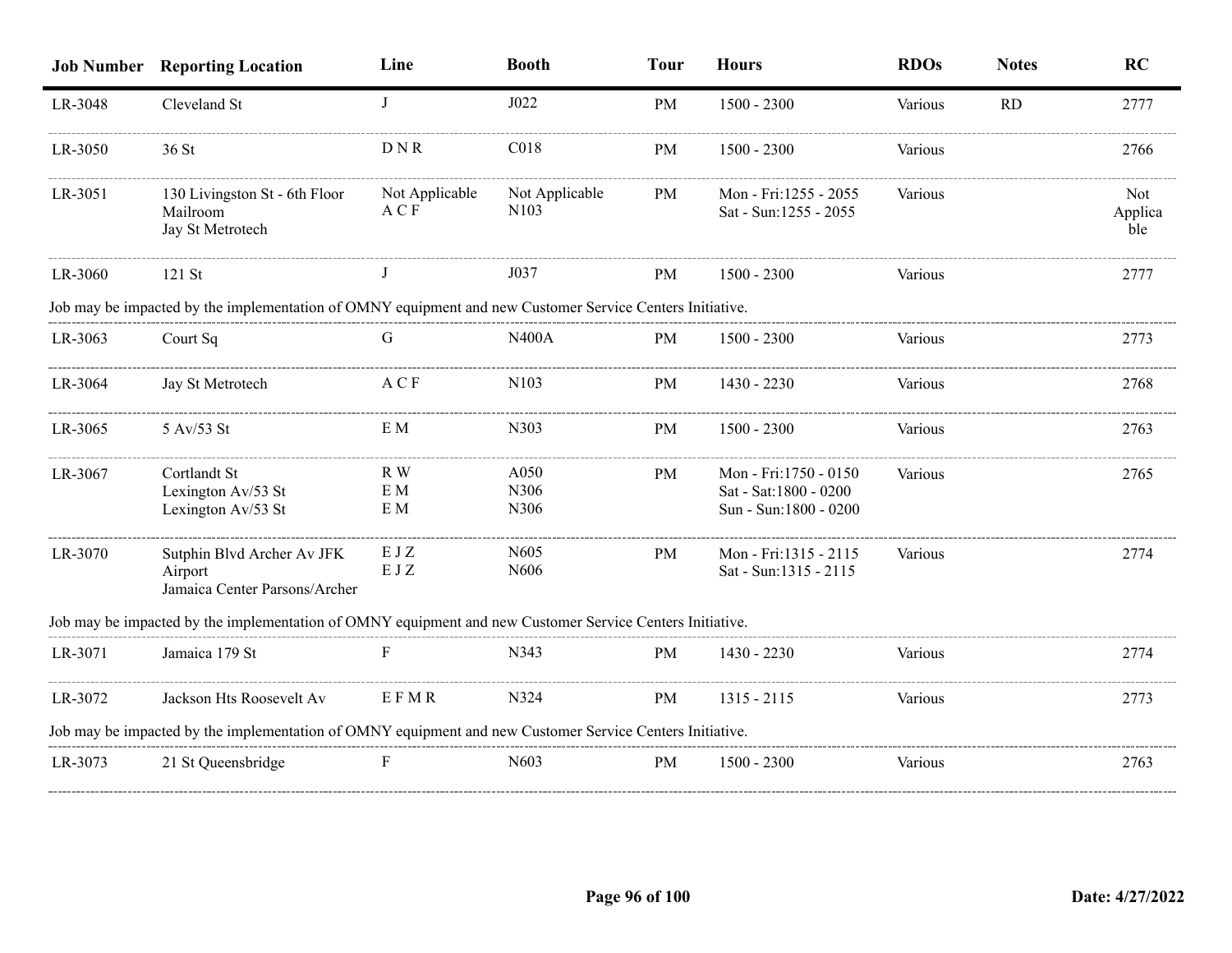|           | <b>Job Number Reporting Location</b>                                                                     | Line            | <b>Booth</b>                       | <b>Tour</b> | <b>Hours</b>                                                             | <b>RDOs</b>    | <b>Notes</b> | <b>RC</b>             |
|-----------|----------------------------------------------------------------------------------------------------------|-----------------|------------------------------------|-------------|--------------------------------------------------------------------------|----------------|--------------|-----------------------|
| LR-7101   | Queensboro Plaza<br>Flushing Main St<br>Flushing Main St                                                 | 7 N W           | R509<br>R534<br>R534               | Night       | Mon - Fri:2300 - 0700<br>Sat - Sat: 2340 - 0740<br>Sun - Sun:2340 - 0740 | Various        |              | 2773                  |
|           | Job may be impacted by the implementation of OMNY equipment and new Customer Service Centers Initiative. |                 |                                    |             |                                                                          |                |              |                       |
| LR-7102   | Queensboro Plaza                                                                                         | 7 N W           | R <sub>509</sub>                   | Midnight    | $0130 - 0930$                                                            | Various        |              | 2773                  |
| LR-7103   | Queensboro Plaza<br>61 St Woodside                                                                       | 7 N W<br>$\tau$ | R <sub>509</sub><br>R523           | Midnight    | Mon - Fri:0100 - 0900<br>Sat - Sun:0100 - 0900                           | <b>Various</b> |              | 2773                  |
| LR-7201   | 61 St Woodside                                                                                           |                 | R <sub>523</sub>                   | AM          | $0800 - 1600$                                                            | Various        |              | 2773                  |
| LR-7202   | Flushing Main St                                                                                         |                 | R533                               | AM          | $0515 - 1315$                                                            | Various        |              | 2773                  |
|           | Job may be impacted by the implementation of OMNY equipment and new Customer Service Centers Initiative. |                 |                                    |             |                                                                          |                |              |                       |
| LR-7203   | $5 \text{ Av}$                                                                                           |                 | R <sub>501</sub>                   | AM          | 1130 - 1930                                                              | Various        |              | 2762                  |
|           | Job may be impacted by the implementation of OMNY equipment and new Customer Service Centers Initiative. |                 |                                    |             |                                                                          |                |              |                       |
| LR-7301   | 130 Livingston St - 6th Floor<br>Mailroom<br>Junction Blvd                                               | Not Applicable  | Not Applicable<br>R <sub>528</sub> | PM          | Mon - Fri:1330 - 2130<br>Sat - Sun:1330 - 2130                           | Various        |              | Not<br>Applica<br>ble |
| LR-7302   | 52 St                                                                                                    |                 | R <sub>521</sub>                   | PM          | 1530 - 2330                                                              | Various        |              | 2773                  |
| LR-L101   | Myrtle Wyckoff Avs                                                                                       | M               | H026                               | Midnight    | $0005 - 0805$                                                            | Various        |              | 2776                  |
|           | Job may be impacted by the implementation of OMNY equipment and new Customer Service Centers Initiative. |                 |                                    |             |                                                                          |                |              |                       |
| $LR-L102$ | Bedford Av                                                                                               | L               | H <sub>0</sub> 09                  | Night       | 2330 - 0730                                                              | Various        |              | 2776                  |
|           | Job may be impacted by the implementation of OMNY equipment and new Customer Service Centers Initiative. |                 |                                    |             |                                                                          |                |              |                       |
| $LR-L103$ | Myrtle Wyckoff Avs                                                                                       | M               | H026                               | Night       | $2130 - 0530$                                                            | Various        |              | 2776                  |
|           | Job may be impacted by the implementation of OMNY equipment and new Customer Service Centers Initiative. |                 |                                    |             |                                                                          |                |              |                       |
| LR-L201   | East 105 St                                                                                              | L               | H <sub>040</sub>                   | ΑM          | $0800 - 1600$                                                            | Various        |              | 2776                  |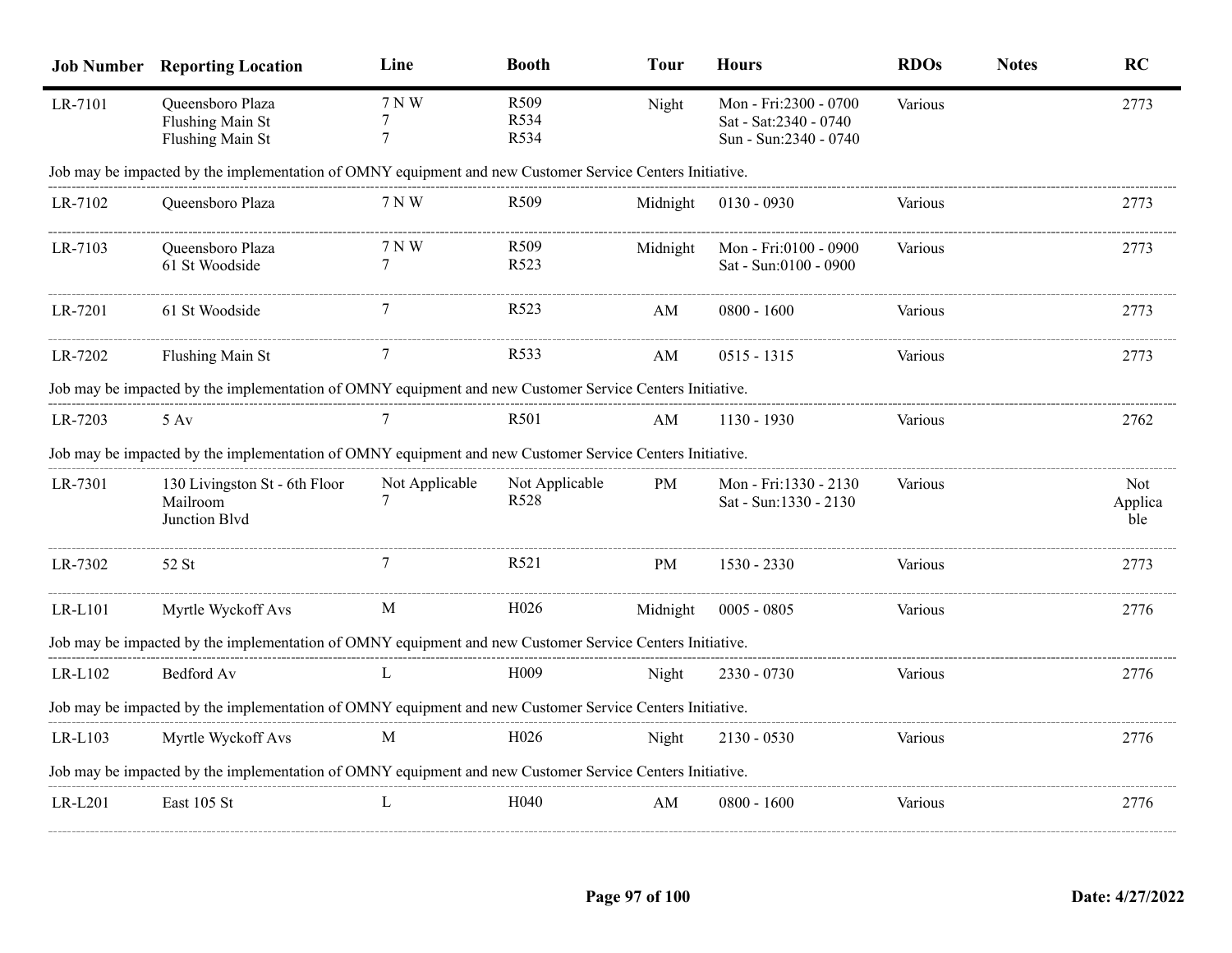|          | <b>Job Number</b> Reporting Location                                                                     | Line | Bootr             | -0111     | Hours         |         |      |
|----------|----------------------------------------------------------------------------------------------------------|------|-------------------|-----------|---------------|---------|------|
| LR-L202  | Grand St                                                                                                 |      | H <sub>0</sub> 15 | AM        | $0930 - 1730$ | Various |      |
|          | Job may be impacted by the implementation of OMNY equipment and new Customer Service Centers Initiative. |      |                   |           |               |         |      |
| LR-L203  | Bedford Av                                                                                               |      | H <sub>0</sub> 09 | AM        | $0730 - 1530$ | Various | 7776 |
|          | Job may be impacted by the implementation of OMNY equipment and new Customer Service Centers Initiative. |      |                   |           |               |         |      |
| LR-L301  | <b>East 105 St</b>                                                                                       |      | H <sub>040</sub>  | <b>PM</b> | 1600 - 0000   | √arı∩us | 2776 |
|          | Job may be impacted by the implementation of OMNY equipment and new Customer Service Centers Initiative. |      |                   |           |               |         |      |
| LR-L302. | l Av                                                                                                     |      | H <sub>0</sub> 07 | PM        | 1600 - 0000   | arıous  | 2762 |
|          |                                                                                                          |      |                   |           |               |         |      |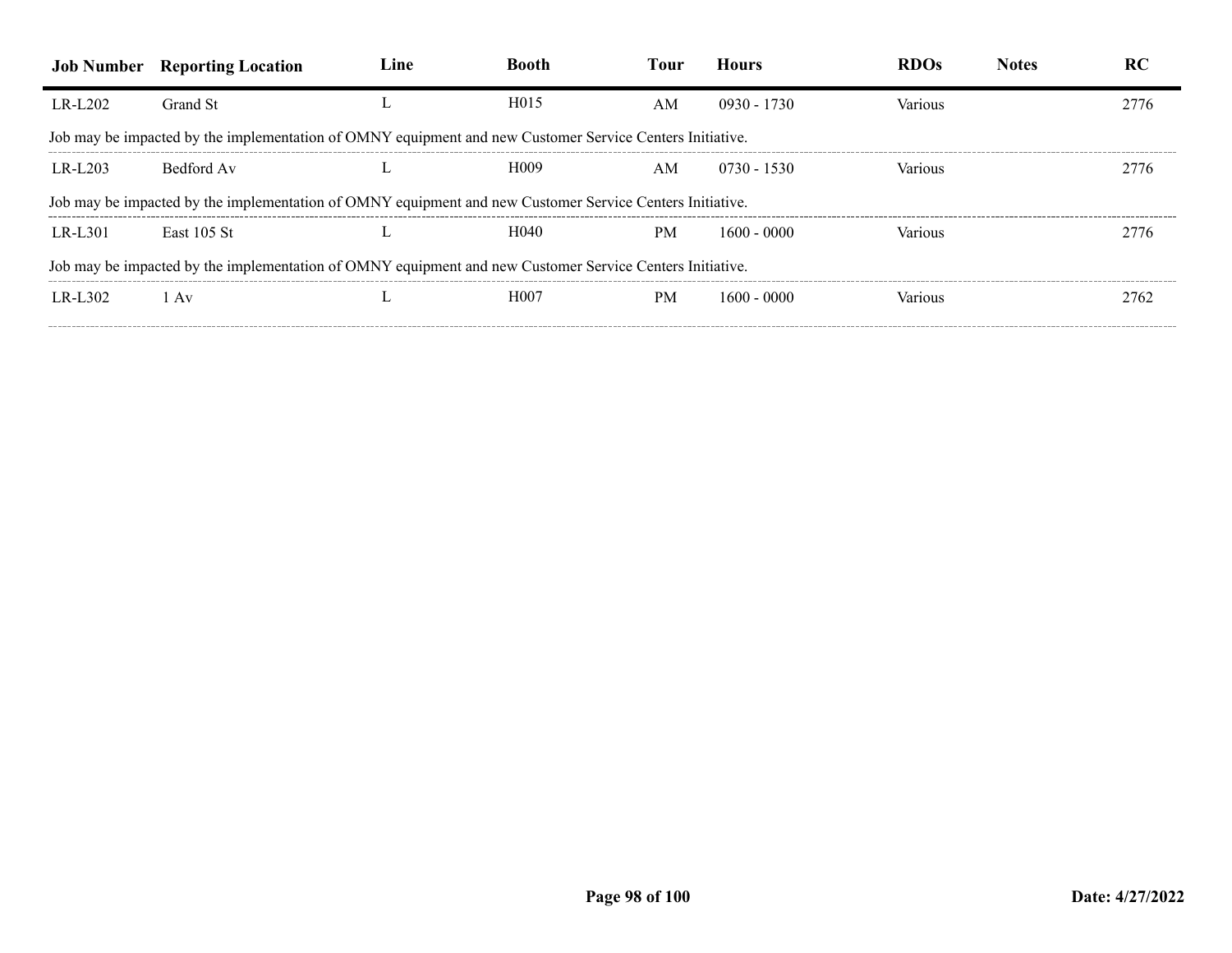# **JOB SELECTION PROGRAMS AND PICKS - STATION AGENTS - PRE PICK TOUR BOOK**

### **2022 STAA SUMMER PICK Pick Effective Date:** 7/10/2022

**Note # Note Detail** During the course of the pick, this job is likely to see the implementation of OMNY equipment and new Customer Service Centers initiative with work related to Customer Service Centers. Should you pick this job you will be expected to attend training either before the switchover, or sometime thereafter. Lunch Reliefs at these locations (only), may be affected. The Station Agent duties and responsibilities is contingent on a Labor/management agreement. Training booth - Employees may have to train trainees Booth may convert to a part-time booth In the event the job is eliminated, Station Agents may work Extra Summer Pick Only (5/15-9/15 WAA). Otherwise, Station Agents works PM Extra May be replaced by Station Agents who requires wheelchair accessibility and will work Extra In the event the booth closes, Station Agents will be provided temporary booth New tour hours will be 0515-1315 New tour hours will be 0600-1400 New tour hours will be 1345-2145 Permanent Booth Closure Temporary Booth Closure - Station Agent will work Extra. Construction near booth. Booth may be impacted due to ADA upgrade Booth impacted by Elevator/Escalator replacement In the event the booth closes, Station Agents may work Extra. This Booth will remain Closed, Reopening Date Unknown. Station Agents will work Extra Booth Closure GS Gain Sharing HOL Off NYCT Holidays